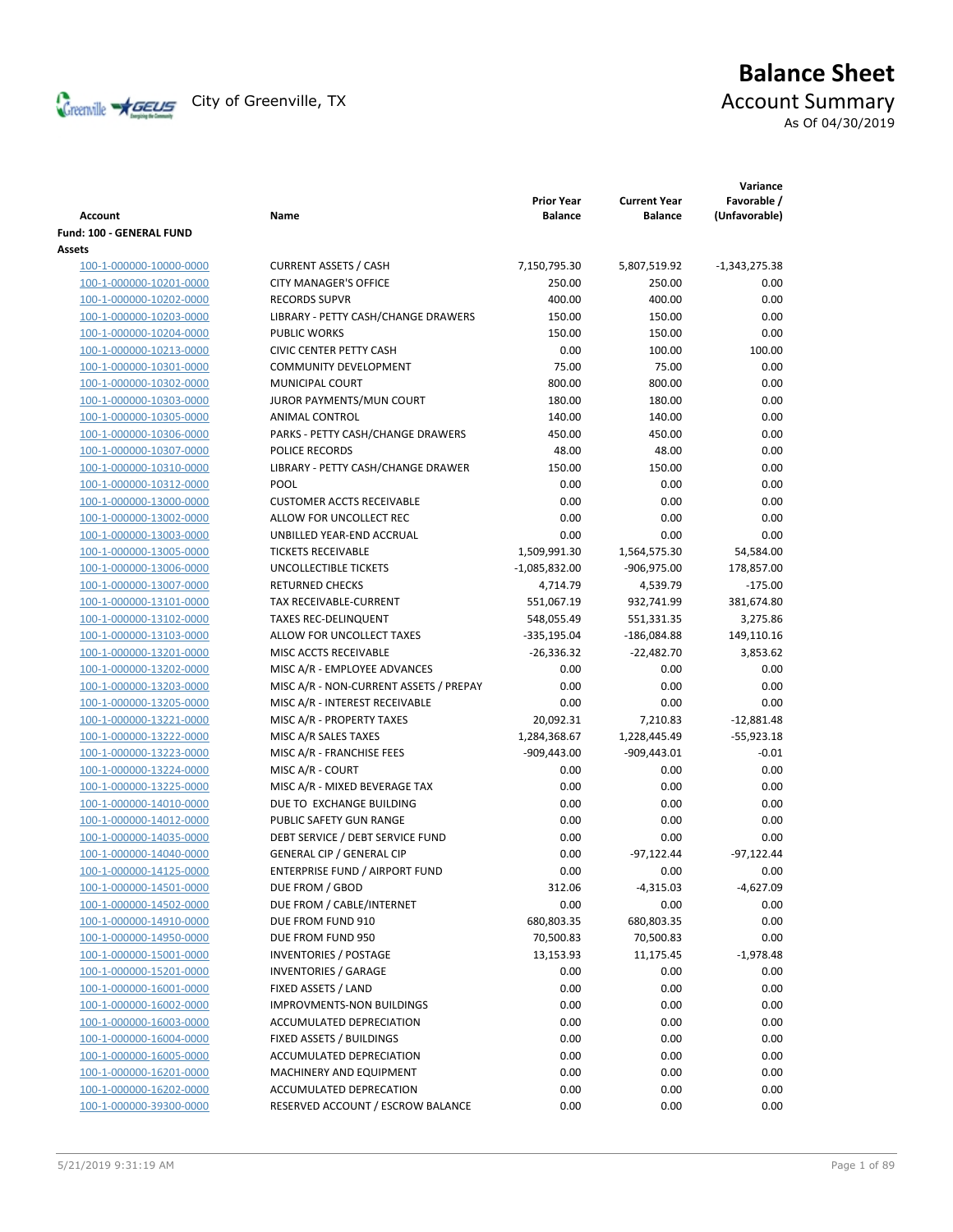**Variance**

|                         |                                                     | <b>Prior Year</b> | <b>Current Year</b> | Favorable /   |
|-------------------------|-----------------------------------------------------|-------------------|---------------------|---------------|
| <b>Account</b>          | Name                                                | <b>Balance</b>    | <b>Balance</b>      | (Unfavorable) |
| 100-1-000000-91030-0000 | 4A-EDC                                              | 0.00              | 0.00                | 0.00          |
| 100-1-000000-91410-0000 | <b>INVENTORY / MATERIALS &amp; SUPPLIES</b>         | 0.00              | 0.00                | 0.00          |
| 100-1-000000-91410-0700 | <b>INVENTORY / PAPER STOCK</b>                      | 0.00              | 0.00                | 0.00          |
| 100-1-000000-91430-0000 | NON-CURRENT ASSETS / PREPAYMENTS                    | 0.00              | 0.00                | 0.00          |
|                         | <b>Total Assets:</b>                                | 9,479,841.86      | 8,735,314.24        | -744,527.62   |
|                         |                                                     |                   |                     |               |
| Liability               |                                                     |                   |                     |               |
| 100-1-000000-20101-0000 | <b>ACCOUNTS PAYABLE</b>                             | -78,979.06        | $-65,487.83$        | $-13,491.23$  |
| 100-1-000000-20102-0000 | <b>CREDIT CARD PAYABLE</b>                          | 0.00              | 0.00                | 0.00          |
| 100-1-000000-20103-0000 | ACCRUED ACCOUNTS PAYABLE                            | 29,682.60         | 29,682.60           | 0.00          |
| 100-1-000000-20114-0000 | <b>INVESTMENT ADVISORY FEES</b>                     | 0.00              | 0.00                | 0.00          |
| 100-1-000000-20115-0000 | PD EMP COMMISSION                                   | 3.12              | 116.70              | $-113.58$     |
| 100-1-000000-20116-0000 | POLICE DONATIONS                                    | 14,116.95         | 12,155.58           | 1,961.37      |
| 100-1-000000-20117-0000 | <b>FIRE DONATIONS</b>                               | 11,627.98         | 7,520.20            | 4,107.78      |
| 100-1-000000-20118-0000 | <b>COMBAT CHALLENGE</b>                             | 804.06            | 804.06              | 0.00          |
| 100-1-000000-20119-0000 | <b>CEMETERIES DONATIONS</b>                         | 61.79             | 61.79               | 0.00          |
| 100-1-000000-20120-0000 | <b>LIBRARY DONATIONS</b>                            | 13,940.48         | 9,898.21            | 4,042.27      |
| 100-1-000000-20121-0000 | ANIMAL SHELTER DONATIONS                            | 1,041.85          | 293.57              | 748.28        |
| 100-1-000000-20122-0000 | <b>PARKS DONATIONS</b>                              | 4,216.03          | 3,071.03            | 1,145.00      |
| 100-1-000000-20125-0000 | SALES TAX PAYABLE / IN THE CITY                     | 12.85             | 18.28               | $-5.43$       |
| 100-1-000000-20127-0000 | STATE COURT COST/FEE PAYB                           | 32,900.46         | 33,273.80           | $-373.34$     |
| 100-1-000000-20128-0000 | SEATBELT&CHILD RESTRAINT                            | 8,350.58          | 8,176.44            | 174.14        |
| 100-1-000000-20129-0000 | MUNICIPAL COURT CLEARING                            | 316.10            | 160.10              | 156.00        |
| 100-1-000000-20130-0000 | 3RD PARTY FTA FEE PAYABLE                           | $-95.90$          | $-238.07$           | 142.17        |
| 100-1-000000-20131-0000 | REFUNDS / OVERPAYMENTS                              | $-122.70$         | $-120.70$           | $-2.00$       |
| 100-1-000000-20132-0000 | <b>COURT COLL AGENCY FEES</b>                       | 504.82            | 509.63              | $-4.81$       |
| 100-1-000000-20136-0000 | <b>ATTORNEY COLLECTION FEES</b>                     | 0.00              | 0.00                | 0.00          |
| 100-1-000000-20137-0000 | PLAT FILING FEES PAYABLE                            | 25,373.74         | 28,447.74           | $-3,074.00$   |
| 100-1-000000-20138-0000 | COMMUNITY DEV TRUST ACCT                            | 1,948.50          | 1,398.50            | 550.00        |
| 100-1-000000-20139-0000 | RETAINAGES PAYABLE                                  | 0.00              | 0.00                | 0.00          |
| 100-1-000000-20141-0000 | <b>TELEPHONE CLEARING</b>                           | 5,688.92          | 5,539.66            | 149.26        |
| 100-1-000000-20143-0000 | POLICE PROPERTY ROOM CLEARING                       | 11,053.99         |                     | $-916.94$     |
|                         |                                                     | 59.12             | 11,970.93<br>274.12 | $-215.00$     |
| 100-1-000000-20146-0000 | MAIN ST / FARMERS MRKT RESALE<br>YMCA REGISTRATIONS | 0.00              | 0.00                | 0.00          |
| 100-1-000000-20147-0000 | MAIN STREET - DONATIONS                             | 417.02            | 17.02               | 400.00        |
| 100-1-000000-20155-0000 |                                                     |                   | 0.00                |               |
| 100-1-000000-20160-0000 | <b>UNAPPLIED CREDIT</b>                             | 0.00              |                     | 0.00          |
| 100-1-000000-20201-0000 | <b>DEFERRED REVENUE</b>                             | 0.00              | 0.00                | 0.00          |
| 100-1-000000-20203-0000 | DEFERRED TAX REVENUE                                | 742,250.44        | 1,276,311.09        | -534,060.65   |
| 100-1-000000-20204-0000 | DEFERRED TICKET REVENUE                             | 353,466.30        | 545,501.30          | $-192,035.00$ |
| 100-1-000000-21040-0000 | DUE TO / GENERAL CIP FUND                           | 0.00              | 0.00                | 0.00          |
| 100-1-000000-21201-0000 | DUE TO / CENTRAL SERVICE FUND                       | 0.00              | 0.00                | 0.00          |
| 100-1-000000-21401-0000 | DUE TO / ELECTRIC OPERATING FUND                    | 0.00              | 0.00                | 0.00          |
| 100-1-000000-21506-0000 | DUE TO / 4A-EDC                                     | 60,467.61         | 59,977.31           | 490.30        |
| 100-1-000000-21507-0000 | DUE TO / BOARD OF DEVELOPMENT                       | $-20,088.01$      | -170,468.51         | 150,380.50    |
| 100-1-000000-22001-0000 | SALARIES PAYABLE                                    | 562,350.41        | 514,786.62          | 47,563.79     |
| 100-1-000000-23001-0000 | <b>CAPITAL LEASE PAYABLE</b>                        | 0.00              | 0.00                | 0.00          |
| 100-1-000000-23101-0000 | CAPITAL LEASE PAYABLE                               | 0.00              | 0.00                | 0.00          |
| 100-1-000000-24001-0000 | O/S CHECKS PAYABLE                                  | 0.00              | $-11,755.77$        | 11,755.77     |
| 100-1-000000-24004-0000 | INTEREST PAYABLE ON DEP                             | 0.00              | 0.00                | 0.00          |
| 100-1-000000-24007-0000 | <b>BILLED DEPOSITS SUSPENSE</b>                     | 0.00              | 0.00                | 0.00          |
| 100-1-000000-24008-0000 | <b>CUSTOMER DEPOSITS / ANIMAL SHELTER</b>           | 0.00              | 0.00                | 0.00          |
| 100-1-000000-24009-0000 | LIBRARY MEETING ROOM DEPOSITS                       | 616.20            | 616.20              | 0.00          |
| 100-1-000000-24010-0000 | <b>CIVIC CENTER DEPOSITS</b>                        | 0.00              | 0.00                | 0.00          |
| 100-1-000000-24011-0000 | <b>AUDITORIUM DEPOSITS</b>                          | 0.00              | 0.00                | 0.00          |
| 100-1-000000-26001-0000 | COMPENSATED ABSENCES PAY                            | 0.00              | 0.00                | 0.00          |
| 100-1-000000-29000-0000 | MISC LIABILITY - GREENVILLE ENERGY LLC              | 0.00              | 0.00                | 0.00          |
| 100-1-000000-29001-0000 | <b>RESALE</b>                                       | 0.00              | 0.00                | 0.00          |
| 100-1-000000-29300-0000 | <b>ENCUMBRANCE SUMMARY</b>                          | 0.00              | 0.00                | 0.00          |
| 100-1-000000-29400-0000 | RESERVED ACCOUNT / ENCUMBRANCES                     | 0.00              | 0.00                | 0.00          |
|                         |                                                     |                   |                     |               |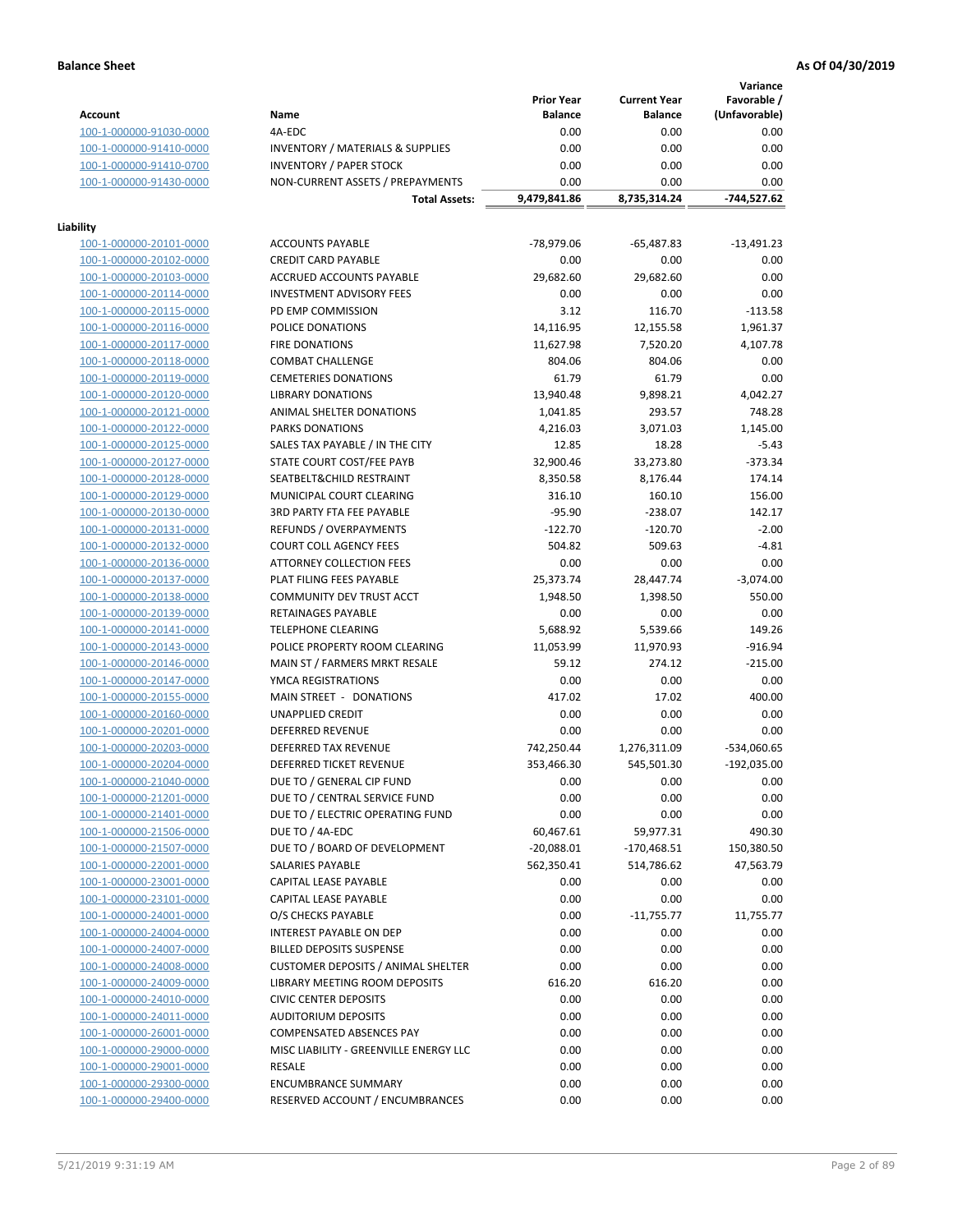| Account                               | Name                                                     | <b>Prior Year</b><br><b>Balance</b> | <b>Current Year</b><br><b>Balance</b> | Variance<br>Favorable /<br>(Unfavorable) |
|---------------------------------------|----------------------------------------------------------|-------------------------------------|---------------------------------------|------------------------------------------|
| 100-1-000000-29400-0900               | RESERVED ACCOUNT / ENCUMBRANCES                          | 0.00                                | 0.00                                  | 0.00                                     |
| 100-1-000000-92190-1202               | <b>LABORATORY CLEARING</b>                               | 0.00                                | 0.00                                  | 0.00                                     |
| 100-1-000000-92191-0000               | <b>SPONSORS - PARKS</b>                                  | 0.00                                | 0.00                                  | 0.00                                     |
| 100-1-000000-92200-0000               | <b>MISCELLANEOUS LIABILITIES</b>                         | 0.00                                | 0.00                                  | 0.00                                     |
| 100-1-000000-92270-1600               | <b>CREDIT CARD FEES PAYABLE</b>                          | 0.00                                | 0.00                                  | 0.00                                     |
|                                       | <b>Total Liability:</b>                                  | 1,781,986.25                        | 2,302,511.60                          | $-520,525.35$                            |
| <b>Equity</b>                         |                                                          |                                     |                                       |                                          |
| 100-1-000000-39000-0000               | UNRESERVED-FUND BALANCE                                  | 5,189,230.97                        | 4,923,623.10                          | $-265,607.87$                            |
|                                       | <b>Total Beginning Equity:</b>                           | 5,189,230.97                        | 4,923,623.10                          | $-265,607.87$                            |
| <b>Total Revenue</b>                  |                                                          | 16,712,853.17                       | 16,636,734.87                         | $-76,118.30$                             |
| <b>Total Expense</b>                  |                                                          | 14,204,228.37                       | 15,127,555.17                         | -923,326.80                              |
| <b>Revenues Over/(Under) Expenses</b> |                                                          | 2,508,624.80                        | 1,509,179.70                          | -999,445.10                              |
|                                       | <b>Total Equity and Current Surplus (Deficit):</b>       | 7,697,855.77                        | 6,432,802.80                          | $-1,265,052.97$                          |
|                                       | Total Liabilities, Equity and Current Surplus (Deficit): | 9,479,842.02                        | 8,735,314.40                          | $-744,527.62$                            |
|                                       | *** FUND 100 OUT OF BALANCE ***                          | $-0.16$                             | $-0.16$                               | 0.00                                     |

**\*\*\*Warning: Account Authorization is turned on. Please run the Unauthorized Account Listing Report to see if you are out of balance due to missing accounts \*\*\***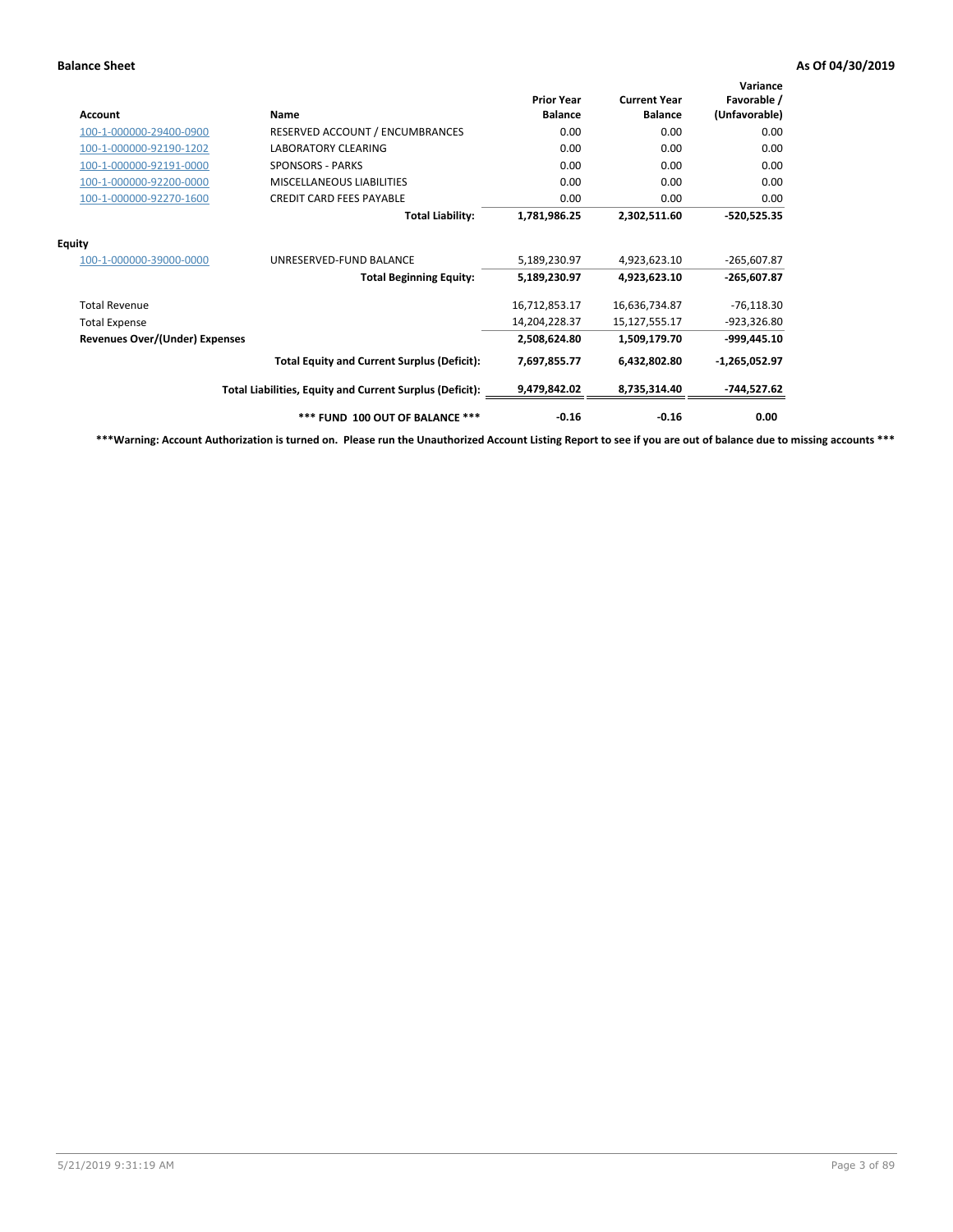| <b>Account</b>                                            | Name                                                     | <b>Prior Year</b><br><b>Balance</b> | <b>Current Year</b><br><b>Balance</b> | Variance<br>Favorable /<br>(Unfavorable) |
|-----------------------------------------------------------|----------------------------------------------------------|-------------------------------------|---------------------------------------|------------------------------------------|
| <b>Fund: 101 - MUNICIPAL COURT BUILDING SECURITY FEES</b> |                                                          |                                     |                                       |                                          |
| <b>Assets</b>                                             |                                                          |                                     |                                       |                                          |
| 101-1-000000-10000-0000                                   | <b>CURRENT ASSETS / CASH</b>                             | 53,575.95                           | 61,373.34                             | 7,797.39                                 |
| 101-1-000000-13201-0000                                   | MISC ACCTS RECEIVABLE                                    | 0.00                                | 0.00                                  | 0.00                                     |
| 101-1-000000-13203-0000                                   | NON-CURRENT ASSETS / PREPAYMENTS                         | 0.00                                | 0.00                                  | 0.00                                     |
| 101-1-000000-13205-0000                                   | <b>INTEREST RECEIVABLE</b>                               | 0.00                                | 0.00                                  | 0.00                                     |
|                                                           | <b>Total Assets:</b>                                     | 53,575.95                           | 61,373.34                             | 7,797.39                                 |
| Liability                                                 |                                                          |                                     |                                       |                                          |
| 101-1-000000-20101-0000                                   | <b>ACCOUNTS PAYABLE</b>                                  | 0.00                                | 0.00                                  | 0.00                                     |
| 101-1-000000-20102-0000                                   | <b>CREDIT CARD PAYABLE</b>                               | 0.00                                | 0.00                                  | 0.00                                     |
| 101-1-000000-20103-0000                                   | <b>ACCRUED ACCOUNTS PAYABLE</b>                          | 0.00                                | 0.00                                  | 0.00                                     |
| 101-1-000000-29300-0000                                   | <b>ENCUMBRANCE SUMMARY</b>                               | 0.00                                | 0.00                                  | 0.00                                     |
| 101-1-000000-29400-0000                                   | RESERVED ACCOUNT / ENCUMBRANCES                          | 0.00                                | 0.00                                  | 0.00                                     |
|                                                           | <b>Total Liability:</b>                                  | 0.00                                | 0.00                                  | 0.00                                     |
| <b>Equity</b>                                             |                                                          |                                     |                                       |                                          |
| 101-1-000000-39000-0000                                   | UNRESERVED-FUND BALANCE                                  | 48,740.74                           | 57,435.04                             | 8,694.30                                 |
|                                                           | <b>Total Beginning Equity:</b>                           | 48,740.74                           | 57,435.04                             | 8,694.30                                 |
| <b>Total Revenue</b>                                      |                                                          | 5,554.46                            | 3,954.41                              | $-1,600.05$                              |
| <b>Total Expense</b>                                      |                                                          | 719.25                              | 16.11                                 | 703.14                                   |
| <b>Revenues Over/(Under) Expenses</b>                     |                                                          | 4,835.21                            | 3,938.30                              | $-896.91$                                |
|                                                           | <b>Total Equity and Current Surplus (Deficit):</b>       | 53,575.95                           | 61,373.34                             | 7,797.39                                 |
|                                                           | Total Liabilities, Equity and Current Surplus (Deficit): | 53,575.95                           | 61,373.34                             | 7,797.39                                 |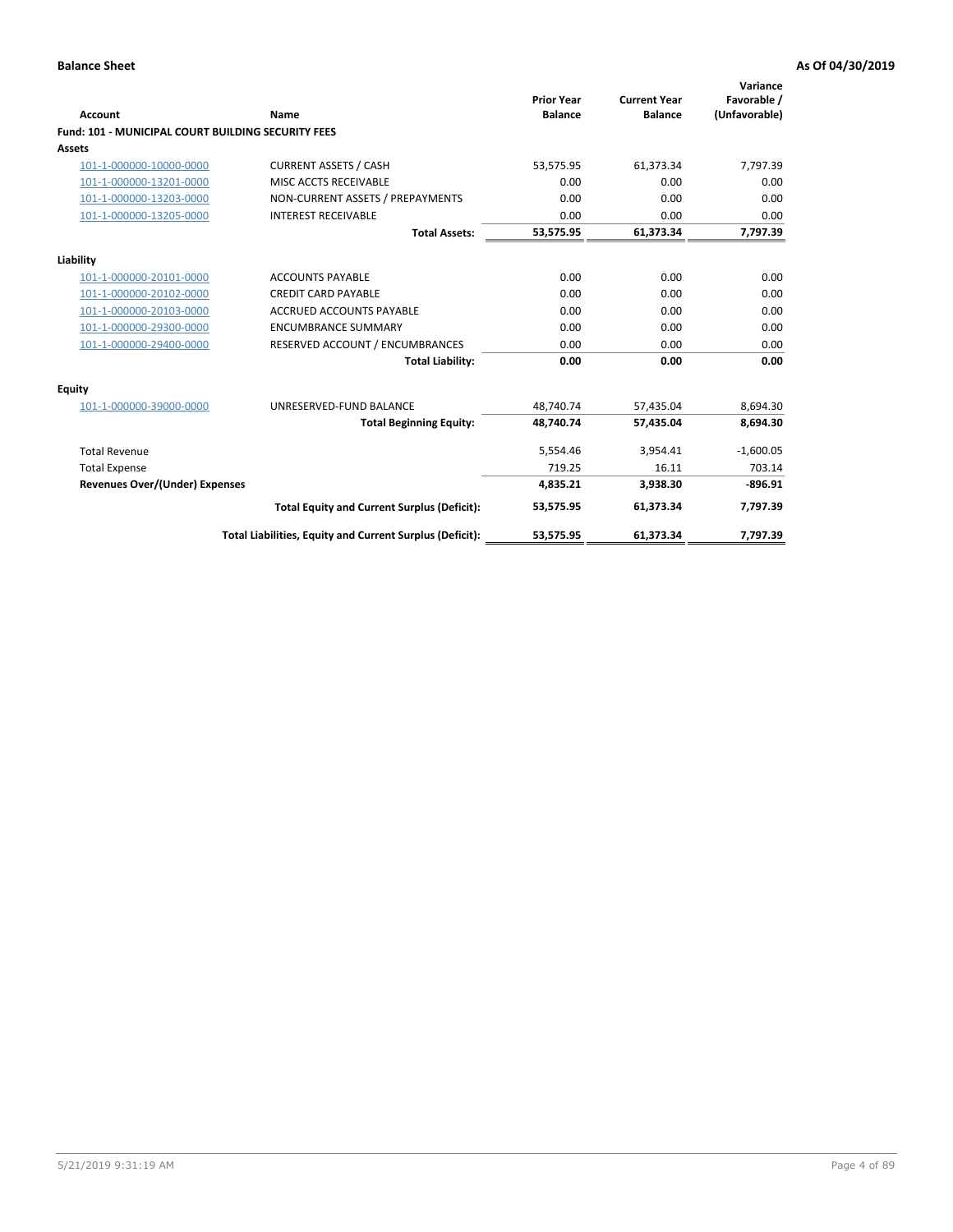| <b>Account</b>                        | Name                                                     | <b>Prior Year</b><br><b>Balance</b> | <b>Current Year</b><br><b>Balance</b> | Variance<br>Favorable /<br>(Unfavorable) |
|---------------------------------------|----------------------------------------------------------|-------------------------------------|---------------------------------------|------------------------------------------|
| Fund: 102 - MUNICIPAL COURT TECH FUND |                                                          |                                     |                                       |                                          |
| Assets                                |                                                          |                                     |                                       |                                          |
| 102-1-000000-10000-0000               | <b>CURRENT ASSETS / CASH</b>                             | 29,716.55                           | 39,455.42                             | 9,738.87                                 |
| 102-1-000000-13201-0000               | MISC ACCTS RECEIVABLE                                    | 0.00                                | 0.00                                  | 0.00                                     |
|                                       | <b>Total Assets:</b>                                     | 29,716.55                           | 39,455.42                             | 9,738.87                                 |
| Liability                             |                                                          |                                     |                                       |                                          |
| 102-1-000000-20101-0000               | <b>ACCOUNTS PAYABLE</b>                                  | 0.00                                | 0.00                                  | 0.00                                     |
| 102-1-000000-20102-0000               | <b>CREDIT CARD PAYABLE</b>                               | 0.00                                | 0.00                                  | 0.00                                     |
| 102-1-000000-20103-0000               | <b>ACCRUED ACCOUNTS PAYABLE</b>                          | 0.00                                | 0.00                                  | 0.00                                     |
| 102-1-000000-23001-0000               | <b>CAPITAL LEASE PAYABLE</b>                             | 0.00                                | 0.00                                  | 0.00                                     |
| 102-1-000000-23101-0000               | <b>CAPITAL LEASE PAYABLE</b>                             | 0.00                                | 0.00                                  | 0.00                                     |
| 102-1-000000-29300-0000               | <b>ENCUMBRANCE SUMMARY</b>                               | 0.00                                | 0.00                                  | 0.00                                     |
| 102-1-000000-29400-0000               | RESERVED ACCOUNT / ENCUMBRANCES                          | 0.00                                | 0.00                                  | 0.00                                     |
|                                       | <b>Total Liability:</b>                                  | 0.00                                | 0.00                                  | 0.00                                     |
| <b>Equity</b>                         |                                                          |                                     |                                       |                                          |
| 102-1-000000-39000-0000               | UNRESERVED-FUND BALANCE                                  | 22,395.61                           | 34,640.94                             | 12,245.33                                |
|                                       | <b>Total Beginning Equity:</b>                           | 22,395.61                           | 34.640.94                             | 12,245.33                                |
| <b>Total Revenue</b>                  |                                                          | 7,325.59                            | 4,824.34                              | $-2,501.25$                              |
| <b>Total Expense</b>                  |                                                          | 4.65                                | 9.86                                  | $-5.21$                                  |
| <b>Revenues Over/(Under) Expenses</b> |                                                          | 7,320.94                            | 4,814.48                              | $-2,506.46$                              |
|                                       | <b>Total Equity and Current Surplus (Deficit):</b>       | 29,716.55                           | 39,455.42                             | 9,738.87                                 |
|                                       | Total Liabilities, Equity and Current Surplus (Deficit): | 29,716.55                           | 39,455.42                             | 9,738.87                                 |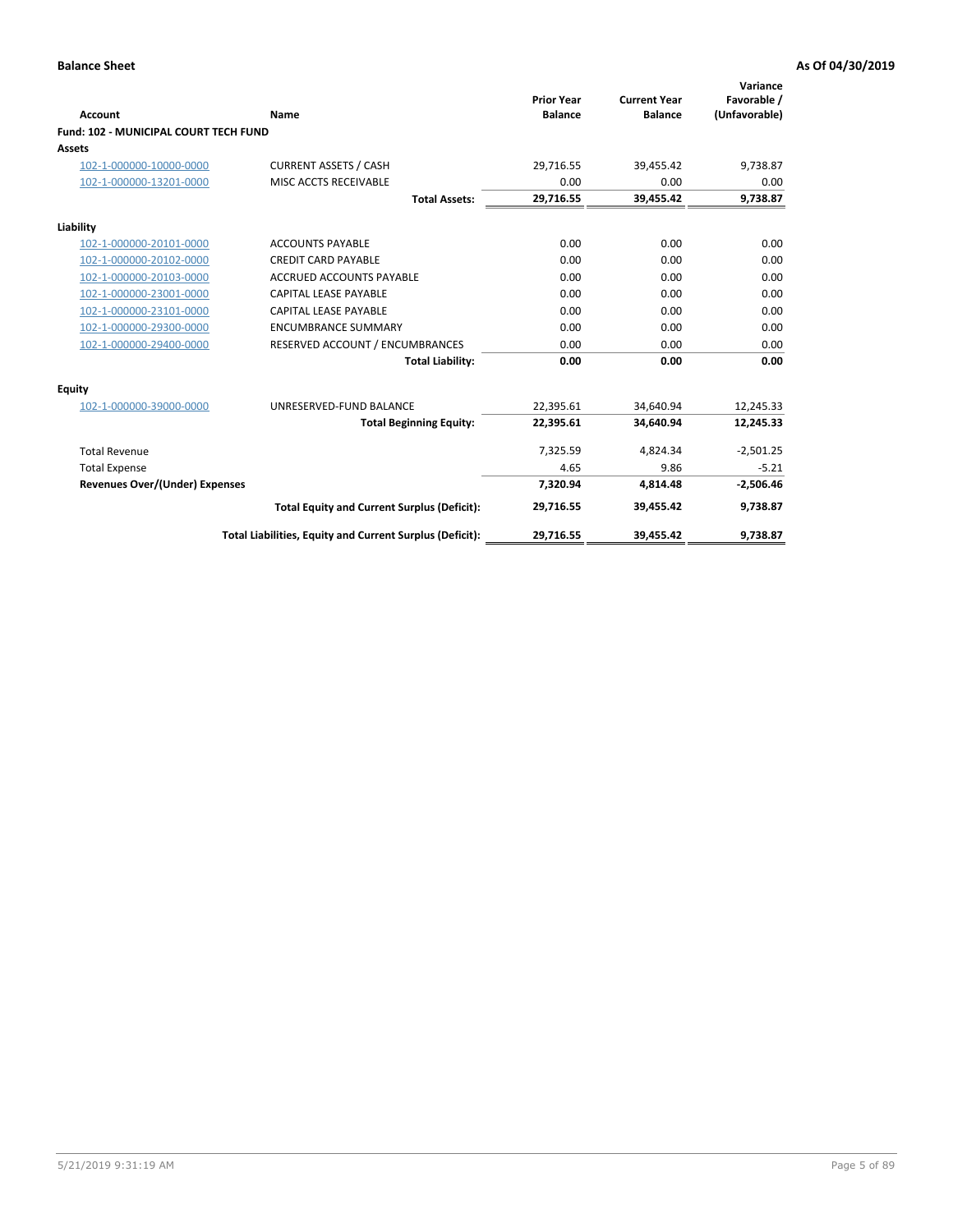| <b>Account</b>                                       | Name                                                     | <b>Prior Year</b><br><b>Balance</b> | <b>Current Year</b><br><b>Balance</b> | Variance<br>Favorable /<br>(Unfavorable) |
|------------------------------------------------------|----------------------------------------------------------|-------------------------------------|---------------------------------------|------------------------------------------|
| <b>Fund: 103 - MUNICIPAL COURT CHILD SAFETY FUND</b> |                                                          |                                     |                                       |                                          |
| <b>Assets</b>                                        |                                                          |                                     |                                       |                                          |
| 103-1-000000-10000-0000                              | <b>CURRENT ASSETS / CASH</b>                             | 12,522.60                           | 20,603.08                             | 8,080.48                                 |
| 103-1-000000-13201-0000                              | MISC ACCTS RECEIVABLE                                    | 0.00                                | 0.00                                  | 0.00                                     |
| 103-1-000000-13203-0000                              | NON-CURRENT ASSETS / PREPAYMENTS                         | 0.00                                | 0.00                                  | 0.00                                     |
| 103-1-000000-13205-0000                              | <b>INTEREST RECEIVABLE</b>                               | 0.00                                | 0.00                                  | 0.00                                     |
|                                                      | <b>Total Assets:</b>                                     | 12,522.60                           | 20,603.08                             | 8,080.48                                 |
| Liability                                            |                                                          |                                     |                                       |                                          |
| 103-1-000000-20101-0000                              | <b>ACCOUNTS PAYABLE</b>                                  | 0.00                                | 0.00                                  | 0.00                                     |
| 103-1-000000-20103-0000                              | <b>ACCRUED ACCOUNTS PAYABLE</b>                          | 0.00                                | 0.00                                  | 0.00                                     |
|                                                      | <b>Total Liability:</b>                                  | 0.00                                | 0.00                                  | 0.00                                     |
| Equity                                               |                                                          |                                     |                                       |                                          |
| 103-1-000000-39000-0000                              | UNRESERVED-FUND BALANCE                                  | 19,143.89                           | 12,648.91                             | $-6,494.98$                              |
|                                                      | <b>Total Beginning Equity:</b>                           | 19,143.89                           | 12.648.91                             | $-6.494.98$                              |
| <b>Total Revenue</b>                                 |                                                          | 6,441.11                            | 13,675.27                             | 7,234.16                                 |
| <b>Total Expense</b>                                 |                                                          | 13,062.40                           | 5,721.10                              | 7,341.30                                 |
| <b>Revenues Over/(Under) Expenses</b>                |                                                          | $-6,621.29$                         | 7.954.17                              | 14,575.46                                |
|                                                      | <b>Total Equity and Current Surplus (Deficit):</b>       | 12,522.60                           | 20,603.08                             | 8,080.48                                 |
|                                                      | Total Liabilities, Equity and Current Surplus (Deficit): | 12,522.60                           | 20,603.08                             | 8,080.48                                 |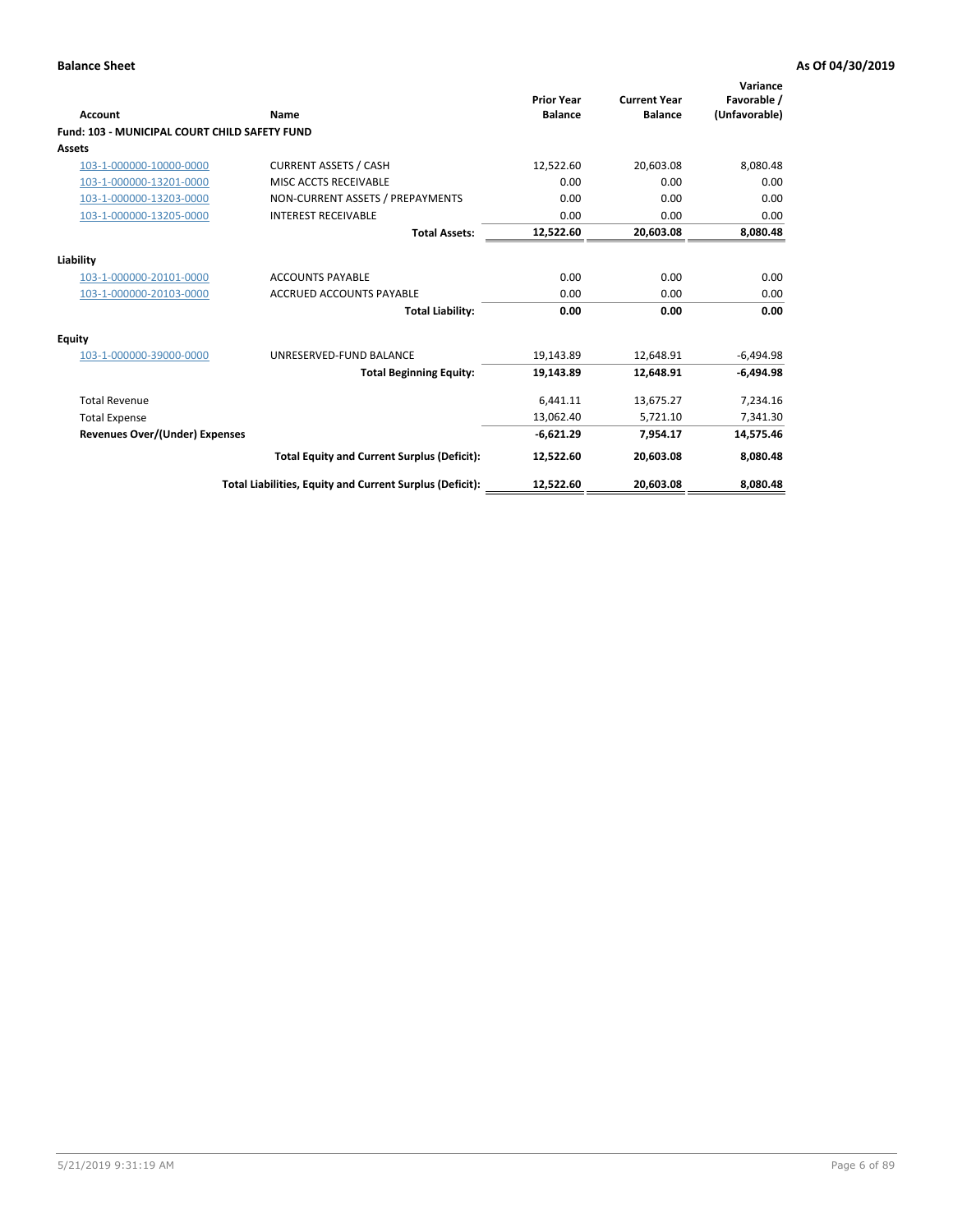|                                           |                                                          | <b>Prior Year</b> |                                       | Variance                     |
|-------------------------------------------|----------------------------------------------------------|-------------------|---------------------------------------|------------------------------|
| Account                                   | Name                                                     | <b>Balance</b>    | <b>Current Year</b><br><b>Balance</b> | Favorable /<br>(Unfavorable) |
| <b>Fund: 110 - EXCHANGE BUILDING FUND</b> |                                                          |                   |                                       |                              |
| <b>Assets</b>                             |                                                          |                   |                                       |                              |
| 110-1-000000-10000-0000                   | <b>CURRENT ASSETS / CASH</b>                             | -533,019.77       | $-533,019.77$                         | 0.00                         |
| 110-1-000000-13201-0000                   | MISC ACCTS RECEIVABLE                                    | 0.00              | 0.00                                  | 0.00                         |
| 110-1-000000-13203-0000                   | NON-CURRENT ASSETS / PREPAYMENTS                         | 0.00              | 0.00                                  | 0.00                         |
| 110-1-000000-13205-0000                   | <b>INTEREST RECEIVABLE</b>                               | 0.00              | 0.00                                  | 0.00                         |
| 110-1-000000-14100-0000                   | DUE FROM FUND 100                                        | 0.00              | 0.00                                  | 0.00                         |
| 110-1-000000-16001-0000                   | FIXED ASSETS / LAND                                      | 0.00              | 0.00                                  | 0.00                         |
| 110-1-000000-16002-0000                   | <b>IMPROVMENTS-NON BUILDINGS</b>                         | 0.00              | 0.00                                  | 0.00                         |
| 110-1-000000-16003-0000                   | ACCUMULATED DEPRECIATION                                 | 0.00              | 0.00                                  | 0.00                         |
| 110-1-000000-16004-0000                   | <b>FIXED ASSETS / BUILDINGS</b>                          | 0.00              | 0.00                                  | 0.00                         |
| 110-1-000000-16005-0000                   | ACCUMULATED DEPRECIATION                                 | 0.00              | 0.00                                  | 0.00                         |
| 110-1-000000-16201-0000                   | MACHINERY AND EQUIPMENT                                  | 0.00              | 0.00                                  | 0.00                         |
| 110-1-000000-16202-0000                   | ACCUMULATED DEPRECATION                                  | 0.00              | 0.00                                  | 0.00                         |
| 110-1-000000-16301-0000                   | FIXED ASSETS / C W I P                                   | 0.00              | 0.00                                  | 0.00                         |
|                                           | <b>Total Assets:</b>                                     | -533,019.77       | -533,019.77                           | 0.00                         |
| Liability                                 |                                                          |                   |                                       |                              |
| 110-1-000000-20101-0000                   | <b>ACCOUNTS PAYABLE</b>                                  | 0.00              | 0.00                                  | 0.00                         |
| 110-1-000000-20102-0000                   | <b>CREDIT CARD PAYABLE</b>                               | 0.00              | 0.00                                  | 0.00                         |
| 110-1-000000-20103-0000                   | <b>ACCRUED ACCOUNTS PAYABLE</b>                          | 0.00              | 0.00                                  | 0.00                         |
| 110-1-000000-20109-0000                   | MISCELLANEOUS LIABILITIES                                | 0.00              | 0.00                                  | 0.00                         |
| 110-1-000000-20110-0000                   | REVENUE BONDS PAYABLE                                    | 0.00              | 0.00                                  | 0.00                         |
| 110-1-000000-20112-0000                   | ACCRUED INTEREST PAYABLE                                 | 0.00              | 0.00                                  | 0.00                         |
| 110-1-000000-20141-0000                   | <b>TELEPHONE CLEARING</b>                                | 0.00              | 0.00                                  | 0.00                         |
| 110-1-000000-20160-0000                   | <b>UNAPPLIED CREDIT</b>                                  | 0.00              | 0.00                                  | 0.00                         |
| 110-1-000000-20201-0000                   | <b>DEFERRED REVENUE</b>                                  | 0.00              | 0.00                                  | 0.00                         |
| 110-1-000000-21001-0000                   | <b>GENERAL FUND / GENERAL FUND</b>                       | 0.00              | 0.00                                  | 0.00                         |
| 110-1-000000-22001-0000                   | SALARIES PAYABLE                                         | 0.00              | 0.00                                  | 0.00                         |
| 110-1-000000-22002-0000                   | VACATION/SICK PAYABLE                                    | 0.00              | 0.00                                  | 0.00                         |
| 110-1-000000-26001-0000                   | <b>OBLIG FOR COMP ABSENCES</b>                           | 0.00              | 0.00                                  | 0.00                         |
| 110-1-000000-26102-0000                   | REVENUE BONDS PAYABLE                                    | 0.00              | 0.00                                  | 0.00                         |
| 110-1-000000-27001-0000                   | <b>CONTRIBUTED CAPITAL</b>                               | 0.00              | 0.00                                  | 0.00                         |
| 110-1-000000-29300-0000                   | <b>ENCUMBRANCE SUMMARY</b>                               | 0.00              | 0.00                                  | 0.00                         |
| 110-1-000000-29400-0100                   | RESERVED ACCOUNT / ENCUMBRANCES                          | 0.00              | 0.00                                  | 0.00                         |
|                                           | <b>Total Liability:</b>                                  | 0.00              | 0.00                                  | 0.00                         |
| Equity                                    |                                                          |                   |                                       |                              |
| 110-1-000000-39000-0000                   | UNRESERVED-FUND BALANCE                                  | 0.00              | 0.00                                  | 0.00                         |
| <u>110-1-000000-39100-0000</u>            | UNRESERVED-RET. EARNINGS                                 | -533,019.77       | -533,019.77                           | 0.00                         |
|                                           | <b>Total Beginning Equity:</b>                           | -533,019.77       | -533,019.77                           | 0.00                         |
|                                           |                                                          |                   |                                       |                              |
| <b>Total Revenue</b>                      |                                                          | 0.00              | 0.00                                  | 0.00                         |
| <b>Total Expense</b>                      |                                                          | 0.00              | 0.00                                  | 0.00                         |
| <b>Revenues Over/(Under) Expenses</b>     |                                                          | 0.00              | 0.00                                  | 0.00                         |
|                                           | <b>Total Equity and Current Surplus (Deficit):</b>       | -533,019.77       | -533,019.77                           | 0.00                         |
|                                           | Total Liabilities, Equity and Current Surplus (Deficit): | -533,019.77       | -533,019.77                           | 0.00                         |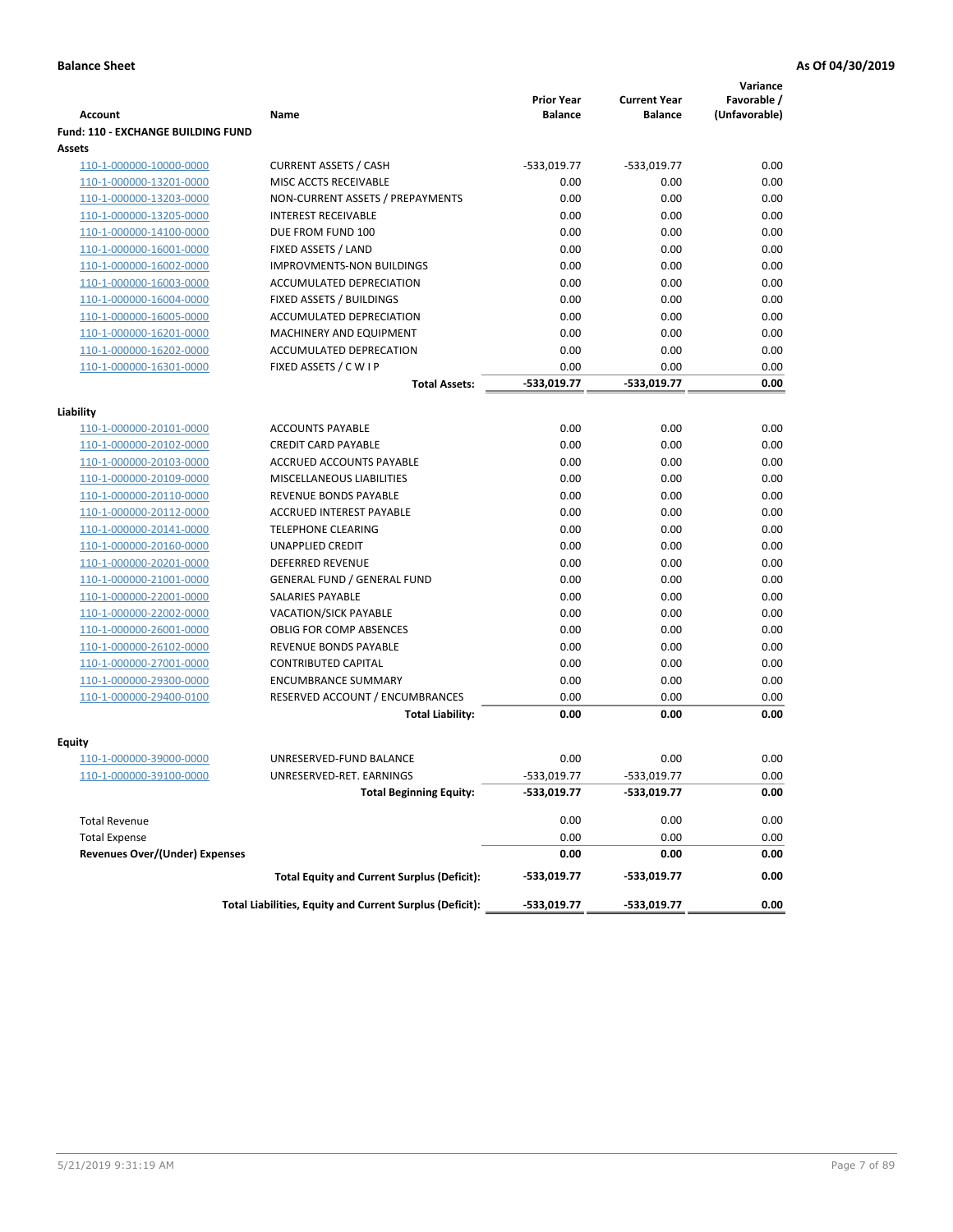| <b>Account</b>                         | Name                                                     | <b>Prior Year</b><br><b>Balance</b> | <b>Current Year</b><br><b>Balance</b> | Variance<br>Favorable /<br>(Unfavorable) |
|----------------------------------------|----------------------------------------------------------|-------------------------------------|---------------------------------------|------------------------------------------|
| Fund: 111 - RECREATION ACTIVITIES FUND |                                                          |                                     |                                       |                                          |
| <b>Assets</b>                          |                                                          |                                     |                                       |                                          |
| 111-1-000000-10000-0000                | <b>CURRENT ASSETS / CASH</b>                             | 14,404.71                           | 16,193.62                             | 1,788.91                                 |
| 111-1-000000-10313-0000                | <b>CHANGE DRAWER - PARK CONCESSIONS</b>                  | 0.00                                | 0.00                                  | 0.00                                     |
| 111-1-000000-13201-0000                | MISC ACCTS RECEIVABLE                                    | 0.00                                | 0.00                                  | 0.00                                     |
| 111-1-000000-13205-0000                | <b>INTEREST RECEIVABLE</b>                               | 0.00                                | 0.00                                  | 0.00                                     |
|                                        | <b>Total Assets:</b>                                     | 14,404.71                           | 16,193.62                             | 1,788.91                                 |
| Liability                              |                                                          |                                     |                                       |                                          |
| 111-1-000000-20101-0000                | <b>ACCOUNTS PAYABLE</b>                                  | 0.00                                | 0.00                                  | 0.00                                     |
| 111-1-000000-20102-0000                | <b>CREDIT CARD PAYABLE</b>                               | 0.00                                | 0.00                                  | 0.00                                     |
| 111-1-000000-20103-0000                | <b>ACCRUED ACCOUNTS PAYABLE</b>                          | 0.00                                | 0.00                                  | 0.00                                     |
| 111-1-000000-20125-0000                | SALES TAX PAYABLE / IN THE CITY                          | 171.19                              | 0.00                                  | 171.19                                   |
| 111-1-000000-20160-0000                | <b>UNAPPLIED CREDIT</b>                                  | 0.00                                | 0.00                                  | 0.00                                     |
| 111-1-000000-20201-0000                | <b>DEFERRED REVENUE</b>                                  | 0.00                                | 0.00                                  | 0.00                                     |
| 111-1-000000-22001-0000                | <b>SALARIES PAYABLE</b>                                  | 0.00                                | 155.91                                | $-155.91$                                |
| 111-1-000000-29300-0000                | <b>ENCUMBRANCE SUMMARY</b>                               | 0.00                                | 0.00                                  | 0.00                                     |
| 111-1-000000-29400-0100                | RESERVED ACCOUNT / ENCUMBRANCES                          | 0.00                                | 0.00                                  | 0.00                                     |
|                                        | <b>Total Liability:</b>                                  | 171.19                              | 155.91                                | 15.28                                    |
| <b>Equity</b>                          |                                                          |                                     |                                       |                                          |
| 111-1-000000-39000-0000                | UNRESERVED-FUND BALANCE                                  | $-13,054.13$                        | 5,989.45                              | 19,043.58                                |
| 111-1-000000-39100-0000                | UNRESERVED-RET. EARNINGS                                 | 0.00                                | 0.00                                  | 0.00                                     |
|                                        | <b>Total Beginning Equity:</b>                           | $-13,054.13$                        | 5,989.45                              | 19,043.58                                |
| <b>Total Revenue</b>                   |                                                          | 104,048.13                          | 86,250.81                             | $-17,797.32$                             |
| <b>Total Expense</b>                   |                                                          | 76,760.48                           | 76,202.55                             | 557.93                                   |
| <b>Revenues Over/(Under) Expenses</b>  |                                                          | 27,287.65                           | 10,048.26                             | $-17,239.39$                             |
|                                        | <b>Total Equity and Current Surplus (Deficit):</b>       | 14,233.52                           | 16,037.71                             | 1,804.19                                 |
|                                        | Total Liabilities, Equity and Current Surplus (Deficit): | 14,404.71                           | 16,193.62                             | 1,788.91                                 |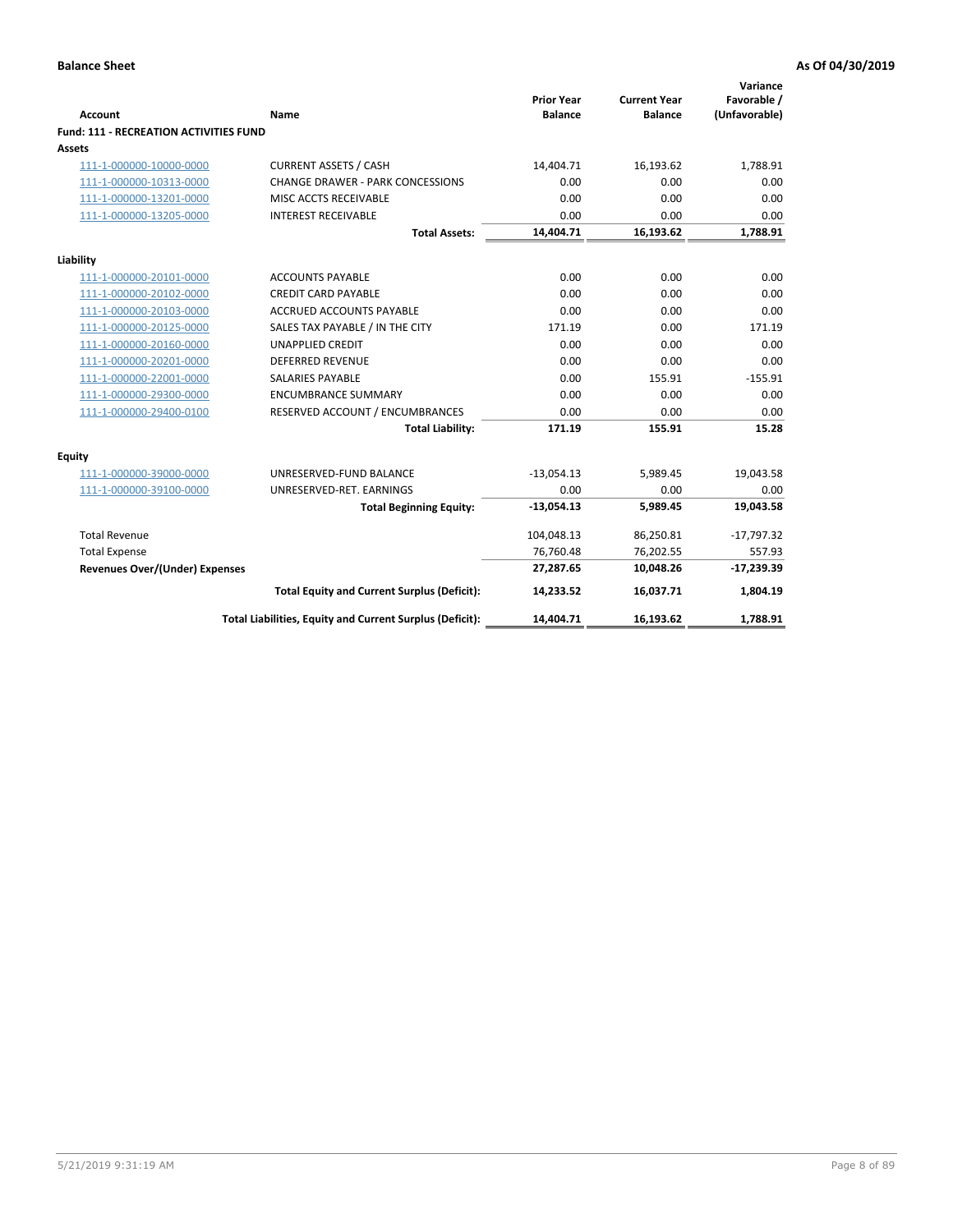|                                       |                                                          |                                     |                                       | Variance                     |
|---------------------------------------|----------------------------------------------------------|-------------------------------------|---------------------------------------|------------------------------|
| <b>Account</b>                        | Name                                                     | <b>Prior Year</b><br><b>Balance</b> | <b>Current Year</b><br><b>Balance</b> | Favorable /<br>(Unfavorable) |
| Fund: 112 - GUN RANGE FUND            |                                                          |                                     |                                       |                              |
| <b>Assets</b>                         |                                                          |                                     |                                       |                              |
| 112-1-000000-10000-0000               | <b>CURRENT ASSETS / CASH</b>                             | 11,363.81                           | $-342.24$                             | $-11,706.05$                 |
| 112-1-000000-13201-0000               | MISC ACCTS RECEIVABLE                                    | 0.00                                | 0.00                                  | 0.00                         |
|                                       | <b>Total Assets:</b>                                     | 11,363.81                           | $-342.24$                             | $-11,706.05$                 |
| Liability                             |                                                          |                                     |                                       |                              |
| 112-1-000000-20101-0000               | <b>ACCOUNTS PAYABLE</b>                                  | 0.00                                | 0.00                                  | 0.00                         |
| 112-1-000000-20103-0000               | <b>ACCRUED ACCOUNTS PAYABLE</b>                          | 0.00                                | 0.00                                  | 0.00                         |
| 112-1-000000-20160-0000               | <b>UNAPPLIED CREDIT</b>                                  | 0.00                                | 0.00                                  | 0.00                         |
| 112-1-000000-21001-0000               | <b>GENERAL FUND / GENERAL FUND</b>                       | 0.00                                | 0.00                                  | 0.00                         |
| 112-1-000000-29300-0000               | <b>ENCUMBRANCE SUMMARY</b>                               | 0.00                                | 0.00                                  | 0.00                         |
| 112-1-000000-29400-0100               | RESERVED ACCOUNT / ENCUMBRANCES                          | 0.00                                | 0.00                                  | 0.00                         |
|                                       | <b>Total Liability:</b>                                  | 0.00                                | 0.00                                  | 0.00                         |
| <b>Equity</b>                         |                                                          |                                     |                                       |                              |
| 112-1-000000-39000-0000               | UNRESERVED-FUND BALANCE                                  | 29,489.10                           | $-1,342.20$                           | $-30,831.30$                 |
| 112-1-000000-39100-0000               | UNRESERVED-RET. EARNINGS                                 | 0.00                                | 0.00                                  | 0.00                         |
|                                       | <b>Total Beginning Equity:</b>                           | 29,489.10                           | $-1,342.20$                           | $-30,831.30$                 |
| <b>Total Revenue</b>                  |                                                          | 1,096.23                            | 1,070.00                              | $-26.23$                     |
| <b>Total Expense</b>                  |                                                          | 19,221.52                           | 70.04                                 | 19,151.48                    |
| <b>Revenues Over/(Under) Expenses</b> |                                                          | $-18,125.29$                        | 999.96                                | 19,125.25                    |
|                                       | <b>Total Equity and Current Surplus (Deficit):</b>       | 11,363.81                           | $-342.24$                             | $-11,706.05$                 |
|                                       | Total Liabilities, Equity and Current Surplus (Deficit): | 11,363.81                           | $-342.24$                             | $-11,706.05$                 |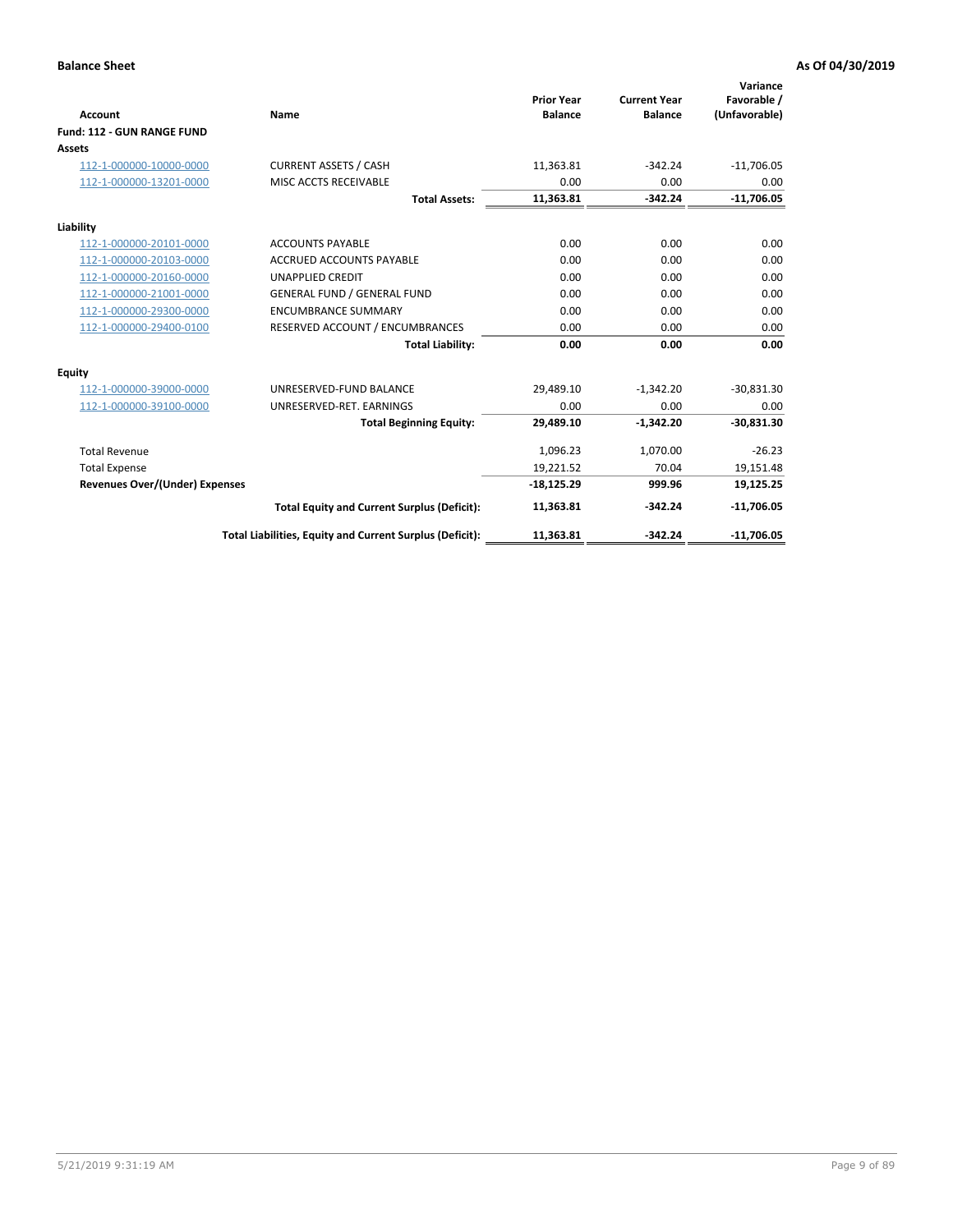| <b>Account</b>                               | Name                                                     | <b>Prior Year</b><br><b>Balance</b> | <b>Current Year</b><br><b>Balance</b> | Variance<br>Favorable /<br>(Unfavorable) |
|----------------------------------------------|----------------------------------------------------------|-------------------------------------|---------------------------------------|------------------------------------------|
| Fund: 113 - HOTEL / MOTEL OCCUPANCY TAX FUND |                                                          |                                     |                                       |                                          |
| Assets                                       |                                                          |                                     |                                       |                                          |
| 113-1-000000-10000-0000                      | <b>CURRENT ASSETS / CASH</b>                             | 475,984.38                          | 392,474.28                            | $-83,510.10$                             |
| 113-1-000000-13101-0000                      | TAX RECEIVABLE-CURRENT                                   | 0.00                                | 0.00                                  | 0.00                                     |
| 113-1-000000-13201-0000                      | MISC ACCTS RECEIVABLE                                    | 0.00                                | 0.00                                  | 0.00                                     |
| 113-1-000000-13202-0000                      | <b>EMPLOYEE ADVANCES</b>                                 | 0.00                                | 0.00                                  | 0.00                                     |
| 113-1-000000-13203-0000                      | NON-CURRENT ASSETS / PREPAYMENTS                         | 0.00                                | 0.00                                  | 0.00                                     |
| 113-1-000000-13205-0000                      | <b>INTEREST RECEIVABLE</b>                               | 0.00                                | 0.00                                  | 0.00                                     |
|                                              | <b>Total Assets:</b>                                     | 475,984.38                          | 392,474.28                            | $-83,510.10$                             |
|                                              |                                                          |                                     |                                       |                                          |
| Liability                                    |                                                          |                                     |                                       |                                          |
| 113-1-000000-20101-0000                      | <b>ACCOUNTS PAYABLE</b>                                  | 0.00<br>0.00                        | 0.00                                  | 0.00<br>0.00                             |
| 113-1-000000-20102-0000                      | <b>CREDIT CARD PAYABLE</b>                               | 0.00                                | 0.00<br>0.00                          |                                          |
| 113-1-000000-20103-0000                      | ACCRUED ACCOUNTS PAYABLE                                 |                                     |                                       | 0.00<br>0.00                             |
| 113-1-000000-20144-0000                      | SPECIAL EVENT DONATIONS                                  | $-1,046.65$                         | $-1,046.65$                           |                                          |
| 113-1-000000-22001-0000                      | <b>SALARIES PAYABLE</b>                                  | 1,673.24                            | 1,702.66                              | $-29.42$                                 |
| 113-1-000000-24001-0000                      | O/S CHECKS PAYABLE                                       | 0.00                                | 0.00                                  | 0.00                                     |
| 113-1-000000-29300-0000                      | <b>ENCUMBRANCE SUMMARY</b>                               | 0.00                                | 0.00                                  | 0.00                                     |
| 113-1-000000-29400-0100                      | RESERVED ACCOUNT / ENCUMBRANCES                          | 0.00                                | 0.00                                  | 0.00                                     |
|                                              | <b>Total Liability:</b>                                  | 626.59                              | 656.01                                | $-29.42$                                 |
| Equity                                       |                                                          |                                     |                                       |                                          |
| 113-1-000000-39000-0000                      | UNRESERVED-FUND BALANCE                                  | 616,628.89                          | 448,485.81                            | $-168, 143.08$                           |
|                                              | <b>Total Beginning Equity:</b>                           | 616,628.89                          | 448,485.81                            | $-168, 143.08$                           |
| <b>Total Revenue</b>                         |                                                          | 313,525.68                          | 313,731.39                            | 205.71                                   |
| <b>Total Expense</b>                         |                                                          | 454,796.78                          | 370,398.93                            | 84,397.85                                |
| Revenues Over/(Under) Expenses               |                                                          | $-141,271.10$                       | $-56,667.54$                          | 84,603.56                                |
|                                              | <b>Total Equity and Current Surplus (Deficit):</b>       | 475,357.79                          | 391,818.27                            | $-83,539.52$                             |
|                                              | Total Liabilities, Equity and Current Surplus (Deficit): | 475,984.38                          | 392,474.28                            | $-83,510.10$                             |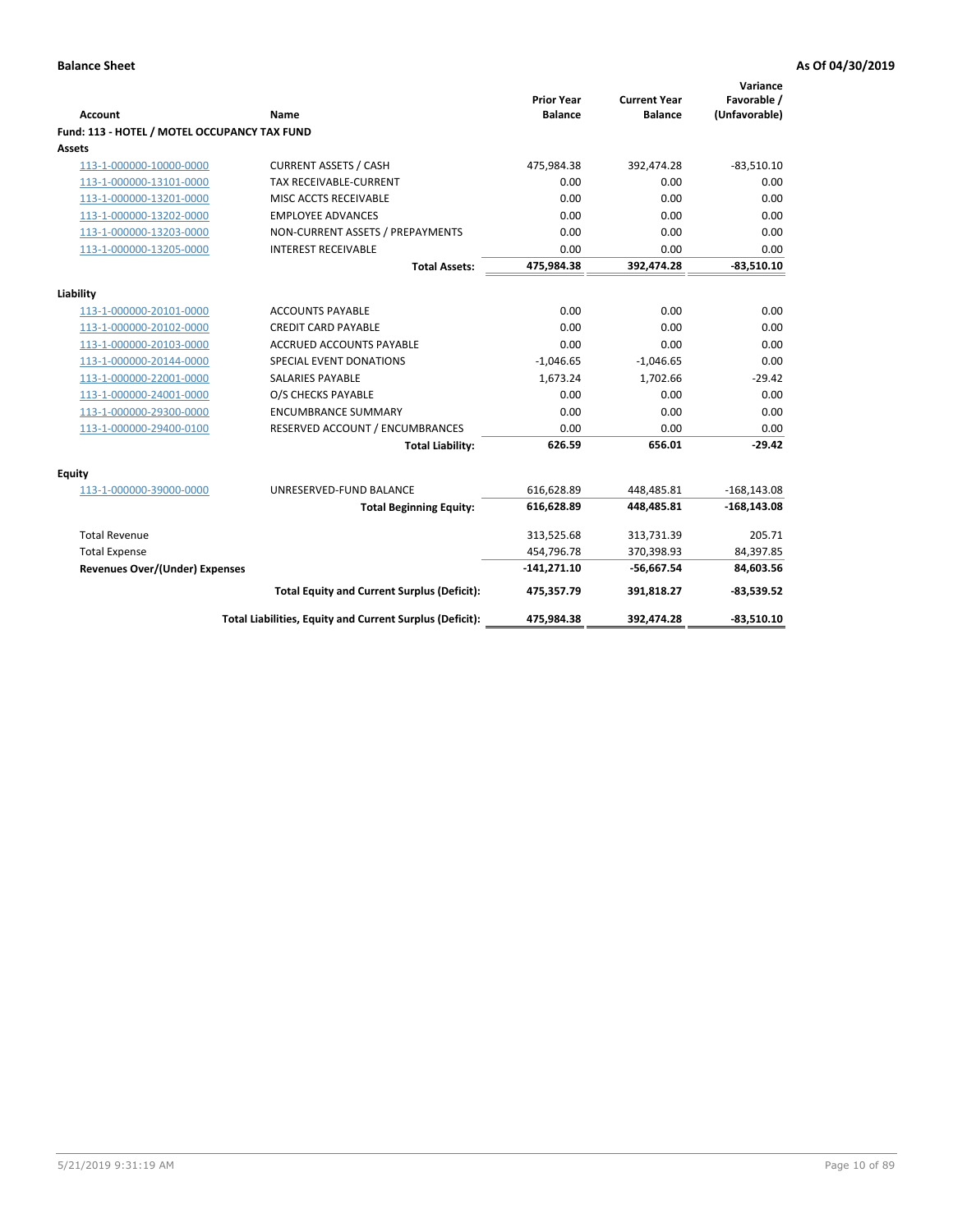| <b>Account</b>                              | Name                                                     | <b>Prior Year</b><br><b>Balance</b> | <b>Current Year</b><br><b>Balance</b> | Variance<br>Favorable /<br>(Unfavorable) |
|---------------------------------------------|----------------------------------------------------------|-------------------------------------|---------------------------------------|------------------------------------------|
| Fund: 114 - VENUE MANAGEMENT FUND<br>Assets |                                                          |                                     |                                       |                                          |
| 114-1-000000-10000-0000                     | <b>CURRENT ASSETS / CASH</b>                             | $-158,016.41$                       | $-146,910.45$                         | 11,105.96                                |
| 114-1-000000-10311-0000                     | CASH / PETTY CASH/CHANGE DRAWERS                         | 200.00                              | 200.00                                | 0.00                                     |
| 114-1-000000-13201-0000                     | MISC ACCTS RECEIVABLE                                    | 0.00                                | 0.00                                  | 0.00                                     |
| 114-1-000000-13203-0000                     | NON-CURRENT ASSETS / PREPAYMENTS                         | 0.00                                | 0.00                                  | 0.00                                     |
| 114-1-000000-13205-0000                     | <b>INTEREST RECEIVABLE</b>                               | 0.00                                | 0.00                                  | 0.00                                     |
|                                             | <b>Total Assets:</b>                                     | $-157,816.41$                       | $-146,710.45$                         | 11,105.96                                |
| Liability                                   |                                                          |                                     |                                       |                                          |
| 114-1-000000-20101-0000                     | <b>ACCOUNTS PAYABLE</b>                                  | 0.00                                | 0.00                                  | 0.00                                     |
| 114-1-000000-20102-0000                     | <b>CREDIT CARD PAYABLE</b>                               | 0.00                                | 0.00                                  | 0.00                                     |
| 114-1-000000-20103-0000                     | ACCRUED ACCOUNTS PAYABLE                                 | 0.00                                | 0.00                                  | 0.00                                     |
| 114-1-000000-20125-0000                     | SALES TAX PAYABLE / IN THE CITY                          | 0.00                                | 5.78                                  | $-5.78$                                  |
| 114-1-000000-20144-0000                     | SPECIAL EVENT DONATIONS                                  | $-24,878.08$                        | 7,927.39                              | $-32,805.47$                             |
| 114-1-000000-20150-0000                     | <b>TICKET SALE SHARING</b>                               | 1,630.00                            | 49,325.20                             | $-47,695.20$                             |
| 114-1-000000-20151-0000                     | <b>SOUND &amp; LIGHTING</b>                              | 0.00                                | 0.00                                  | 0.00                                     |
| 114-1-000000-20160-0000                     | <b>UNAPPLIED CREDIT</b>                                  | 0.00                                | 0.00                                  | 0.00                                     |
| 114-1-000000-20201-0000                     | <b>DEFERRED REVENUE</b>                                  | 0.00                                | 0.00                                  | 0.00                                     |
| 114-1-000000-22001-0000                     | <b>SALARIES PAYABLE</b>                                  | 1,129.52                            | 1,154.26                              | $-24.74$                                 |
| 114-1-000000-24010-0000                     | <b>CIVIC CENTER DEPOSITS</b>                             | 7,450.00                            | 5,150.00                              | 2,300.00                                 |
| 114-1-000000-24012-0000                     | <b>AUDITORIUM DEPOSITS</b>                               | 9,525.00                            | 9,975.00                              | $-450.00$                                |
| 114-1-000000-29300-0000                     | <b>ENCUMBRANCE SUMMARY</b>                               | 0.00                                | 0.00                                  | 0.00                                     |
| 114-1-000000-29400-0000                     | RESERVED ACCOUNT / ENCUMBRANCES                          | 0.00                                | 0.00                                  | 0.00                                     |
|                                             | <b>Total Liability:</b>                                  | $-5,143.56$                         | 73,537.63                             | $-78,681.19$                             |
| Equity                                      |                                                          |                                     |                                       |                                          |
| 114-1-000000-39000-0000                     | UNRESERVED-FUND BALANCE                                  | $-275,832.77$                       | $-110,063.43$                         | 165,769.34                               |
|                                             | <b>Total Beginning Equity:</b>                           | $-275,832.77$                       | $-110,063.43$                         | 165,769.34                               |
| <b>Total Revenue</b>                        |                                                          | 259,360.64                          | 38,736.25                             | $-220,624.39$                            |
| <b>Total Expense</b>                        |                                                          | 136,200.72                          | 148,920.90                            | $-12,720.18$                             |
| <b>Revenues Over/(Under) Expenses</b>       |                                                          | 123,159.92                          | $-110, 184.65$                        | $-233,344.57$                            |
|                                             | <b>Total Equity and Current Surplus (Deficit):</b>       | $-152,672.85$                       | $-220,248.08$                         | $-67,575.23$                             |
|                                             | Total Liabilities, Equity and Current Surplus (Deficit): | $-157,816.41$                       | $-146,710.45$                         | 11,105.96                                |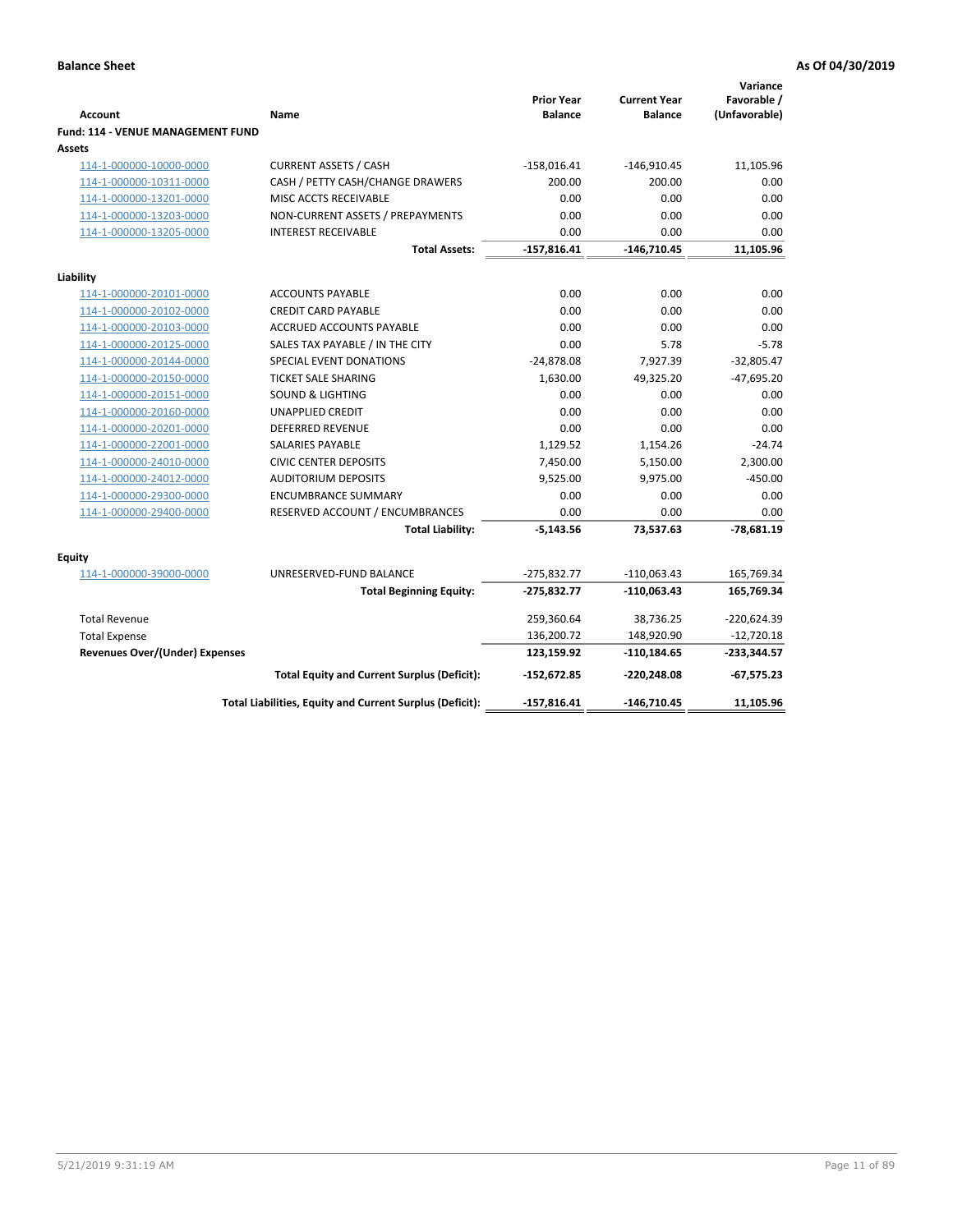| <b>Account</b>                        | <b>Name</b>                                              | <b>Prior Year</b><br><b>Balance</b> | <b>Current Year</b><br><b>Balance</b> | Variance<br>Favorable /<br>(Unfavorable) |
|---------------------------------------|----------------------------------------------------------|-------------------------------------|---------------------------------------|------------------------------------------|
| Fund: 115 - TIRZ FUND                 |                                                          |                                     |                                       |                                          |
| <b>Assets</b>                         |                                                          |                                     |                                       |                                          |
| 115-1-000000-10000-0000               | <b>CURRENT ASSETS / CASH</b>                             | 0.00                                | 0.00                                  | 0.00                                     |
| 115-1-000000-13101-0000               | <b>TAX RECEIVABLE-CURRENT</b>                            | 0.00                                | 0.00                                  | 0.00                                     |
| 115-1-000000-13102-0000               | <b>TAXES REC-DELINQUENT</b>                              | 0.00                                | 0.00                                  | 0.00                                     |
| 115-1-000000-13103-0000               | ALLOW FOR UNCOLLECT TAXES                                | 0.00                                | 0.00                                  | 0.00                                     |
| 115-1-000000-13201-0000               | MISC ACCTS RECEIVABLE                                    | 0.00                                | 0.00                                  | 0.00                                     |
| 115-1-000000-13205-0000               | <b>INTEREST RECEIVABLE</b>                               | 0.00                                | 0.00                                  | 0.00                                     |
|                                       | <b>Total Assets:</b>                                     | 0.00                                | 0.00                                  | 0.00                                     |
| Liability                             |                                                          |                                     |                                       |                                          |
| 115-1-000000-20101-0000               | <b>ACCOUNTS PAYABLE</b>                                  | 0.00                                | 0.00                                  | 0.00                                     |
| 115-1-000000-20103-0000               | <b>ACCRUED ACCOUNTS PAYABLE</b>                          | 0.00                                | 0.00                                  | 0.00                                     |
| 115-1-000000-20203-0000               | <b>DEFERRED TAX REVENUE</b>                              | 0.00                                | 0.00                                  | 0.00                                     |
| 115-1-000000-29300-0000               | <b>ENCUMBRANCE SUMMARY</b>                               | 0.00                                | 0.00                                  | 0.00                                     |
| 115-1-000000-29400-0100               | RESERVED ACCOUNT / ENCUMBRANCES                          | 0.00                                | 0.00                                  | 0.00                                     |
|                                       | <b>Total Liability:</b>                                  | 0.00                                | 0.00                                  | 0.00                                     |
| Equity                                |                                                          |                                     |                                       |                                          |
| 115-1-000000-39000-0000               | UNRESERVED-FUND BALANCE                                  | 0.00                                | 0.00                                  | 0.00                                     |
| 115-1-000000-39100-0000               | UNRESERVED-RET. EARNINGS                                 | 0.00                                | 0.00                                  | 0.00                                     |
|                                       | <b>Total Beginning Equity:</b>                           | 0.00                                | 0.00                                  | 0.00                                     |
| <b>Total Revenue</b>                  |                                                          | 0.00                                | 0.00                                  | 0.00                                     |
| <b>Total Expense</b>                  |                                                          | 0.00                                | 0.00                                  | 0.00                                     |
| <b>Revenues Over/(Under) Expenses</b> |                                                          | 0.00                                | 0.00                                  | 0.00                                     |
|                                       | <b>Total Equity and Current Surplus (Deficit):</b>       | 0.00                                | 0.00                                  | 0.00                                     |
|                                       | Total Liabilities, Equity and Current Surplus (Deficit): | 0.00                                | 0.00                                  | 0.00                                     |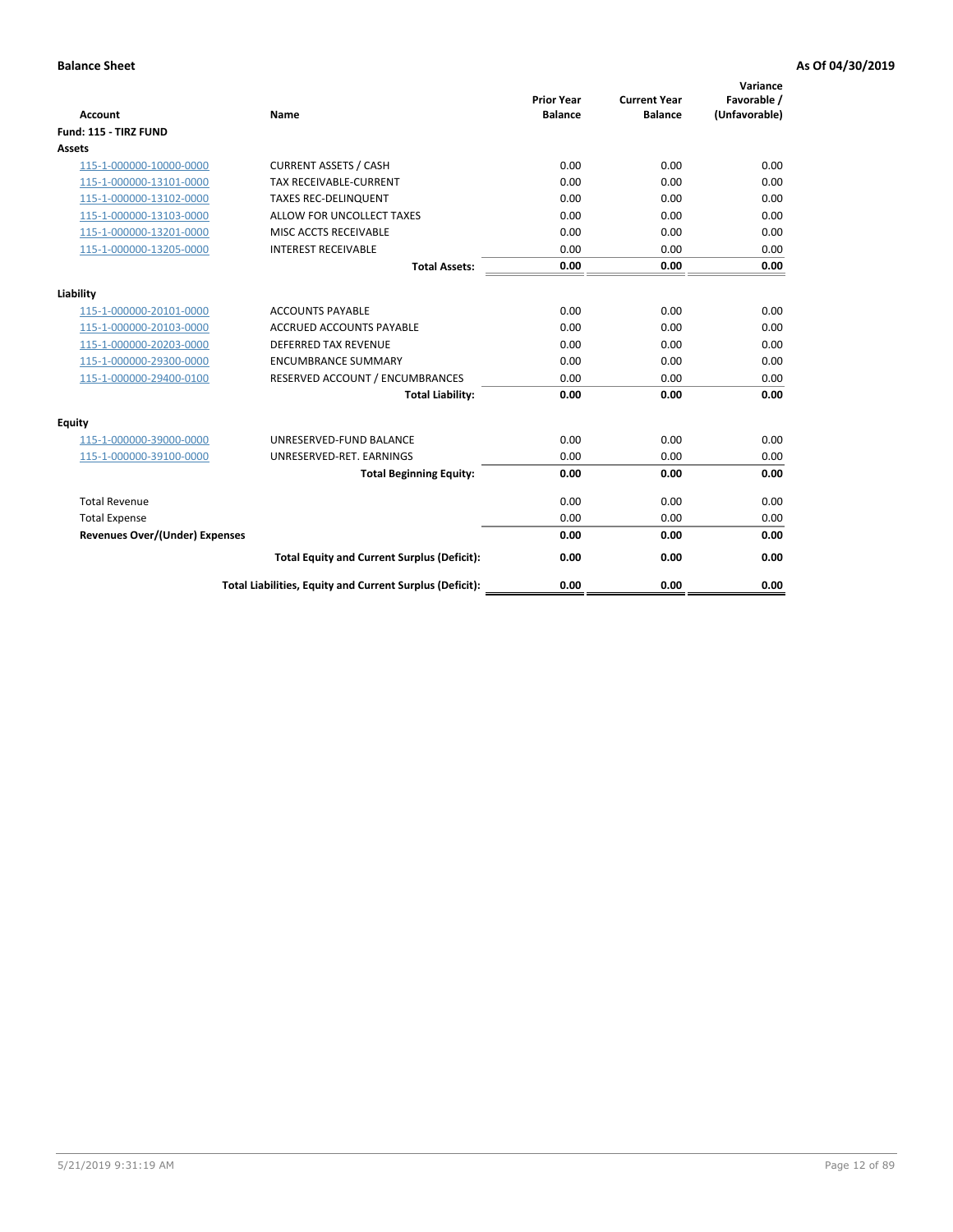| Account                                 | Name                                                     | <b>Prior Year</b><br><b>Balance</b> | <b>Current Year</b><br><b>Balance</b> | Variance<br>Favorable /<br>(Unfavorable) |
|-----------------------------------------|----------------------------------------------------------|-------------------------------------|---------------------------------------|------------------------------------------|
| <b>Fund: 116 - ROADWAY IMPACT FEE 1</b> |                                                          |                                     |                                       |                                          |
| Assets                                  |                                                          |                                     |                                       |                                          |
| 116-1-000000-10000-0000                 | <b>CURRENT ASSETS / CASH</b>                             | 13,158.88                           | 0.00                                  | $-13,158.88$                             |
| 116-1-000000-13201-0000                 | MISC ACCTS RECEIVABLE                                    | 0.00                                | 0.00                                  | 0.00                                     |
| 116-1-000000-13205-0000                 | <b>INTEREST RECEIVABLE</b>                               | 0.00                                | 0.00                                  | 0.00                                     |
|                                         | <b>Total Assets:</b>                                     | 13,158.88                           | 0.00                                  | $-13,158.88$                             |
| Liability                               |                                                          |                                     |                                       |                                          |
| 116-1-000000-20101-0000                 | <b>ACCOUNTS PAYABLE</b>                                  | 0.00                                | 0.00                                  | 0.00                                     |
| 116-1-000000-20103-0000                 | <b>ACCRUED ACCOUNTS PAYABLE</b>                          | 0.00                                | 0.00                                  | 0.00                                     |
|                                         | <b>Total Liability:</b>                                  | 0.00                                | 0.00                                  | 0.00                                     |
| Equity                                  |                                                          |                                     |                                       |                                          |
| 116-1-000000-39000-0000                 | UNRESERVED-FUND BALANCE                                  | 0.00                                | 0.00                                  | 0.00                                     |
| 116-1-000000-39100-0000                 | UNRESERVED-RET. EARNINGS                                 | 13,136.26                           | 0.00                                  | $-13,136.26$                             |
|                                         | <b>Total Beginning Equity:</b>                           | 13,136.26                           | 0.00                                  | $-13,136.26$                             |
| <b>Total Revenue</b>                    |                                                          | 25.02                               | 0.00                                  | $-25.02$                                 |
| <b>Total Expense</b>                    |                                                          | 2.40                                | 0.00                                  | 2.40                                     |
| <b>Revenues Over/(Under) Expenses</b>   |                                                          | 22.62                               | 0.00                                  | $-22.62$                                 |
|                                         | <b>Total Equity and Current Surplus (Deficit):</b>       | 13,158.88                           | 0.00                                  | $-13,158.88$                             |
|                                         | Total Liabilities, Equity and Current Surplus (Deficit): | 13,158.88                           | 0.00                                  | $-13,158.88$                             |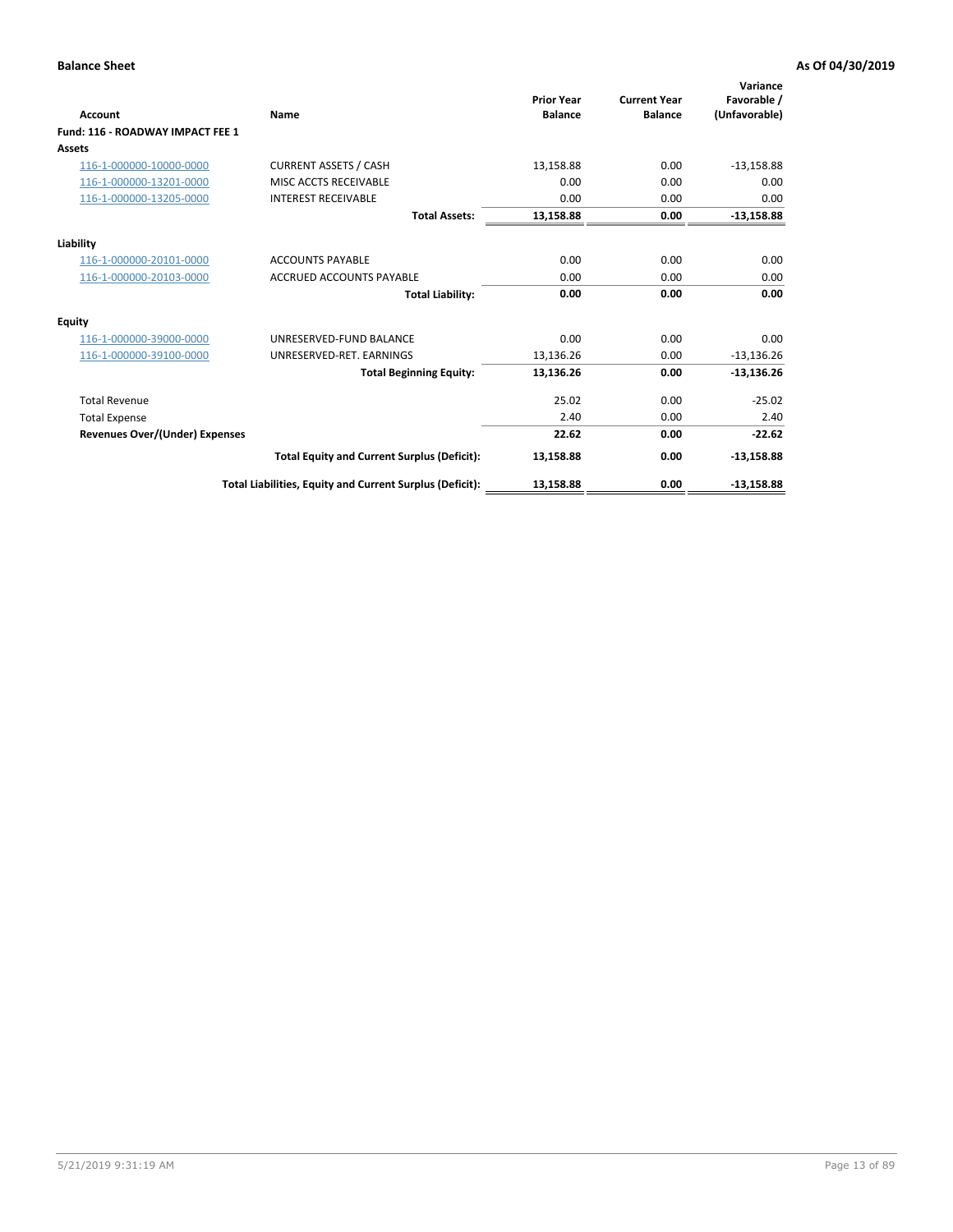| Account                               | Name                                                     | <b>Prior Year</b><br><b>Balance</b> | <b>Current Year</b><br><b>Balance</b> | Variance<br>Favorable /<br>(Unfavorable) |
|---------------------------------------|----------------------------------------------------------|-------------------------------------|---------------------------------------|------------------------------------------|
| Fund: 117 - ROADWAY IMPACT FEE 2      |                                                          |                                     |                                       |                                          |
| Assets                                |                                                          |                                     |                                       |                                          |
| 117-1-000000-10000-0000               | <b>CURRENT ASSETS / CASH</b>                             | 65.01                               | 0.00                                  | $-65.01$                                 |
| 117-1-000000-13201-0000               | MISC ACCTS RECEIVABLE                                    | 0.00                                | 0.00                                  | 0.00                                     |
| 117-1-000000-13205-0000               | <b>INTEREST RECEIVABLE</b>                               | 0.00                                | 0.00                                  | 0.00                                     |
|                                       | <b>Total Assets:</b>                                     | 65.01                               | 0.00                                  | $-65.01$                                 |
| Liability                             |                                                          |                                     |                                       |                                          |
| 117-1-000000-20101-0000               | <b>ACCOUNTS PAYABLE</b>                                  | 0.00                                | 0.00                                  | 0.00                                     |
| 117-1-000000-20103-0000               | <b>ACCRUED ACCOUNTS PAYABLE</b>                          | 0.00                                | 0.00                                  | 0.00                                     |
|                                       | <b>Total Liability:</b>                                  | 0.00                                | 0.00                                  | 0.00                                     |
| Equity                                |                                                          |                                     |                                       |                                          |
| 117-1-000000-39000-0000               | UNRESERVED-FUND BALANCE                                  | 0.00                                | 0.00                                  | 0.00                                     |
| 117-1-000000-39100-0000               | UNRESERVED-RET. EARNINGS                                 | 64.88                               | 0.00                                  | $-64.88$                                 |
|                                       | <b>Total Beginning Equity:</b>                           | 64.88                               | 0.00                                  | $-64.88$                                 |
| <b>Total Revenue</b>                  |                                                          | 0.13                                | 0.00                                  | $-0.13$                                  |
| <b>Total Expense</b>                  |                                                          | 0.00                                | 0.00                                  | 0.00                                     |
| <b>Revenues Over/(Under) Expenses</b> |                                                          | 0.13                                | 0.00                                  | $-0.13$                                  |
|                                       | <b>Total Equity and Current Surplus (Deficit):</b>       | 65.01                               | 0.00                                  | $-65.01$                                 |
|                                       | Total Liabilities, Equity and Current Surplus (Deficit): | 65.01                               | 0.00                                  | $-65.01$                                 |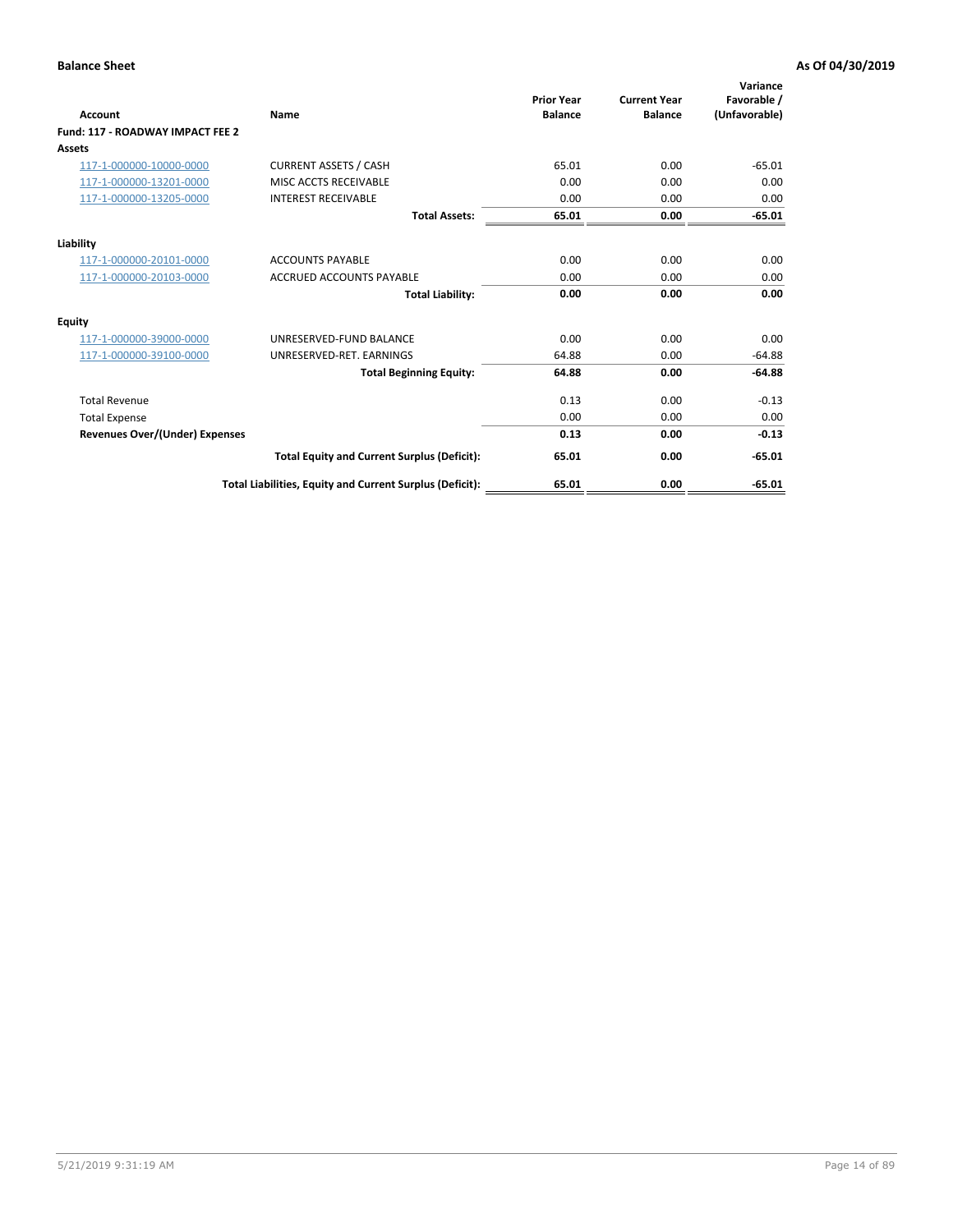| <b>Account</b>                        | Name                                                     | <b>Prior Year</b><br><b>Balance</b> | <b>Current Year</b><br><b>Balance</b> | Variance<br>Favorable /<br>(Unfavorable) |
|---------------------------------------|----------------------------------------------------------|-------------------------------------|---------------------------------------|------------------------------------------|
| Fund: 118 - ROADWAY IMPACT FEE 3      |                                                          |                                     |                                       |                                          |
| <b>Assets</b>                         |                                                          |                                     |                                       |                                          |
| 118-1-000000-10000-0000               | <b>CURRENT ASSETS / CASH</b>                             | 110.32                              | 0.00                                  | $-110.32$                                |
| 118-1-000000-13201-0000               | MISC ACCTS RECEIVABLE                                    | 0.00                                | 0.00                                  | 0.00                                     |
| 118-1-000000-13205-0000               | <b>INTEREST RECEIVABLE</b>                               | 0.00                                | 0.00                                  | 0.00                                     |
|                                       | <b>Total Assets:</b>                                     | 110.32                              | 0.00                                  | $-110.32$                                |
| Liability                             |                                                          |                                     |                                       |                                          |
| 118-1-000000-20101-0000               | <b>ACCOUNTS PAYABLE</b>                                  | 0.00                                | 0.00                                  | 0.00                                     |
| 118-1-000000-20103-0000               | <b>ACCRUED ACCOUNTS PAYABLE</b>                          | 0.00                                | 0.00                                  | 0.00                                     |
|                                       | <b>Total Liability:</b>                                  | 0.00                                | 0.00                                  | 0.00                                     |
| Equity                                |                                                          |                                     |                                       |                                          |
| 118-1-000000-39000-0000               | UNRESERVED-FUND BALANCE                                  | 0.00                                | 0.00                                  | 0.00                                     |
| 118-1-000000-39100-0000               | UNRESERVED-RET. EARNINGS                                 | 110.10                              | 0.00                                  | $-110.10$                                |
|                                       | <b>Total Beginning Equity:</b>                           | 110.10                              | 0.00                                  | $-110.10$                                |
| <b>Total Revenue</b>                  |                                                          | 0.22                                | 0.00                                  | $-0.22$                                  |
| <b>Total Expense</b>                  |                                                          | 0.00                                | 0.00                                  | 0.00                                     |
| <b>Revenues Over/(Under) Expenses</b> |                                                          | 0.22                                | 0.00                                  | $-0.22$                                  |
|                                       | <b>Total Equity and Current Surplus (Deficit):</b>       | 110.32                              | 0.00                                  | $-110.32$                                |
|                                       | Total Liabilities, Equity and Current Surplus (Deficit): | 110.32                              | 0.00                                  | $-110.32$                                |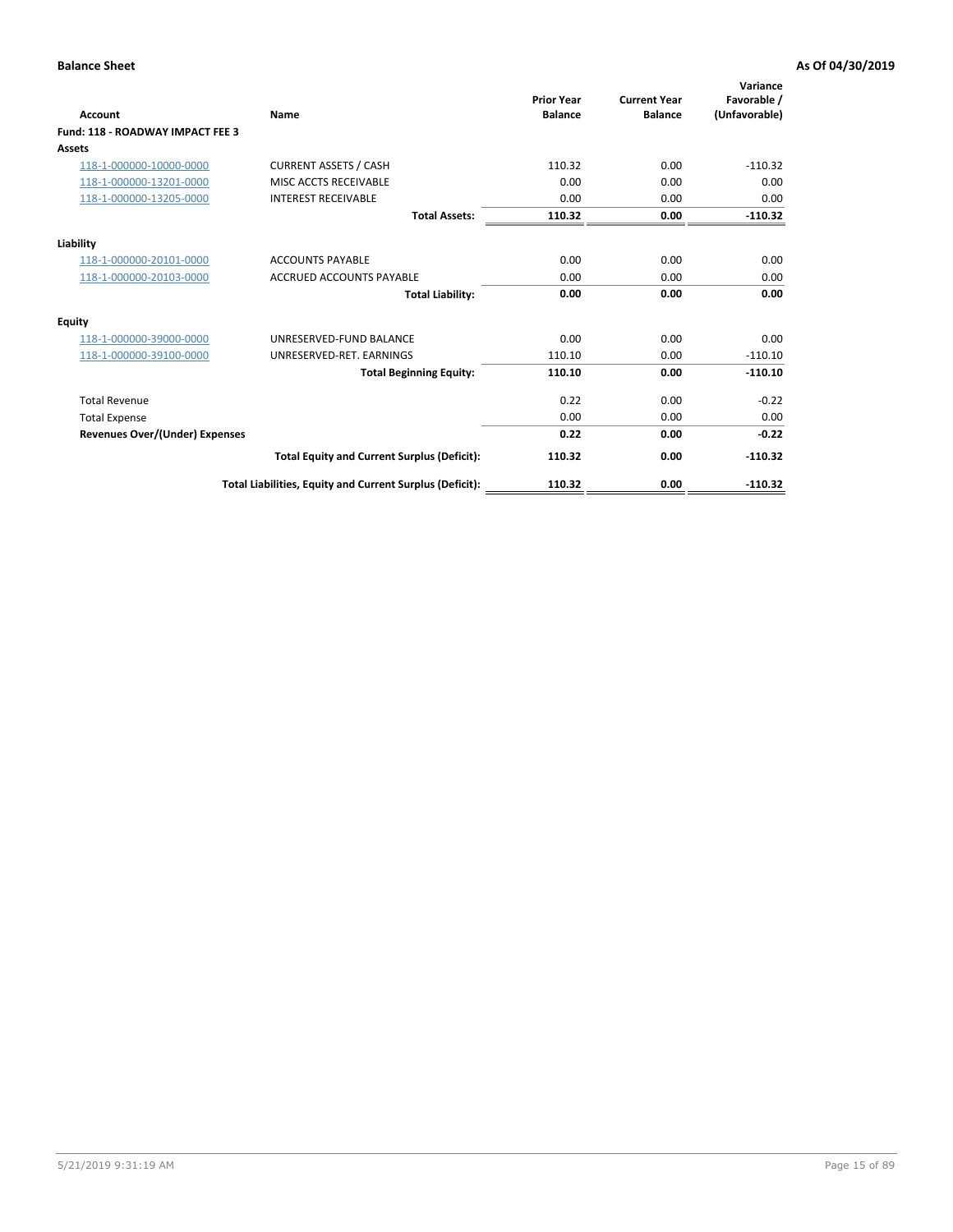| Account                               | Name                                                     | <b>Prior Year</b><br><b>Balance</b> | <b>Current Year</b><br><b>Balance</b> | Variance<br>Favorable /<br>(Unfavorable) |
|---------------------------------------|----------------------------------------------------------|-------------------------------------|---------------------------------------|------------------------------------------|
| Fund: 119 - ROADWAY IMPACT FEE 4      |                                                          |                                     |                                       |                                          |
| Assets                                |                                                          |                                     |                                       |                                          |
| 119-1-000000-10000-0000               | <b>CURRENT ASSETS / CASH</b>                             | 4.63                                | 0.00                                  | $-4.63$                                  |
| 119-1-000000-13201-0000               | <b>MISC ACCTS RECEIVABLE</b>                             | 0.00                                | 0.00                                  | 0.00                                     |
| 119-1-000000-13205-0000               | <b>INTEREST RECEIVABLE</b>                               | 0.00                                | 0.00                                  | 0.00                                     |
|                                       | <b>Total Assets:</b>                                     | 4.63                                | 0.00                                  | $-4.63$                                  |
| Liability                             |                                                          |                                     |                                       |                                          |
| 119-1-000000-20101-0000               | <b>ACCOUNTS PAYABLE</b>                                  | 0.00                                | 0.00                                  | 0.00                                     |
| 119-1-000000-20103-0000               | <b>ACCRUED ACCOUNTS PAYABLE</b>                          | 0.00                                | 0.00                                  | 0.00                                     |
|                                       | <b>Total Liability:</b>                                  | 0.00                                | 0.00                                  | 0.00                                     |
| Equity                                |                                                          |                                     |                                       |                                          |
| 119-1-000000-39000-0000               | UNRESERVED-FUND BALANCE                                  | 0.00                                | 0.00                                  | 0.00                                     |
| 119-1-000000-39100-0000               | UNRESERVED-RET. EARNINGS                                 | 4.63                                | 0.00                                  | $-4.63$                                  |
|                                       | <b>Total Beginning Equity:</b>                           | 4.63                                | 0.00                                  | $-4.63$                                  |
| <b>Total Revenue</b>                  |                                                          | 0.00                                | 0.00                                  | 0.00                                     |
| <b>Total Expense</b>                  |                                                          | 0.00                                | 0.00                                  | 0.00                                     |
| <b>Revenues Over/(Under) Expenses</b> |                                                          | 0.00                                | 0.00                                  | 0.00                                     |
|                                       | <b>Total Equity and Current Surplus (Deficit):</b>       | 4.63                                | 0.00                                  | $-4.63$                                  |
|                                       | Total Liabilities, Equity and Current Surplus (Deficit): | 4.63                                | 0.00                                  | $-4.63$                                  |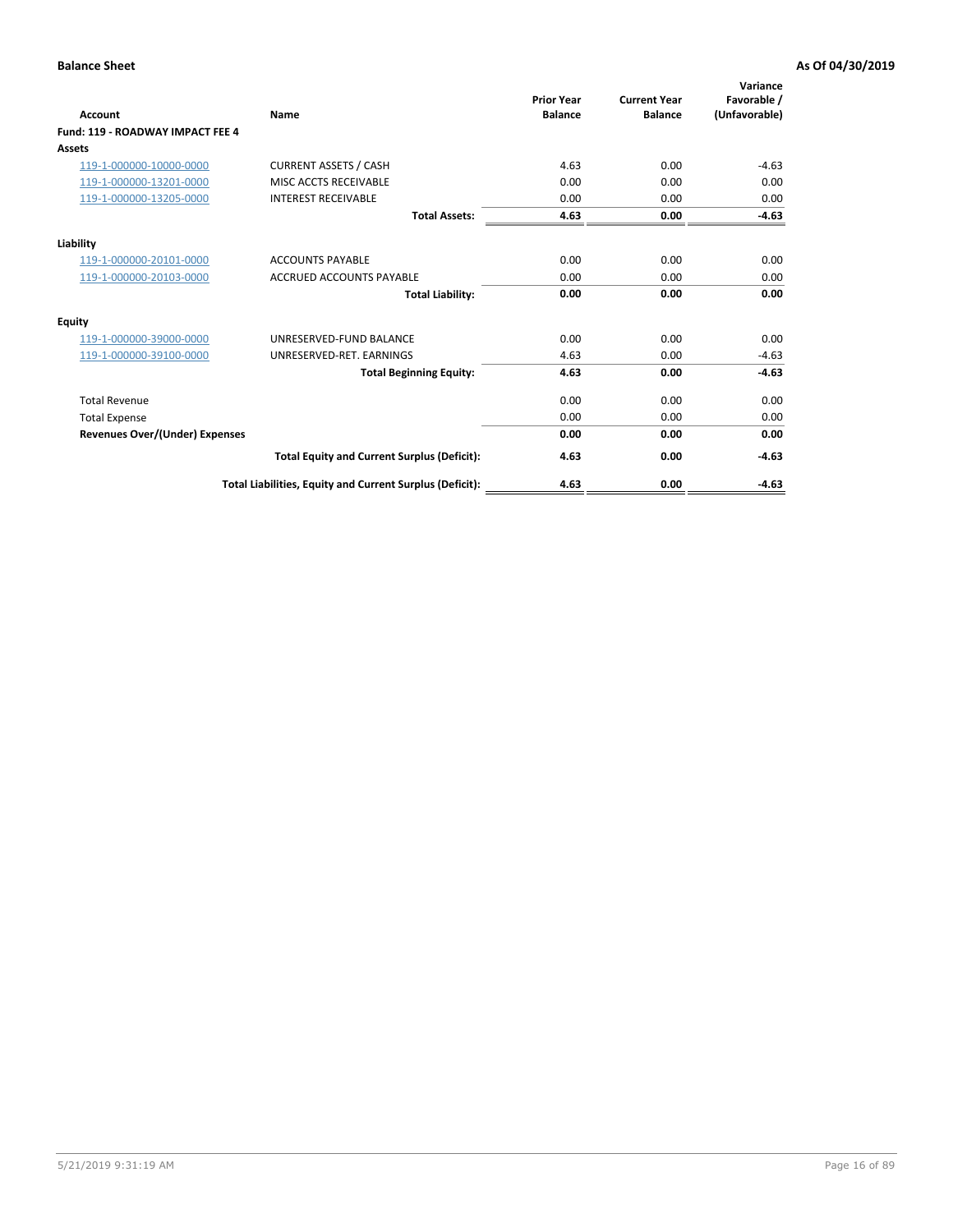|                                                   |                                                          | <b>Prior Year</b> | <b>Current Year</b> | Variance<br>Favorable / |
|---------------------------------------------------|----------------------------------------------------------|-------------------|---------------------|-------------------------|
| <b>Account</b>                                    | Name                                                     | <b>Balance</b>    | <b>Balance</b>      | (Unfavorable)           |
| Fund: 120 - BROWNSFIELD HAZARDOUS WASTE EPA GRANT |                                                          |                   |                     |                         |
| <b>Assets</b>                                     |                                                          |                   |                     |                         |
| 120-1-000000-10000-0000                           | <b>CURRENT ASSETS / CASH</b>                             | 0.00              | 0.00                | 0.00                    |
| 120-1-000000-13201-0000                           | MISC ACCTS RECEIVABLE                                    | 0.00              | 0.00                | 0.00                    |
|                                                   | <b>Total Assets:</b>                                     | 0.00              | 0.00                | 0.00                    |
| Liability                                         |                                                          |                   |                     |                         |
| 120-1-000000-20101-0000                           | <b>ACCOUNTS PAYABLE</b>                                  | 0.00              | 0.00                | 0.00                    |
| 120-1-000000-20102-0000                           | <b>CREDIT CARD PAYABLE</b>                               | 0.00              | 0.00                | 0.00                    |
| 120-1-000000-20902-0000                           | DEFERRED GRANT REVENUE                                   | 0.00              | 0.00                | 0.00                    |
| 120-1-000000-29300-0000                           | <b>ENCUMBRANCE SUMMARY</b>                               | 0.00              | 0.00                | 0.00                    |
| 120-1-000000-29400-0000                           | RESERVED ACCOUNT / ENCUMBRANCES                          | 0.00              | 0.00                | 0.00                    |
|                                                   | <b>Total Liability:</b>                                  | 0.00              | 0.00                | 0.00                    |
| Equity                                            |                                                          |                   |                     |                         |
| 120-1-000000-39000-0000                           | UNRESERVED-FUND BALANCE                                  | 0.00              | 0.00                | 0.00                    |
|                                                   | <b>Total Beginning Equity:</b>                           | 0.00              | 0.00                | 0.00                    |
| <b>Total Revenue</b>                              |                                                          | 0.00              | 0.00                | 0.00                    |
| <b>Total Expense</b>                              |                                                          | 0.00              | 0.00                | 0.00                    |
| Revenues Over/(Under) Expenses                    |                                                          | 0.00              | 0.00                | 0.00                    |
|                                                   | <b>Total Equity and Current Surplus (Deficit):</b>       | 0.00              | 0.00                | 0.00                    |
|                                                   | Total Liabilities, Equity and Current Surplus (Deficit): | 0.00              | 0.00                | 0.00                    |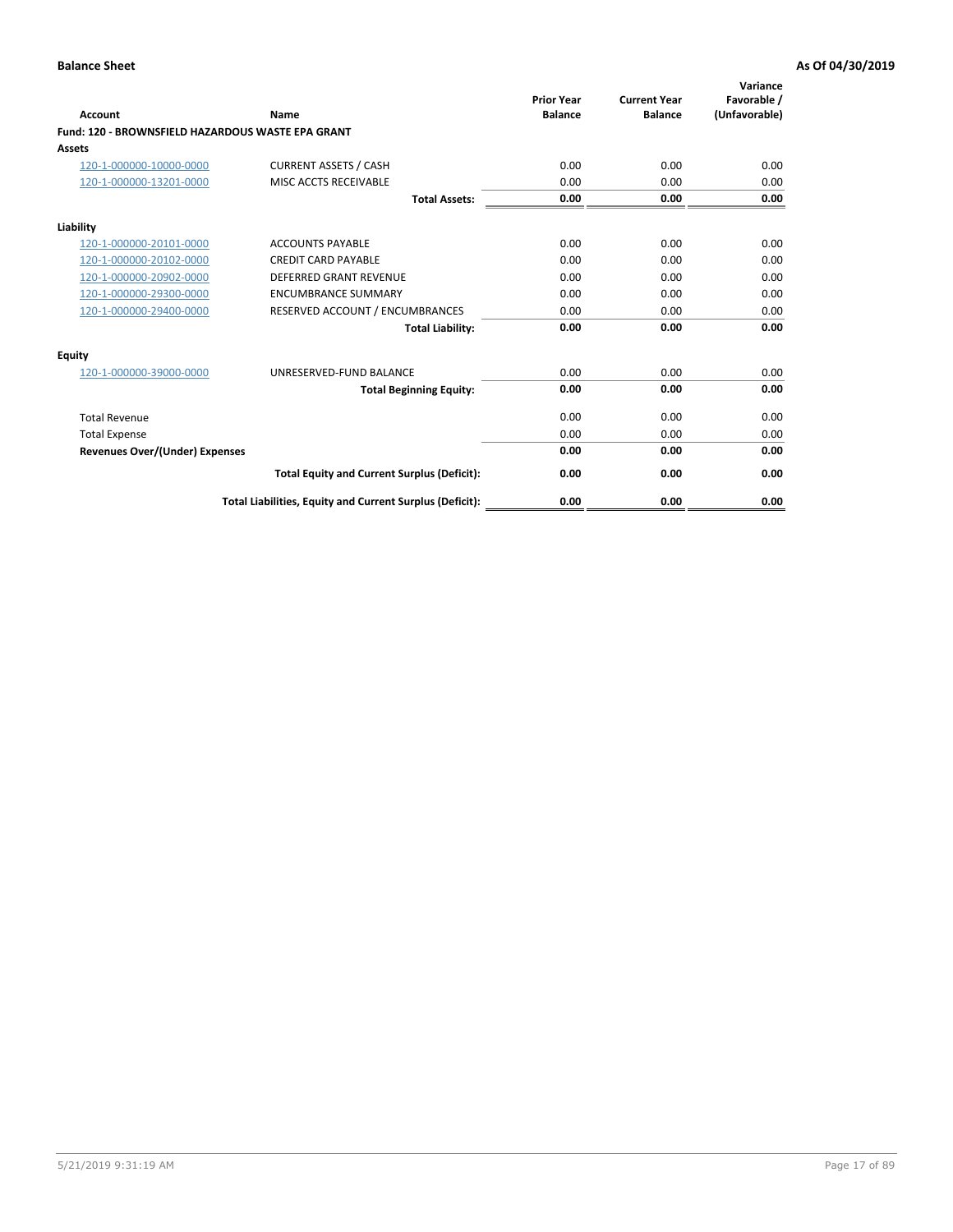| Account                                     | Name                                                     | <b>Prior Year</b><br><b>Balance</b> | <b>Current Year</b><br><b>Balance</b> | Variance<br>Favorable /<br>(Unfavorable) |
|---------------------------------------------|----------------------------------------------------------|-------------------------------------|---------------------------------------|------------------------------------------|
| Fund: 121 - BROWNSFIELD PETROLEUM EPA GRANT |                                                          |                                     |                                       |                                          |
| <b>Assets</b>                               |                                                          |                                     |                                       |                                          |
| 121-1-000000-10000-0000                     | <b>CURRENT ASSETS / CASH</b>                             | 0.00                                | 0.00                                  | 0.00                                     |
| 121-1-000000-13201-0000                     | <b>MISC ACCTS RECEIVABLE</b>                             | 0.00                                | 0.00                                  | 0.00                                     |
|                                             | <b>Total Assets:</b>                                     | 0.00                                | 0.00                                  | 0.00                                     |
| Liability                                   |                                                          |                                     |                                       |                                          |
| 121-1-000000-20101-0000                     | <b>ACCOUNTS PAYABLE</b>                                  | 0.00                                | 0.00                                  | 0.00                                     |
| 121-1-000000-20102-0000                     | <b>CREDIT CARD PAYABLE</b>                               | 0.00                                | 0.00                                  | 0.00                                     |
| 121-1-000000-20103-0000                     | <b>ACCRUED ACCOUNTS PAYABLE</b>                          | 0.00                                | 0.00                                  | 0.00                                     |
| 121-1-000000-20902-0000                     | <b>DEFERRED GRANT REVENUE</b>                            | 0.00                                | 0.00                                  | 0.00                                     |
| 121-1-000000-29300-0000                     | <b>ENCUMBRANCE SUMMARY</b>                               | 0.00                                | 0.00                                  | 0.00                                     |
| 121-1-000000-29400-0000                     | RESERVED ACCOUNT / ENCUMBRANCES                          | 0.00                                | 0.00                                  | 0.00                                     |
|                                             | <b>Total Liability:</b>                                  | 0.00                                | 0.00                                  | 0.00                                     |
| <b>Equity</b>                               |                                                          |                                     |                                       |                                          |
| 121-1-000000-39000-0000                     | UNRESERVED-FUND BALANCE                                  | 0.00                                | 0.00                                  | 0.00                                     |
|                                             | <b>Total Beginning Equity:</b>                           | 0.00                                | 0.00                                  | 0.00                                     |
| <b>Total Revenue</b>                        |                                                          | 0.00                                | 0.00                                  | 0.00                                     |
| <b>Total Expense</b>                        |                                                          | 0.00                                | 0.00                                  | 0.00                                     |
| <b>Revenues Over/(Under) Expenses</b>       |                                                          | 0.00                                | 0.00                                  | 0.00                                     |
|                                             | <b>Total Equity and Current Surplus (Deficit):</b>       | 0.00                                | 0.00                                  | 0.00                                     |
|                                             | Total Liabilities, Equity and Current Surplus (Deficit): | 0.00                                | 0.00                                  | 0.00                                     |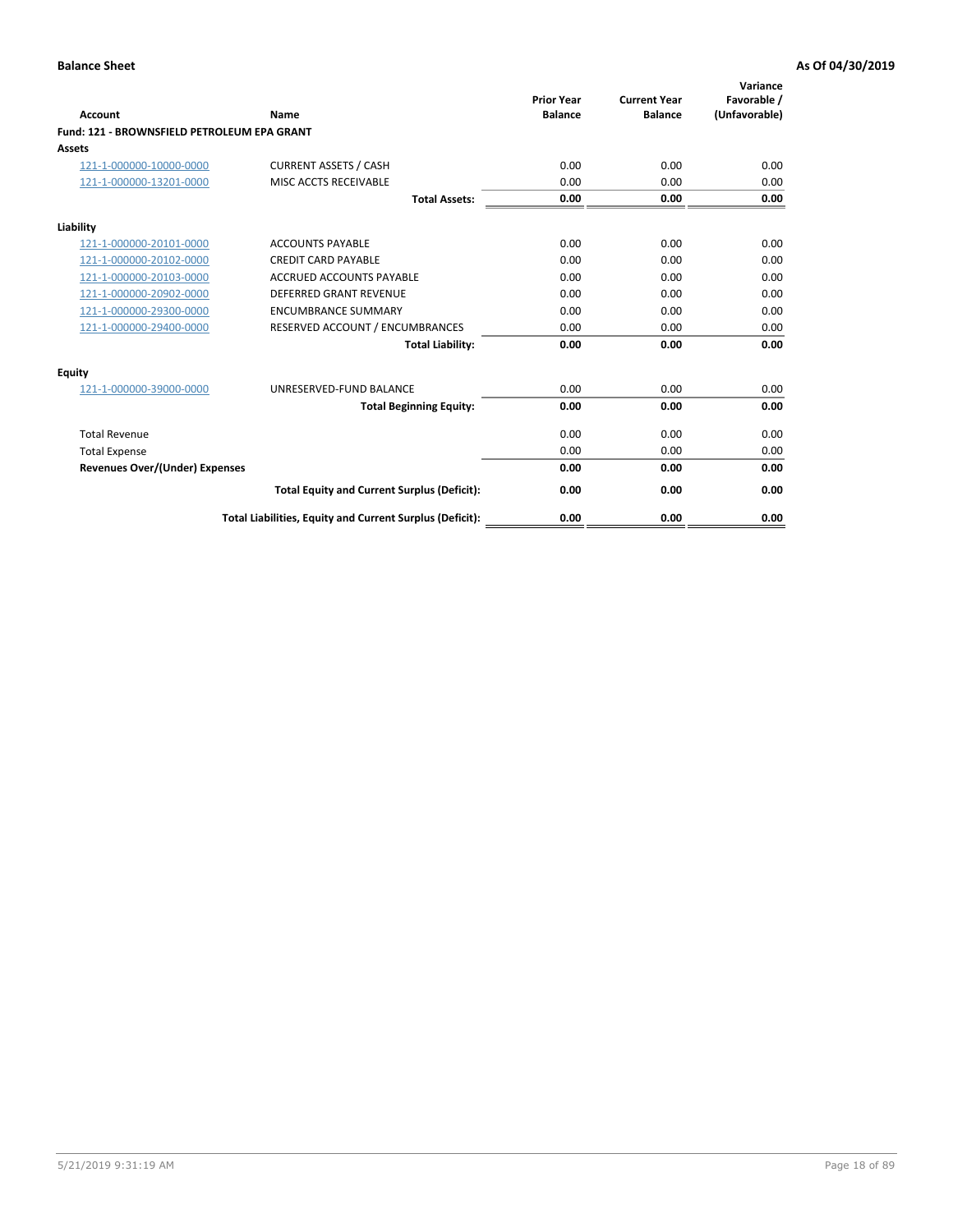| <b>Account</b>                                     | Name                                                     | <b>Prior Year</b><br><b>Balance</b> | <b>Current Year</b><br><b>Balance</b> | Variance<br>Favorable /<br>(Unfavorable) |
|----------------------------------------------------|----------------------------------------------------------|-------------------------------------|---------------------------------------|------------------------------------------|
| Fund: 122 - COPS HIRING PROGRAM GRANT 2010UMWX0308 |                                                          |                                     |                                       |                                          |
| Assets                                             |                                                          |                                     |                                       |                                          |
| 122-1-000000-10000-0000                            | <b>CURRENT ASSETS / CASH</b>                             | 0.00                                | 0.00                                  | 0.00                                     |
| 122-1-000000-13201-0000                            | MISC ACCTS RECEIVABLE                                    | 0.00                                | 0.00                                  | 0.00                                     |
|                                                    | <b>Total Assets:</b>                                     | 0.00                                | 0.00                                  | 0.00                                     |
| Liability                                          |                                                          |                                     |                                       |                                          |
| 122-1-000000-20101-0000                            | <b>ACCOUNTS PAYABLE</b>                                  | 0.00                                | 0.00                                  | 0.00                                     |
| 122-1-000000-20102-0000                            | <b>CREDIT CARD PAYABLE</b>                               | 0.00                                | 0.00                                  | 0.00                                     |
| 122-1-000000-20103-0000                            | <b>ACCRUED ACCOUNTS PAYABLE</b>                          | 0.00                                | 0.00                                  | 0.00                                     |
| 122-1-000000-20902-0000                            | <b>DEFERRED GRANT REVENUE</b>                            | 0.00                                | 0.00                                  | 0.00                                     |
|                                                    | <b>Total Liability:</b>                                  | 0.00                                | 0.00                                  | 0.00                                     |
| Equity                                             |                                                          |                                     |                                       |                                          |
| 122-1-000000-39000-0000                            | UNRESERVED-FUND BALANCE                                  | 0.00                                | 0.00                                  | 0.00                                     |
|                                                    | <b>Total Beginning Equity:</b>                           | 0.00                                | 0.00                                  | 0.00                                     |
| <b>Total Revenue</b>                               |                                                          | 0.00                                | 0.00                                  | 0.00                                     |
| <b>Total Expense</b>                               |                                                          | 0.00                                | 0.00                                  | 0.00                                     |
| <b>Revenues Over/(Under) Expenses</b>              |                                                          | 0.00                                | 0.00                                  | 0.00                                     |
|                                                    | <b>Total Equity and Current Surplus (Deficit):</b>       | 0.00                                | 0.00                                  | 0.00                                     |
|                                                    | Total Liabilities, Equity and Current Surplus (Deficit): | 0.00                                | 0.00                                  | 0.00                                     |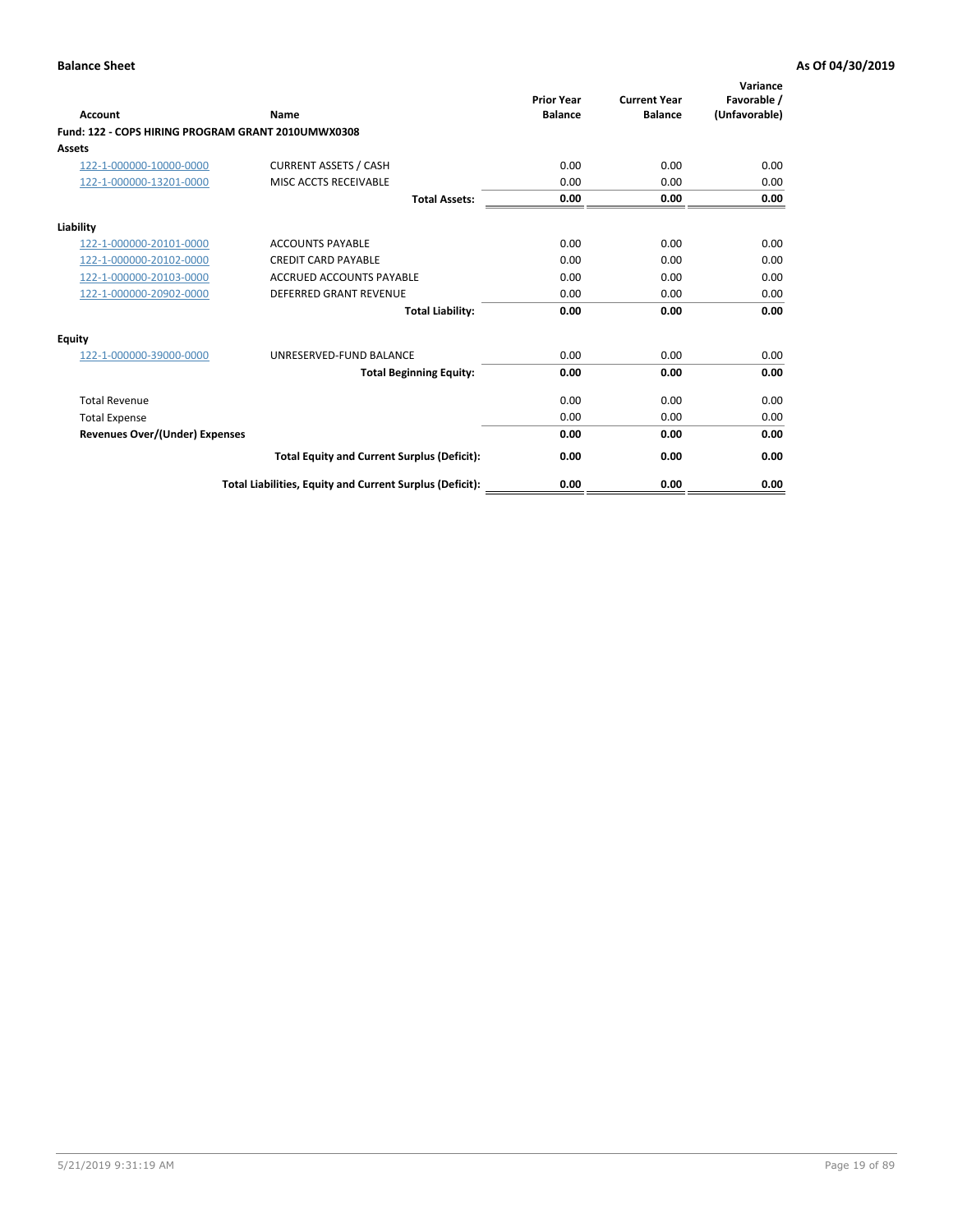| Account                        | Name                                                           | <b>Prior Year</b><br><b>Balance</b> | <b>Current Year</b><br><b>Balance</b> | Variance<br>Favorable /<br>(Unfavorable) |
|--------------------------------|----------------------------------------------------------------|-------------------------------------|---------------------------------------|------------------------------------------|
|                                | Fund: 123 - PTRAIN - POLICE REIMBURSEMENT GRANTS & CONT EDUCAT |                                     |                                       |                                          |
| Assets                         |                                                                |                                     |                                       |                                          |
| 123-1-000000-10000-0000        | <b>CURRENT ASSETS / CASH</b>                                   | 11,328.14                           | 9,459.17                              | $-1,868.97$                              |
| 123-1-000000-13201-0000        | MISC ACCTS RECEIVABLE                                          | 0.00                                | 0.00                                  | 0.00                                     |
|                                | <b>Total Assets:</b>                                           | 11,328.14                           | 9,459.17                              | $-1,868.97$                              |
| Liability                      |                                                                |                                     |                                       |                                          |
| 123-1-000000-20101-0000        | <b>ACCOUNTS PAYABLE</b>                                        | 30.00                               | 0.00                                  | 30.00                                    |
| 123-1-000000-20102-0000        | <b>CREDIT CARD PAYABLE</b>                                     | 0.00                                | 0.00                                  | 0.00                                     |
| 123-1-000000-20103-0000        | <b>ACCRUED ACCOUNTS PAYABLE</b>                                | 0.00                                | 0.00                                  | 0.00                                     |
|                                | <b>Total Liability:</b>                                        | 30.00                               | 0.00                                  | 30.00                                    |
| Equity                         |                                                                |                                     |                                       |                                          |
| 123-1-000000-39000-0000        | UNRESERVED-FUND BALANCE                                        | 9.790.68                            | 10.461.04                             | 670.36                                   |
|                                | <b>Total Beginning Equity:</b>                                 | 9,790.68                            | 10,461.04                             | 670.36                                   |
| <b>Total Revenue</b>           |                                                                | 4,485.40                            | 4,568.51                              | 83.11                                    |
| <b>Total Expense</b>           |                                                                | 2.977.94                            | 5,570.38                              | $-2,592.44$                              |
| Revenues Over/(Under) Expenses |                                                                | 1,507.46                            | $-1,001.87$                           | $-2,509.33$                              |
|                                | <b>Total Equity and Current Surplus (Deficit):</b>             | 11,298.14                           | 9,459.17                              | $-1,838.97$                              |
|                                | Total Liabilities, Equity and Current Surplus (Deficit):       | 11,328.14                           | 9,459.17                              | $-1,868.97$                              |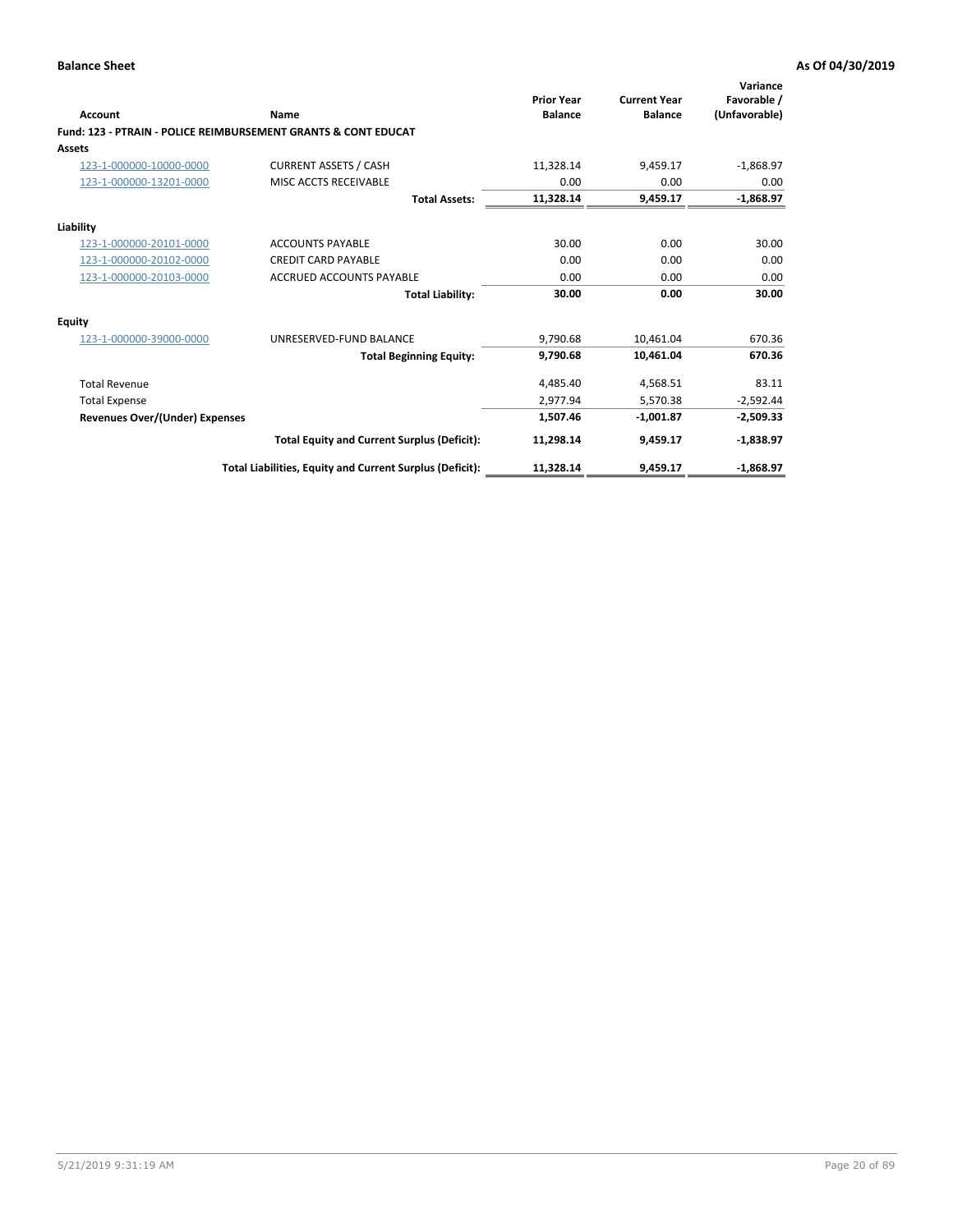| <b>Account</b>                        | Name                                                     | <b>Prior Year</b><br><b>Balance</b> | <b>Current Year</b><br><b>Balance</b> | Variance<br>Favorable /<br>(Unfavorable) |
|---------------------------------------|----------------------------------------------------------|-------------------------------------|---------------------------------------|------------------------------------------|
| <b>Fund: 124 - FIRE HAZMAT GRANT</b>  |                                                          |                                     |                                       |                                          |
| Assets                                |                                                          |                                     |                                       |                                          |
| 124-1-000000-10000-0000               | <b>CURRENT ASSETS / CASH</b>                             | 0.00                                | 0.00                                  | 0.00                                     |
| 124-1-000000-13201-0000               | MISC ACCTS RECEIVABLE                                    | 0.00                                | 0.00                                  | 0.00                                     |
| 124-1-000000-13205-0000               | <b>INTEREST RECEIVABLE</b>                               | 0.00                                | 0.00                                  | 0.00                                     |
|                                       | <b>Total Assets:</b>                                     | 0.00                                | 0.00                                  | 0.00                                     |
| Liability                             |                                                          |                                     |                                       |                                          |
| 124-1-000000-20101-0000               | <b>ACCOUNTS PAYABLE</b>                                  | 0.00                                | 0.00                                  | 0.00                                     |
| 124-1-000000-20102-0000               | <b>CREDIT CARD PAYABLE</b>                               | 0.00                                | 0.00                                  | 0.00                                     |
| 124-1-000000-20902-0000               | <b>DEFERRED GRANT REVENUE</b>                            | 0.00                                | 0.00                                  | 0.00                                     |
| 124-1-000000-21001-0000               | <b>GENERAL FUND / GENERAL FUND</b>                       | 0.00                                | 0.00                                  | 0.00                                     |
| 124-1-000000-29300-0000               | <b>ENCUMBRANCE SUMMARY</b>                               | 0.00                                | 0.00                                  | 0.00                                     |
| 124-1-000000-29400-0000               | RESERVED ACCOUNT / ENCUMBRANCES                          | 0.00                                | 0.00                                  | 0.00                                     |
|                                       | <b>Total Liability:</b>                                  | 0.00                                | 0.00                                  | 0.00                                     |
| <b>Equity</b>                         |                                                          |                                     |                                       |                                          |
| 124-1-000000-39000-0000               | UNRESERVED-FUND BALANCE                                  | 0.00                                | 0.00                                  | 0.00                                     |
|                                       | <b>Total Beginning Equity:</b>                           | 0.00                                | 0.00                                  | 0.00                                     |
| <b>Total Revenue</b>                  |                                                          | 0.00                                | 0.00                                  | 0.00                                     |
| <b>Total Expense</b>                  |                                                          | 0.00                                | 0.00                                  | 0.00                                     |
| <b>Revenues Over/(Under) Expenses</b> |                                                          | 0.00                                | 0.00                                  | 0.00                                     |
|                                       | <b>Total Equity and Current Surplus (Deficit):</b>       | 0.00                                | 0.00                                  | 0.00                                     |
|                                       | Total Liabilities, Equity and Current Surplus (Deficit): | 0.00                                | 0.00                                  | 0.00                                     |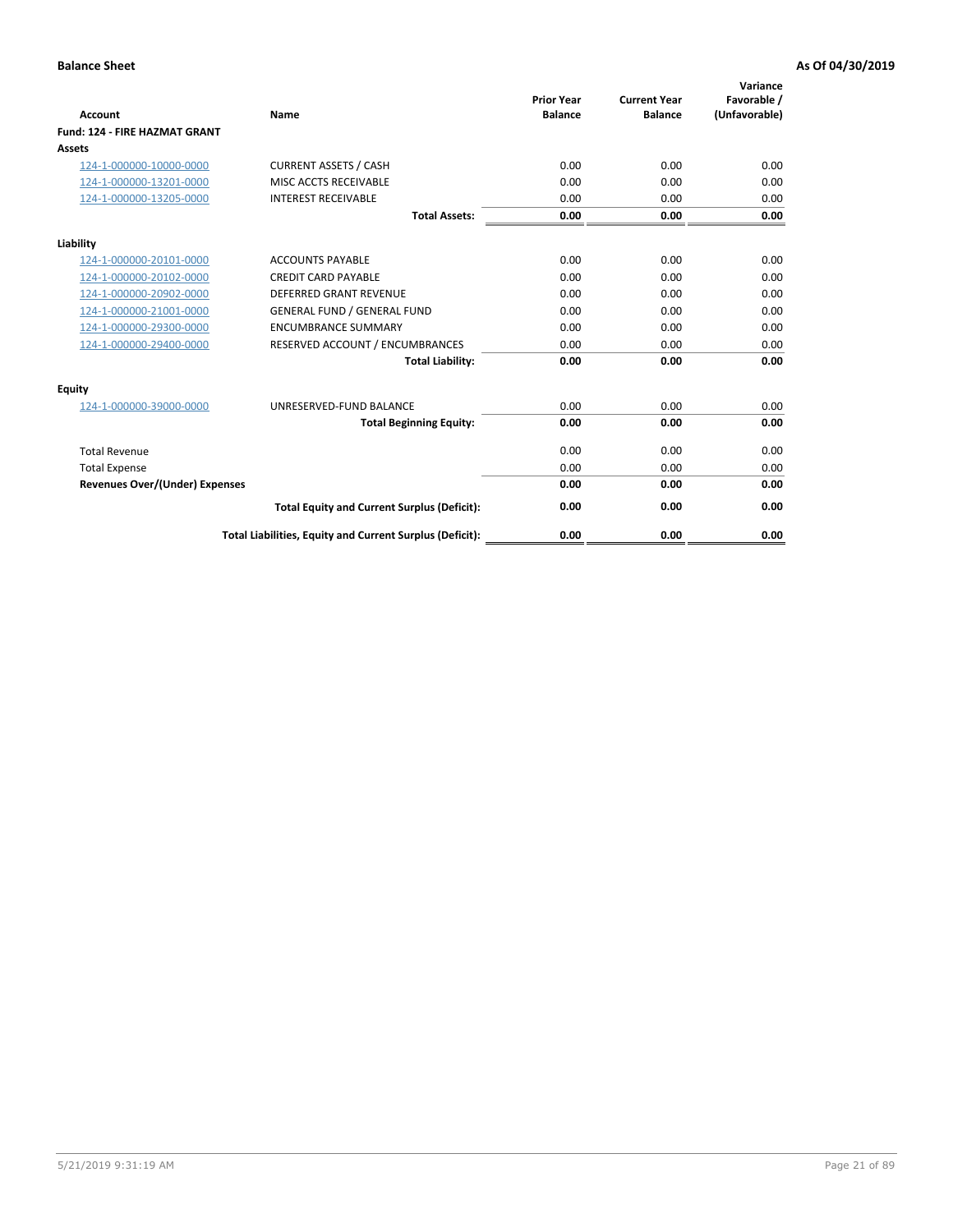| Account                                                   | Name                                                     | <b>Prior Year</b><br><b>Balance</b> | <b>Current Year</b><br><b>Balance</b> | Variance<br>Favorable /<br>(Unfavorable) |
|-----------------------------------------------------------|----------------------------------------------------------|-------------------------------------|---------------------------------------|------------------------------------------|
| <b>Fund: 125 - TRAINING &amp; HUMANITIES TEXAS GRANTS</b> |                                                          |                                     |                                       |                                          |
| <b>Assets</b>                                             |                                                          |                                     |                                       |                                          |
| 125-1-000000-10000-0000                                   | <b>CURRENT ASSETS / CASH</b>                             | $-313.14$                           | $-97.30$                              | 215.84                                   |
| 125-1-000000-13205-0000                                   | <b>INTEREST RECEIVABLE</b>                               | 0.00                                | 0.00                                  | 0.00                                     |
|                                                           | <b>Total Assets:</b>                                     | $-313.14$                           | $-97.30$                              | 215.84                                   |
| Liability                                                 |                                                          |                                     |                                       |                                          |
| 125-1-000000-20101-0000                                   | <b>ACCOUNTS PAYABLE</b>                                  | 0.00                                | 0.00                                  | 0.00                                     |
| 125-1-000000-20102-0000                                   | <b>CREDIT CARD PAYABLE</b>                               | 0.00                                | 0.00                                  | 0.00                                     |
| 125-1-000000-20103-0000                                   | <b>ACCRUED ACCOUNTS PAYABLE</b>                          | 0.00                                | 0.00                                  | 0.00                                     |
| 125-1-000000-20902-0000                                   | DEFERRED GRANT REVENUE                                   | 0.00                                | 0.00                                  | 0.00                                     |
| 125-1-000000-29300-0000                                   | <b>ENCUMBRANCE SUMMARY</b>                               | 0.00                                | 0.00                                  | 0.00                                     |
| 125-1-000000-29400-0000                                   | RESERVED ACCOUNT / ENCUMBRANCES                          | 0.00                                | 0.00                                  | 0.00                                     |
|                                                           | <b>Total Liability:</b>                                  | 0.00                                | 0.00                                  | 0.00                                     |
| <b>Equity</b>                                             |                                                          |                                     |                                       |                                          |
| 125-1-000000-39000-0000                                   | UNRESERVED-FUND BALANCE                                  | 0.00                                | 0.00                                  | 0.00                                     |
|                                                           | <b>Total Beginning Equity:</b>                           | 0.00                                | 0.00                                  | 0.00                                     |
| <b>Total Revenue</b>                                      |                                                          | 0.00                                | 0.00                                  | 0.00                                     |
| <b>Total Expense</b>                                      |                                                          | 313.14                              | 97.30                                 | 215.84                                   |
| <b>Revenues Over/(Under) Expenses</b>                     |                                                          | $-313.14$                           | $-97.30$                              | 215.84                                   |
|                                                           | <b>Total Equity and Current Surplus (Deficit):</b>       | $-313.14$                           | $-97.30$                              | 215.84                                   |
|                                                           | Total Liabilities, Equity and Current Surplus (Deficit): | $-313.14$                           | $-97.30$                              | 215.84                                   |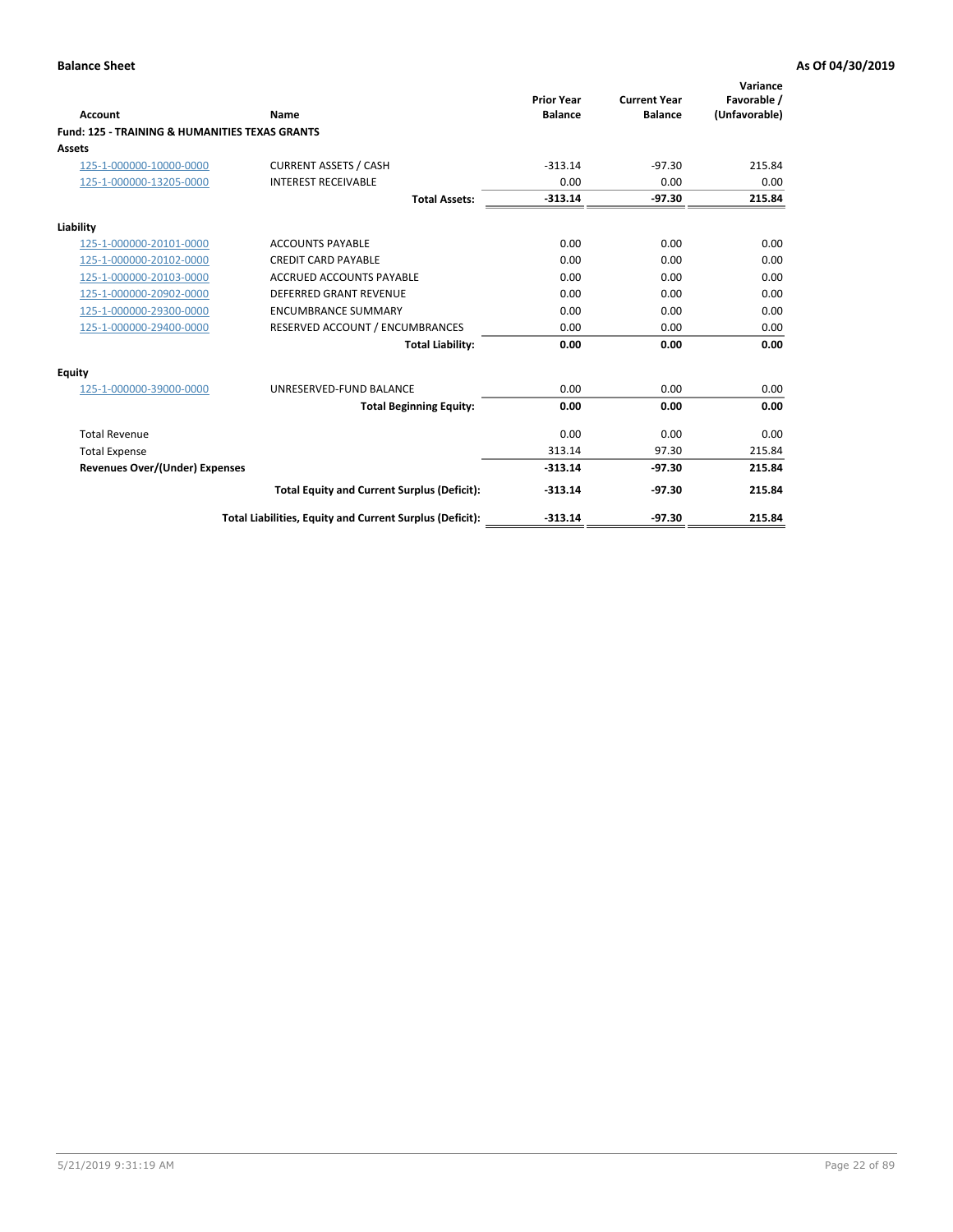| <b>Account</b>                         | <b>Name</b>                                              | <b>Prior Year</b><br><b>Balance</b> | <b>Current Year</b><br><b>Balance</b> | Variance<br>Favorable /<br>(Unfavorable) |
|----------------------------------------|----------------------------------------------------------|-------------------------------------|---------------------------------------|------------------------------------------|
| <b>Fund: 126 - TIFMAS MOBILIZATION</b> |                                                          |                                     |                                       |                                          |
| Assets                                 |                                                          |                                     |                                       |                                          |
| 126-1-000000-10000-0000                | <b>CURRENT ASSETS / CASH</b>                             | $-521.73$                           | 0.00                                  | 521.73                                   |
| 126-1-000000-13201-0000                | MISC ACCTS RECEIVABLE                                    | 0.00                                | 0.00                                  | 0.00                                     |
|                                        | <b>Total Assets:</b>                                     | $-521.73$                           | 0.00                                  | 521.73                                   |
| Liability                              |                                                          |                                     |                                       |                                          |
| 126-1-000000-20101-0000                | <b>ACCOUNTS PAYABLE</b>                                  | 0.00                                | 0.00                                  | 0.00                                     |
| 126-1-000000-20102-0000                | <b>CREDIT CARD PAYABLE</b>                               | 0.00                                | 0.00                                  | 0.00                                     |
| 126-1-000000-39100-0000                | UNRESERVED-RET. EARNINGS                                 | 0.00                                | 0.00                                  | 0.00                                     |
|                                        | <b>Total Liability:</b>                                  | 0.00                                | 0.00                                  | 0.00                                     |
| Equity                                 |                                                          |                                     |                                       |                                          |
| 126-1-000000-39000-0000                | UNRESERVED-FUND BALANCE                                  | $-521.73$                           | 0.00                                  | 521.73                                   |
|                                        | <b>Total Beginning Equity:</b>                           | $-521.73$                           | 0.00                                  | 521.73                                   |
| <b>Total Revenue</b>                   |                                                          | 0.00                                | 0.00                                  | 0.00                                     |
| <b>Total Expense</b>                   |                                                          | 0.00                                | 0.00                                  | 0.00                                     |
| <b>Revenues Over/(Under) Expenses</b>  |                                                          | 0.00                                | 0.00                                  | 0.00                                     |
|                                        | <b>Total Equity and Current Surplus (Deficit):</b>       | $-521.73$                           | 0.00                                  | 521.73                                   |
|                                        | Total Liabilities, Equity and Current Surplus (Deficit): | $-521.73$                           | 0.00                                  | 521.73                                   |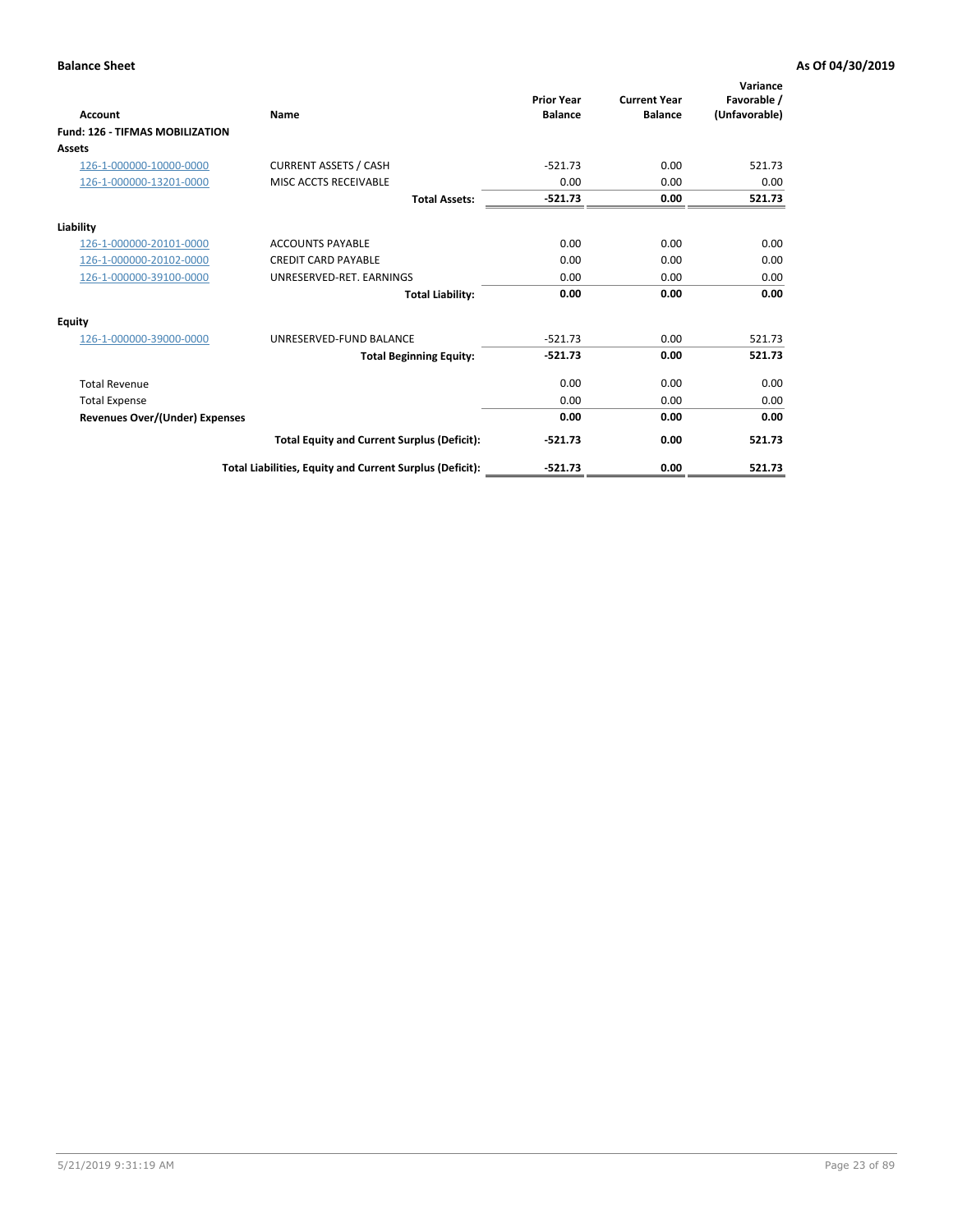| <b>Account</b>                        | Name                                                     | <b>Prior Year</b><br><b>Balance</b> | <b>Current Year</b><br><b>Balance</b> | Variance<br>Favorable /<br>(Unfavorable) |
|---------------------------------------|----------------------------------------------------------|-------------------------------------|---------------------------------------|------------------------------------------|
| Fund: 127 - FIRE GRANT                |                                                          |                                     |                                       |                                          |
| Assets                                |                                                          |                                     |                                       |                                          |
| 127-1-000000-10000-0000               | <b>CURRENT ASSETS / CASH</b>                             | 0.00                                | 0.00                                  | 0.00                                     |
| 127-1-000000-13201-0000               | MISC ACCTS RECEIVABLE                                    | 0.00                                | 0.00                                  | 0.00                                     |
|                                       | <b>Total Assets:</b>                                     | 0.00                                | 0.00                                  | 0.00                                     |
| Liability                             |                                                          |                                     |                                       |                                          |
| 127-1-000000-20101-0000               | <b>ACCOUNTS PAYABLE</b>                                  | 0.00                                | 0.00                                  | 0.00                                     |
|                                       | <b>Total Liability:</b>                                  | 0.00                                | 0.00                                  | 0.00                                     |
| Equity                                |                                                          |                                     |                                       |                                          |
| 127-1-000000-39000-0000               | UNRESERVED-FUND BALANCE                                  | 0.00                                | 0.00                                  | 0.00                                     |
|                                       | <b>Total Beginning Equity:</b>                           | 0.00                                | 0.00                                  | 0.00                                     |
| <b>Total Revenue</b>                  |                                                          | 0.00                                | 0.00                                  | 0.00                                     |
| <b>Total Expense</b>                  |                                                          | 0.00                                | 0.00                                  | 0.00                                     |
| <b>Revenues Over/(Under) Expenses</b> |                                                          | 0.00                                | 0.00                                  | 0.00                                     |
|                                       | <b>Total Equity and Current Surplus (Deficit):</b>       | 0.00                                | 0.00                                  | 0.00                                     |
|                                       | Total Liabilities, Equity and Current Surplus (Deficit): | 0.00                                | 0.00                                  | 0.00                                     |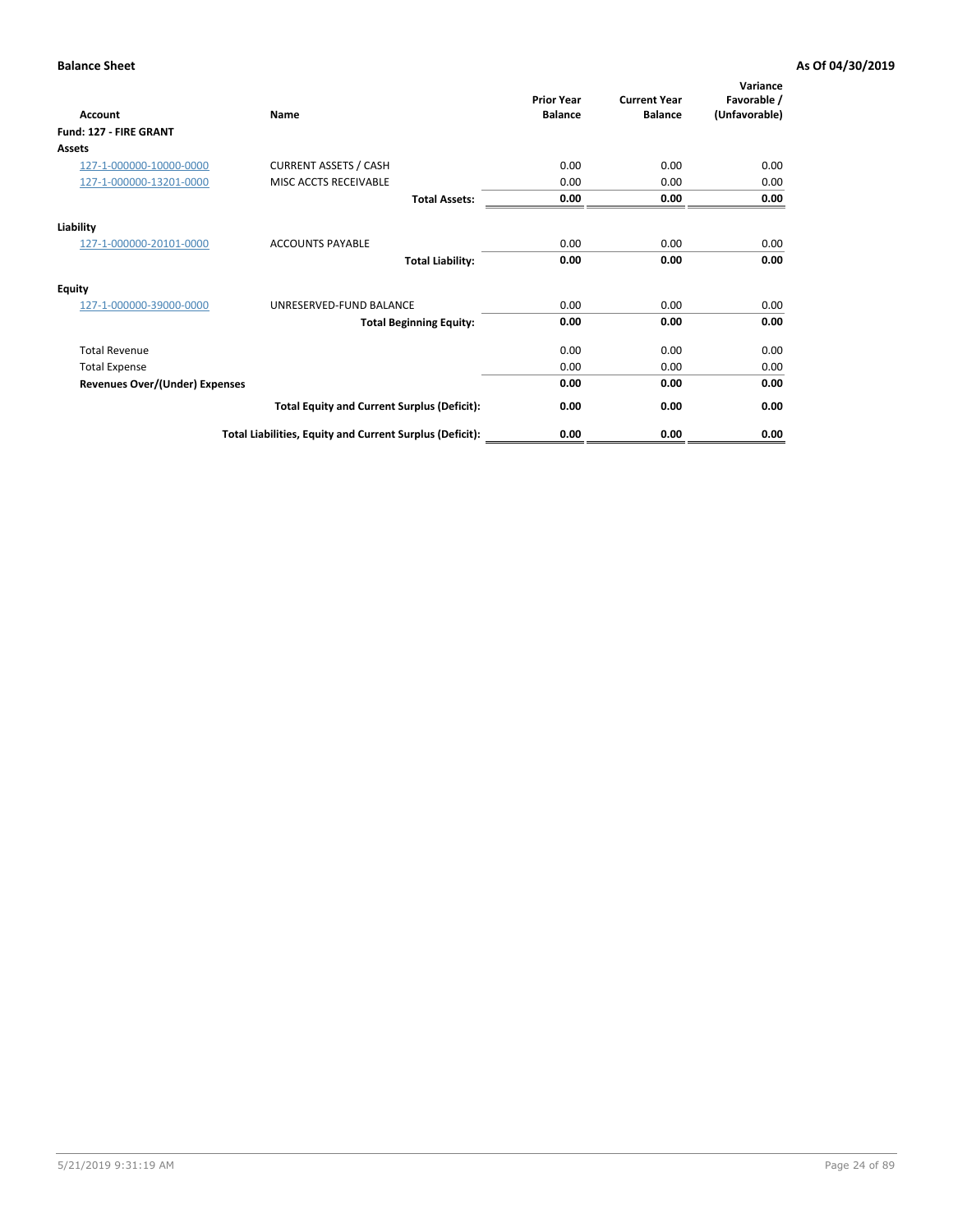| <b>Account</b>                          | Name                                                     | <b>Prior Year</b><br><b>Balance</b> | <b>Current Year</b><br><b>Balance</b> | Variance<br>Favorable /<br>(Unfavorable) |
|-----------------------------------------|----------------------------------------------------------|-------------------------------------|---------------------------------------|------------------------------------------|
| Fund: 140 - DEBT SERVICE FUND<br>Assets |                                                          |                                     |                                       |                                          |
| 140-1-000000-10000-0000                 | <b>CURRENT ASSETS / CASH</b>                             | 677,325.63                          | 737,563.97                            | 60,238.34                                |
| 140-1-000000-12101-0000                 | <b>BOND ISSUANCE COSTS</b>                               | 0.00                                | 0.00                                  | 0.00                                     |
| 140-1-000000-13101-0000                 | <b>TAX RECEIVABLE-CURRENT</b>                            | 127,436.91                          | 294,290.63                            | 166,853.72                               |
| 140-1-000000-13102-0000                 | <b>TAXES REC-DELINQUENT</b>                              | 249,527.38                          | 260,547.81                            | 11,020.43                                |
| 140-1-000000-13103-0000                 | ALLOW FOR UNCOLLECT TAXES                                | $-137,812.38$                       | $-88,282.80$                          | 49,529.58                                |
| 140-1-000000-13203-0000                 | NON-CURRENT ASSETS / PREPAYMENTS                         | 0.00                                | 0.00                                  | 0.00                                     |
| 140-1-000000-13205-0000                 | <b>INTEREST RECEIVABLE</b>                               | 0.00                                | 0.00                                  | 0.00                                     |
| 140-1-000000-13221-0000                 | MISC A/R - PROPERTY TAXES                                | 9,647.83                            | 6,546.64                              | $-3,101.19$                              |
|                                         | <b>Total Assets:</b>                                     | 926,125.37                          | 1,210,666.25                          | 284,540.88                               |
|                                         |                                                          |                                     |                                       |                                          |
| Liability                               |                                                          |                                     |                                       |                                          |
| 140-1-000000-20101-0000                 | <b>ACCOUNTS PAYABLE</b>                                  | 0.00                                | 0.00                                  | 0.00                                     |
| 140-1-000000-20102-0000                 | <b>CREDIT CARD PAYABLE</b>                               | 0.00                                | 0.00                                  | 0.00                                     |
| 140-1-000000-20103-0000                 | <b>ACCRUED ACCOUNTS PAYABLE</b>                          | 0.00                                | 0.00                                  | 0.00                                     |
| 140-1-000000-20108-0000                 | MATURED BONDS PAYABLE                                    | 0.00                                | 0.00                                  | 0.00                                     |
| 140-1-000000-20111-0000                 | MATURED INTEREST PAYABLE                                 | 0.00                                | 0.00                                  | 0.00                                     |
| 140-1-000000-20112-0000                 | <b>ACCRUED INTEREST PAYABLE</b>                          | 0.00                                | 0.00                                  | 0.00                                     |
| 140-1-000000-20203-0000                 | <b>DEFERRED TAX REVENUE</b>                              | 228,822.94                          | 456,226.67                            | $-227,403.73$                            |
| 140-1-000000-21001-0000                 | <b>GENERAL FUND / GENERAL FUND</b>                       | 0.00                                | 0.00                                  | 0.00                                     |
| 140-1-000000-21040-0000                 | DUE TO / GENERAL CIP FUND                                | 0.00                                | 0.00                                  | 0.00                                     |
| 140-1-000000-29300-0000                 | <b>ENCUMBRANCE SUMMARY</b>                               | 0.00                                | 0.00                                  | 0.00                                     |
| 140-1-000000-29400-0000                 | RESERVED ACCOUNT / ENCUMBRANCES                          | 0.00                                | 0.00                                  | 0.00                                     |
|                                         | <b>Total Liability:</b>                                  | 228,822.94                          | 456,226.67                            | $-227,403.73$                            |
|                                         |                                                          |                                     |                                       |                                          |
| Equity                                  | UNRESERVED-FUND BALANCE                                  | 680,422.24                          | 855,063.37                            | 174,641.13                               |
| 140-1-000000-39000-0000                 |                                                          | 680,422.24                          | 855,063.37                            | 174,641.13                               |
|                                         | <b>Total Beginning Equity:</b>                           |                                     |                                       |                                          |
| <b>Total Revenue</b>                    |                                                          | 5,320,192.80                        | 5,451,789.58                          | 131,596.78                               |
| <b>Total Expense</b>                    |                                                          | 5,303,312.61                        | 5,552,413.37                          | $-249,100.76$                            |
| <b>Revenues Over/(Under) Expenses</b>   |                                                          | 16,880.19                           | -100,623.79                           | $-117,503.98$                            |
|                                         | <b>Total Equity and Current Surplus (Deficit):</b>       | 697,302.43                          | 754,439.58                            | 57,137.15                                |
|                                         | Total Liabilities, Equity and Current Surplus (Deficit): | 926,125.37                          | 1,210,666.25                          | 284,540.88                               |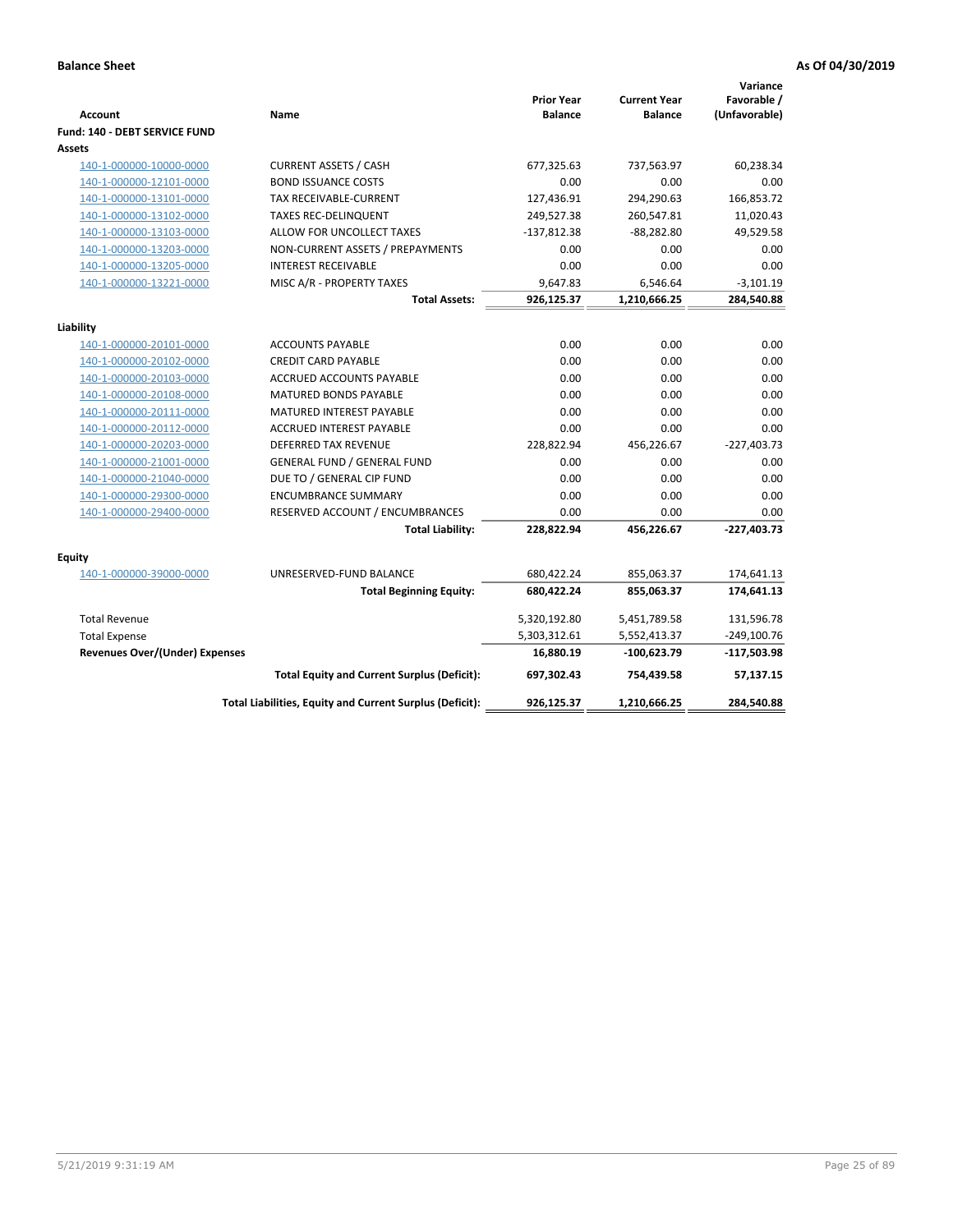|                                                     |                                                          |                                     |                                       | Variance      |
|-----------------------------------------------------|----------------------------------------------------------|-------------------------------------|---------------------------------------|---------------|
| <b>Account</b>                                      |                                                          | <b>Prior Year</b><br><b>Balance</b> | <b>Current Year</b><br><b>Balance</b> | Favorable /   |
|                                                     | Name                                                     |                                     |                                       | (Unfavorable) |
| <b>Fund: 160 - GENERAL CAPITAL IMPROVEMENT FUND</b> |                                                          |                                     |                                       |               |
| <b>Assets</b>                                       |                                                          |                                     |                                       |               |
| 160-1-000000-10000-0000                             | <b>CURRENT ASSETS / CASH</b><br>2002 CO'S                | 1,484,927.72                        | 2,983,642.03                          | 1,498,714.31  |
| 160-1-000000-11402-0000                             |                                                          | 246,514.74                          | 251,338.55                            | 4,823.81      |
| 160-1-000000-11514-0000                             | EXCHANGE BLDG - TX DAILY ACCOUNT 1157                    | 220,170.73                          | 224,518.31                            | 4,347.58      |
| 160-1-000000-11517-0000                             | <b>EXCHANGE BLDG - TX TERM</b>                           | 0.00                                | 0.00                                  | 0.00          |
| 160-1-000000-11520-0000                             | <b>CERTIFICATES OF DEPOSIT</b>                           | 0.00                                | 0.00                                  | 0.00          |
| 160-1-000000-11602-0000                             | 2001 CO                                                  | 0.00                                | 0.00                                  | 0.00          |
| 160-1-000000-11603-0000                             | 2001-A CO'S                                              | 74,496.82                           | 75,948.48                             | 1,451.66      |
| 160-1-000000-13201-0000                             | MISC ACCTS RECEIVABLE                                    | 0.00                                | 0.00                                  | 0.00          |
| 160-1-000000-13205-0000                             | <b>INTEREST RECEIVABLE</b>                               | 0.00                                | 0.00                                  | 0.00          |
| 160-1-000000-14035-0000                             | DEBT SERVICE / DEBT SERVICE FUND                         | 0.00                                | 0.00                                  | 0.00          |
|                                                     | <b>Total Assets:</b>                                     | 2,026,110.01                        | 3,535,447.37                          | 1,509,337.36  |
| Liability                                           |                                                          |                                     |                                       |               |
| 160-1-000000-20101-0000                             | <b>ACCOUNTS PAYABLE</b>                                  | 0.00                                | 0.00                                  | 0.00          |
| 160-1-000000-20102-0000                             | <b>CREDIT CARD PAYABLE</b>                               | 0.00                                | 0.00                                  | 0.00          |
| 160-1-000000-20103-0000                             | <b>ACCRUED ACCOUNTS PAYABLE</b>                          | 0.00                                | 0.00                                  | 0.00          |
| 160-1-000000-20113-0000                             | <b>DEVELOPERS ESCROW</b>                                 | 0.00                                | 0.00                                  | 0.00          |
| 160-1-000000-20139-0000                             | <b>RETAINAGES PAYABLE</b>                                | $-0.02$                             | $-0.04$                               | 0.02          |
| 160-1-000000-20902-0000                             | <b>DEFERRED GRANT REVENUE</b>                            | 0.00                                | 0.00                                  | 0.00          |
| 160-1-000000-21001-0000                             | <b>GENERAL FUND / GENERAL FUND</b>                       | 0.00                                | 0.00                                  | 0.00          |
| 160-1-000000-21035-0000                             | DEBT SERVICE / DUE TO DEBT SERVICE                       | 0.00                                | 0.00                                  | 0.00          |
| 160-1-000000-21101-0000                             | ENTERPRISE / WTR/WWTR UTILITY FUND                       | 0.00                                | 0.00                                  | 0.00          |
| 160-1-000000-29300-0000                             | <b>ENCUMBRANCE SUMMARY</b>                               | 0.00                                | 0.00                                  | 0.00          |
| 160-1-000000-29400-0100                             | RESERVED ACCOUNT / ENCUMBRANCES                          | 0.00                                | 0.00                                  | 0.00          |
|                                                     | <b>Total Liability:</b>                                  | $-0.02$                             | $-0.04$                               | 0.02          |
|                                                     |                                                          |                                     |                                       |               |
| Equity                                              |                                                          |                                     |                                       |               |
| 160-1-000000-39000-0000                             | UNRESERVED-FUND BALANCE                                  | 365,973.09                          | 2,306,960.96                          | 1,940,987.87  |
|                                                     | <b>Total Beginning Equity:</b>                           | 365,973.09                          | 2,306,960.96                          | 1,940,987.87  |
| <b>Total Revenue</b>                                |                                                          | 1,832,769.33                        | 2,095,983.93                          | 263,214.60    |
| <b>Total Expense</b>                                |                                                          | 172,632.39                          | 867,497.48                            | $-694,865.09$ |
| <b>Revenues Over/(Under) Expenses</b>               |                                                          | 1,660,136.94                        | 1,228,486.45                          | -431,650.49   |
|                                                     | <b>Total Equity and Current Surplus (Deficit):</b>       | 2,026,110.03                        | 3,535,447.41                          | 1,509,337.38  |
|                                                     | Total Liabilities, Equity and Current Surplus (Deficit): | 2,026,110.01                        | 3,535,447.37                          | 1,509,337.36  |
|                                                     |                                                          |                                     |                                       |               |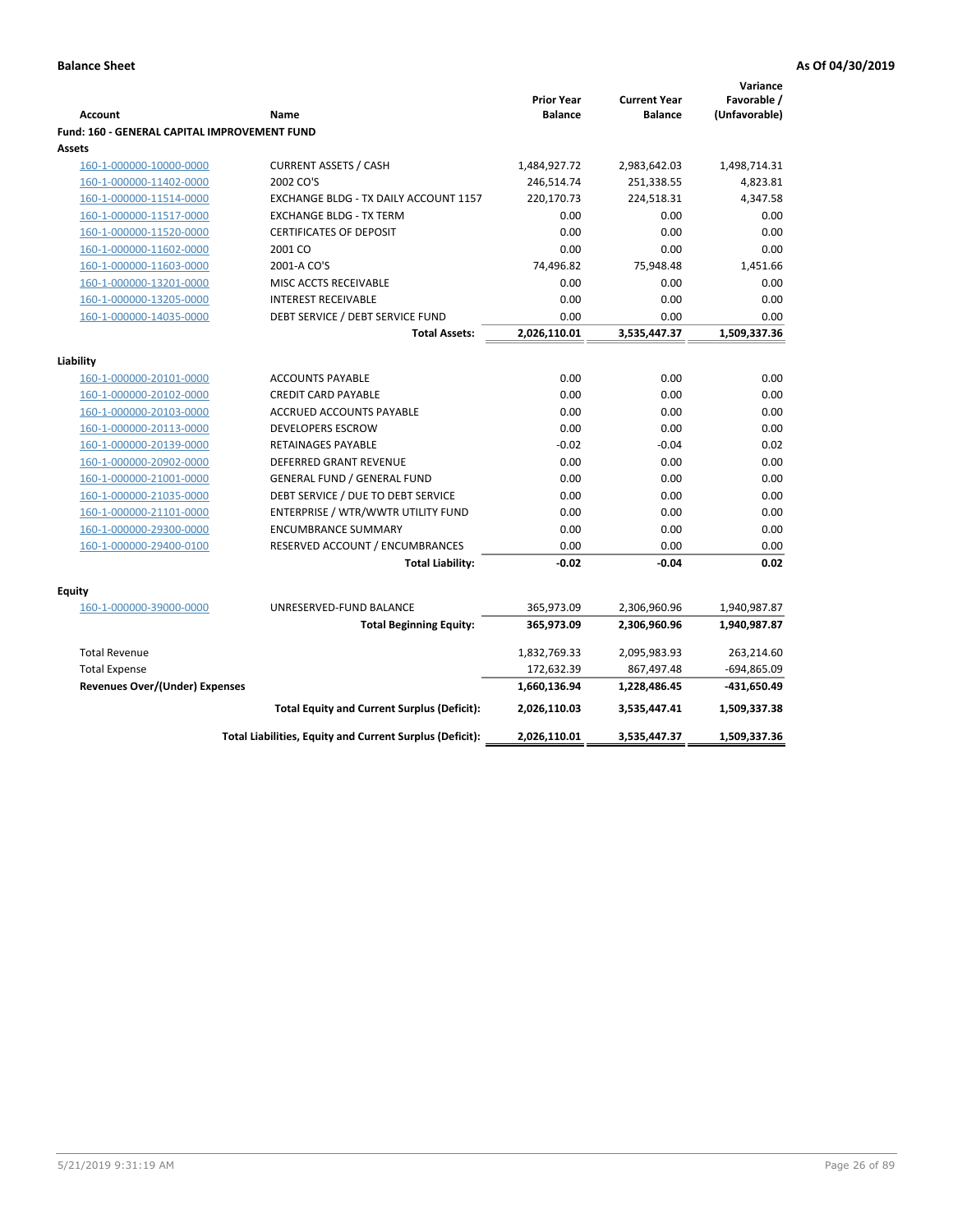| <b>Account</b>                              | Name                                                     | <b>Prior Year</b><br><b>Balance</b> | <b>Current Year</b><br><b>Balance</b> | Variance<br>Favorable /<br>(Unfavorable) |
|---------------------------------------------|----------------------------------------------------------|-------------------------------------|---------------------------------------|------------------------------------------|
| <b>Fund: 161 - STREET CONSTRUCTION FUND</b> |                                                          |                                     |                                       |                                          |
| <b>Assets</b>                               |                                                          |                                     |                                       |                                          |
| 161-1-000000-10000-0000                     | <b>CURRENT ASSETS / CASH</b>                             | 847,556.46                          | 860,925.67                            | 13,369.21                                |
| 161-1-000000-11003-0000                     | 2010 CO'S                                                | 0.00                                | 0.00                                  | 0.00                                     |
| 161-1-000000-13205-0000                     | <b>INTEREST RECEIVABLE</b>                               | 0.00                                | 0.00                                  | 0.00                                     |
| 161-1-000000-14035-0000                     | DEBT SERVICE / DEBT SERVICE FUND                         | 0.00                                | 0.00                                  | 0.00                                     |
|                                             | <b>Total Assets:</b>                                     | 847,556.46                          | 860,925.67                            | 13,369.21                                |
| Liability                                   |                                                          |                                     |                                       |                                          |
| 161-1-000000-20101-0000                     | <b>ACCOUNTS PAYABLE</b>                                  | 0.00                                | 0.00                                  | 0.00                                     |
| 161-1-000000-20102-0000                     | <b>CREDIT CARD PAYABLE</b>                               | 0.00                                | 0.00                                  | 0.00                                     |
| 161-1-000000-20103-0000                     | <b>ACCRUED ACCOUNTS PAYABLE</b>                          | 0.00                                | 0.00                                  | 0.00                                     |
| 161-1-000000-20139-0000                     | <b>RETAINAGES PAYABLE</b>                                | 0.00                                | 0.00                                  | 0.00                                     |
| 161-1-000000-21001-0000                     | <b>GENERAL FUND / GENERAL FUND</b>                       | 0.00                                | 0.00                                  | 0.00                                     |
| 161-1-000000-21035-0000                     | DEBT SERVICE / DUE TO DEBT SERVICE                       | 0.00                                | 0.00                                  | 0.00                                     |
| 161-1-000000-29300-0000                     | <b>ENCUMBRANCE SUMMARY</b>                               | 0.00                                | 0.00                                  | 0.00                                     |
| 161-1-000000-29400-0100                     | RESERVED ACCOUNT / ENCUMBRANCES                          | 0.00                                | 0.00                                  | 0.00                                     |
|                                             | <b>Total Liability:</b>                                  | 0.00                                | 0.00                                  | 0.00                                     |
| <b>Equity</b>                               |                                                          |                                     |                                       |                                          |
| 161-1-000000-39000-0000                     | UNRESERVED-FUND BALANCE                                  | 846,099.12                          | 852,048.74                            | 5,949.62                                 |
|                                             | <b>Total Beginning Equity:</b>                           | 846,099.12                          | 852,048.74                            | 5,949.62                                 |
| <b>Total Revenue</b>                        |                                                          | 1,611.57                            | 9,104.48                              | 7,492.91                                 |
| <b>Total Expense</b>                        |                                                          | 154.23                              | 227.55                                | $-73.32$                                 |
| Revenues Over/(Under) Expenses              |                                                          | 1,457.34                            | 8,876.93                              | 7,419.59                                 |
|                                             | <b>Total Equity and Current Surplus (Deficit):</b>       | 847,556.46                          | 860,925.67                            | 13,369.21                                |
|                                             | Total Liabilities, Equity and Current Surplus (Deficit): | 847,556.46                          | 860,925.67                            | 13,369.21                                |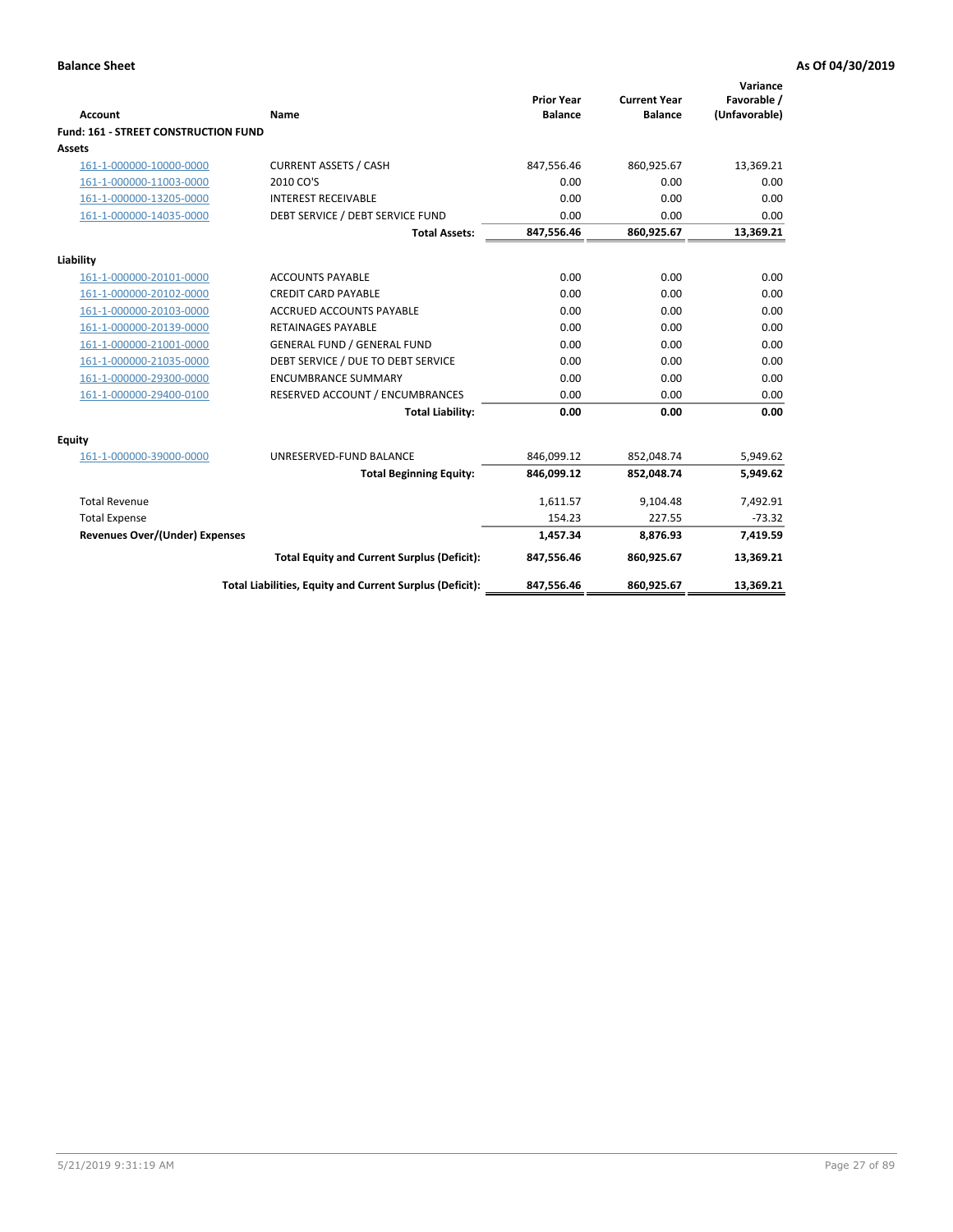| Account                                         | Name                                                     | <b>Prior Year</b><br><b>Balance</b> | <b>Current Year</b><br><b>Balance</b> | Variance<br>Favorable /<br>(Unfavorable) |
|-------------------------------------------------|----------------------------------------------------------|-------------------------------------|---------------------------------------|------------------------------------------|
| <b>Fund: 162 - GRAHAM PARK RENOVATIONS FUND</b> |                                                          |                                     |                                       |                                          |
| <b>Assets</b>                                   |                                                          |                                     |                                       |                                          |
| 162-1-000000-10000-0000                         | <b>CURRENT ASSETS / CASH</b>                             | 0.00                                | 0.00                                  | 0.00                                     |
| 162-1-000000-13201-0000                         | MISC ACCTS RECEIVABLE                                    | 0.00                                | 0.00                                  | 0.00                                     |
|                                                 | <b>Total Assets:</b>                                     | 0.00                                | 0.00                                  | 0.00                                     |
| Liability                                       |                                                          |                                     |                                       |                                          |
| 162-1-000000-20101-0000                         | <b>ACCOUNTS PAYABLE</b>                                  | 0.00                                | 0.00                                  | 0.00                                     |
| 162-1-000000-20139-0000                         | <b>RETAINAGES PAYABLE</b>                                | 0.00                                | 0.00                                  | 0.00                                     |
| 162-1-000000-20202-0000                         | <b>DEFERRED REVENUE</b>                                  | 0.00                                | 0.00                                  | 0.00                                     |
| 162-1-000000-29300-0000                         | <b>ENCUMBRANCE SUMMARY</b>                               | 0.00                                | 0.00                                  | 0.00                                     |
| 162-1-000000-29400-0000                         | RESERVED ACCOUNT / ENCUMBRANCES                          | 0.00                                | 0.00                                  | 0.00                                     |
|                                                 | <b>Total Liability:</b>                                  | 0.00                                | 0.00                                  | 0.00                                     |
| Equity                                          |                                                          |                                     |                                       |                                          |
| 162-1-000000-39000-0000                         | UNRESERVED-FUND BALANCE                                  | 0.00                                | 0.00                                  | 0.00                                     |
|                                                 | <b>Total Beginning Equity:</b>                           | 0.00                                | 0.00                                  | 0.00                                     |
| <b>Total Revenue</b>                            |                                                          | 0.00                                | 0.00                                  | 0.00                                     |
| <b>Total Expense</b>                            |                                                          | 0.00                                | 0.00                                  | 0.00                                     |
| <b>Revenues Over/(Under) Expenses</b>           |                                                          | 0.00                                | 0.00                                  | 0.00                                     |
|                                                 | <b>Total Equity and Current Surplus (Deficit):</b>       | 0.00                                | 0.00                                  | 0.00                                     |
|                                                 | Total Liabilities, Equity and Current Surplus (Deficit): | 0.00                                | 0.00                                  | 0.00                                     |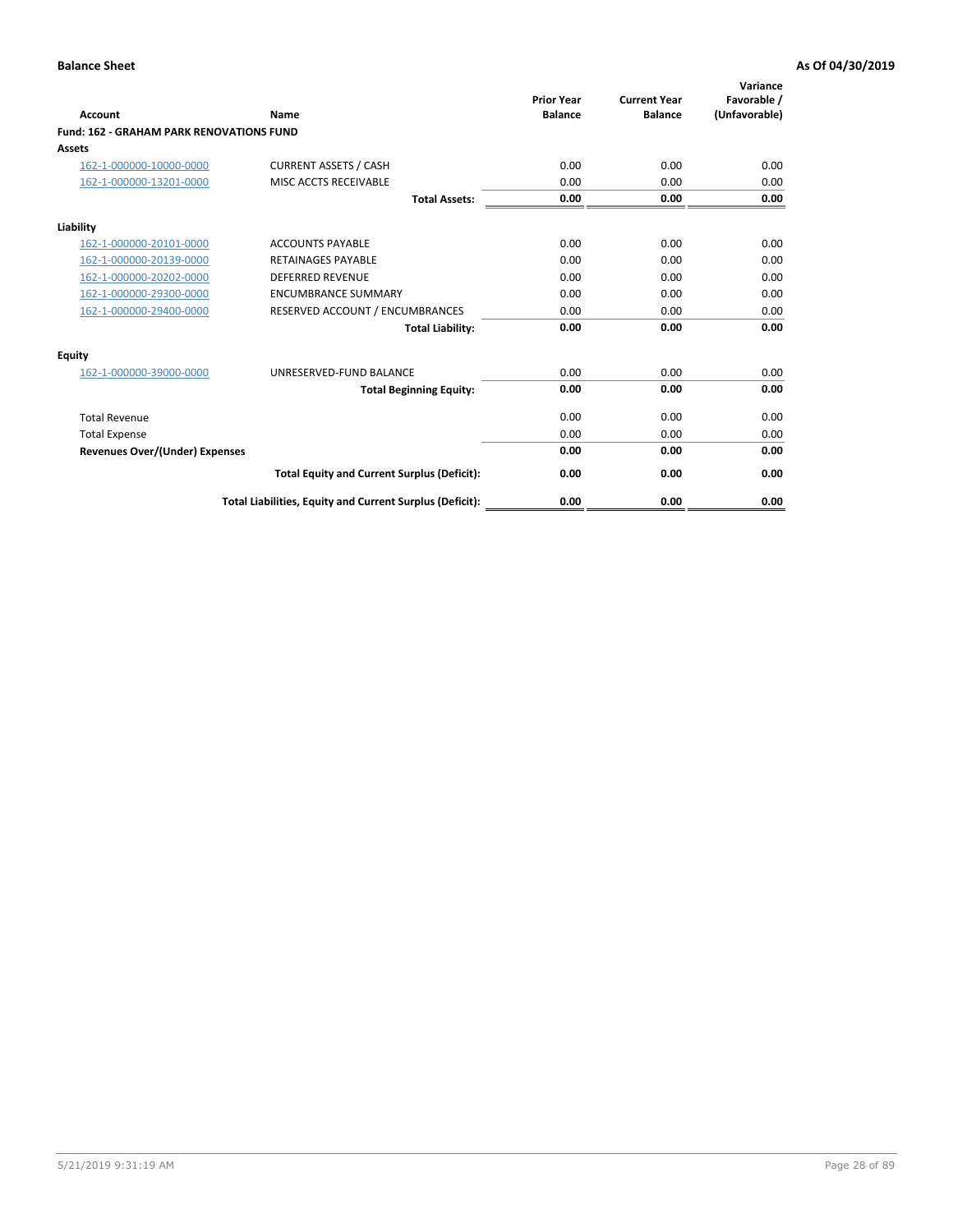| Account                               | Name                                                     | <b>Prior Year</b><br><b>Balance</b> | <b>Current Year</b><br><b>Balance</b> | Variance<br>Favorable /<br>(Unfavorable) |
|---------------------------------------|----------------------------------------------------------|-------------------------------------|---------------------------------------|------------------------------------------|
| Fund: 163 - SECO STIMULAS BLOCK GRANT |                                                          |                                     |                                       |                                          |
| <b>Assets</b>                         |                                                          |                                     |                                       |                                          |
| 163-1-000000-10000-0000               | <b>CURRENT ASSETS / CASH</b>                             | 0.00                                | 0.00                                  | 0.00                                     |
| 163-1-000000-13201-0000               | MISC ACCTS RECEIVABLE                                    | 0.00                                | 0.00                                  | 0.00                                     |
| 163-1-000000-13205-0000               | <b>INTEREST RECEIVABLE</b>                               | 0.00                                | 0.00                                  | 0.00                                     |
|                                       | <b>Total Assets:</b>                                     | 0.00                                | 0.00                                  | 0.00                                     |
| Liability                             |                                                          |                                     |                                       |                                          |
| 163-1-000000-20101-0000               | <b>ACCOUNTS PAYABLE</b>                                  | 0.00                                | 0.00                                  | 0.00                                     |
| 163-1-000000-20102-0000               | <b>CREDIT CARD PAYABLE</b>                               | 0.00                                | 0.00                                  | 0.00                                     |
| 163-1-000000-20103-0000               | <b>ACCRUED ACCOUNTS PAYABLE</b>                          | 0.00                                | 0.00                                  | 0.00                                     |
| 163-1-000000-20139-0000               | <b>RETAINAGES PAYABLE</b>                                | 0.00                                | 0.00                                  | 0.00                                     |
| 163-1-000000-20902-0000               | DEFERRED GRANT REVENUE                                   | 0.00                                | 0.00                                  | 0.00                                     |
| 163-1-000000-29300-0000               | <b>ENCUMBRANCE SUMMARY</b>                               | 0.00                                | 0.00                                  | 0.00                                     |
| 163-1-000000-29400-0100               | RESERVED ACCOUNT / ENCUMBRANCES                          | 0.00                                | 0.00                                  | 0.00                                     |
|                                       | <b>Total Liability:</b>                                  | 0.00                                | 0.00                                  | 0.00                                     |
| <b>Equity</b>                         |                                                          |                                     |                                       |                                          |
| 163-1-000000-39000-0000               | UNRESERVED-FUND BALANCE                                  | 0.00                                | 0.00                                  | 0.00                                     |
|                                       | <b>Total Beginning Equity:</b>                           | 0.00                                | 0.00                                  | 0.00                                     |
| <b>Total Revenue</b>                  |                                                          | 0.00                                | 0.00                                  | 0.00                                     |
| <b>Total Expense</b>                  |                                                          | 0.00                                | 0.00                                  | 0.00                                     |
| <b>Revenues Over/(Under) Expenses</b> |                                                          | 0.00                                | 0.00                                  | 0.00                                     |
|                                       | <b>Total Equity and Current Surplus (Deficit):</b>       | 0.00                                | 0.00                                  | 0.00                                     |
|                                       | Total Liabilities, Equity and Current Surplus (Deficit): | 0.00                                | 0.00                                  | 0.00                                     |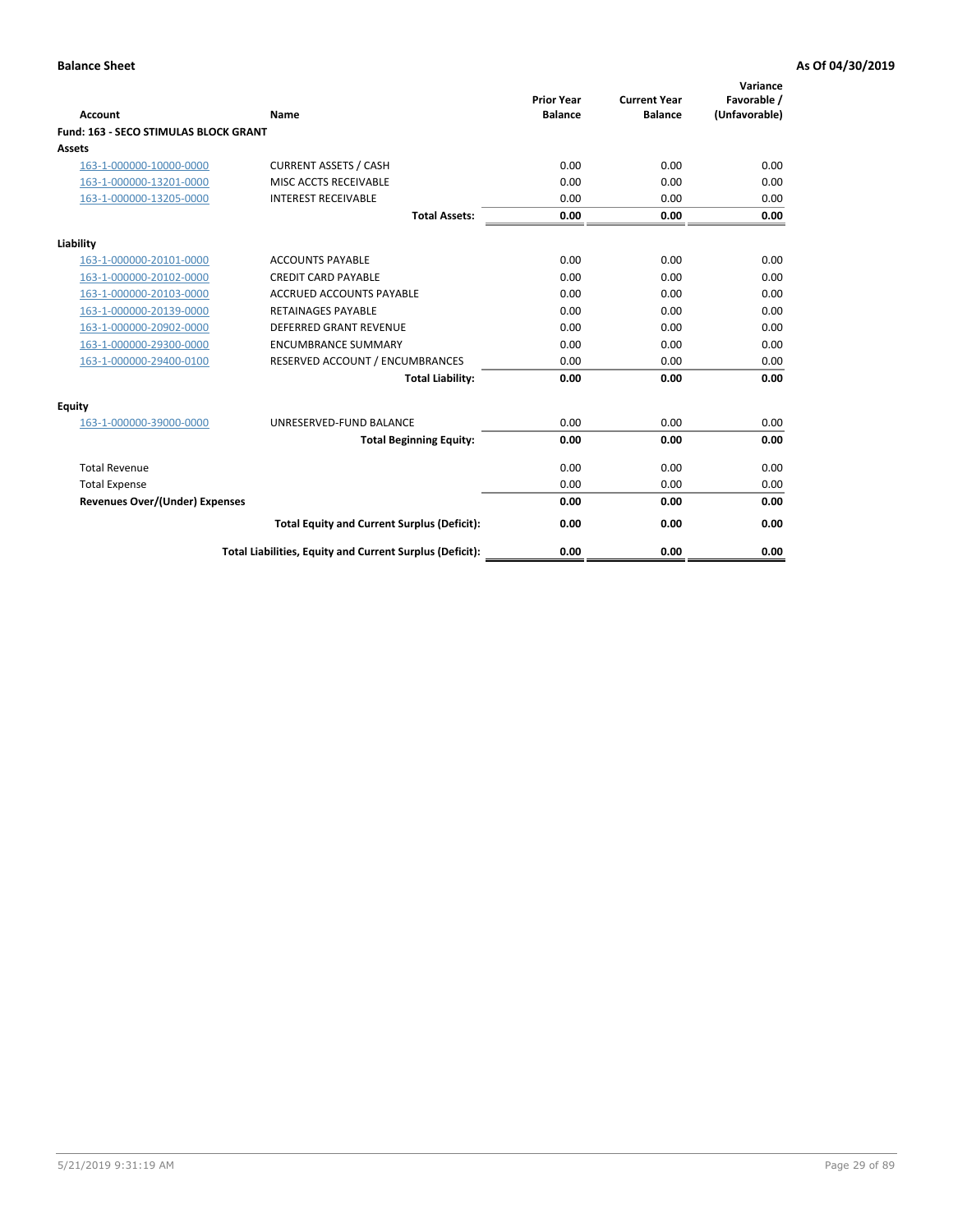| <b>Account</b>                        | <b>Name</b>                                              | <b>Prior Year</b><br><b>Balance</b> | <b>Current Year</b><br><b>Balance</b> | Variance<br>Favorable /<br>(Unfavorable) |
|---------------------------------------|----------------------------------------------------------|-------------------------------------|---------------------------------------|------------------------------------------|
| Fund: 164 - 2013 CO CAPITAL FUND      |                                                          |                                     |                                       |                                          |
| Assets                                |                                                          |                                     |                                       |                                          |
| 164-1-000000-10000-0000               | <b>CURRENT ASSETS / CASH</b>                             | 31,711.63                           | 32,211.82                             | 500.19                                   |
| 164-1-000000-11508-0000               | 2013 CO'S PROJ CONST                                     | 2,000.92                            | 2,040.44                              | 39.52                                    |
| 164-1-000000-11509-0000               | 2013 CO'S DEBT SERVICE                                   | 0.00                                | 0.00                                  | 0.00                                     |
| 164-1-000000-13205-0000               | <b>INTEREST RECEIVABLE</b>                               | 0.00                                | 0.00                                  | 0.00                                     |
| 164-1-000000-14035-0000               | DEBT SERVICE / DEBT SERVICE FUND                         | 0.00                                | 0.00                                  | 0.00                                     |
|                                       | <b>Total Assets:</b>                                     | 33,712.55                           | 34,252.26                             | 539.71                                   |
| Liability                             |                                                          |                                     |                                       |                                          |
| 164-1-000000-20101-0000               | <b>ACCOUNTS PAYABLE</b>                                  | 0.00                                | 0.00                                  | 0.00                                     |
| 164-1-000000-20102-0000               | <b>CREDIT CARD PAYABLE</b>                               | 0.00                                | 0.00                                  | 0.00                                     |
| 164-1-000000-20103-0000               | <b>ACCRUED ACCOUNTS PAYABLE</b>                          | 0.00                                | 0.00                                  | 0.00                                     |
| 164-1-000000-20139-0000               | <b>RETAINAGES PAYABLE</b>                                | 0.00                                | 0.00                                  | 0.00                                     |
| 164-1-000000-21001-0000               | <b>GENERAL FUND / GENERAL FUND</b>                       | 0.00                                | 0.00                                  | 0.00                                     |
| 164-1-000000-21035-0000               | DEBT SERVICE / DUE TO DEBT SERVICE                       | 0.00                                | 0.00                                  | 0.00                                     |
| 164-1-000000-29300-0000               | <b>ENCUMBRANCE SUMMARY</b>                               | 0.00                                | 0.00                                  | 0.00                                     |
| 164-1-000000-29400-0100               | RESERVED ACCOUNT / ENCUMBRANCES                          | 0.00                                | 0.00                                  | 0.00                                     |
|                                       | <b>Total Liability:</b>                                  | 0.00                                | 0.00                                  | 0.00                                     |
| Equity                                |                                                          |                                     |                                       |                                          |
| 164-1-000000-39000-0000               | UNRESERVED-FUND BALANCE                                  | 33,642.76                           | 33,896.76                             | 254.00                                   |
|                                       | <b>Total Beginning Equity:</b>                           | 33,642.76                           | 33,896.76                             | 254.00                                   |
| <b>Total Revenue</b>                  |                                                          | 75.56                               | 364.03                                | 288.47                                   |
| <b>Total Expense</b>                  |                                                          | 5.77                                | 8.53                                  | $-2.76$                                  |
| <b>Revenues Over/(Under) Expenses</b> |                                                          | 69.79                               | 355.50                                | 285.71                                   |
|                                       | <b>Total Equity and Current Surplus (Deficit):</b>       | 33,712.55                           | 34,252.26                             | 539.71                                   |
|                                       | Total Liabilities, Equity and Current Surplus (Deficit): | 33,712.55                           | 34,252.26                             | 539.71                                   |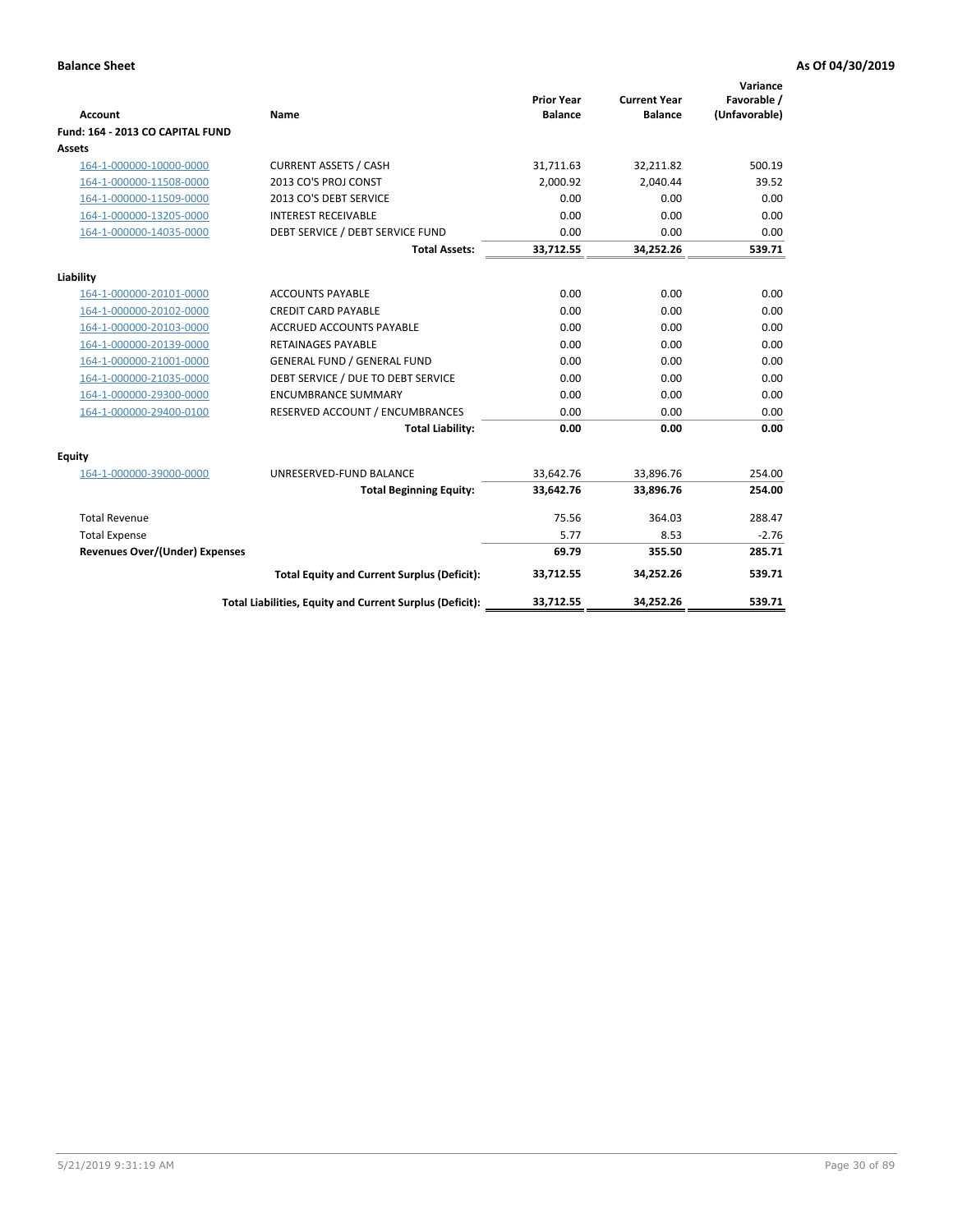| <b>Account</b>                        | Name                                                     | <b>Prior Year</b><br><b>Balance</b> | <b>Current Year</b><br><b>Balance</b> | Variance<br>Favorable /<br>(Unfavorable) |
|---------------------------------------|----------------------------------------------------------|-------------------------------------|---------------------------------------|------------------------------------------|
| Fund: 165 - 2014 GO FUND              |                                                          |                                     |                                       |                                          |
| Assets                                |                                                          |                                     |                                       |                                          |
| 165-1-000000-10000-0000               | <b>CURRENT ASSETS / CASH</b>                             | $-8,613.63$                         | $-8,613.63$                           | 0.00                                     |
| 165-1-000000-11003-0000               | 2010 CO'S                                                | 0.00                                | 0.00                                  | 0.00                                     |
| 165-1-000000-11202-0000               | 2014 GO STREET BONDS                                     | 0.00                                | 0.00                                  | 0.00                                     |
| 165-1-000000-11511-0000               | 2015 GO PROJECT CONSTRUCTION                             | 770,092.13                          | 785,298.67                            | 15,206.54                                |
| 165-1-000000-11520-0000               | <b>CERTIFICATES OF DEPOSIT</b>                           | 0.00                                | 0.00                                  | 0.00                                     |
| 165-1-000000-11530-0000               | <b>TexasTERM CP</b>                                      | 0.00                                | 0.00                                  | 0.00                                     |
| 165-1-000000-13201-0000               | MISC ACCTS RECEIVABLE                                    | 0.00                                | 0.00                                  | 0.00                                     |
| 165-1-000000-13205-0000               | <b>INTEREST RECEIVABLE</b>                               | 0.00                                | 0.00                                  | 0.00                                     |
| 165-1-000000-14035-0000               | DEBT SERVICE / DEBT SERVICE FUND                         | 0.00                                | 0.00                                  | 0.00                                     |
|                                       | <b>Total Assets:</b>                                     | 761,478.50                          | 776,685.04                            | 15,206.54                                |
| Liability                             |                                                          |                                     |                                       |                                          |
| 165-1-000000-20101-0000               | <b>ACCOUNTS PAYABLE</b>                                  | 0.00                                | 0.00                                  | 0.00                                     |
| 165-1-000000-20102-0000               | <b>CREDIT CARD PAYABLE</b>                               | 0.00                                | 0.00                                  | 0.00                                     |
| 165-1-000000-20103-0000               | <b>ACCRUED ACCOUNTS PAYABLE</b>                          | 0.00                                | 0.00                                  | 0.00                                     |
| 165-1-000000-20139-0000               | <b>RETAINAGES PAYABLE</b>                                | 0.00                                | 0.00                                  | 0.00                                     |
| 165-1-000000-21001-0000               | <b>GENERAL FUND / GENERAL FUND</b>                       | 0.00                                | 0.00                                  | 0.00                                     |
| 165-1-000000-21035-0000               | DEBT SERVICE / DUE TO DEBT SERVICE                       | 0.00                                | 0.00                                  | 0.00                                     |
| 165-1-000000-29300-0000               | <b>ENCUMBRANCE SUMMARY</b>                               | 0.00                                | 0.00                                  | 0.00                                     |
| 165-1-000000-29400-0100               | RESERVED ACCOUNT / ENCUMBRANCES                          | 0.00                                | 0.00                                  | 0.00                                     |
|                                       | <b>Total Liability:</b>                                  | 0.00                                | 0.00                                  | 0.00                                     |
| Equity                                |                                                          |                                     |                                       |                                          |
| 165-1-000000-39000-0000               | UNRESERVED-FUND BALANCE                                  | 755,496.40                          | 767,685.84                            | 12,189.44                                |
|                                       | <b>Total Beginning Equity:</b>                           | 755,496.40                          | 767,685.84                            | 12,189.44                                |
| <b>Total Revenue</b>                  |                                                          | 5,982.10                            | 8,999.20                              | 3,017.10                                 |
| <b>Total Expense</b>                  |                                                          | 0.00                                | 0.00                                  | 0.00                                     |
| <b>Revenues Over/(Under) Expenses</b> |                                                          | 5,982.10                            | 8,999.20                              | 3,017.10                                 |
|                                       | <b>Total Equity and Current Surplus (Deficit):</b>       | 761,478.50                          | 776,685.04                            | 15,206.54                                |
|                                       | Total Liabilities, Equity and Current Surplus (Deficit): | 761,478.50                          | 776,685.04                            | 15.206.54                                |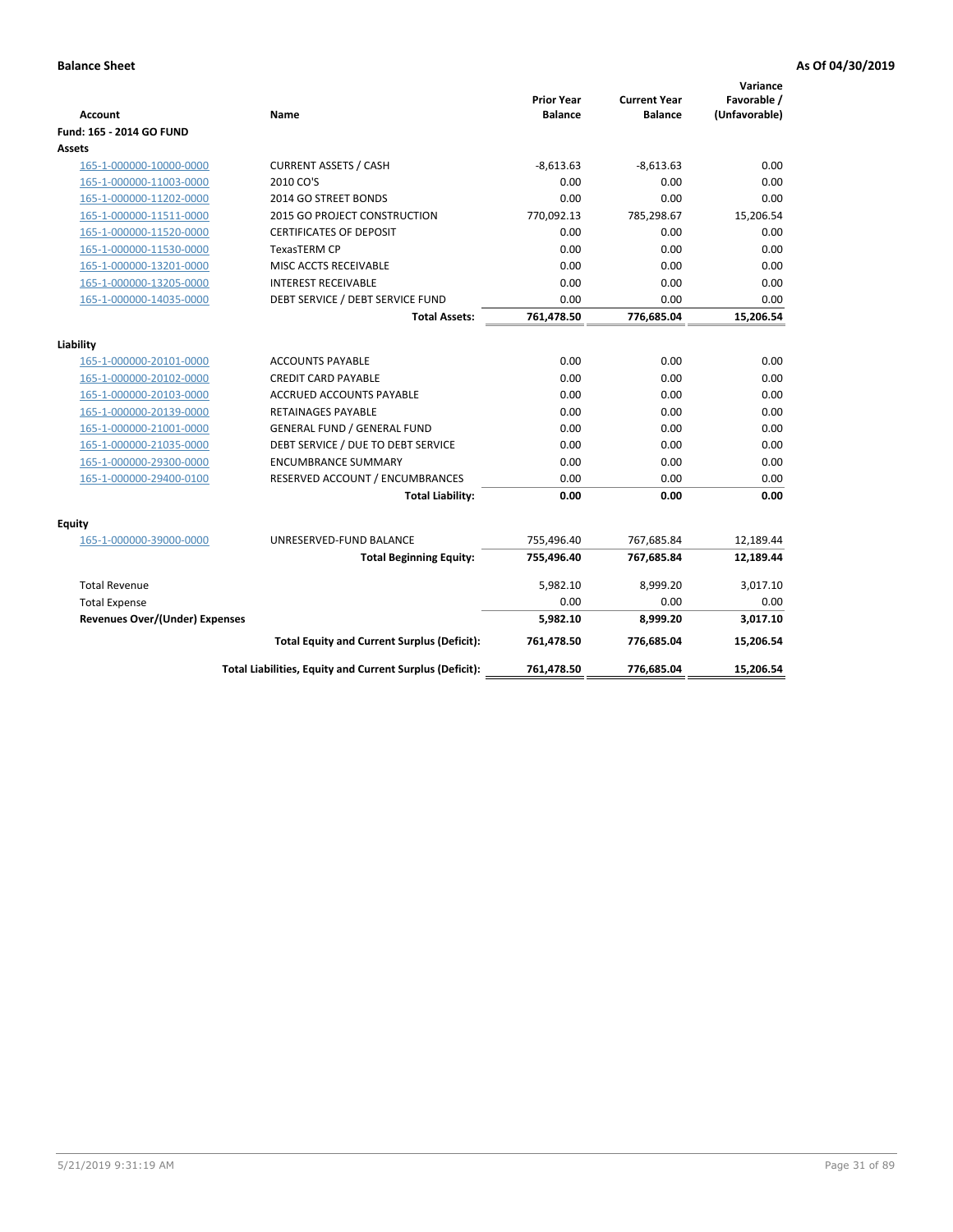| <b>Account</b>                                               | Name                                                     | <b>Prior Year</b><br><b>Balance</b> | <b>Current Year</b><br><b>Balance</b> | Variance<br>Favorable /<br>(Unfavorable) |
|--------------------------------------------------------------|----------------------------------------------------------|-------------------------------------|---------------------------------------|------------------------------------------|
| <b>Fund: 170 - LAW ENFORCEMENT GRANT - CAPITAL PURCHASES</b> |                                                          |                                     |                                       |                                          |
| Assets                                                       |                                                          |                                     |                                       |                                          |
| 170-1-000000-10000-0000                                      | <b>CURRENT ASSETS / CASH</b>                             | 194.66                              | 0.00                                  | $-194.66$                                |
| 170-1-000000-13201-0000                                      | MISC ACCTS RECEIVABLE                                    | 0.00                                | 0.00                                  | 0.00                                     |
|                                                              | <b>Total Assets:</b>                                     | 194.66                              | 0.00                                  | $-194.66$                                |
| Liability                                                    |                                                          |                                     |                                       |                                          |
| 170-1-000000-20101-0000                                      | <b>ACCOUNTS PAYABLE</b>                                  | 0.00                                | 0.00                                  | 0.00                                     |
| 170-1-000000-20102-0000                                      | <b>CREDIT CARD PAYABLE</b>                               | 0.00                                | 0.00                                  | 0.00                                     |
| 170-1-000000-20103-0000                                      | <b>ACCRUED ACCOUNTS PAYABLE</b>                          | 0.00                                | 0.00                                  | 0.00                                     |
| 170-1-000000-20902-0000                                      | <b>DEFERRED GRANT REVENUE</b>                            | 0.00                                | 0.00                                  | 0.00                                     |
| 170-1-000000-21001-0000                                      | <b>GENERAL FUND / GENERAL FUND</b>                       | 0.00                                | 0.00                                  | 0.00                                     |
| 170-1-000000-24004-0000                                      | <b>INTEREST PAYABLE ON DEP</b>                           | 0.00                                | 0.00                                  | 0.00                                     |
| 170-1-000000-29300-0000                                      | <b>ENCUMBRANCE SUMMARY</b>                               | 0.00                                | 0.00                                  | 0.00                                     |
| 170-1-000000-29400-0000                                      | RESERVED ACCOUNT / ENCUMBRANCES                          | 0.00                                | 0.00                                  | 0.00                                     |
|                                                              | <b>Total Liability:</b>                                  | 0.00                                | 0.00                                  | 0.00                                     |
| <b>Equity</b>                                                |                                                          |                                     |                                       |                                          |
| 170-1-000000-39000-0000                                      | UNRESERVED-FUND BALANCE                                  | 194.66                              | 0.00                                  | $-194.66$                                |
|                                                              | <b>Total Beginning Equity:</b>                           | 194.66                              | 0.00                                  | $-194.66$                                |
| <b>Total Revenue</b>                                         |                                                          | 0.00                                | 21,253.00                             | 21,253.00                                |
| <b>Total Expense</b>                                         |                                                          | 0.00                                | 21,253.00                             | $-21,253.00$                             |
| <b>Revenues Over/(Under) Expenses</b>                        |                                                          | 0.00                                | 0.00                                  | 0.00                                     |
|                                                              | <b>Total Equity and Current Surplus (Deficit):</b>       | 194.66                              | 0.00                                  | $-194.66$                                |
|                                                              | Total Liabilities, Equity and Current Surplus (Deficit): | 194.66                              | 0.00                                  | $-194.66$                                |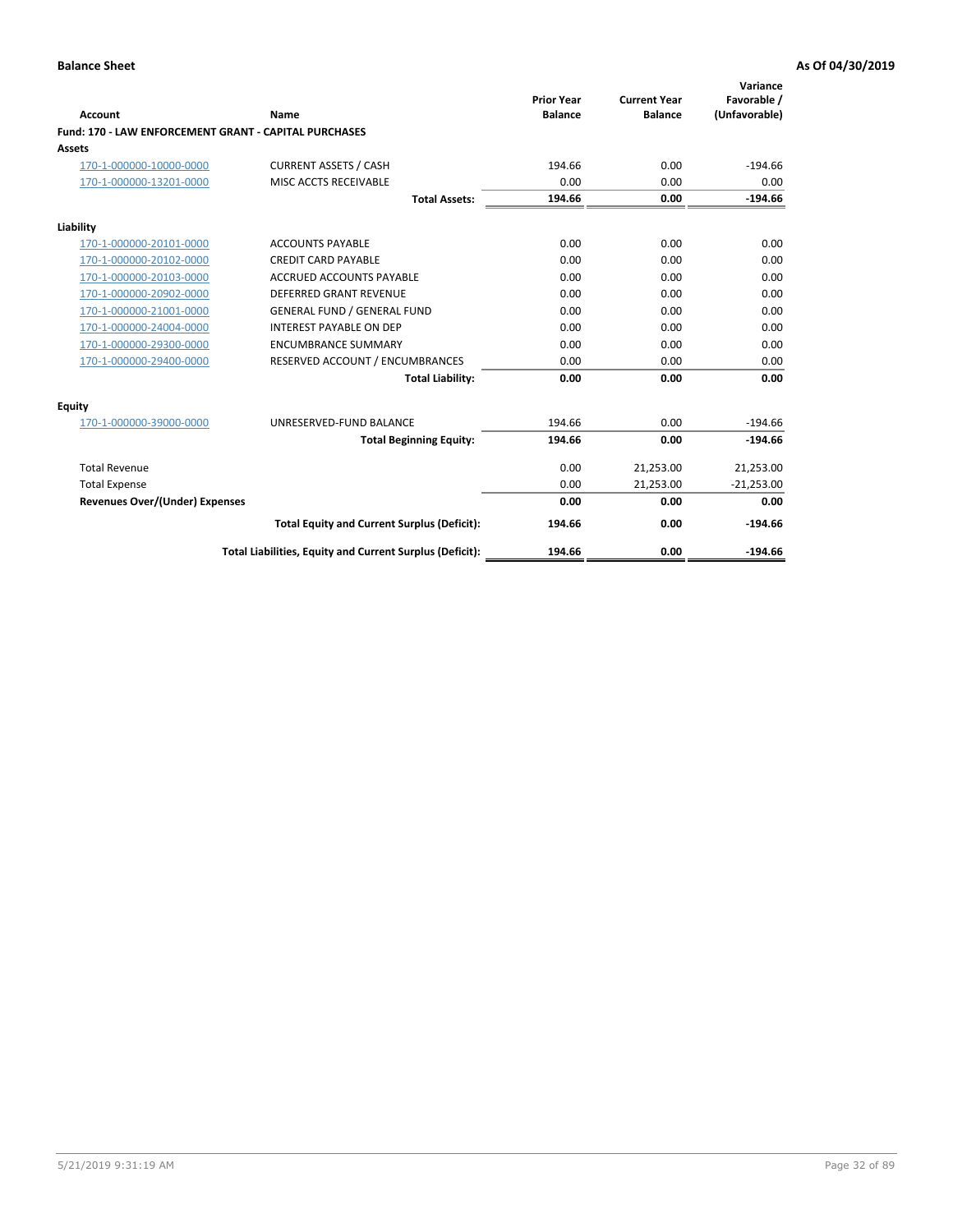|                                                |                                                          | <b>Prior Year</b> | <b>Current Year</b> | Variance<br>Favorable / |
|------------------------------------------------|----------------------------------------------------------|-------------------|---------------------|-------------------------|
| <b>Account</b>                                 | Name                                                     | <b>Balance</b>    | <b>Balance</b>      | (Unfavorable)           |
| <b>Fund: 171 - MAIN STREET SPECIAL REVENUE</b> |                                                          |                   |                     |                         |
| Assets                                         |                                                          |                   |                     |                         |
| 171-1-000000-10000-0000                        | <b>CURRENT ASSETS / CASH</b>                             | 51,400.28         | $-15,059.00$        | $-66,459.28$            |
| 171-1-000000-13201-0000                        | MISC ACCTS RECEIVABLE                                    | 0.00              | 0.00                | 0.00                    |
| 171-1-000000-13205-0000                        | <b>INTEREST RECEIVABLE</b>                               | 0.00              | 0.00                | 0.00                    |
|                                                | <b>Total Assets:</b>                                     | 51,400.28         | $-15,059.00$        | $-66,459.28$            |
| Liability                                      |                                                          |                   |                     |                         |
| 171-1-000000-20101-0000                        | <b>ACCOUNTS PAYABLE</b>                                  | 0.00              | 0.00                | 0.00                    |
| 171-1-000000-20102-0000                        | <b>CREDIT CARD PAYABLE</b>                               | 0.00              | 0.00                | 0.00                    |
| 171-1-000000-20103-0000                        | <b>ACCRUED ACCOUNTS PAYABLE</b>                          | 0.00              | 0.00                | 0.00                    |
| 171-1-000000-20139-0000                        | <b>RETAINAGES PAYABLE</b>                                | 0.00              | 0.00                | 0.00                    |
| 171-1-000000-20902-0000                        | <b>DEFERRED GRANT REVENUE</b>                            | 0.00              | 0.00                | 0.00                    |
| 171-1-000000-29300-0000                        | <b>ENCUMBRANCE SUMMARY</b>                               | 0.00              | 0.00                | 0.00                    |
| 171-1-000000-29400-0100                        | RESERVED ACCOUNT / ENCUMBRANCES                          | 0.00              | 0.00                | 0.00                    |
|                                                | <b>Total Liability:</b>                                  | 0.00              | 0.00                | 0.00                    |
| <b>Equity</b>                                  |                                                          |                   |                     |                         |
| 171-1-000000-39000-0000                        | UNRESERVED-FUND BALANCE                                  | 35,933.28         | 9,077.21            | $-26,856.07$            |
|                                                | <b>Total Beginning Equity:</b>                           | 35,933.28         | 9.077.21            | $-26,856.07$            |
| <b>Total Revenue</b>                           |                                                          | 25,000.00         | 0.00                | $-25,000.00$            |
| <b>Total Expense</b>                           |                                                          | 9,533.00          | 24,136.21           | $-14,603.21$            |
| <b>Revenues Over/(Under) Expenses</b>          |                                                          | 15,467.00         | $-24,136.21$        | $-39,603.21$            |
|                                                | <b>Total Equity and Current Surplus (Deficit):</b>       | 51,400.28         | $-15,059.00$        | $-66,459.28$            |
|                                                | Total Liabilities, Equity and Current Surplus (Deficit): | 51.400.28         | $-15.059.00$        | $-66.459.28$            |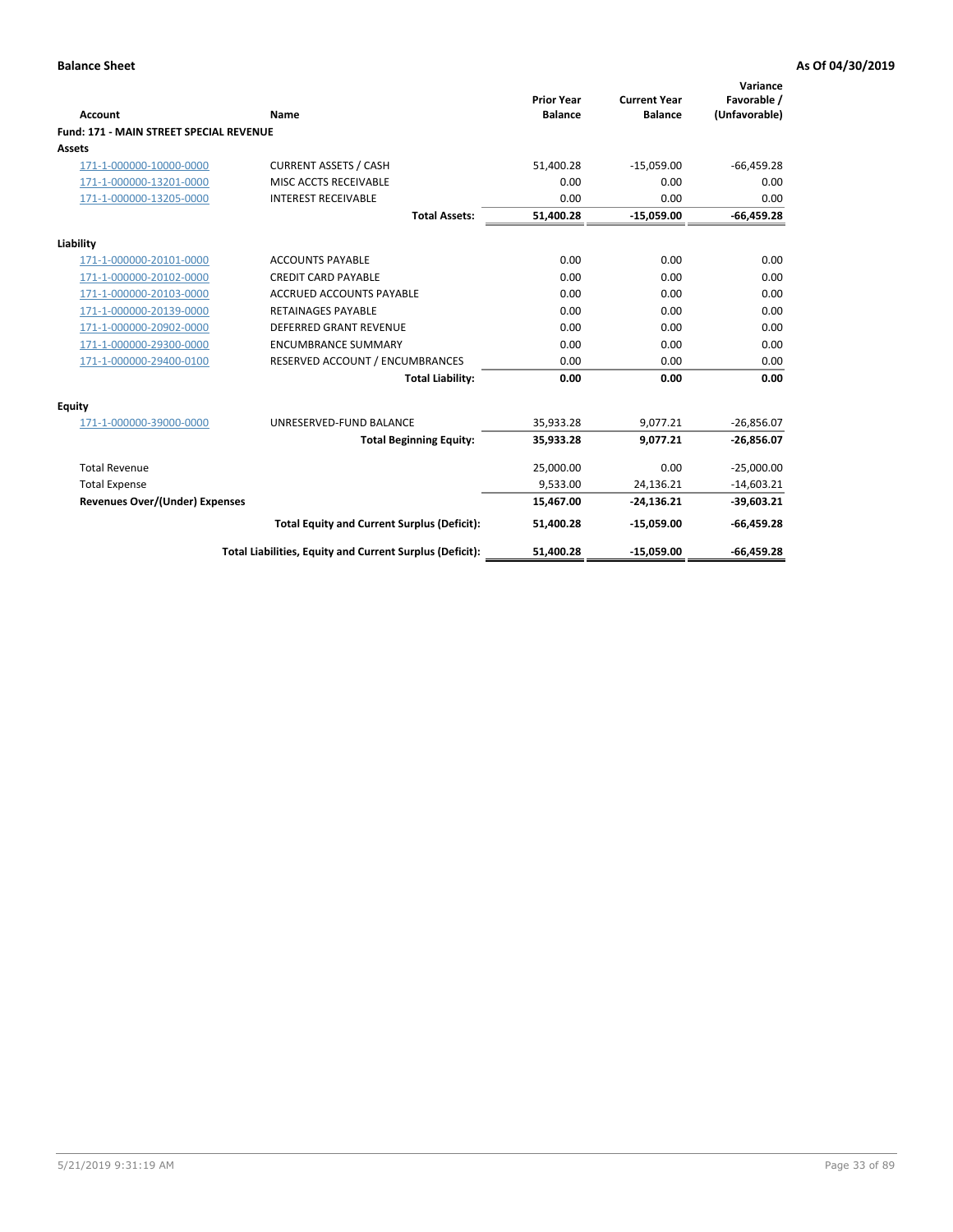|                                       |                                                          |                                     |                                       | Variance                     |
|---------------------------------------|----------------------------------------------------------|-------------------------------------|---------------------------------------|------------------------------|
| <b>Account</b>                        | <b>Name</b>                                              | <b>Prior Year</b><br><b>Balance</b> | <b>Current Year</b><br><b>Balance</b> | Favorable /<br>(Unfavorable) |
|                                       |                                                          |                                     |                                       |                              |
| <b>Fund: 172 - MINOR GRANTS FUND</b>  |                                                          |                                     |                                       |                              |
| <b>Assets</b>                         |                                                          |                                     |                                       |                              |
| 172-1-000000-10000-0000               | <b>CURRENT ASSETS / CASH</b>                             | 6,538.73                            | 14,004.93                             | 7,466.20                     |
| 172-1-000000-13201-0000               | MISC ACCTS RECEIVABLE                                    | 0.00                                | 0.00                                  | 0.00                         |
| 172-1-000000-13205-0000               | <b>INTEREST RECEIVABLE</b>                               | 0.00                                | 0.00                                  | 0.00                         |
|                                       | <b>Total Assets:</b>                                     | 6,538.73                            | 14,004.93                             | 7,466.20                     |
| Liability                             |                                                          |                                     |                                       |                              |
| 172-1-000000-20101-0000               | <b>ACCOUNTS PAYABLE</b>                                  | 0.00                                | 0.00                                  | 0.00                         |
| 172-1-000000-20102-0000               | <b>CREDIT CARD PAYABLE</b>                               | 0.00                                | 0.00                                  | 0.00                         |
| 172-1-000000-20103-0000               | <b>ACCRUED ACCOUNTS PAYABLE</b>                          | 0.00                                | 0.00                                  | 0.00                         |
| 172-1-000000-20902-0000               | <b>DEFERRED GRANT REVENUE</b>                            | 0.00                                | 0.00                                  | 0.00                         |
| 172-1-000000-29300-0000               | <b>ENCUMBRANCE SUMMARY</b>                               | 0.00                                | 0.00                                  | 0.00                         |
| 172-1-000000-29400-0000               | RESERVED ACCOUNT / ENCUMBRANCES                          | 0.00                                | 0.00                                  | 0.00                         |
|                                       | <b>Total Liability:</b>                                  | 0.00                                | 0.00                                  | 0.00                         |
| Equity                                |                                                          |                                     |                                       |                              |
| 172-1-000000-39000-0000               | UNRESERVED-FUND BALANCE                                  | 493.86                              | 3,559.10                              | 3,065.24                     |
|                                       | <b>Total Beginning Equity:</b>                           | 493.86                              | 3,559.10                              | 3,065.24                     |
| <b>Total Revenue</b>                  |                                                          | 8,992.00                            | 13,428.00                             | 4,436.00                     |
| <b>Total Expense</b>                  |                                                          | 2,947.13                            | 2,982.17                              | $-35.04$                     |
| <b>Revenues Over/(Under) Expenses</b> |                                                          | 6,044.87                            | 10,445.83                             | 4,400.96                     |
|                                       | <b>Total Equity and Current Surplus (Deficit):</b>       | 6,538.73                            | 14.004.93                             | 7.466.20                     |
|                                       | Total Liabilities, Equity and Current Surplus (Deficit): | 6,538.73                            | 14,004.93                             | 7,466.20                     |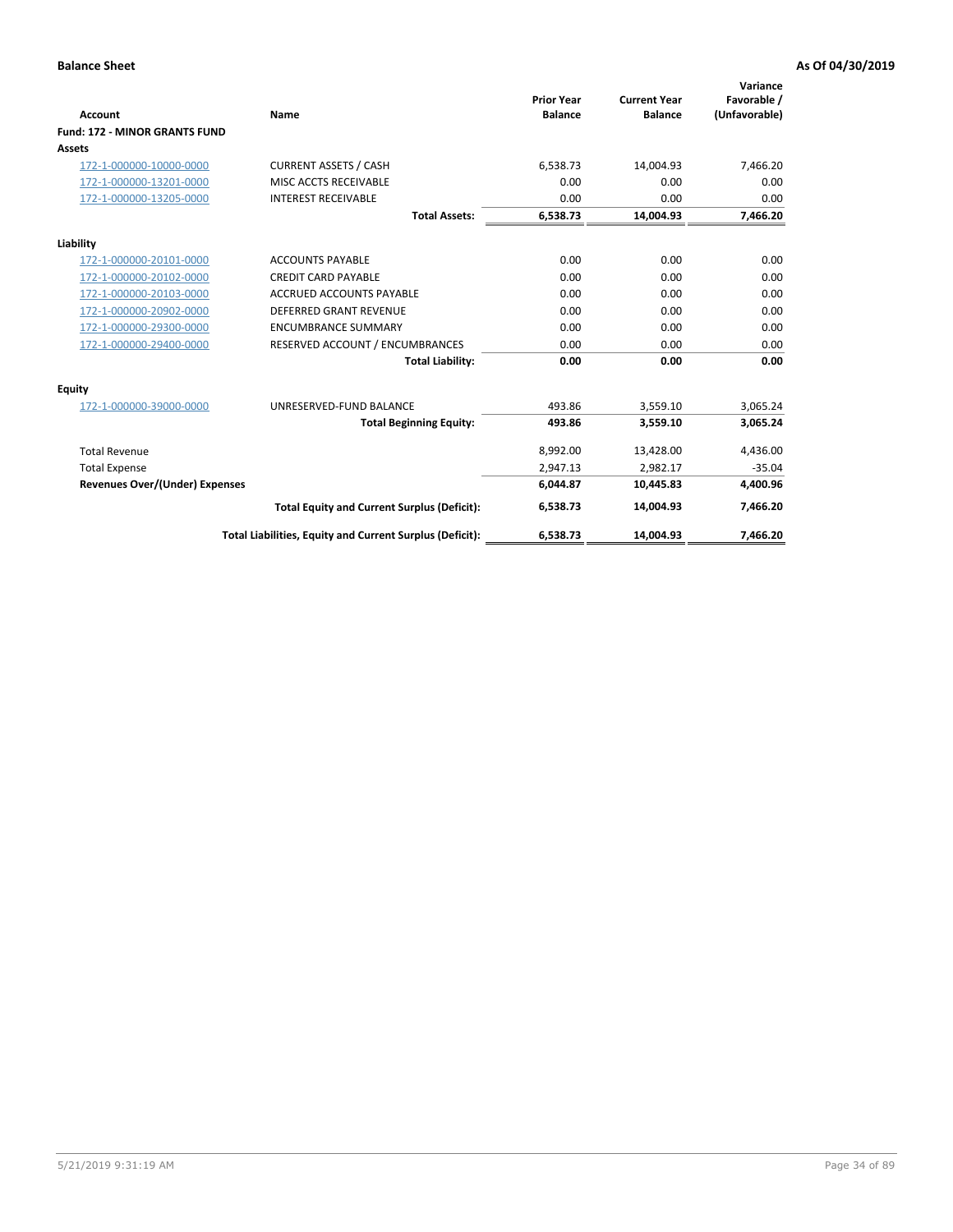| <b>Account</b>                         | Name                                                     | <b>Prior Year</b><br><b>Balance</b> | <b>Current Year</b><br><b>Balance</b> | Variance<br>Favorable /<br>(Unfavorable) |
|----------------------------------------|----------------------------------------------------------|-------------------------------------|---------------------------------------|------------------------------------------|
| <b>Fund: 173 - FL YOUNG FOUNDATION</b> |                                                          |                                     |                                       |                                          |
| Assets                                 |                                                          |                                     |                                       |                                          |
| 173-1-000000-10000-0000                | <b>CURRENT ASSETS / CASH</b>                             | 0.00                                | 0.00                                  | 0.00                                     |
| 173-1-000000-13201-0000                | MISC ACCTS RECEIVABLE                                    | 0.00                                | 0.00                                  | 0.00                                     |
|                                        | <b>Total Assets:</b>                                     | 0.00                                | 0.00                                  | 0.00                                     |
| Liability                              |                                                          |                                     |                                       |                                          |
| 173-1-000000-20101-0000                | <b>ACCOUNTS PAYABLE</b>                                  | 0.00                                | 0.00                                  | 0.00                                     |
| 173-1-000000-20102-0000                | <b>CREDIT CARD PAYABLE</b>                               | 0.00                                | 0.00                                  | 0.00                                     |
| 173-1-000000-20902-0000                | <b>DEFERRED GRANT REVENUE</b>                            | 0.00                                | 0.00                                  | 0.00                                     |
| 173-1-000000-29300-0000                | <b>ENCUMBRANCE SUMMARY</b>                               | 0.00                                | 0.00                                  | 0.00                                     |
| 173-1-000000-29400-0000                | RESERVED ACCOUNT / ENCUMBRANCES                          | 0.00                                | 0.00                                  | 0.00                                     |
|                                        | <b>Total Liability:</b>                                  | 0.00                                | 0.00                                  | 0.00                                     |
| Equity                                 |                                                          |                                     |                                       |                                          |
| 173-1-000000-39000-0000                | UNRESERVED-FUND BALANCE                                  | 0.00                                | 0.00                                  | 0.00                                     |
|                                        | <b>Total Beginning Equity:</b>                           | 0.00                                | 0.00                                  | 0.00                                     |
| <b>Total Revenue</b>                   |                                                          | 0.00                                | 0.00                                  | 0.00                                     |
| <b>Total Expense</b>                   |                                                          | 0.00                                | 0.00                                  | 0.00                                     |
| <b>Revenues Over/(Under) Expenses</b>  |                                                          | 0.00                                | 0.00                                  | 0.00                                     |
|                                        | <b>Total Equity and Current Surplus (Deficit):</b>       | 0.00                                | 0.00                                  | 0.00                                     |
|                                        | Total Liabilities, Equity and Current Surplus (Deficit): | 0.00                                | 0.00                                  | 0.00                                     |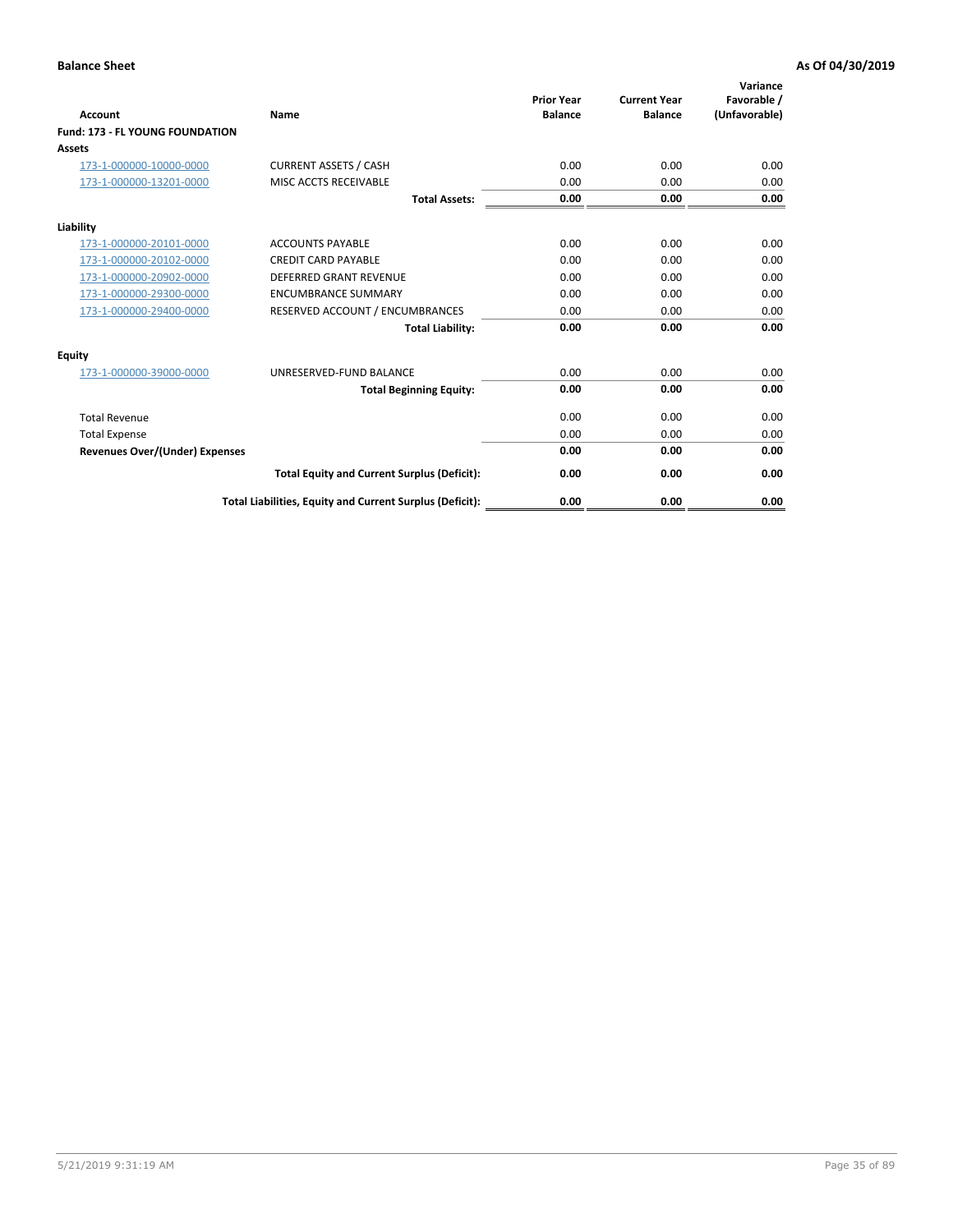| <b>Account</b>                        | Name                                                     | <b>Prior Year</b><br><b>Balance</b> | <b>Current Year</b><br><b>Balance</b> | Variance<br>Favorable /<br>(Unfavorable) |
|---------------------------------------|----------------------------------------------------------|-------------------------------------|---------------------------------------|------------------------------------------|
| Fund: 174 - FEMA GRANT                |                                                          |                                     |                                       |                                          |
| Assets                                |                                                          |                                     |                                       |                                          |
| 174-1-000000-10000-0000               | <b>CURRENT ASSETS / CASH</b>                             | 1.08                                | 0.00                                  | $-1.08$                                  |
| 174-1-000000-13201-0000               | MISC ACCTS RECEIVABLE                                    | 0.00                                | 0.00                                  | 0.00                                     |
| 174-1-000000-13205-0000               | <b>INTEREST RECEIVABLE</b>                               | 0.00                                | 0.00                                  | 0.00                                     |
|                                       | <b>Total Assets:</b>                                     | 1.08                                | 0.00                                  | $-1.08$                                  |
| Liability                             |                                                          |                                     |                                       |                                          |
| 174-1-000000-20101-0000               | <b>ACCOUNTS PAYABLE</b>                                  | 0.00                                | 0.00                                  | 0.00                                     |
| 174-1-000000-20102-0000               | <b>CREDIT CARD PAYABLE</b>                               | 0.00                                | 0.00                                  | 0.00                                     |
| 174-1-000000-20103-0000               | <b>ACCRUED ACCOUNTS PAYABLE</b>                          | 0.00                                | 0.00                                  | 0.00                                     |
| 174-1-000000-20902-0000               | <b>DEFERRED GRANT REVENUE</b>                            | 0.00                                | 0.00                                  | 0.00                                     |
| 174-1-000000-29300-0000               | <b>ENCUMBRANCE SUMMARY</b>                               | 0.00                                | 0.00                                  | 0.00                                     |
| 174-1-000000-29400-0000               | RESERVED ACCOUNT / ENCUMBRANCES                          | 0.00                                | 0.00                                  | 0.00                                     |
|                                       | <b>Total Liability:</b>                                  | 0.00                                | 0.00                                  | 0.00                                     |
| <b>Equity</b>                         |                                                          |                                     |                                       |                                          |
| 174-1-000000-39000-0000               | UNRESERVED-FUND BALANCE                                  | 1.08                                | 0.00                                  | $-1.08$                                  |
|                                       | <b>Total Beginning Equity:</b>                           | 1.08                                | 0.00                                  | $-1.08$                                  |
| <b>Total Revenue</b>                  |                                                          | 0.00                                | 0.00                                  | 0.00                                     |
| <b>Total Expense</b>                  |                                                          | 0.00                                | 0.00                                  | 0.00                                     |
| <b>Revenues Over/(Under) Expenses</b> |                                                          | 0.00                                | 0.00                                  | 0.00                                     |
|                                       | <b>Total Equity and Current Surplus (Deficit):</b>       | 1.08                                | 0.00                                  | $-1.08$                                  |
|                                       | Total Liabilities, Equity and Current Surplus (Deficit): | 1.08                                | 0.00                                  | $-1.08$                                  |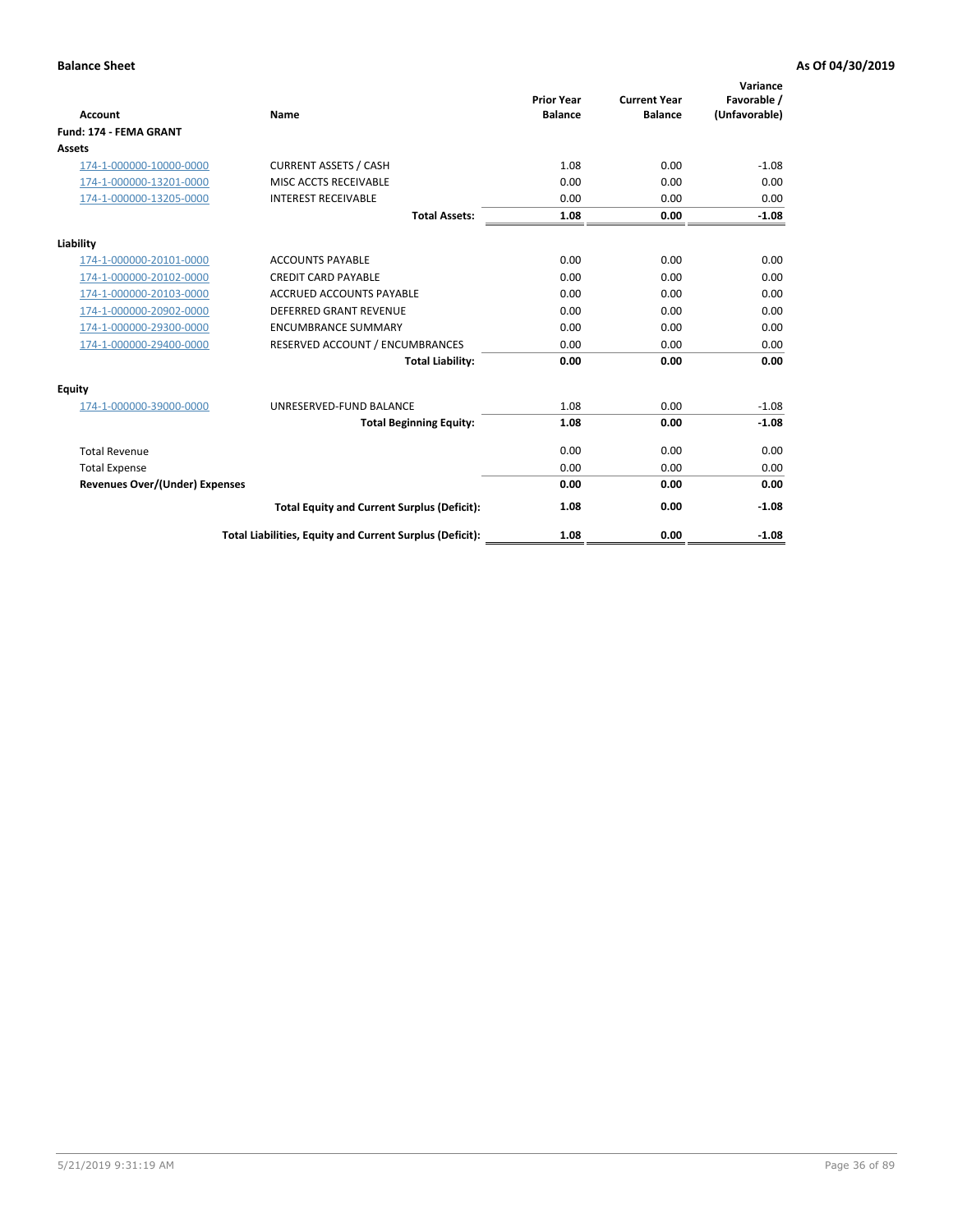|                                            |                                                          | <b>Prior Year</b> | <b>Current Year</b> | Variance<br>Favorable / |
|--------------------------------------------|----------------------------------------------------------|-------------------|---------------------|-------------------------|
| <b>Account</b>                             | Name                                                     | <b>Balance</b>    | <b>Balance</b>      | (Unfavorable)           |
| Fund: 175 - JUSTICE ASSISTANCE GRANT - JAG |                                                          |                   |                     |                         |
| <b>Assets</b>                              |                                                          |                   |                     |                         |
| 175-1-000000-10000-0000                    | <b>CURRENT ASSETS / CASH</b>                             | 13.761.65         | 6,501.65            | $-7,260.00$             |
| 175-1-000000-13201-0000                    | MISC ACCTS RECEIVABLE                                    | 0.00              | 0.00                | 0.00                    |
|                                            | <b>Total Assets:</b>                                     | 13,761.65         | 6,501.65            | $-7,260.00$             |
| Liability                                  |                                                          |                   |                     |                         |
| 175-1-000000-20101-0000                    | <b>ACCOUNTS PAYABLE</b>                                  | 0.00              | 0.00                | 0.00                    |
| 175-1-000000-20102-0000                    | <b>CREDIT CARD PAYABLE</b>                               | 0.00              | 0.00                | 0.00                    |
| 175-1-000000-20902-0000                    | <b>DEFERRED GRANT REVENUE</b>                            | 0.00              | 0.00                | 0.00                    |
| 175-1-000000-29300-0000                    | <b>ENCUMBRANCE SUMMARY</b>                               | 0.00              | 0.00                | 0.00                    |
| 175-1-000000-29400-0000                    | RESERVED ACCOUNT / ENCUMBRANCES                          | 0.00              | 0.00                | 0.00                    |
|                                            | <b>Total Liability:</b>                                  | 0.00              | 0.00                | 0.00                    |
| Equity                                     |                                                          |                   |                     |                         |
| 175-1-000000-39000-0000                    | UNRESERVED-FUND BALANCE                                  | 30.65             | 13,761.65           | 13,731.00               |
|                                            | <b>Total Beginning Equity:</b>                           | 30.65             | 13,761.65           | 13,731.00               |
| <b>Total Revenue</b>                       |                                                          | 13,731.00         | 1,360.00            | $-12,371.00$            |
| <b>Total Expense</b>                       |                                                          | 0.00              | 8,620.00            | $-8,620.00$             |
| Revenues Over/(Under) Expenses             |                                                          | 13,731.00         | $-7,260.00$         | $-20,991.00$            |
|                                            | <b>Total Equity and Current Surplus (Deficit):</b>       | 13,761.65         | 6,501.65            | $-7,260.00$             |
|                                            | Total Liabilities, Equity and Current Surplus (Deficit): | 13,761.65         | 6,501.65            | $-7,260.00$             |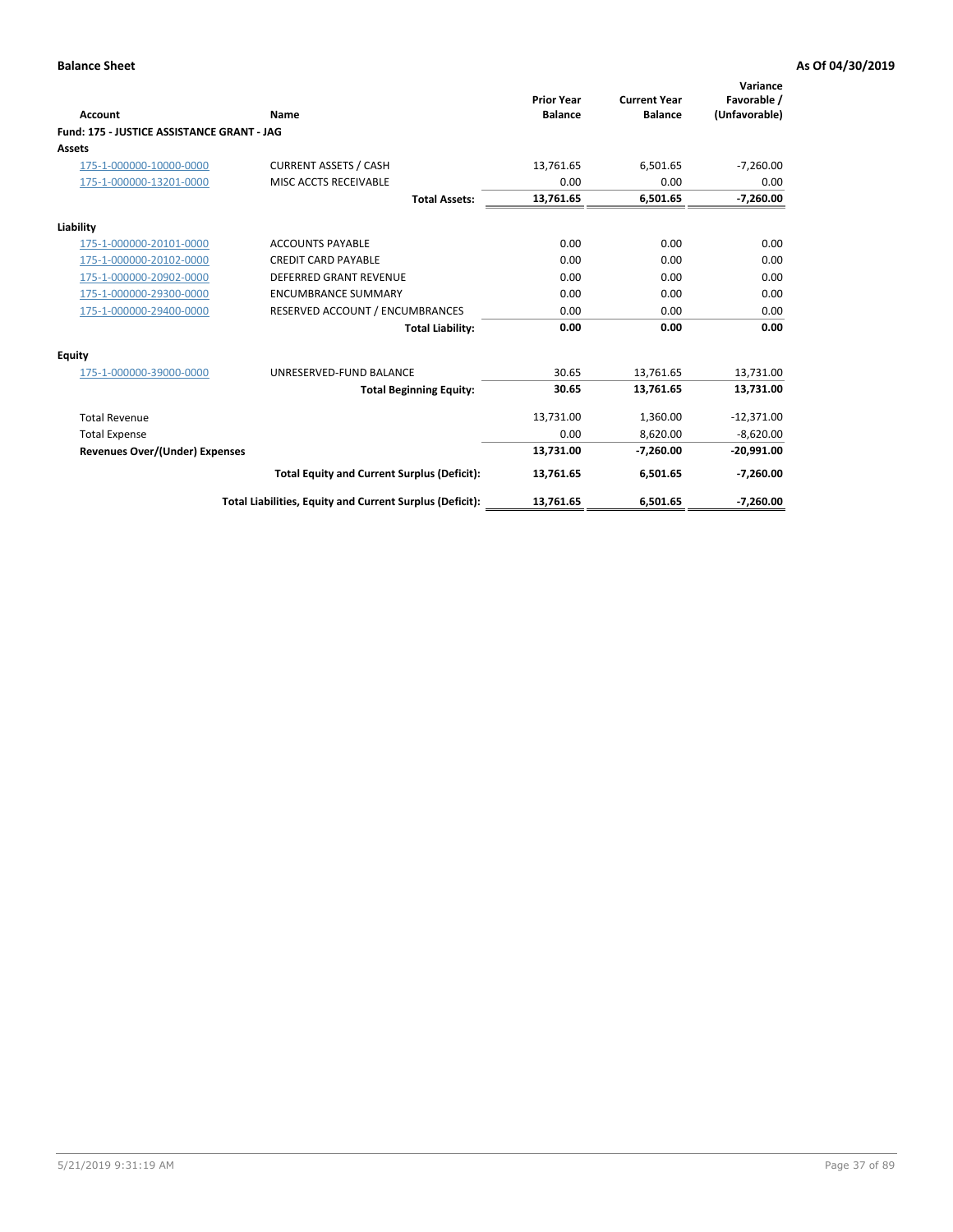| <b>Account</b>                        | Name                                                     | <b>Prior Year</b><br><b>Balance</b> | <b>Current Year</b><br><b>Balance</b> | Variance<br>Favorable /<br>(Unfavorable) |
|---------------------------------------|----------------------------------------------------------|-------------------------------------|---------------------------------------|------------------------------------------|
| Fund: 176 - HOME GRANT FUND           |                                                          |                                     |                                       |                                          |
| Assets                                |                                                          |                                     |                                       |                                          |
| 176-1-000000-10000-0000               | <b>CURRENT ASSETS / CASH</b>                             | 0.00                                | 0.00                                  | 0.00                                     |
| 176-1-000000-13201-0000               | MISC ACCTS RECEIVABLE                                    | 0.00                                | 0.00                                  | 0.00                                     |
| 176-1-000000-13205-0000               | <b>INTEREST RECEIVABLE</b>                               | 0.00                                | 0.00                                  | 0.00                                     |
|                                       | <b>Total Assets:</b>                                     | 0.00                                | 0.00                                  | 0.00                                     |
| Liability                             |                                                          |                                     |                                       |                                          |
| 176-1-000000-20101-0000               | <b>ACCOUNTS PAYABLE</b>                                  | 0.00                                | 0.00                                  | 0.00                                     |
| 176-1-000000-20102-0000               | <b>CREDIT CARD PAYABLE</b>                               | 0.00                                | 0.00                                  | 0.00                                     |
| 176-1-000000-20103-0000               | <b>ACCRUED ACCOUNTS PAYABLE</b>                          | 0.00                                | 0.00                                  | 0.00                                     |
| 176-1-000000-20902-0000               | <b>DEFERRED GRANT REVENUE</b>                            | 0.00                                | 0.00                                  | 0.00                                     |
| 176-1-000000-29300-0000               | <b>ENCUMBRANCE SUMMARY</b>                               | 0.00                                | 0.00                                  | 0.00                                     |
| 176-1-000000-29400-0000               | RESERVED ACCOUNT / ENCUMBRANCES                          | 0.00                                | 0.00                                  | 0.00                                     |
|                                       | <b>Total Liability:</b>                                  | 0.00                                | 0.00                                  | 0.00                                     |
| <b>Equity</b>                         |                                                          |                                     |                                       |                                          |
| 176-1-000000-39000-0000               | UNRESERVED-FUND BALANCE                                  | 0.00                                | 0.00                                  | 0.00                                     |
|                                       | <b>Total Beginning Equity:</b>                           | 0.00                                | 0.00                                  | 0.00                                     |
| <b>Total Revenue</b>                  |                                                          | 0.00                                | 0.00                                  | 0.00                                     |
| <b>Total Expense</b>                  |                                                          | 0.00                                | 0.00                                  | 0.00                                     |
| <b>Revenues Over/(Under) Expenses</b> |                                                          | 0.00                                | 0.00                                  | 0.00                                     |
|                                       | <b>Total Equity and Current Surplus (Deficit):</b>       | 0.00                                | 0.00                                  | 0.00                                     |
|                                       | Total Liabilities, Equity and Current Surplus (Deficit): | 0.00                                | 0.00                                  | 0.00                                     |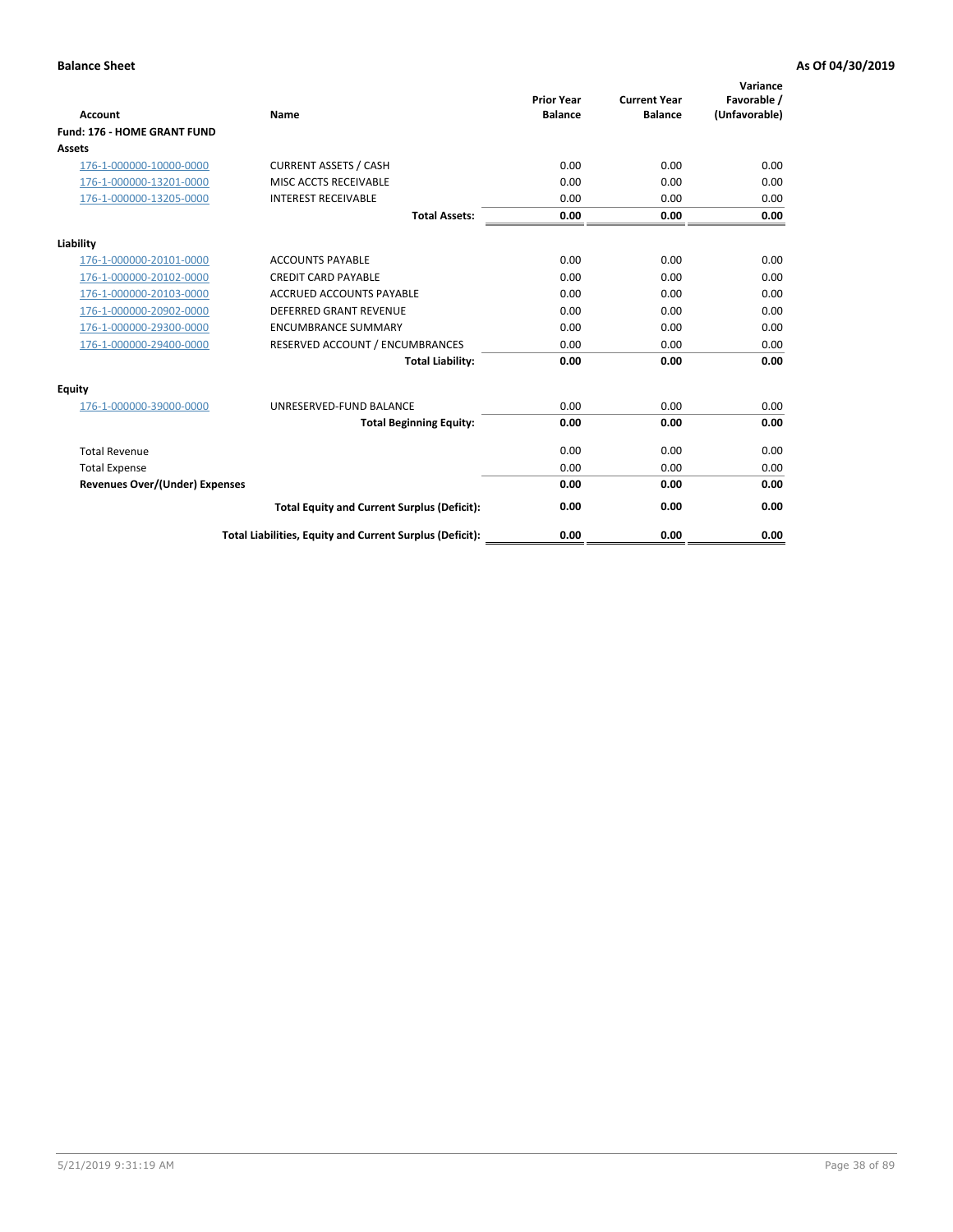| Account                                        | Name                                                     | <b>Prior Year</b><br><b>Balance</b> | <b>Current Year</b><br><b>Balance</b> | Variance<br>Favorable /<br>(Unfavorable) |
|------------------------------------------------|----------------------------------------------------------|-------------------------------------|---------------------------------------|------------------------------------------|
| <b>Fund: 177 - SAFE ROUTES TO SCHOOL GRANT</b> |                                                          |                                     |                                       |                                          |
| <b>Assets</b>                                  |                                                          |                                     |                                       |                                          |
| 177-1-000000-10000-0000                        | <b>CURRENT ASSETS / CASH</b>                             | 0.02                                | 0.00                                  | $-0.02$                                  |
| 177-1-000000-13201-0000                        | MISC ACCTS RECEIVABLE                                    | 0.00                                | 0.00                                  | 0.00                                     |
| 177-1-000000-13205-0000                        | <b>INTEREST RECEIVABLE</b>                               | 0.00                                | 0.00                                  | 0.00                                     |
|                                                | <b>Total Assets:</b>                                     | 0.02                                | 0.00                                  | $-0.02$                                  |
| Liability                                      |                                                          |                                     |                                       |                                          |
| 177-1-000000-20101-0000                        | <b>ACCOUNTS PAYABLE</b>                                  | 0.00                                | 0.00                                  | 0.00                                     |
| 177-1-000000-20102-0000                        | <b>CREDIT CARD PAYABLE</b>                               | 0.00                                | 0.00                                  | 0.00                                     |
| 177-1-000000-20139-0000                        | <b>RETAINAGES PAYABLE</b>                                | 0.00                                | 0.00                                  | 0.00                                     |
| 177-1-000000-20902-0000                        | <b>DEFERRED GRANT REVENUE</b>                            | 0.00                                | 0.00                                  | 0.00                                     |
|                                                | <b>Total Liability:</b>                                  | 0.00                                | 0.00                                  | 0.00                                     |
| Equity                                         |                                                          |                                     |                                       |                                          |
| 177-1-000000-39000-0000                        | UNRESERVED-FUND BALANCE                                  | 0.02                                | 0.00                                  | $-0.02$                                  |
|                                                | <b>Total Beginning Equity:</b>                           | 0.02                                | 0.00                                  | $-0.02$                                  |
| <b>Total Revenue</b>                           |                                                          | 0.00                                | 0.00                                  | 0.00                                     |
| <b>Total Expense</b>                           |                                                          | 0.00                                | 0.00                                  | 0.00                                     |
| <b>Revenues Over/(Under) Expenses</b>          |                                                          | 0.00                                | 0.00                                  | 0.00                                     |
|                                                | <b>Total Equity and Current Surplus (Deficit):</b>       | 0.02                                | 0.00                                  | $-0.02$                                  |
|                                                | Total Liabilities, Equity and Current Surplus (Deficit): | 0.02                                | 0.00                                  | $-0.02$                                  |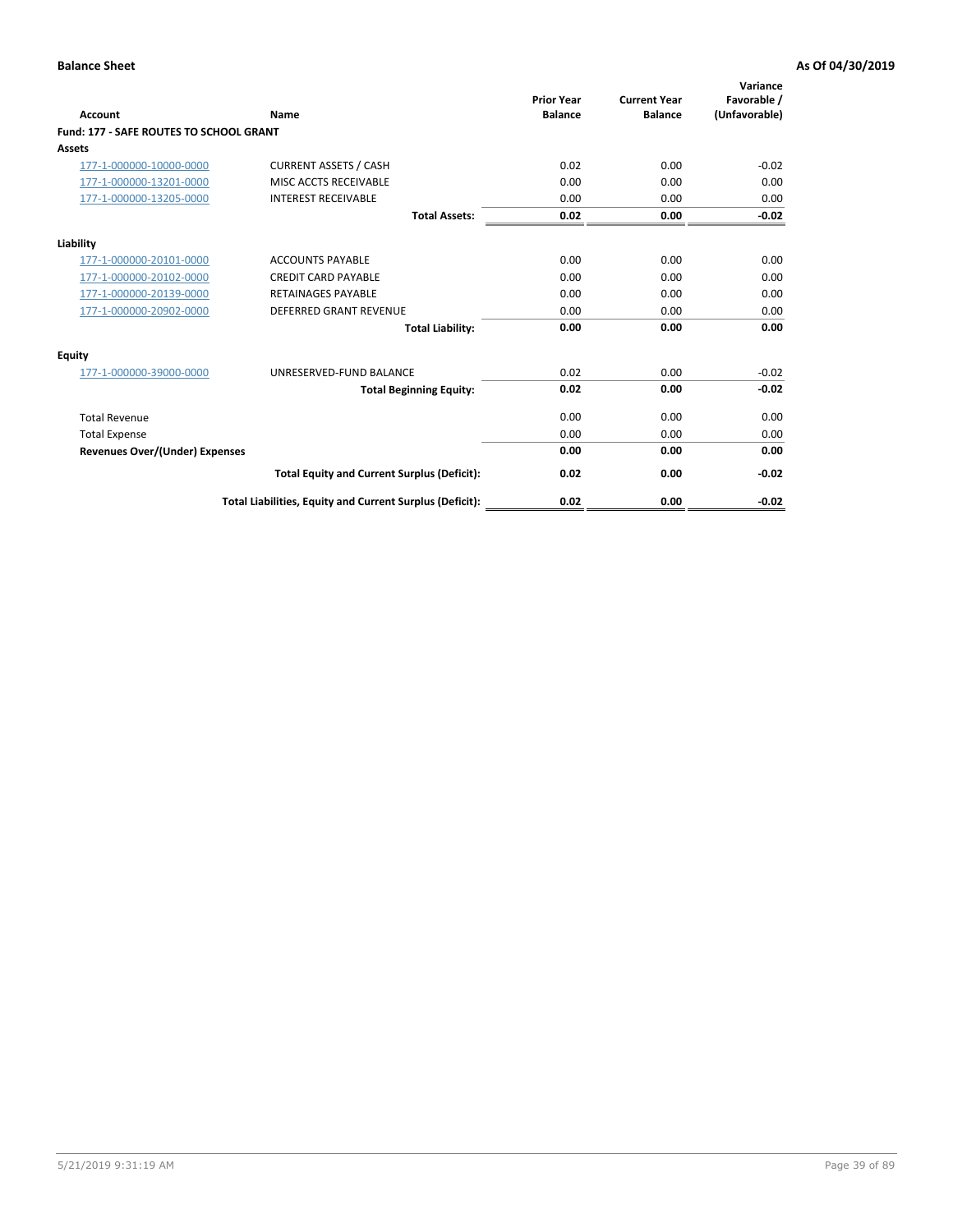| <b>Account</b>                        | Name                                                     | <b>Prior Year</b><br><b>Balance</b> | <b>Current Year</b><br><b>Balance</b> | Variance<br>Favorable /<br>(Unfavorable) |
|---------------------------------------|----------------------------------------------------------|-------------------------------------|---------------------------------------|------------------------------------------|
| Fund: 190 - FIXED ASSETS<br>Assets    |                                                          |                                     |                                       |                                          |
| 190-1-000000-10000-0000               | <b>CURRENT ASSETS / CASH</b>                             | 4,781,218.73                        | 3,979,096.29                          | $-802, 122.44$                           |
| 190-1-000000-16001-0000               | FIXED ASSETS / LAND                                      | 4,301,719.07                        | 4,319,195.57                          | 17,476.50                                |
| 190-1-000000-16002-0000               | FIXED ASSETS / IMPROVMENTS-NON BUILDI                    | 9,547,720.27                        | 9,912,720.98                          | 365,000.71                               |
| 190-1-000000-16003-0000               | ACCUM DEPR / IMPROVEMENTS- NON BUIL                      | -4,009,937.54                       | $-4,418,664.01$                       | $-408,726.47$                            |
| 190-1-000000-16004-0000               | FIXED ASSETS / BUILDINGS                                 | 17,535,682.21                       | 18,870,389.31                         | 1,334,707.10                             |
| 190-1-000000-16005-0000               | <b>ACCUM DEPR / BUILDINGS</b>                            | $-6,682,343.79$                     | -7,078,918.90                         | $-396,575.11$                            |
| 190-1-000000-16109-0000               | FIXED ASSETS / INFRASTRUCTURE                            | 39,600,292.98                       | 41,233,401.98                         | 1,633,109.00                             |
| 190-1-000000-16110-0000               | ACCUM DEPR / INFRASTRUCTURE                              | $-17,212,975.22$                    | -17,759,272.67                        | -546,297.45                              |
| 190-1-000000-16201-0000               | FIXED ASSETS / MACHINERY AND EQUIPMEN                    | 6,435,884.14                        | 6,681,975.42                          | 246,091.28                               |
| 190-1-000000-16202-0000               | ACCUM DEPR / MACHINERY AND EQUIPMEI                      | -4,533,779.36                       | -4,901,148.10                         | $-367,368.74$                            |
| 190-1-000000-16205-0000               | FIXED ASSETS / SEIZURE FUNDED VEHICLES                   | 109,736.85                          | 109,736.85                            | 0.00                                     |
| 190-1-000000-16206-0000               | ACCUM DEPR / SEIZURE FUNDED VEHICLES                     | $-86,047.91$                        | $-95,298.29$                          | $-9,250.38$                              |
| 190-1-000000-16301-0000               | FIXED ASSETS / C W I P                                   | 7,494,769.94                        | 6,540,229.12                          | -954,540.82                              |
|                                       | <b>Total Assets:</b>                                     | 57,281,940.37                       | 57,393,443.55                         | 111,503.18                               |
|                                       |                                                          |                                     |                                       |                                          |
| Liability                             |                                                          |                                     |                                       |                                          |
| 190-1-000000-20101-0000               | <b>ACCOUNTS PAYABLE</b>                                  | 0.00                                | 0.00                                  | 0.00                                     |
| 190-1-000000-20102-0000               | <b>CREDIT CARD PAYABLE</b>                               | 0.00                                | 0.00                                  | 0.00                                     |
| 190-1-000000-27001-0000               | CONTRIBUTED CAPITAL / DEVELOPERS                         | 7,196,125.29                        | 7,196,125.29                          | 0.00                                     |
| 190-1-000000-27101-0000               | INVESTMENT IN GFA / GENERAL FUND                         | 2,194,657.07                        | 2,194,657.07                          | 0.00                                     |
| 190-1-000000-27102-0000               | SPECIAL REVENUE FUNDS                                    | 4,861,998.29                        | 4,861,998.29                          | 0.00                                     |
| 190-1-000000-27103-0000               | <b>GENERAL CIP FUND</b>                                  | 62,287,009.22                       | 64,126,730.55                         | $-1,839,721.33$                          |
| 190-1-000000-27104-0000               | PROPRIETARY FUNDS                                        | 13,885,324.34                       | 13,885,324.34                         | 0.00                                     |
| 190-1-000000-27105-0000               | <b>INTERNAL SERVICE FUNDS</b>                            | 0.00                                | 0.00                                  | 0.00                                     |
| 190-1-000000-27106-0000               | <b>EXPENDABLE TRUST FUNDS</b>                            | 0.00                                | 0.00                                  | 0.00                                     |
| 190-1-000000-27107-0000               | INVESTMENT IN GFA / SEIZURE FUNDS                        | 127,680.68                          | 127,680.68                            | 0.00                                     |
| 190-1-000000-27108-0000               | INVESTMENT IN GFA / FIRE DEPARTMEN                       | 0.00                                | 0.00                                  | 0.00                                     |
| 190-1-000000-27109-0000               | PARKS & RECREATION DEPT                                  | 0.00                                | 0.00                                  | 0.00                                     |
| 190-1-000000-27110-0000               | INVESTMENT IN GFA / 4A EDC                               | 524,560.49                          | 524,560.49                            | 0.00                                     |
| 190-1-000000-27201-0000               | CAFR USE / MUNICIPAL BUILDINGS                           | 1,862,037.81                        | 1,862,037.81                          | 0.00                                     |
| 190-1-000000-27202-0000               | CAFR USE / OTHER GENERAL GOVERNMEN                       | 363,987.04                          | 363,987.04                            | 0.00                                     |
| 190-1-000000-27203-0000               | CAFR USE / POLICE PROTECTION                             | 1,742,383.46                        | 1,742,383.46                          | 0.00                                     |
| 190-1-000000-27204-0000               | CAFR USE / FIRE PROTECTION                               | 2,609,936.84                        | 2,609,936.84                          | 0.00                                     |
| 190-1-000000-27205-0000               | CAFR USE / PUBLIC WORKS                                  | 2,509,263.59                        | 2,509,263.59                          | 0.00                                     |
| 190-1-000000-27206-0000               | CAFR USE / LIBRARIES                                     | 2,147,054.00                        | 2,147,054.00                          | 0.00                                     |
| 190-1-000000-27207-0000               | CAFR USE / RECREATION                                    | 4,153,623.63                        | 4,153,623.63                          | 0.00                                     |
| 190-1-000000-27208-0000               | CAFR USE / CEMETERY                                      | 246,894.00                          | 246,894.00                            | 0.00                                     |
| 190-1-000000-27209-0000               | CAFR USE / EXCHANGE BUILDING                             | 6,053,703.29                        | 6,053,703.29                          | 0.00                                     |
| 190-1-000000-27210-0000               | CAFR USE / INVESTMENT IN GFA                             | -21,688,883.66                      | $-21,688,883.66$                      | 0.00                                     |
| 190-1-000000-27301-0000               | DONATIONS/GRANTS                                         | 2,478,141.06                        | 2,478,141.06                          | 0.00                                     |
|                                       | <b>Total Liability:</b>                                  | 93,555,496.44                       | 95,395,217.77                         | -1,839,721.33                            |
| <b>Equity</b>                         |                                                          |                                     |                                       |                                          |
| 190-1-000000-39000-0000               | UNRESERVED-FUND BALANCE                                  | -36,273,556.07                      | -38,001,774.22                        | $-1,728,218.15$                          |
|                                       | <b>Total Beginning Equity:</b>                           | -36,273,556.07                      | -38,001,774.22                        | -1,728,218.15                            |
| <b>Total Expense</b>                  |                                                          | 0.00                                | 0.00                                  | 0.00                                     |
| <b>Revenues Over/(Under) Expenses</b> |                                                          | 0.00                                | 0.00                                  | 0.00                                     |
|                                       | <b>Total Equity and Current Surplus (Deficit):</b>       | -36,273,556.07                      | -38,001,774.22                        | $-1,728,218.15$                          |
|                                       | Total Liabilities, Equity and Current Surplus (Deficit): | 57,281,940.37                       | 57,393,443.55                         | 111,503.18                               |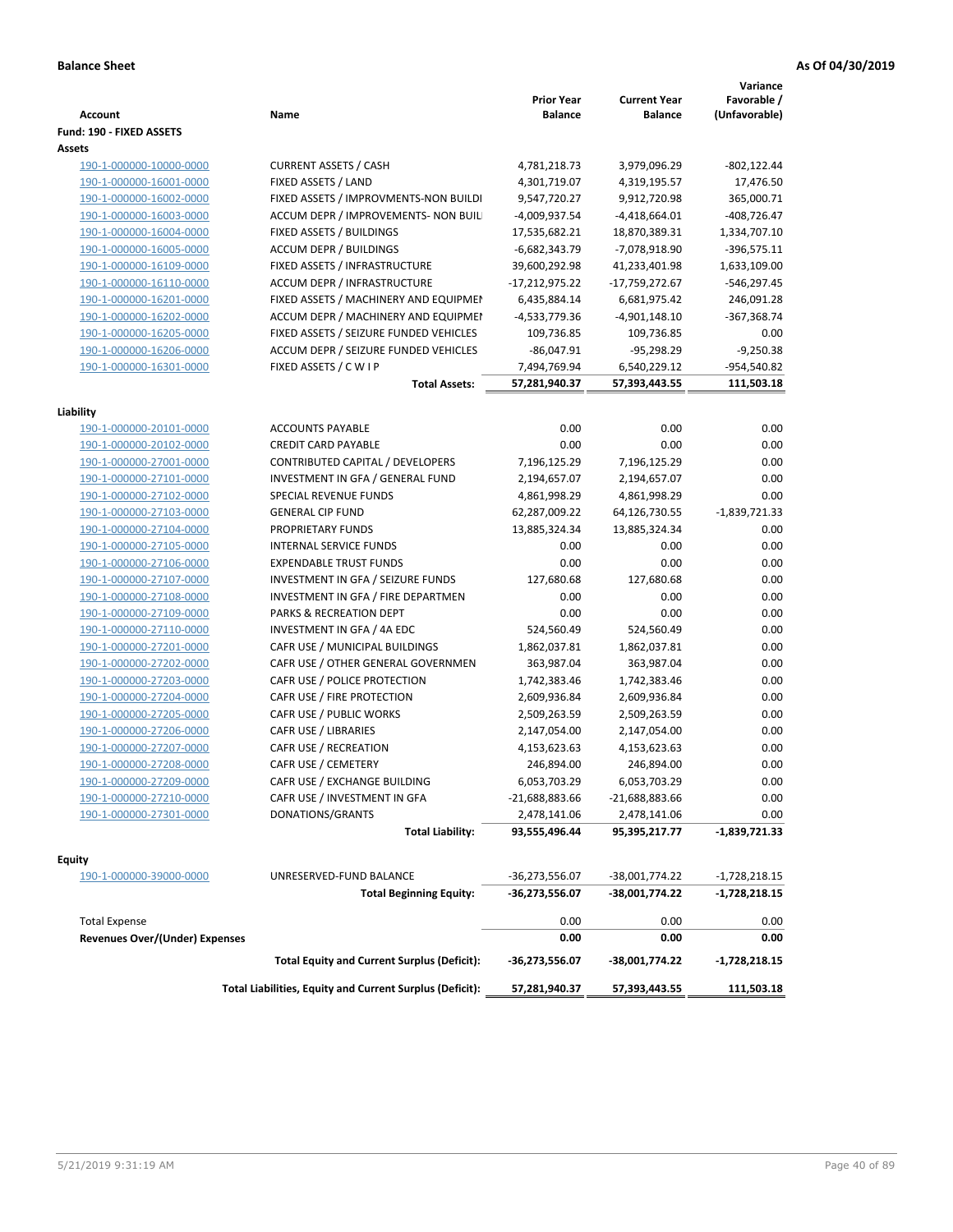| <b>Account</b>                 | Name                                                     | <b>Prior Year</b><br><b>Balance</b> | <b>Current Year</b><br><b>Balance</b> | Variance<br>Favorable /<br>(Unfavorable) |
|--------------------------------|----------------------------------------------------------|-------------------------------------|---------------------------------------|------------------------------------------|
| <b>Fund: 191 - DEBT</b>        |                                                          |                                     |                                       |                                          |
| <b>Assets</b>                  |                                                          |                                     |                                       |                                          |
| 191-1-000000-12101-0000        | <b>BOND ISSUANCE COSTS</b>                               | 0.00                                | 0.00                                  | 0.00                                     |
| 191-1-000000-12201-0000        | DEFERRED CHARGES / BOND DISCOUNT                         | $-1,016,547.95$                     | $-849,803.49$                         | 166,744.46                               |
| 191-1-000000-14101-0000        | WTR/WWTR UTILITY FUND                                    | 0.00                                | 0.00                                  | 0.00                                     |
| 191-1-000000-17101-0000        | LONG-TERM DEBT / AMT TO BE PROVIDE                       | 453,446.27                          | $-2,893,285.79$                       | $-3,346,732.06$                          |
|                                | <b>Total Assets:</b>                                     | $-563, 101.68$                      | $-3,743,089.28$                       | $-3,179,987.60$                          |
| Liability                      |                                                          |                                     |                                       |                                          |
| 191-1-000000-20102-0000        | <b>CREDIT CARD PAYABLE</b>                               | 0.00                                | 0.00                                  | 0.00                                     |
| 191-1-000000-22002-0000        | <b>VACATION/SICK PAYABLE</b>                             | 1,548,415.51                        | 1,510,788.95                          | 37,626.56                                |
| 191-1-000000-26001-0000        | <b>COMPENSATED ABSENCES PAY</b>                          | 1,574,354.03                        | 1,738,411.37                          | $-164,057.34$                            |
| 191-1-000000-26003-0000        | EXCESS SALES TAX DUE TO STATE OF TEXAS                   | 3,045,688.20                        | 2,867,593.13                          | 178,095.07                               |
| 191-1-000000-26101-0000        | <b>GENERAL OBLIG BONDS PAY</b>                           | 33,926,000.00                       | 30,648,000.00                         | 3,278,000.00                             |
| 191-1-000000-26103-0000        | DEFERRED LOSS/DEFEASEMENT                                | 71,619.09                           | 204,408.13                            | $-132,789.04$                            |
| 191-1-000000-26104-0000        | <b>ACCRETED INTEREST</b>                                 | 164,196.41                          | 147,128.64                            | 17,067.77                                |
| 191-1-000000-26105-0000        | INV NET OF RELATED DEBT                                  | -34,384,329.59                      | -34,384,329.59                        | 0.00                                     |
| 191-1-000000-26106-0000        | <b>RESTRICTED DEBT SERVICE</b>                           | 621,308.00                          | 621,308.00                            | 0.00                                     |
|                                | <b>Total Liability:</b>                                  | 6,567,251.65                        | 3,353,308.63                          | 3,213,943.02                             |
| Equity                         |                                                          |                                     |                                       |                                          |
| 191-1-000000-39000-0000        | UNRESERVED-FUND BALANCE                                  | $-7,130,353.33$                     | -7,096,397.91                         | 33,955.42                                |
|                                | <b>Total Beginning Equity:</b>                           | $-7,130,353.33$                     | -7,096,397.91                         | 33,955.42                                |
| <b>Total Expense</b>           |                                                          | 0.00                                | 0.00                                  | 0.00                                     |
| Revenues Over/(Under) Expenses |                                                          | 0.00                                | 0.00                                  | 0.00                                     |
|                                | <b>Total Equity and Current Surplus (Deficit):</b>       | $-7,130,353.33$                     | -7,096,397.91                         | 33,955.42                                |
|                                | Total Liabilities, Equity and Current Surplus (Deficit): | $-563, 101.68$                      | $-3,743,089.28$                       | $-3,179,987.60$                          |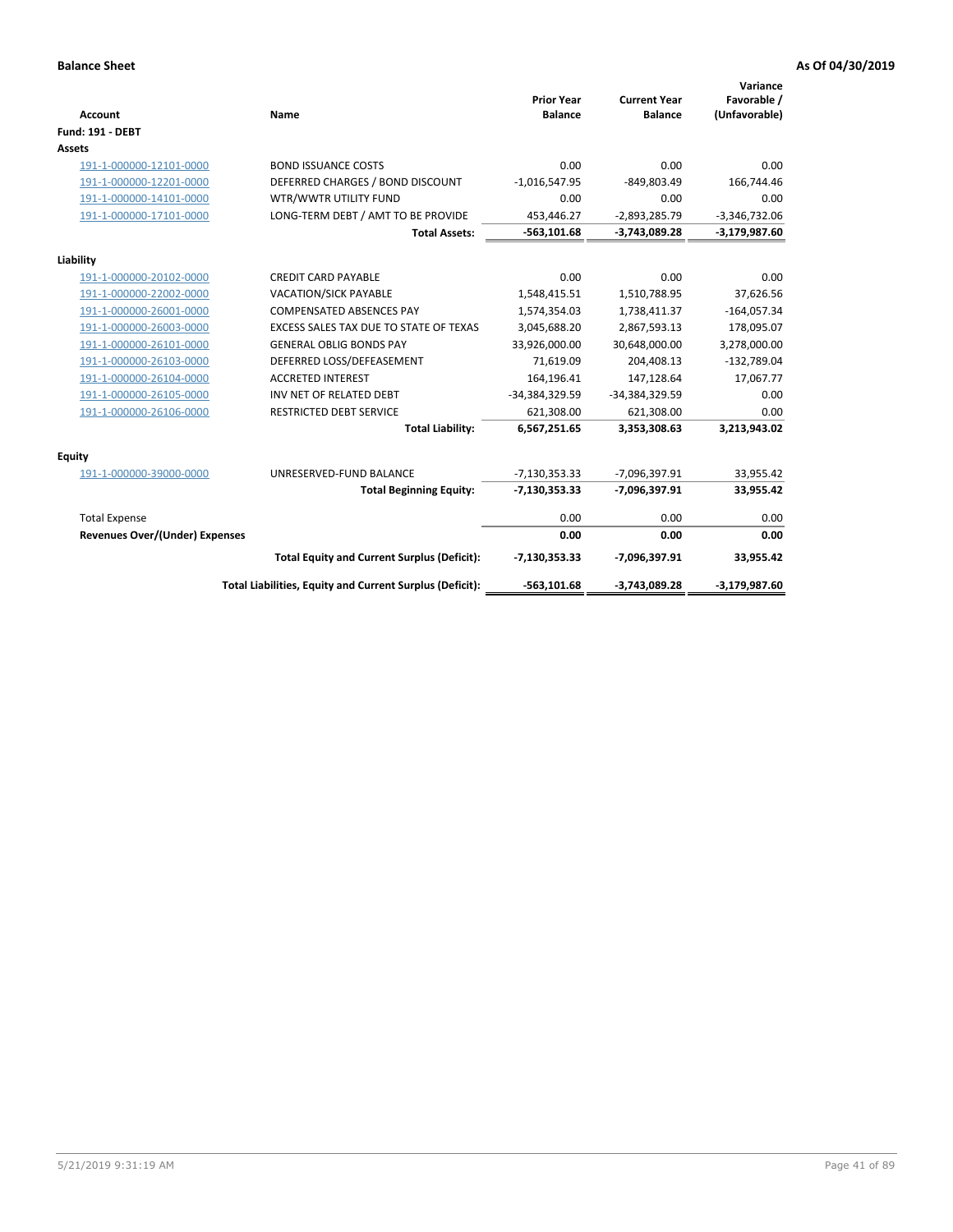| <b>Account</b>                         | Name                                  | <b>Prior Year</b><br><b>Balance</b> | <b>Current Year</b><br><b>Balance</b> | Variance<br>Favorable /<br>(Unfavorable) |
|----------------------------------------|---------------------------------------|-------------------------------------|---------------------------------------|------------------------------------------|
| Fund: 192 - PAYROLL CLEARING<br>Assets |                                       |                                     |                                       |                                          |
|                                        | <b>CURRENT ASSETS / CASH</b>          |                                     |                                       |                                          |
| 192-1-000000-10000-0000                | MISC ACCTS RECEIVABLE                 | 265,896.61<br>0.00                  | 455,561.68                            | 189,665.07                               |
| 192-1-000000-13201-0000                |                                       |                                     | 0.00                                  | 0.00                                     |
| 192-1-000000-13203-0000                | NON-CURRENT ASSETS / PREPAYMENTS      | 0.00                                | 0.00                                  | 0.00                                     |
| 192-1-000000-13205-0000                | <b>INTEREST RECEIVABLE</b>            | 0.00                                | 0.00                                  | 0.00                                     |
|                                        | <b>Total Assets:</b>                  | 265,896.61                          | 455,561.68                            | 189,665.07                               |
| Liability                              |                                       |                                     |                                       |                                          |
| 192-1-000000-20101-0000                | <b>ACCOUNTS PAYABLE</b>               | $-242,013.00$                       | $-242,347.16$                         | 334.16                                   |
| 192-1-000000-20102-0000                | <b>CREDIT CARD PAYABLE</b>            | 0.00                                | 0.00                                  | 0.00                                     |
| 192-1-000000-20103-0000                | ACCRUED ACCOUNTS PAYABLE              | 0.00                                | 0.00                                  | 0.00                                     |
| 192-1-000000-22001-0000                | SALARIES PAYABLE                      | 0.00                                | $-457.35$                             | 457.35                                   |
| 192-1-000000-22002-0000                | VACATION/SICK PAYABLE                 | 0.00                                | 0.00                                  | 0.00                                     |
| 192-1-000000-22101-0000                | TAXES - FEDERAL WITHHOLDING           | 0.00                                | 0.00                                  | 0.00                                     |
| 192-1-000000-22102-0000                | <b>TAXES - FICA</b>                   | 0.00                                | 0.00                                  | 0.00                                     |
| 192-1-000000-22103-0000                | <b>TAXES - MEDICARE</b>               | 0.00                                | 0.00                                  | 0.00                                     |
| 192-1-000000-22201-0000                | <b>INS - AFLAC</b>                    | 6,032.08                            | 5,248.22                              | 783.86                                   |
| 192-1-000000-22202-0000                | INS - LIFE INSURANCE                  | 0.00                                | 0.00                                  | 0.00                                     |
| 192-1-000000-22203-0000                | INS - CITY EMPLOYEE PORTION           | 0.00                                | 0.00                                  | 0.00                                     |
| 192-1-000000-22204-0000                | INS - GEUS EMPLOYEE PORTION           | 0.00                                | 0.00                                  | 0.00                                     |
| 192-1-000000-22205-0000                | INS - CITY EMPL-FLEXCARD              | 108.00                              | 9,630.20                              | $-9,522.20$                              |
| 192-1-000000-22206-0000                | INS - CITY EMPL-DEPENDENT CARE        | 0.00                                | 0.00                                  | 0.00                                     |
| 192-1-000000-22207-0000                | INS - GEUS EMPL-HEALTH CARE           | 0.00                                | 0.00                                  | 0.00                                     |
| 192-1-000000-22208-0000                | INS - AMERICAN FIDELITY               | 0.00                                | 0.00                                  | 0.00                                     |
| 192-1-000000-22209-0000                | INS - GEUS EMPL-DEPENDENT CARE        | 0.00                                | 0.00                                  | 0.00                                     |
| 192-1-000000-22210-0000                | INS - CITY EMPLOYEE - OPT OU          | 0.00                                | 0.00                                  | 0.00                                     |
| 192-1-000000-22211-0000                | INS - GEUS EMP - OPT OU               | 0.00                                | 0.00                                  | 0.00                                     |
| 192-1-000000-22212-0000                | <b>INS - VISION PLAN</b>              | $-527.58$                           | $-228.79$                             | $-298.79$                                |
| 192-1-000000-22213-0000                | INS - AIG CRITICAL CARE               | 0.00                                | 0.00                                  | 0.00                                     |
| 192-1-000000-22214-0000                | INS - AIG ACCIDENT                    | 0.00                                | 0.00                                  | 0.00                                     |
| 192-1-000000-22215-0000                | INS - ALLSTATE CANCER                 | 0.00                                | 0.00                                  | 0.00                                     |
| 192-1-000000-22216-0000                | INS - CRITICAL ILLNESS/CHARTIS        | 0.00                                | 0.00                                  | 0.00                                     |
| 192-1-000000-22217-0000                | INS - MUTUAL OF OMAHA                 | $-8,060.34$                         | $-4,052.59$                           | $-4,007.75$                              |
| 192-1-000000-22218-0000                | INS - TX LIFE                         | $-321.93$                           | 221.37                                | $-543.30$                                |
| 192-1-000000-22219-0000                | <b>INS - NEW YORK LIFE</b>            | 15.00                               | 20.00                                 | $-5.00$                                  |
| 192-1-000000-22220-0000                | INS - AFLAC CRITICAL INSURANCE        | $-352.58$                           | $-214.80$                             | $-137.78$                                |
| 192-1-000000-22223-0000                | <b>INS - DENTAL PLAN</b>              | 931.06                              | 4,658.69                              | $-3,727.63$                              |
| <u>192-1-000000-22301-0000</u>         | <b>RETIREMENT - TMRS</b>              | 509,185.46                          | 613,488.74                            | $-104,303.28$                            |
| 192-1-000000-22302-0000                | <b>RETIREMENT - F R &amp; R</b>       | 1,000.00                            | 56,096.14                             | $-55,096.14$                             |
| 192-1-000000-22303-0000                | RETIREMENT - NATIONWIDE / PEBSCO      | 0.00                                | 10,255.79                             | $-10,255.79$                             |
| 192-1-000000-22304-0000                | RETIREMENT - 401 ICMA RETIREMENT      | 0.00                                | 0.00                                  | 0.00                                     |
| 192-1-000000-22305-0000                | RETIREMENT - VANTAGE CARE PRE-TAX RSP | 0.00                                | 0.00                                  | 0.00                                     |
| 192-1-000000-22401-0000                | <b>GARNISHMENT - TAX LEVY</b>         | 0.00                                | 0.00                                  | 0.00                                     |
| 192-1-000000-22402-0000                | <b>GARNISHMENT - CHILD SUPPORT</b>    | 0.00                                | 0.00                                  | 0.00                                     |
| 192-1-000000-22403-0000                | <b>GARNISHMENT - CHAPTER 13</b>       | 0.00                                | 0.00                                  | 0.00                                     |
| 192-1-000000-22404-0000                | <b>GARNISHMENT - STUDENT LOAN</b>     | 0.00                                | 0.00                                  | 0.00                                     |
| 192-1-000000-22501-0000                | <b>CHARITY PAYABLE</b>                | 0.00                                | 313.00                                | $-313.00$                                |
| 192-1-000000-22502-0000                | UNITED WAY                            | 0.00                                | 121.50                                | $-121.50$                                |
| 192-1-000000-22503-0000                | AMERICAN CANCER SOCIETY               | 0.00                                | 0.00                                  | 0.00                                     |
| 192-1-000000-22601-0000                | PR DEDUCT - SAVINGS BOND              | 0.00                                | 0.00                                  | 0.00                                     |
| 192-1-000000-22602-0000                | PR DEDUCT - CREDIT UNION              | 0.00                                | 3,261.50                              | $-3,261.50$                              |
| 192-1-000000-22603-0000                | PR DEDUCT - PRE PAID LEGAL FEE        | $-99.56$                            | $-452.78$                             | 353.22                                   |
| 192-1-000000-22604-0000                | PR DEDUCT - AUTO LEASE AGREEMENT      | 0.00                                | 0.00                                  | 0.00                                     |
| 192-1-000000-22605-0000                | PR DEDUCT - YMCA                      | 0.00                                | 0.00                                  | 0.00                                     |
| 192-1-000000-22606-0000                | PR DEDUCT - GAC                       | 0.00                                | 0.00                                  | 0.00                                     |
| 192-1-000000-22607-0000                | PR DEDUCT - WEIGHT WATCHERS           | 0.00                                | 0.00                                  | 0.00                                     |
| 192-1-000000-22608-0000                | PR DEDUCT - HUNT REG-FITNESS CTR      | 0.00                                | 0.00                                  | 0.00                                     |
| 192-1-000000-22609-0000                | PR DEDUCT - MISCELLANEOUS             | 0.00                                | 0.00                                  | 0.00                                     |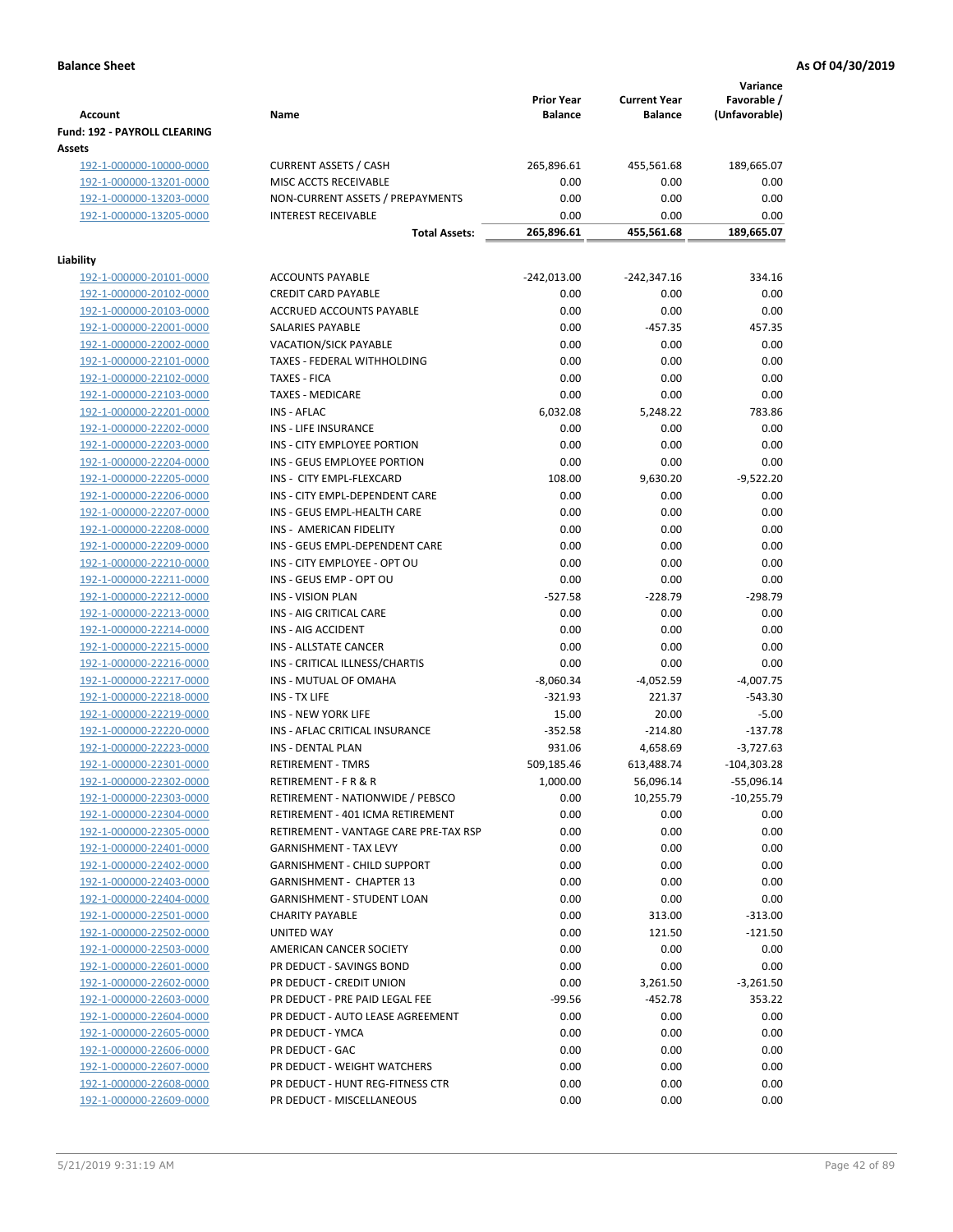| Account                 | Name                                                     | <b>Prior Year</b><br><b>Balance</b> | <b>Current Year</b><br><b>Balance</b> | Variance<br>Favorable /<br>(Unfavorable) |
|-------------------------|----------------------------------------------------------|-------------------------------------|---------------------------------------|------------------------------------------|
| 192-1-000000-22610-0000 | PR DEDUCT - MISC REIMB                                   | 0.00                                | 0.00                                  | 0.00                                     |
| 192-1-000000-22611-0000 | PR DEDUCT - GOLF COURSE FEES                             | 0.00                                | 0.00                                  | 0.00                                     |
| 192-1-000000-22612-0000 | PR DEDUCT - WEARING APPAREL                              | 0.00                                | 0.00                                  | 0.00                                     |
| 192-1-000000-22613-0000 | PR DEDUCT - SNAP FITNESS                                 | 0.00                                | 0.00                                  | 0.00                                     |
|                         | <b>Total Liability:</b>                                  | 265,896.61                          | 455,561.68                            | $-189,665.07$                            |
| Equity                  |                                                          |                                     |                                       |                                          |
| 192-1-000000-39000-0000 | UNRESERVED-FUND BALANCE                                  | 0.00                                | 0.00                                  | 0.00                                     |
|                         | <b>Total Beginning Equity:</b>                           | 0.00                                | 0.00                                  | 0.00                                     |
|                         | <b>Total Equity and Current Surplus (Deficit):</b>       | 0.00                                | 0.00                                  | 0.00                                     |
|                         | Total Liabilities, Equity and Current Surplus (Deficit): | 265,896.61                          | 455,561.68                            | 189,665.07                               |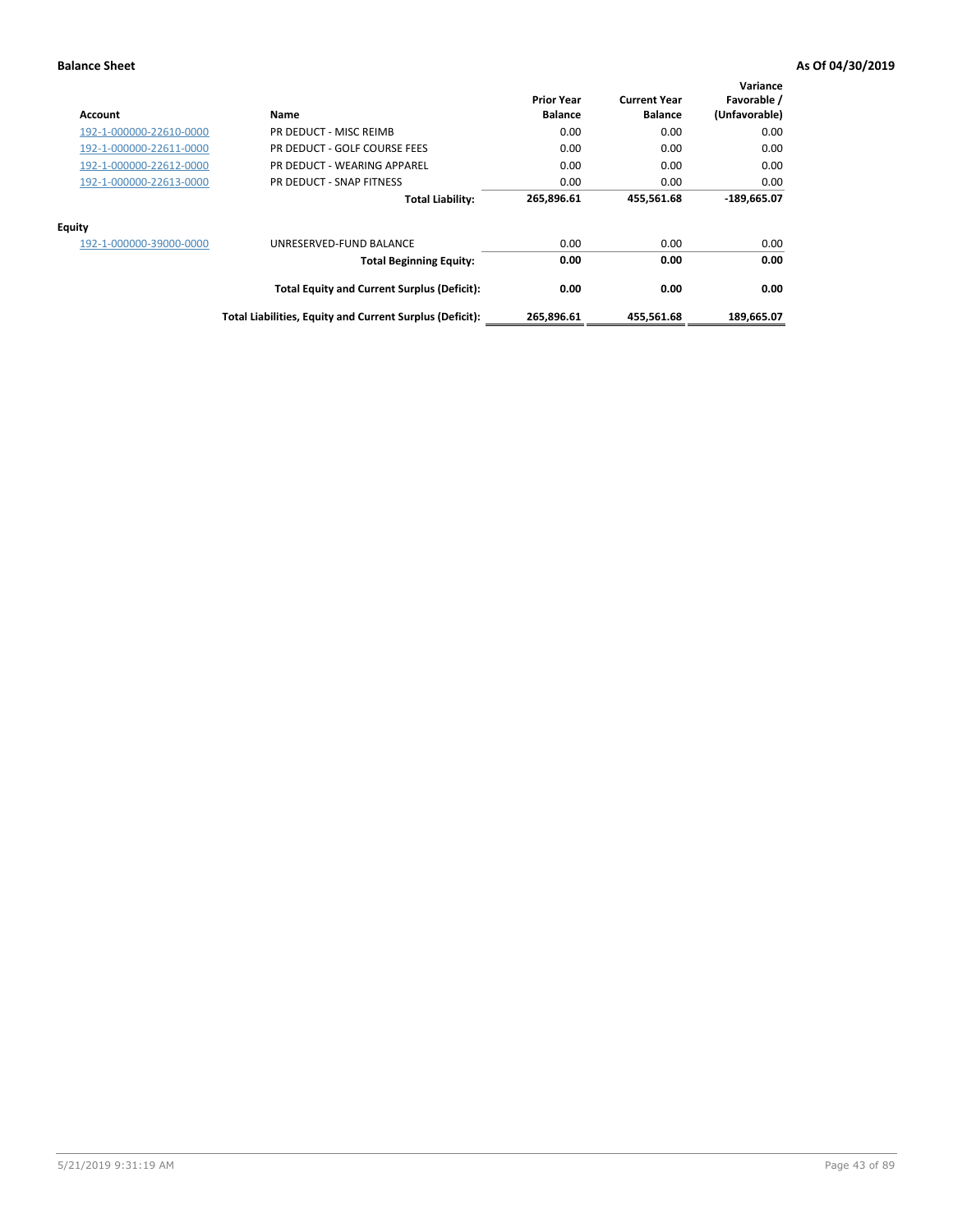|                                     |                                       |                   |                     | Variance       |
|-------------------------------------|---------------------------------------|-------------------|---------------------|----------------|
|                                     |                                       | <b>Prior Year</b> | <b>Current Year</b> | Favorable /    |
| <b>Account</b>                      | Name                                  | <b>Balance</b>    | <b>Balance</b>      | (Unfavorable)  |
| Fund: 200 - WATER / WASTEWATER FUND |                                       |                   |                     |                |
| Assets                              |                                       |                   |                     |                |
| 200-2-000000-10000-0000             | <b>CURRENT ASSETS / CASH</b>          | 4,069,369.02      | 6,138,792.31        | 2,069,423.29   |
| 200-2-000000-12101-0000             | <b>BOND ISSUANCE COSTS</b>            | 0.00              | 0.00                | 0.00           |
| 200-2-000000-12201-0000             | DEFERRED CHARGES / BOND DISCOUNT      | $-35,109.18$      | $-29,559.62$        | 5,549.56       |
| 200-2-000000-13000-0000             | <b>CUSTOMER ACCTS RECEIVABLE</b>      | 356,988.13        | 370,805.14          | 13,817.01      |
| 200-2-000000-13001-0000             | NON CURRENT CUSTOMER ACCTS RECEIVAE   | 189,059.10        | 214,972.58          | 25,913.48      |
| 200-2-000000-13002-0000             | ALLOW FOR UNCOLLECT REC               | $-173,530.63$     | -193,834.19         | $-20,303.56$   |
| 200-2-000000-13003-0000             | UNBILLED YEAR-END ACCRUAL             | 1,046,691.01      | 1,195,319.12        | 148,628.11     |
| 200-2-000000-13004-0000             | <b>WASTE HAULER RECEIVABLE</b>        | 53,030.35         | $-161, 148.65$      | $-214,179.00$  |
| 200-2-000000-13007-0000             | <b>RETURNED CHECKS</b>                | 0.00              | 0.00                | 0.00           |
| 200-2-000000-13010-0000             | <b>CADDO MILLS</b>                    | 0.00              | 0.00                | 0.00           |
| 200-2-000000-13201-0000             | MISC ACCTS RECEIVABLE                 | 0.00              | $-11,619.57$        | $-11,619.57$   |
| 200-2-000000-13202-0000             | <b>EMPLOYEE ADVANCES</b>              | 0.00              | 0.00                | 0.00           |
| 200-2-000000-13203-0000             | NON-CURRENT ASSETS / PREPAYMENTS      | 0.00              | 0.00                | 0.00           |
| 200-2-000000-13205-0000             | <b>INTEREST RECEIVABLE</b>            | 0.00              | 0.00                | 0.00           |
| 200-2-000000-14001-0000             | DUE FROM / GENERAL FUND               | 0.00              | 0.00                | 0.00           |
| 200-2-000000-14040-0000             | <b>GENERAL CIP / GENERAL CIP</b>      | 0.00              | 0.00                | 0.00           |
| 200-2-000000-14120-0000             | DUE FROM UTILITY CIP                  | 38,336,026.85     |                     | 0.00           |
|                                     |                                       |                   | 38,336,026.85       |                |
| 200-2-000000-15401-0000             | <b>INVENTORIES / WATER STOCK</b>      | 255,981.59        | 255,981.59          | 0.00           |
| 200-2-000000-15501-0000             | <b>INVENTORIES / WASTEWATER STOCK</b> | 37,338.12         | 37,338.12           | 0.00           |
| 200-2-000000-16001-0000             | FIXED ASSETS / LAND                   | 685,983.11        | 685,983.11          | 0.00           |
| 200-2-000000-16002-0000             | FIXED ASSETS / IMPROVMENTS-NON BUILDI | 5,396,182.49      | 5,463,233.69        | 67,051.20      |
| 200-2-000000-16003-0000             | ACCUM DEPR / IMPROVEMENTS-NON BUILI   | $-1,997,080.68$   | $-2,186,197.45$     | $-189, 116.77$ |
| 200-2-000000-16004-0000             | FIXED ASSETS / BUILDINGS              | 23,420,750.92     | 23,420,750.92       | 0.00           |
| 200-2-000000-16005-0000             | <b>ACCUM DEPR / BUILDINGS</b>         | $-2,311,101.08$   | $-2,776,030.76$     | $-464,929.68$  |
| 200-2-000000-16006-0000             | FIXED ASSETS / FILTRATION PLANT       | 10,529,295.00     | 10,551,470.00       | 22,175.00      |
| 200-2-000000-16007-0000             | ACCUM DEPR / FILTRATION PLANT         | -7,053,202.00     | -7,265,136.20       | $-211,934.20$  |
| 200-2-000000-16008-0000             | FIXED ASSETS / WATER RECLAMATION PLAN | 7,272,907.47      | 7,272,907.47        | 0.00           |
| 200-2-000000-16009-0000             | ACCUM DEPR / WATER RECLAMATION PLAN   | $-6,134,209.96$   | $-6,311,693.12$     | $-177,483.16$  |
| 200-2-000000-16101-0000             | FIXED ASSETS / WATER MAINS            | 19,766,398.81     | 20,431,556.67       | 665,157.86     |
| 200-2-000000-16102-0000             | <b>ACCUM DEPR / WATER MAINS</b>       | -9,722,167.22     | $-10,134,183.88$    | $-412,016.66$  |
| 200-2-000000-16103-0000             | FIXED ASSETS / SANITARY SEWERS        | 25,724,453.76     | 25,926,703.76       | 202,250.00     |
| 200-2-000000-16104-0000             | <b>ACCUM DEPR / SANITARY SEWERS</b>   | -10,787,201.06    | -11,368,379.26      | $-581,178.20$  |
| 200-2-000000-16105-0000             | FIXED ASSETS / RESERVOIRS & TANKS     | 1,023,525.00      | 1,023,525.00        | 0.00           |
| 200-2-000000-16106-0000             | ACCUM DEPR / RESERVOIRS & TANKS       | $-814, 273.58$    | $-823,247.66$       | $-8,974.08$    |
| 200-2-000000-16107-0000             | FIXED ASSETS / PUMP STATIONS          | 366,796.61        | 464,099.82          | 97,303.21      |
| 200-2-000000-16108-0000             | <b>ACCUM DEPR / PUMP STATIONS</b>     | -293,979.25       | -307,977.97         | $-13,998.72$   |
| 200-2-000000-16201-0000             | FIXED ASSETS / MACHINERY AND EQUIPMEN | 3,008,111.91      | 3,604,616.91        | 596,505.00     |
| 200-2-000000-16202-0000             | ACCUM DEPR / MACHINERY AND EQUIPMEI   | $-1,524,807.11$   | $-1,673,639.61$     | $-148,832.50$  |
| 200-2-000000-16301-0000             | FIXED ASSETS / C W I P                | 0.00              | 0.00                | 0.00           |
| 200-2-000000-17501-0000             | <b>EMPLOYEE CONTRIBUTIONS</b>         | 157,273.00        | 170,787.00          | 13,514.00      |
| 200-2-000000-17504-0000             | <b>INVESTMENT RETURN</b>              | 495,876.00        | $-302,204.00$       | -798,080.00    |
| 200-2-000000-17508-0000             | <b>EXPERIENCE DIFFERENCE- OUTFLOW</b> | 8,729.00          | $-11,116.00$        | $-19,845.00$   |
| 200-2-000000-17509-0000             | <b>EXPERIENCE DIFFERENCE - INFLOW</b> | $-57,790.00$      | $-57,790.00$        | 0.00           |
| 200-2-000000-17520-0000             | <b>ASSUMPTION CHANGES</b>             | 116,123.00        | 54,025.00           | $-62,098.00$   |
|                                     | <b>Total Assets:</b>                  | 101,412,438.50    | 102,005,137.12      | 592,698.62     |
|                                     |                                       |                   |                     |                |
| Liability                           |                                       |                   |                     |                |
| 200-2-000000-20101-0000             | <b>ACCOUNTS PAYABLE</b>               | 0.00              | $-50.75$            | 50.75          |
| 200-2-000000-20102-0000             | <b>CREDIT CARD PAYABLE</b>            | 0.00              | 0.00                | 0.00           |
| 200-2-000000-20103-0000             | ACCRUED ACCOUNTS PAYABLE              | 10,000.00         | 10,000.00           | 0.00           |
| 200-2-000000-20104-0000             | <b>ESCHEATED LIABILITY</b>            | 0.00              | 0.00                | 0.00           |
| 200-2-000000-20109-0000             | <b>GENERAL OBLIG BONDS PAY</b>        | 1,393,000.00      | 1,510,000.00        | $-117,000.00$  |
| 200-2-000000-20110-0000             | REVENUE BONDS PAYABLE                 | 0.00              | 20,000.00           | $-20,000.00$   |
| 200-2-000000-20112-0000             | ACCRUED INTEREST PAYABLE              | $-2,188.94$       | $-16,488.92$        | 14,299.98      |
| 200-2-000000-20125-0000             | SALES TAX PAYABLE / IN THE CITY       | 0.00              | 0.00                | 0.00           |
| 200-2-000000-20139-0000             | RETAINAGES PAYABLE                    | 0.00              | 0.00                | 0.00           |
| 200-2-000000-20141-0000             | <b>TELEPHONE CLEARING</b>             | 0.01              | 0.01                | 0.00           |
|                                     |                                       |                   |                     |                |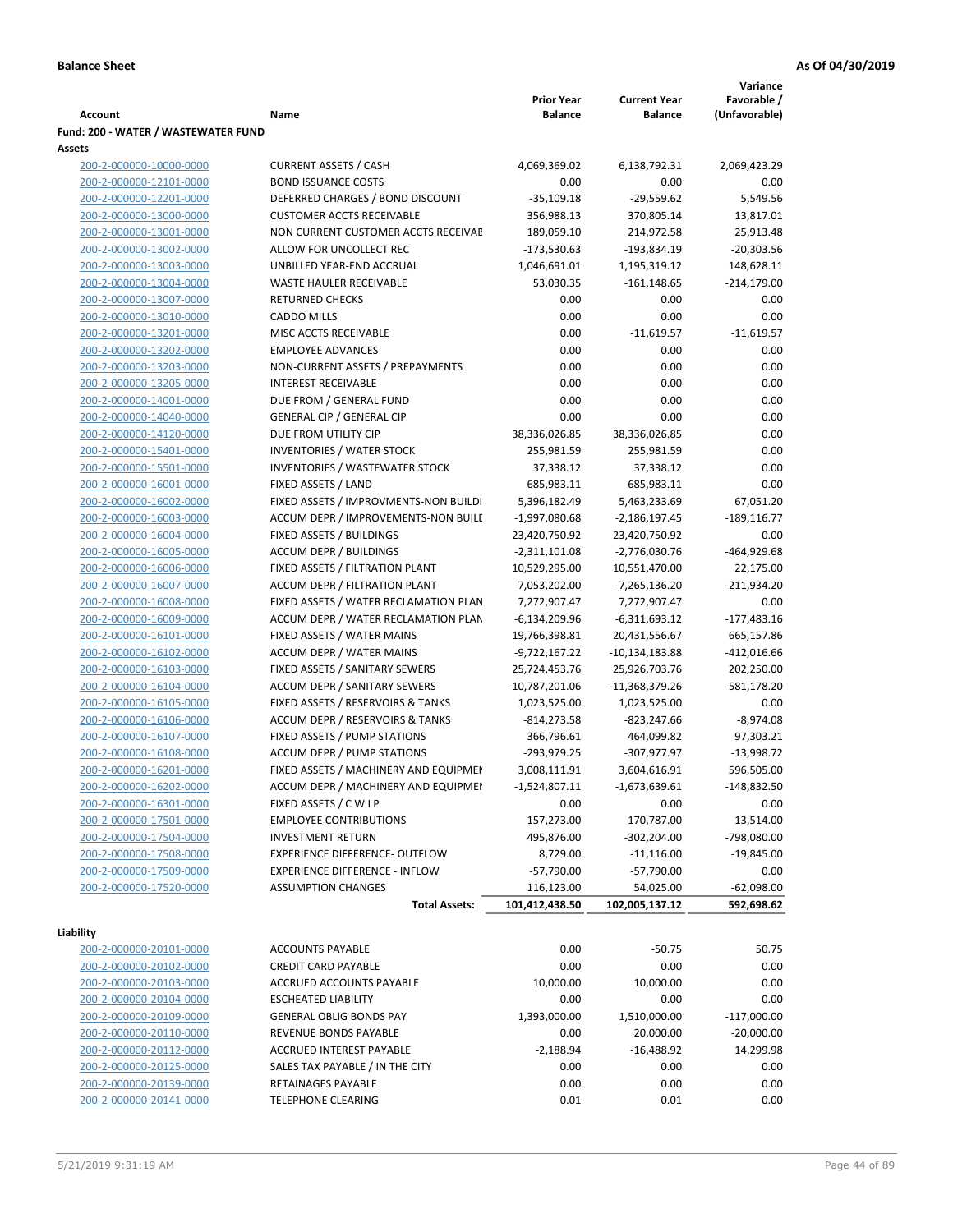|                                       |                                                          |                                     |                                       | Variance                     |
|---------------------------------------|----------------------------------------------------------|-------------------------------------|---------------------------------------|------------------------------|
| Account                               | Name                                                     | <b>Prior Year</b><br><b>Balance</b> | <b>Current Year</b><br><b>Balance</b> | Favorable /<br>(Unfavorable) |
| 200-2-000000-20160-0000               | <b>UNAPPLIED CREDIT</b>                                  | 0.00                                | 0.00                                  | 0.00                         |
| 200-2-000000-21001-0000               | <b>GENERAL FUND / GENERAL FUND</b>                       | 0.00                                | 0.00                                  | 0.00                         |
| 200-2-000000-21101-0000               | ENTERPRISE / WTR/WWTR UTILITY FUND                       | 0.00                                | 0.00                                  | 0.00                         |
| 200-2-000000-22001-0000               | <b>SALARIES PAYABLE</b>                                  | 79,792.91                           | 81,299.42                             | $-1,506.51$                  |
| 200-2-000000-22002-0000               | <b>VACATION/SICK PAYABLE</b>                             | 164,567.04                          | 153,875.54                            | 10,691.50                    |
| 200-2-000000-23001-0000               | CAPITAL LEASE PAYABLE                                    | 0.00                                | 0.00                                  | 0.00                         |
| 200-2-000000-24001-0000               | O/S CHECKS PAYABLE                                       | 0.00                                | 0.00                                  | 0.00                         |
| 200-2-000000-24002-0000               | <b>CUSTOMER DEPOSITS</b>                                 | 795,048.02                          | 821,231.63                            | $-26,183.61$                 |
| 200-2-000000-24003-0000               | <b>CUSTOMER OVERPMT SUSPENSE</b>                         | 96,614.38                           | 183,368.72                            | $-86,754.34$                 |
| 200-2-000000-24004-0000               | <b>INTEREST PAYABLE ON DEP</b>                           | 0.00                                | 0.00                                  | 0.00                         |
| 200-2-000000-24005-0000               | <b>ACCRUED INT PAY ON DEP</b>                            | 0.00                                | 0.00                                  | 0.00                         |
| 200-2-000000-24006-0000               | <b>AWAITING CUSTOMER SETUP</b>                           | 1,955.61                            | 1,955.61                              | 0.00                         |
| 200-2-000000-24007-0000               | <b>BILLED DEPOSITS SUSPENSE</b>                          | 0.00                                | 0.00                                  | 0.00                         |
| 200-2-000000-26001-0000               | <b>COMPENSATED ABSENCES PAY</b>                          | 253,640.85                          | 310,115.48                            | $-56,474.63$                 |
| 200-2-000000-26101-0000               | <b>GENERAL OBLIG BONDS PAY</b>                           | 7,453,000.00                        | 5,943,000.00                          | 1,510,000.00                 |
| 200-2-000000-26102-0000               | <b>REVENUE BONDS PAYABLE</b>                             | 13,200,000.00                       | 12,235,000.00                         | 965,000.00                   |
| 200-2-000000-26103-0000               | DEFERRED LOSS/DEFEASEMENT                                | $-272,476.43$                       | $-227,063.58$                         | $-45,412.85$                 |
| 200-2-000000-27001-0000               | <b>CONTRIBUTED CAPITAL</b>                               | 0.00                                | 0.00                                  | 0.00                         |
| 200-2-000000-27002-0000               | CONTRIBUTED CAPITAL / DEVELOPERS                         | 0.00                                | 0.00                                  | 0.00                         |
| 200-2-000000-29300-0000               | <b>ENCUMBRANCE SUMMARY</b>                               | 0.00                                | 0.00                                  | 0.00                         |
| 200-2-000000-29400-0100               | RESERVED ACCOUNT / ENCUMBRANCES                          | 0.00                                | 0.00                                  | 0.00                         |
| 200-2-000000-29999-0000               | <b>NET PENSION LIABILITY</b>                             | 1,077,764.00                        | 249,699.00                            | 828,065.00                   |
| 200-2-000000-92080-0000               | <b>GLTDAG</b>                                            | 0.00                                | 0.00                                  | 0.00                         |
|                                       | <b>Total Liability:</b>                                  | 24,250,717.45                       | 21,275,942.16                         | 2,974,775.29                 |
| <b>Equity</b>                         |                                                          |                                     |                                       |                              |
| 200-2-000000-39000-0000               | UNRESERVED-FUND BALANCE                                  | 0.00                                | 0.00                                  | 0.00                         |
| 200-2-000000-39100-0000               | UNRESERVED-RET. EARNINGS                                 | 75,815,422.17                       | 81,625,406.81                         | 5,809,984.64                 |
| 200-2-000000-39150-0000               | RESERVED-RET. EARNINGS                                   | 0.00                                | 0.00                                  | 0.00                         |
| 200-2-000000-39500-0000               | NET POSITION - PENSION                                   | $-965.00$                           | $-965.00$                             | 0.00                         |
|                                       | <b>Total Beginning Equity:</b>                           | 75,814,457.17                       | 81,624,441.81                         | 5,809,984.64                 |
| <b>Total Revenue</b>                  |                                                          | 7,699,185.92                        | 7,657,483.64                          | $-41,702.28$                 |
| <b>Total Expense</b>                  |                                                          | 6,351,922.03                        | 8,552,730.48                          | $-2,200,808.45$              |
| <b>Revenues Over/(Under) Expenses</b> |                                                          | 1,347,263.89                        | -895,246.84                           | $-2,242,510.73$              |
|                                       | <b>Total Equity and Current Surplus (Deficit):</b>       | 77,161,721.06                       | 80,729,194.97                         | 3,567,473.91                 |
|                                       | Total Liabilities, Equity and Current Surplus (Deficit): | 101,412,438.51                      | 102,005,137.13                        | 592,698.62                   |
|                                       | *** FUND 200 OUT OF BALANCE ***                          | $-0.01$                             | $-0.01$                               | 0.00                         |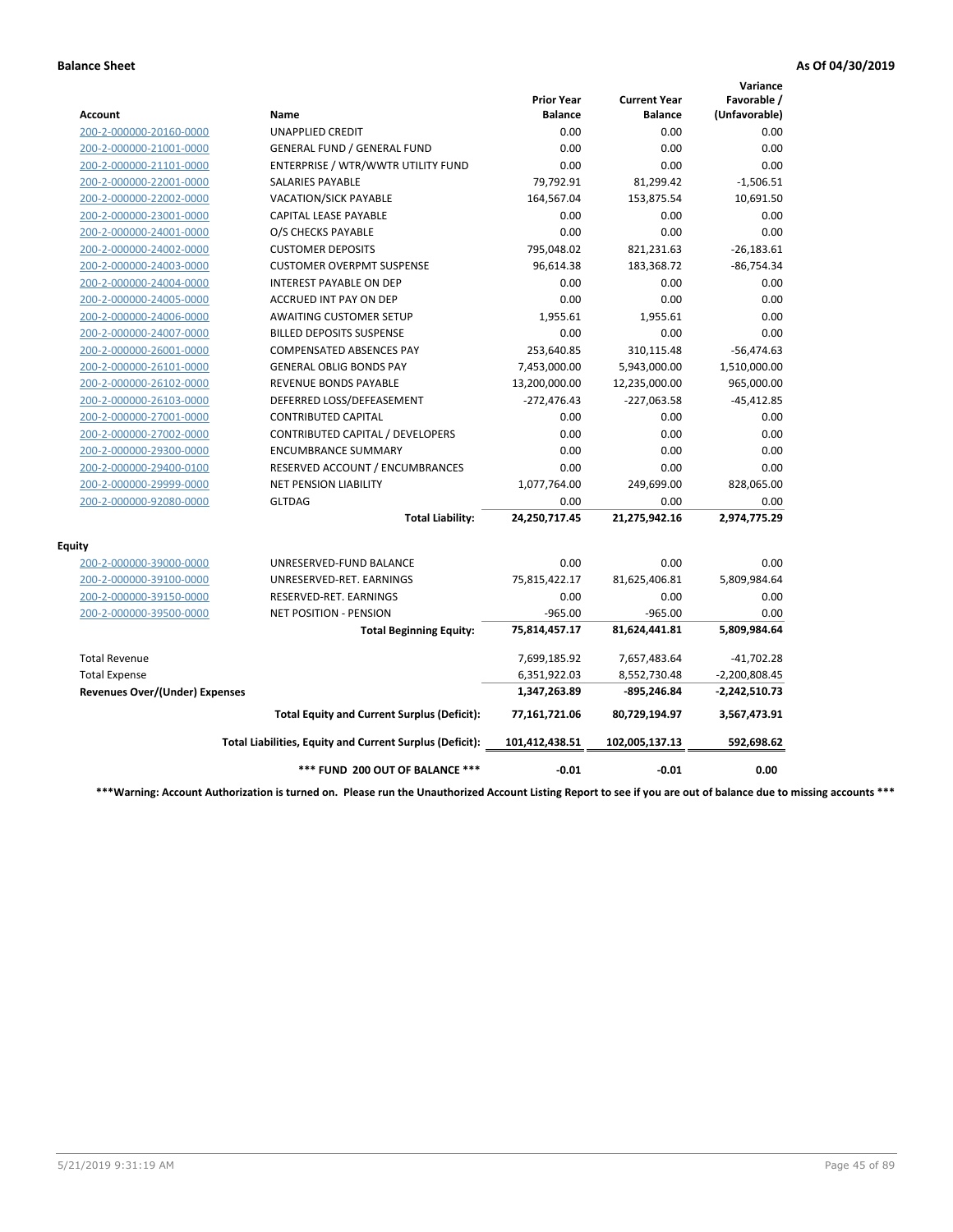| <b>Account</b>                        | Name                                                     | <b>Prior Year</b><br><b>Balance</b> | <b>Current Year</b><br><b>Balance</b> | Variance<br>Favorable /<br>(Unfavorable) |
|---------------------------------------|----------------------------------------------------------|-------------------------------------|---------------------------------------|------------------------------------------|
| <b>Fund: 210 - WATER IMPACT FEES</b>  |                                                          |                                     |                                       |                                          |
| <b>Assets</b>                         |                                                          |                                     |                                       |                                          |
| 210-2-000000-10000-0000               | <b>CURRENT ASSETS / CASH</b>                             | 36.92                               | 0.00                                  | $-36.92$                                 |
| 210-2-000000-13201-0000               | MISC ACCTS RECEIVABLE                                    | 0.00                                | 0.00                                  | 0.00                                     |
| 210-2-000000-13205-0000               | <b>INTEREST RECEIVABLE</b>                               | 0.00                                | 0.00                                  | 0.00                                     |
|                                       | <b>Total Assets:</b>                                     | 36.92                               | 0.00                                  | $-36.92$                                 |
| Liability                             |                                                          |                                     |                                       |                                          |
| 210-2-000000-20101-0000               | <b>ACCOUNTS PAYABLE</b>                                  | 0.00                                | 0.00                                  | 0.00                                     |
| 210-2-000000-20103-0000               | <b>ACCRUED ACCOUNTS PAYABLE</b>                          | 0.00                                | 0.00                                  | 0.00                                     |
| 210-2-000000-29300-0000               | <b>ENCUMBRANCE SUMMARY</b>                               | 0.00                                | 0.00                                  | 0.00                                     |
| 210-2-000000-29400-0000               | RESERVED ACCOUNT / ENCUMBRANCES                          | 0.00                                | 0.00                                  | 0.00                                     |
|                                       | <b>Total Liability:</b>                                  | 0.00                                | 0.00                                  | 0.00                                     |
| <b>Equity</b>                         |                                                          |                                     |                                       |                                          |
| 210-2-000000-39000-0000               | UNRESERVED-FUND BALANCE                                  | 0.00                                | 0.00                                  | 0.00                                     |
| 210-2-000000-39100-0000               | UNRESERVED-RET. EARNINGS                                 | 36.86                               | 0.00                                  | $-36.86$                                 |
|                                       | <b>Total Beginning Equity:</b>                           | 36.86                               | 0.00                                  | $-36.86$                                 |
| <b>Total Revenue</b>                  |                                                          | 0.06                                | 0.00                                  | $-0.06$                                  |
| <b>Total Expense</b>                  |                                                          | 0.00                                | 0.00                                  | 0.00                                     |
| <b>Revenues Over/(Under) Expenses</b> |                                                          | 0.06                                | 0.00                                  | $-0.06$                                  |
|                                       | <b>Total Equity and Current Surplus (Deficit):</b>       | 36.92                               | 0.00                                  | $-36.92$                                 |
|                                       | Total Liabilities, Equity and Current Surplus (Deficit): | 36.92                               | 0.00                                  | $-36.92$                                 |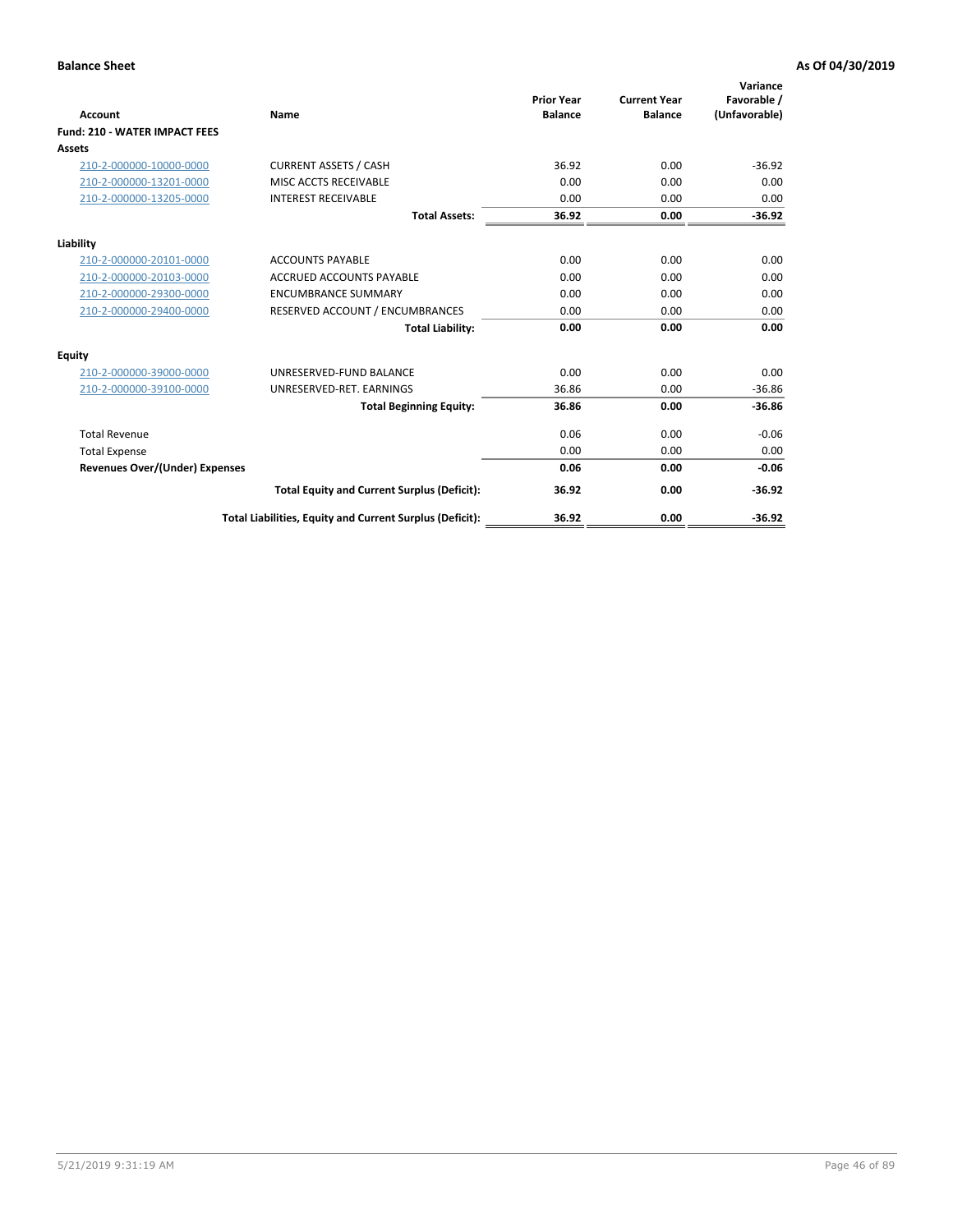| Account                                   | Name                                                     | <b>Prior Year</b><br><b>Balance</b> | <b>Current Year</b><br><b>Balance</b> | Variance<br>Favorable /<br>(Unfavorable) |
|-------------------------------------------|----------------------------------------------------------|-------------------------------------|---------------------------------------|------------------------------------------|
| <b>Fund: 211 - WASTEWATER IMPACT FEES</b> |                                                          |                                     |                                       |                                          |
| <b>Assets</b>                             |                                                          |                                     |                                       |                                          |
| 211-2-000000-10000-0000                   | <b>CURRENT ASSETS / CASH</b>                             | 1,866.66                            | 0.00                                  | $-1,866.66$                              |
| 211-2-000000-13201-0000                   | MISC ACCTS RECEIVABLE                                    | 0.00                                | 0.00                                  | 0.00                                     |
| 211-2-000000-13205-0000                   | <b>INTEREST RECEIVABLE</b>                               | 0.00                                | 0.00                                  | 0.00                                     |
|                                           | <b>Total Assets:</b>                                     | 1,866.66                            | 0.00                                  | $-1,866.66$                              |
| Liability                                 |                                                          |                                     |                                       |                                          |
| 211-2-000000-20101-0000                   | <b>ACCOUNTS PAYABLE</b>                                  | 0.00                                | 0.00                                  | 0.00                                     |
| 211-2-000000-20103-0000                   | <b>ACCRUED ACCOUNTS PAYABLE</b>                          | 0.00                                | 0.00                                  | 0.00                                     |
|                                           | <b>Total Liability:</b>                                  | 0.00                                | 0.00                                  | 0.00                                     |
| Equity                                    |                                                          |                                     |                                       |                                          |
| 211-2-000000-39000-0000                   | UNRESERVED-FUND BALANCE                                  | 0.00                                | 0.00                                  | 0.00                                     |
| 211-2-000000-39100-0000                   | UNRESERVED-RET. EARNINGS                                 | 1,863.46                            | 0.00                                  | $-1,863.46$                              |
|                                           | <b>Total Beginning Equity:</b>                           | 1,863.46                            | 0.00                                  | $-1,863.46$                              |
| <b>Total Revenue</b>                      |                                                          | 3.55                                | 0.00                                  | $-3.55$                                  |
| <b>Total Expense</b>                      |                                                          | 0.35                                | 0.00                                  | 0.35                                     |
| <b>Revenues Over/(Under) Expenses</b>     |                                                          | 3.20                                | 0.00                                  | $-3.20$                                  |
|                                           | <b>Total Equity and Current Surplus (Deficit):</b>       | 1,866.66                            | 0.00                                  | $-1,866.66$                              |
|                                           | Total Liabilities, Equity and Current Surplus (Deficit): | 1,866.66                            | 0.00                                  | $-1.866.66$                              |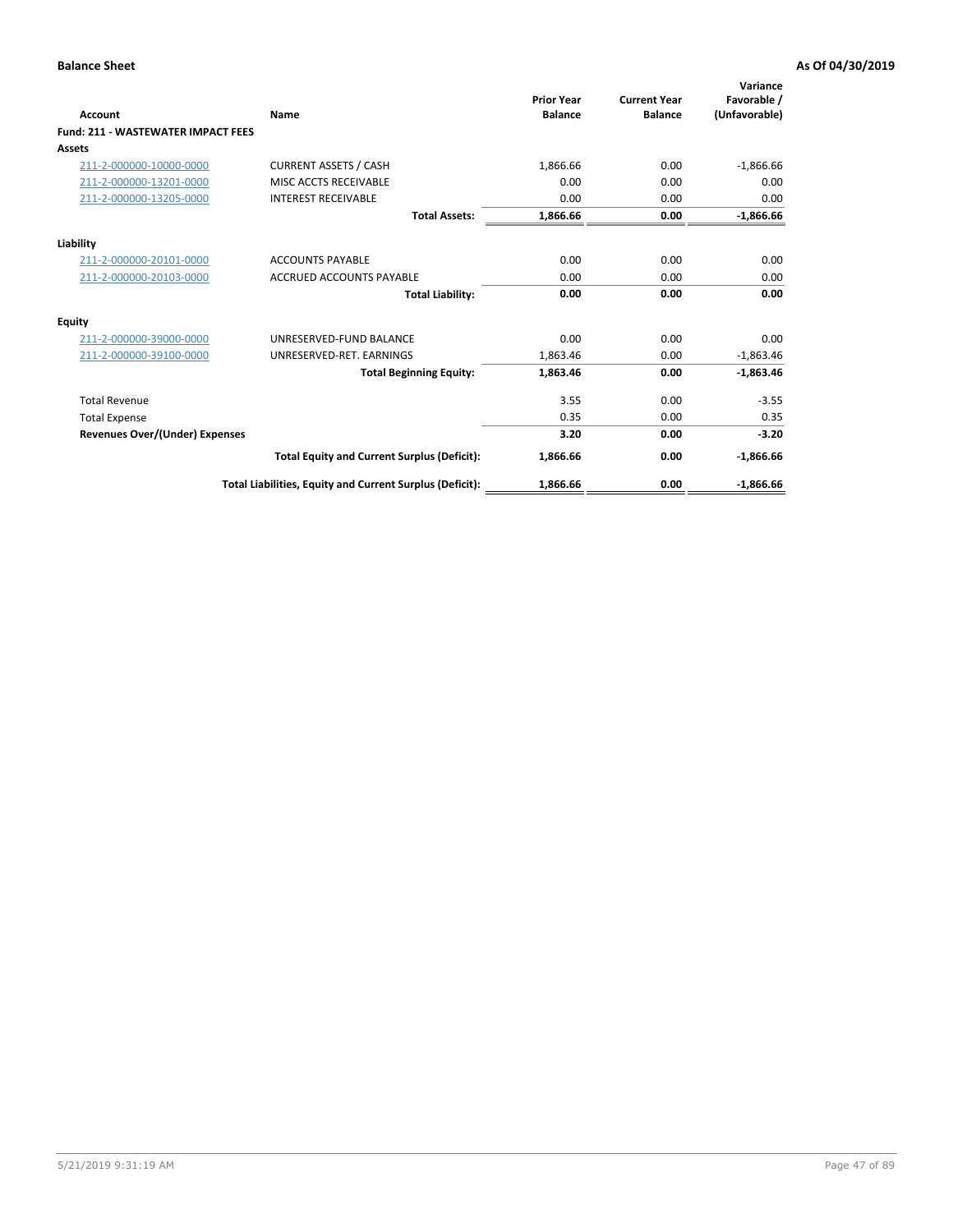| <b>Account</b>                        | Name                                                      | <b>Prior Year</b><br><b>Balance</b> | <b>Current Year</b><br><b>Balance</b> | Variance<br>Favorable /<br>(Unfavorable) |
|---------------------------------------|-----------------------------------------------------------|-------------------------------------|---------------------------------------|------------------------------------------|
|                                       | Fund: 212 - TX COMMUNITY DEV SWR SYSTEM IMPROV PROG GRANT |                                     |                                       |                                          |
| <b>Assets</b>                         |                                                           |                                     |                                       |                                          |
| 212-2-000000-10000-0000               | <b>CURRENT ASSETS / CASH</b>                              | 21,255.00                           | 6,077.97                              | $-15,177.03$                             |
| 212-2-000000-13201-0000               | MISC ACCTS RECEIVABLE                                     | 0.00                                | 0.00                                  | 0.00                                     |
| 212-2-000000-13205-0000               | <b>INTEREST RECEIVABLE</b>                                | 0.00                                | 0.00                                  | 0.00                                     |
| 212-2-000000-16301-0000               | FIXED ASSETS / C W I P                                    | 0.00                                | 0.00                                  | 0.00                                     |
|                                       | <b>Total Assets:</b>                                      | 21,255.00                           | 6,077.97                              | $-15,177.03$                             |
| Liability                             |                                                           |                                     |                                       |                                          |
| 212-2-000000-20101-0000               | <b>ACCOUNTS PAYABLE</b>                                   | 0.00                                | 0.00                                  | 0.00                                     |
| 212-2-000000-20102-0000               | <b>CREDIT CARD PAYABLE</b>                                | 0.00                                | 0.00                                  | 0.00                                     |
| 212-2-000000-20103-0000               | <b>ACCRUED ACCOUNTS PAYABLE</b>                           | 0.00                                | 0.00                                  | 0.00                                     |
| 212-2-000000-20139-0000               | <b>RETAINAGES PAYABLE</b>                                 | 0.00                                | 0.00                                  | 0.00                                     |
| 212-2-000000-20902-0000               | <b>DEFERRED GRANT REVENUE</b>                             | 0.00                                | 0.00                                  | 0.00                                     |
| 212-2-000000-21001-0000               | <b>GENERAL FUND / GENERAL FUND</b>                        | 0.00                                | 0.00                                  | 0.00                                     |
| 212-2-000000-29300-0000               | <b>ENCUMBRANCE SUMMARY</b>                                | 0.00                                | 0.00                                  | 0.00                                     |
| 212-2-000000-29400-0100               | RESERVED ACCOUNT / ENCUMBRANCES                           | 0.00                                | 0.00                                  | 0.00                                     |
|                                       | <b>Total Liability:</b>                                   | 0.00                                | 0.00                                  | 0.00                                     |
| <b>Equity</b>                         |                                                           |                                     |                                       |                                          |
| 212-2-000000-39100-0000               | UNRESERVED-RET. EARNINGS                                  | 0.00                                | 6,170.12                              | 6,170.12                                 |
|                                       | <b>Total Beginning Equity:</b>                            | 0.00                                | 6,170.12                              | 6,170.12                                 |
| <b>Total Revenue</b>                  |                                                           | 31,205.00                           | 7,407.85                              | $-23,797.15$                             |
| <b>Total Expense</b>                  |                                                           | 9,950.00                            | 7,500.00                              | 2,450.00                                 |
| <b>Revenues Over/(Under) Expenses</b> |                                                           | 21,255.00                           | $-92.15$                              | $-21,347.15$                             |
|                                       | <b>Total Equity and Current Surplus (Deficit):</b>        | 21,255.00                           | 6,077.97                              | $-15,177.03$                             |
|                                       | Total Liabilities, Equity and Current Surplus (Deficit):  | 21,255.00                           | 6,077.97                              | $-15,177.03$                             |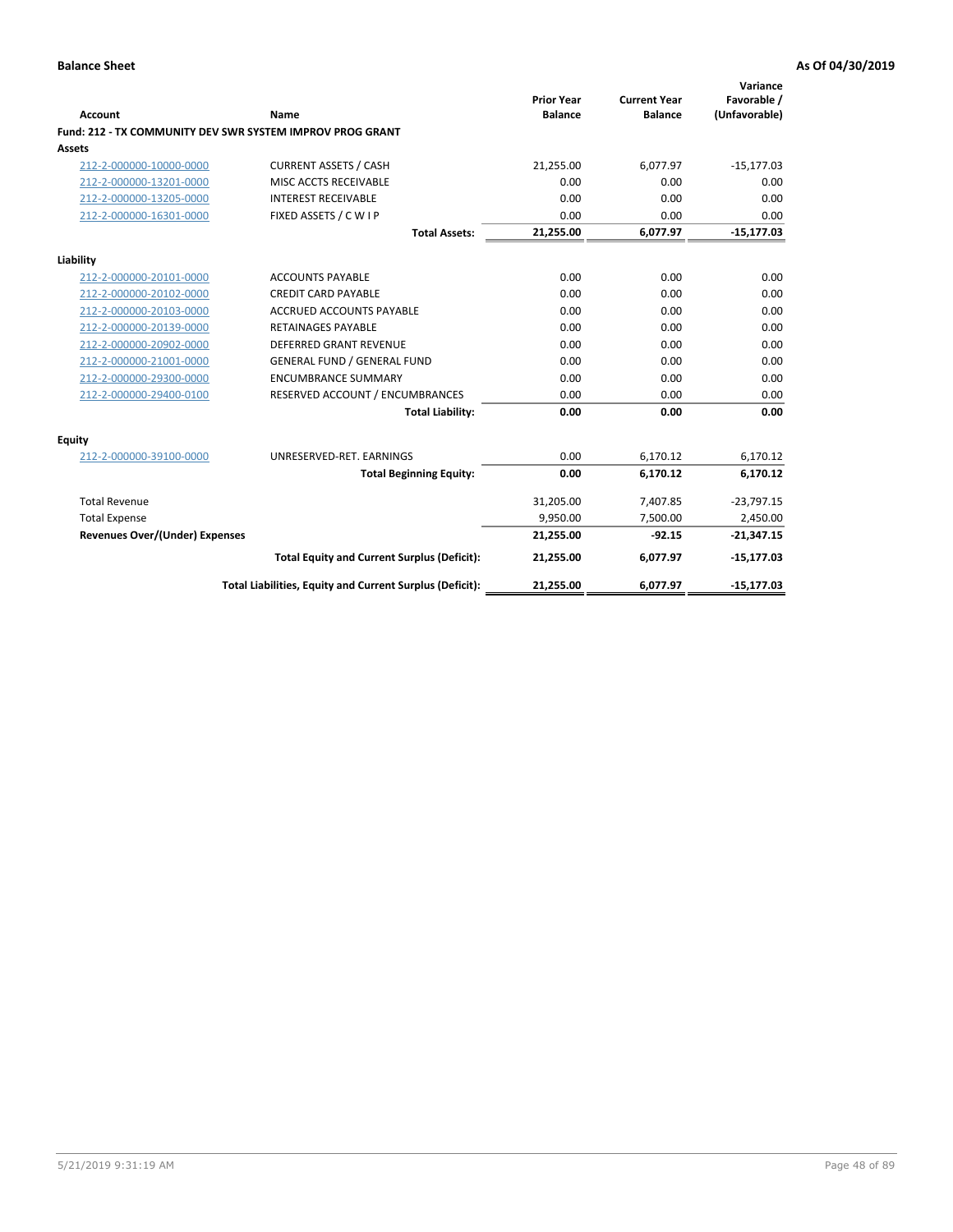| <b>Account</b>                                     | Name                                                      | <b>Prior Year</b><br><b>Balance</b> | <b>Current Year</b><br><b>Balance</b> | Variance<br>Favorable /<br>(Unfavorable) |
|----------------------------------------------------|-----------------------------------------------------------|-------------------------------------|---------------------------------------|------------------------------------------|
| Fund: 216 - UTILIITY CIP FUND                      |                                                           |                                     |                                       |                                          |
| <b>Assets</b>                                      |                                                           |                                     |                                       |                                          |
| 216-2-000000-10000-0000<br>216-2-000000-11101-0000 | <b>CURRENT ASSETS / CASH</b><br>MBIA ACCOUNTS / 2002 WSSR | 5,406,917.65<br>0.00                | $-7,895,612.50$<br>0.00               | $-13,302,530.15$<br>0.00                 |
|                                                    | 2005 WSSR                                                 | 0.00                                | 0.00                                  | 0.00                                     |
| 216-2-000000-11103-0000<br>216-2-000000-11403-0000 | RESERVE FUND / 2003 WSSR                                  | 0.00                                | 0.00                                  | 0.00                                     |
| 216-2-000000-11503-0000                            | 2008WSSR CONST 486000273                                  | 0.00                                | 0.00                                  | 0.00                                     |
| 216-2-000000-13000-0000                            | <b>CUSTOMER ACCTS RECEIVABLE</b>                          | 0.00                                | 0.00                                  | 0.00                                     |
| 216-2-000000-13002-0000                            | ALLOW FOR UNCOLLECT REC                                   | 0.00                                | 0.00                                  | 0.00                                     |
| 216-2-000000-13003-0000                            | UNBILLED YEAR-END ACCRUAL                                 | 0.00                                | 0.00                                  | 0.00                                     |
| 216-2-000000-13201-0000                            | MISC ACCTS RECEIVABLE                                     | 0.00                                | 9,564.20                              | 9,564.20                                 |
| 216-2-000000-13205-0000                            | <b>INTEREST RECEIVABLE</b>                                | 0.00                                | 0.00                                  | 0.00                                     |
| 216-2-000000-16301-0000                            | FIXED ASSETS / C W I P                                    | 695,008.09                          | 9,675,852.75                          | 8,980,844.66                             |
|                                                    | <b>Total Assets:</b>                                      | 6,101,925.74                        | 1,789,804.45                          | $-4,312,121.29$                          |
|                                                    |                                                           |                                     |                                       |                                          |
| Liability                                          |                                                           |                                     |                                       |                                          |
| 216-2-000000-20101-0000                            | <b>ACCOUNTS PAYABLE</b>                                   | 0.00                                | 0.00                                  | 0.00                                     |
| 216-2-000000-20102-0000                            | <b>CREDIT CARD PAYABLE</b>                                | 0.00                                | 0.00                                  | 0.00                                     |
| 216-2-000000-20103-0000                            | ACCRUED ACCOUNTS PAYABLE                                  | 0.00                                | 0.00                                  | 0.00                                     |
| 216-2-000000-20113-0000                            | <b>DEVELOPERS ESCROW</b>                                  | 0.00                                | 0.00                                  | 0.00                                     |
| 216-2-000000-20139-0000                            | RETAINAGES PAYABLE                                        | 22,090.00                           | 311,201.49                            | $-289,111.49$                            |
| 216-2-000000-21101-0000                            | ENTERPRISE / WTR/WWTR UTILITY FUND                        | 18,939,652.64                       | 18,939,652.64                         | 0.00                                     |
| 216-2-000000-29300-0000                            | <b>ENCUMBRANCE SUMMARY</b>                                | 0.00                                | 0.00                                  | 0.00                                     |
| 216-2-000000-29400-0100                            | RESERVED ACCOUNT / ENCUMBRANCES                           | 0.00                                | 0.00                                  | 0.00                                     |
|                                                    | <b>Total Liability:</b>                                   | 18,961,742.64                       | 19,250,854.13                         | $-289,111.49$                            |
| <b>Equity</b>                                      |                                                           |                                     |                                       |                                          |
| 216-2-000000-39000-0000                            | UNRESERVED-FUND BALANCE                                   | 0.00                                | 0.00                                  | 0.00                                     |
| 216-2-000000-39100-0000                            | UNRESERVED-RET. EARNINGS                                  | $-12,308,627.81$                    | $-15,266,567.96$                      | $-2,957,940.15$                          |
|                                                    | <b>Total Beginning Equity:</b>                            | $-12,308,627.81$                    | $-15,266,567.96$                      | $-2,957,940.15$                          |
| <b>Total Revenue</b>                               |                                                           | 222,911.82                          | 947,846.06                            | 724,934.24                               |
| <b>Total Expense</b>                               |                                                           | 774,100.91                          | 3,142,327.78                          | $-2,368,226.87$                          |
| <b>Revenues Over/(Under) Expenses</b>              |                                                           | $-551,189.09$                       | $-2,194,481.72$                       | $-1,643,292.63$                          |
|                                                    | <b>Total Equity and Current Surplus (Deficit):</b>        | -12,859,816.90                      | -17,461,049.68                        | -4,601,232.78                            |
|                                                    | Total Liabilities, Equity and Current Surplus (Deficit):  | 6,101,925.74                        | 1,789,804.45                          | $-4,312,121.29$                          |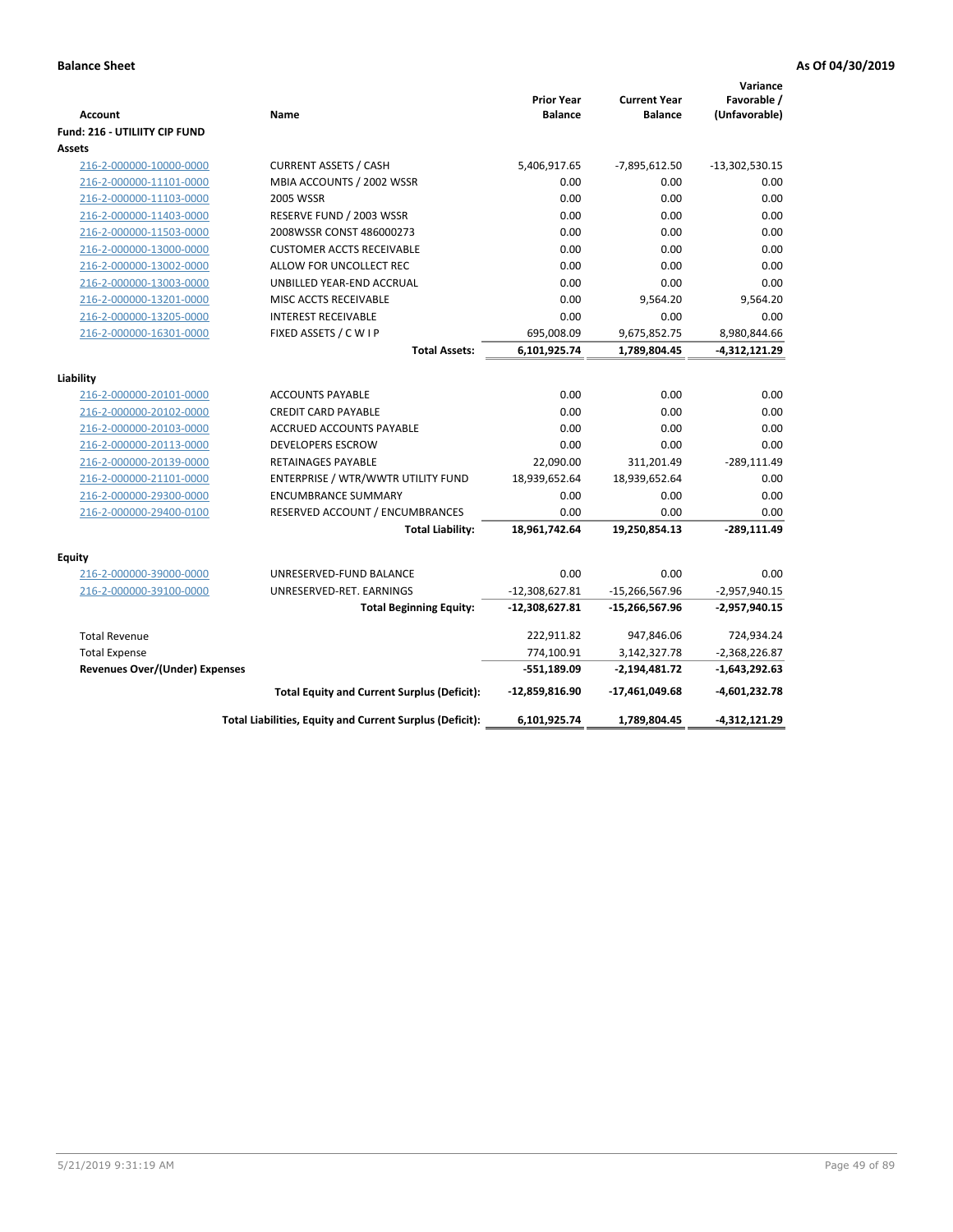|                                                |                                                          | <b>Prior Year</b> | <b>Current Year</b> | Variance<br>Favorable / |
|------------------------------------------------|----------------------------------------------------------|-------------------|---------------------|-------------------------|
| <b>Account</b>                                 | Name                                                     | <b>Balance</b>    | <b>Balance</b>      | (Unfavorable)           |
| <b>Fund: 217 - WASTEWATER RECLAMATION FUND</b> |                                                          |                   |                     |                         |
| <b>Assets</b>                                  |                                                          |                   |                     |                         |
| 217-2-000000-10000-0000                        | <b>CURRENT ASSETS / CASH</b>                             | 0.00              | $-20,619.30$        | $-20,619.30$            |
| 217-2-000000-11301-0000                        | TEXASTERM / 2008 WSSR REVENUE BOND                       | 0.00              | 0.00                | 0.00                    |
| 217-2-000000-11302-0000                        | 2008 WSSR REVENUE BOND                                   | 0.00              | 0.00                | 0.00                    |
| 217-2-000000-11503-0000                        | 2008WSSR CONST 486000273                                 | 747,075.16        | 761,827.19          | 14,752.03               |
| 217-2-000000-13000-0000                        | <b>CUSTOMER ACCTS RECEIVABLE</b>                         | 0.00              | 0.00                | 0.00                    |
| 217-2-000000-13002-0000                        | ALLOW FOR UNCOLLECT REC                                  | 0.00              | 0.00                | 0.00                    |
| 217-2-000000-13201-0000                        | MISC ACCTS RECEIVABLE                                    | 0.00              | 0.00                | 0.00                    |
| 217-2-000000-13205-0000                        | <b>INTEREST RECEIVABLE</b>                               | 0.00              | 0.00                | 0.00                    |
| 217-2-000000-16301-0000                        | FIXED ASSETS / C W I P                                   | 0.00              | 0.00                | 0.00                    |
|                                                | <b>Total Assets:</b>                                     | 747,075.16        | 741,207.89          | $-5,867.27$             |
| Liability                                      |                                                          |                   |                     |                         |
| 217-2-000000-20101-0000                        | <b>ACCOUNTS PAYABLE</b>                                  | 0.00              | 0.00                | 0.00                    |
| 217-2-000000-20102-0000                        | <b>CREDIT CARD PAYABLE</b>                               | 0.00              | 0.00                | 0.00                    |
| 217-2-000000-20103-0000                        | ACCRUED ACCOUNTS PAYABLE                                 | 0.00              | 0.00                | 0.00                    |
| 217-2-000000-20139-0000                        | <b>RETAINAGES PAYABLE</b>                                | 0.00              | 0.00                | 0.00                    |
| 217-2-000000-21101-0000                        | ENTERPRISE / WTR/WWTR UTILITY FUND                       | 19,396,374.21     | 19,396,374.21       | 0.00                    |
| 217-2-000000-29300-0000                        | <b>ENCUMBRANCE SUMMARY</b>                               | 0.00              | 0.00                | 0.00                    |
| 217-2-000000-29400-0100                        | RESERVED ACCOUNT / ENCUMBRANCES                          | 0.00              | 0.00                | 0.00                    |
|                                                | <b>Total Liability:</b>                                  | 19,396,374.21     | 19,396,374.21       | 0.00                    |
|                                                |                                                          |                   |                     |                         |
| <b>Equity</b>                                  |                                                          |                   |                     |                         |
| 217-2-000000-39100-0000                        | UNRESERVED-RET. EARNINGS                                 | $-18,654,993.80$  | $-18,643,277.25$    | 11,716.55               |
|                                                | <b>Total Beginning Equity:</b>                           | -18,654,993.80    | $-18,643,277.25$    | 11,716.55               |
| <b>Total Revenue</b>                           |                                                          | 5,694.75          | 8,730.23            | 3,035.48                |
| <b>Total Expense</b>                           |                                                          | 0.00              | 20,619.30           | $-20,619.30$            |
| <b>Revenues Over/(Under) Expenses</b>          |                                                          | 5,694.75          | $-11,889.07$        | $-17,583.82$            |
|                                                | <b>Total Equity and Current Surplus (Deficit):</b>       | -18,649,299.05    | -18,655,166.32      | $-5,867.27$             |
|                                                | Total Liabilities, Equity and Current Surplus (Deficit): | 747,075.16        | 741,207.89          | $-5,867.27$             |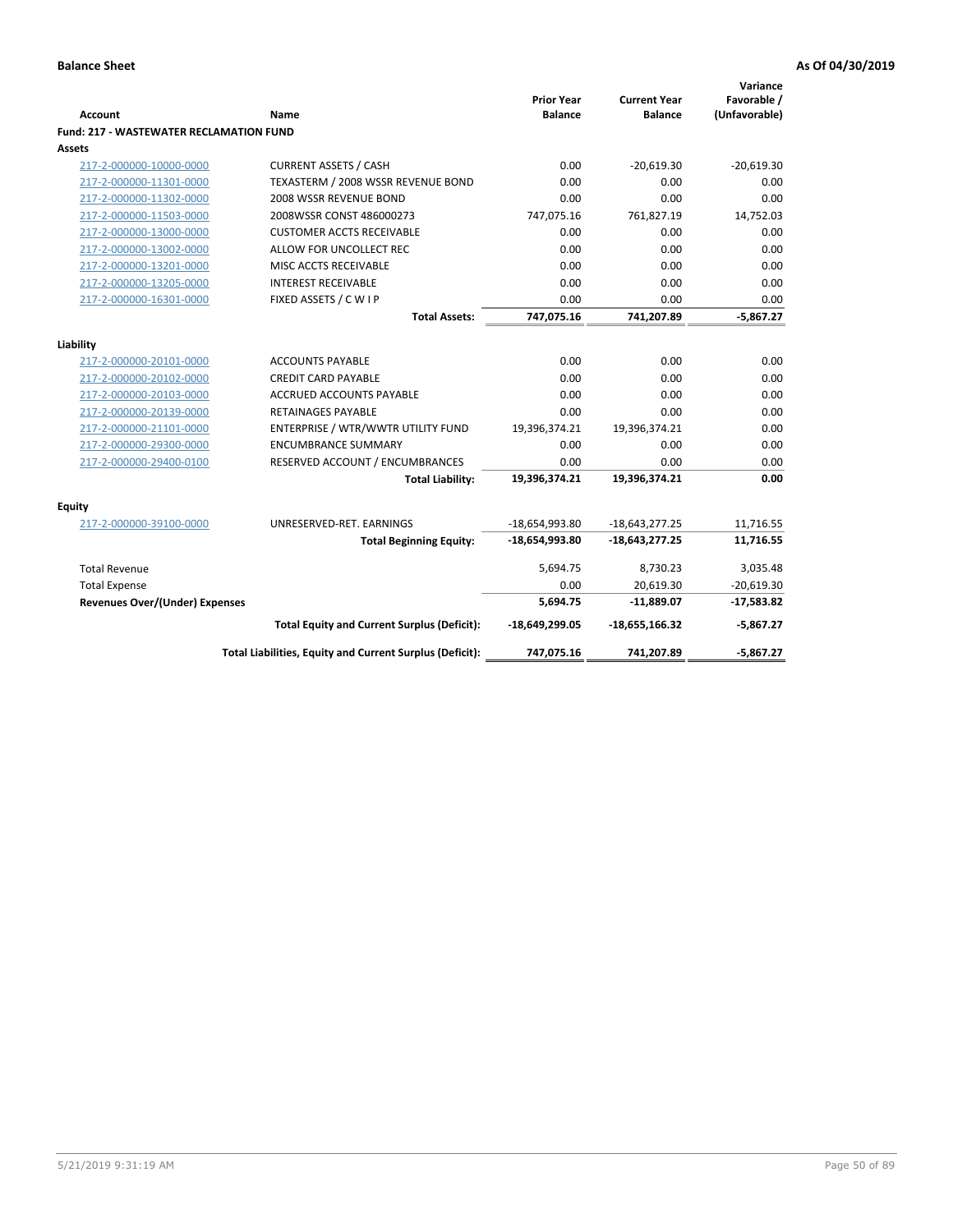| <b>Account</b>           | Name                                   | <b>Prior Year</b><br><b>Balance</b> | <b>Current Year</b><br><b>Balance</b> | Variance<br>Favorable /<br>(Unfavorable) |
|--------------------------|----------------------------------------|-------------------------------------|---------------------------------------|------------------------------------------|
| Fund: 300 - AIRPORT FUND |                                        |                                     |                                       |                                          |
| Assets                   |                                        |                                     |                                       |                                          |
| 300-2-000000-10000-0000  | <b>CURRENT ASSETS / CASH</b>           | 1,562,621.27                        | $-4,415,755.41$                       | -5,978,376.68                            |
| 300-2-000000-13201-0000  | MISC ACCTS RECEIVABLE                  | 0.00                                | 0.00                                  | 0.00                                     |
| 300-2-000000-13202-0000  | <b>EMPLOYEE ADVANCES</b>               | 0.00                                | 0.00                                  | 0.00                                     |
| 300-2-000000-13203-0000  | NON-CURRENT ASSETS / PREPAYMENTS       | 0.00                                | 0.00                                  | 0.00                                     |
| 300-2-000000-13205-0000  | <b>INTEREST RECEIVABLE</b>             | 0.00                                | 0.00                                  | 0.00                                     |
| 300-2-000000-14126-0000  | <b>GRANT FUND / AIRPORT GRANT FUND</b> | 0.00                                | 0.00                                  | 0.00                                     |
| 300-2-000000-16001-0000  | FIXED ASSETS / LAND                    | 813,937.00                          | 813,937.00                            | 0.00                                     |
| 300-2-000000-16002-0000  | FIXED ASSETS / IMPROVMENTS-NON BUILDI  | 71,096,300.51                       | 75,750,548.49                         | 4,654,247.98                             |
| 300-2-000000-16003-0000  | ACCUM DEPR / IMPROVEMENTS-NON BUILL    | -36,570,663.72                      | -38,526,881.33                        | $-1,956,217.61$                          |
| 300-2-000000-16004-0000  | FIXED ASSETS / BUILDINGS               | 60,824,408.10                       | 67,994,704.13                         | 7,170,296.03                             |
| 300-2-000000-16005-0000  | <b>ACCUM DEPR / BUILDINGS</b>          | -24,613,803.17                      | -25,823,518.61                        | $-1,209,715.44$                          |
| 300-2-000000-16201-0000  | FIXED ASSETS / MACHINERY AND EQUIPMEN  | 12,340.00                           | 502,779.61                            | 490,439.61                               |
| 300-2-000000-16202-0000  | ACCUM DEPR / MACHINERY AND EQUIPMEI    | $-12,339.94$                        | $-16,426.94$                          | $-4,087.00$                              |
| 300-2-000000-16301-0000  | FIXED ASSETS / C W I P                 | 5,686,912.48                        | 0.00                                  | -5,686,912.48                            |
| 300-2-000000-17501-0000  | <b>EMPLOYEE CONTRIBUTIONS</b>          | 0.00                                | 0.00                                  | 0.00                                     |
| 300-2-000000-17504-0000  | <b>INVESTMENT RETURN</b>               | 0.00                                | 0.00                                  | 0.00                                     |
| 300-2-000000-17508-0000  | <b>EXPERIENCE DIFFERENCE- OUTFLOW</b>  | 0.00                                | 0.00                                  | 0.00                                     |
| 300-2-000000-17509-0000  | <b>EXPERIENCE DIFFERENCE - INFLOW</b>  | 0.00                                | 0.00                                  | 0.00                                     |
| 300-2-000000-17520-0000  | <b>ASSUMPTION CHANGES</b>              | 0.00                                | 0.00                                  | 0.00                                     |
|                          | <b>Total Assets:</b>                   | 78,799,712.53                       | 76,279,386.94                         | -2,520,325.59                            |
| Liability                |                                        |                                     |                                       |                                          |
| 300-2-000000-20101-0000  | <b>ACCOUNTS PAYABLE</b>                | 0.00                                | $-10.56$                              | 10.56                                    |
| 300-2-000000-20102-0000  | <b>CREDIT CARD PAYABLE</b>             | 0.00                                | 0.00                                  | 0.00                                     |
| 300-2-000000-20103-0000  | ACCRUED ACCOUNTS PAYABLE               | 0.00                                | 0.00                                  | 0.00                                     |
| 300-2-000000-20105-0000  | <b>L-3 FUNDS PAYABLE</b>               | 0.00                                | 0.00                                  | 0.00                                     |
| 300-2-000000-20106-0000  | <b>GRANT MATCH</b>                     | 0.00                                | 0.00                                  | 0.00                                     |
| 300-2-000000-20108-0000  | MATURED BONDS PAYABLE                  | 0.00                                | 0.00                                  | 0.00                                     |
| 300-2-000000-20110-0000  | REVENUE BONDS PAYABLE                  | 0.00                                | 0.00                                  | 0.00                                     |
| 300-2-000000-20111-0000  | MATURED INTEREST PAYABLE               | 0.00                                | 0.00                                  | 0.00                                     |
| 300-2-000000-20112-0000  | <b>ACCRUED INTEREST PAYABLE</b>        | 0.00                                | 0.00                                  | 0.00                                     |
| 300-2-000000-20139-0000  | RETAINAGES PAYABLE                     | 0.00                                | 0.00                                  | 0.00                                     |
| 300-2-000000-20141-0000  | <b>TELEPHONE CLEARING</b>              | 0.00                                | 0.00                                  | 0.00                                     |
| 300-2-000000-20160-0000  | <b>UNAPPLIED CREDIT</b>                | 0.00                                | 0.00                                  | 0.00                                     |
| 300-2-000000-20201-0000  | <b>DEFERRED REVENUE</b>                | 0.00                                | 0.00                                  | 0.00                                     |
| 300-2-000000-21001-0000  | <b>GENERAL FUND / GENERAL FUND</b>     | 0.00                                | 0.00                                  | 0.00                                     |
| 300-2-000000-22001-0000  | SALARIES PAYABLE                       | 2,152.98                            | 2,201.13                              | $-48.15$                                 |
| 300-2-000000-22002-0000  | VACATION/SICK PAYABLE                  | 2,600.11                            | $-2,468.99$                           | 5,069.10                                 |
| 300-2-000000-26001-0000  | COMPENSATED ABSENCES PAY               | 3,743.00                            | 6,937.88                              | -3,194.88                                |
| 300-2-000000-26101-0000  | <b>GENERAL OBLIG BONDS PAY</b>         | 0.00                                | 0.00                                  | 0.00                                     |
| 300-2-000000-26102-0000  | REVENUE BONDS PAYABLE                  | 0.00                                | 0.00                                  | 0.00                                     |
| 300-2-000000-27001-0000  | <b>CONTRIBUTED CAPITAL</b>             | 5,686,912.61                        | 5,686,912.61                          | 0.00                                     |
| 300-2-000000-29300-0000  | <b>ENCUMBRANCE SUMMARY</b>             | 0.00                                | 0.00                                  | 0.00                                     |
| 300-2-000000-29400-0100  | RESERVED ACCOUNT / ENCUMBRANCES        | 0.00                                | 0.00                                  | 0.00                                     |
| 300-2-000000-29999-0000  | <b>NET PENSION LIABILITY</b>           | 0.00                                | 0.00                                  | 0.00                                     |
|                          | <b>Total Liability:</b>                | 5,695,408.70                        | 5,693,572.07                          | 1,836.63                                 |
|                          |                                        |                                     |                                       |                                          |
| Equity                   |                                        |                                     |                                       |                                          |
| 300-2-000000-39000-0000  | UNRESERVED-FUND BALANCE                | 0.00                                | 0.00                                  | 0.00                                     |
| 300-2-000000-39100-0000  | UNRESERVED-RET. EARNINGS               | 72,784,355.87                       | 70,262,364.18                         | $-2,521,991.69$                          |
| 300-2-000000-39500-0000  | <b>NET POSITION - PENSION</b>          | 0.00                                | 0.00                                  | 0.00                                     |
|                          | <b>Total Beginning Equity:</b>         | 72,784,355.87                       | 70,262,364.18                         | $-2,521,991.69$                          |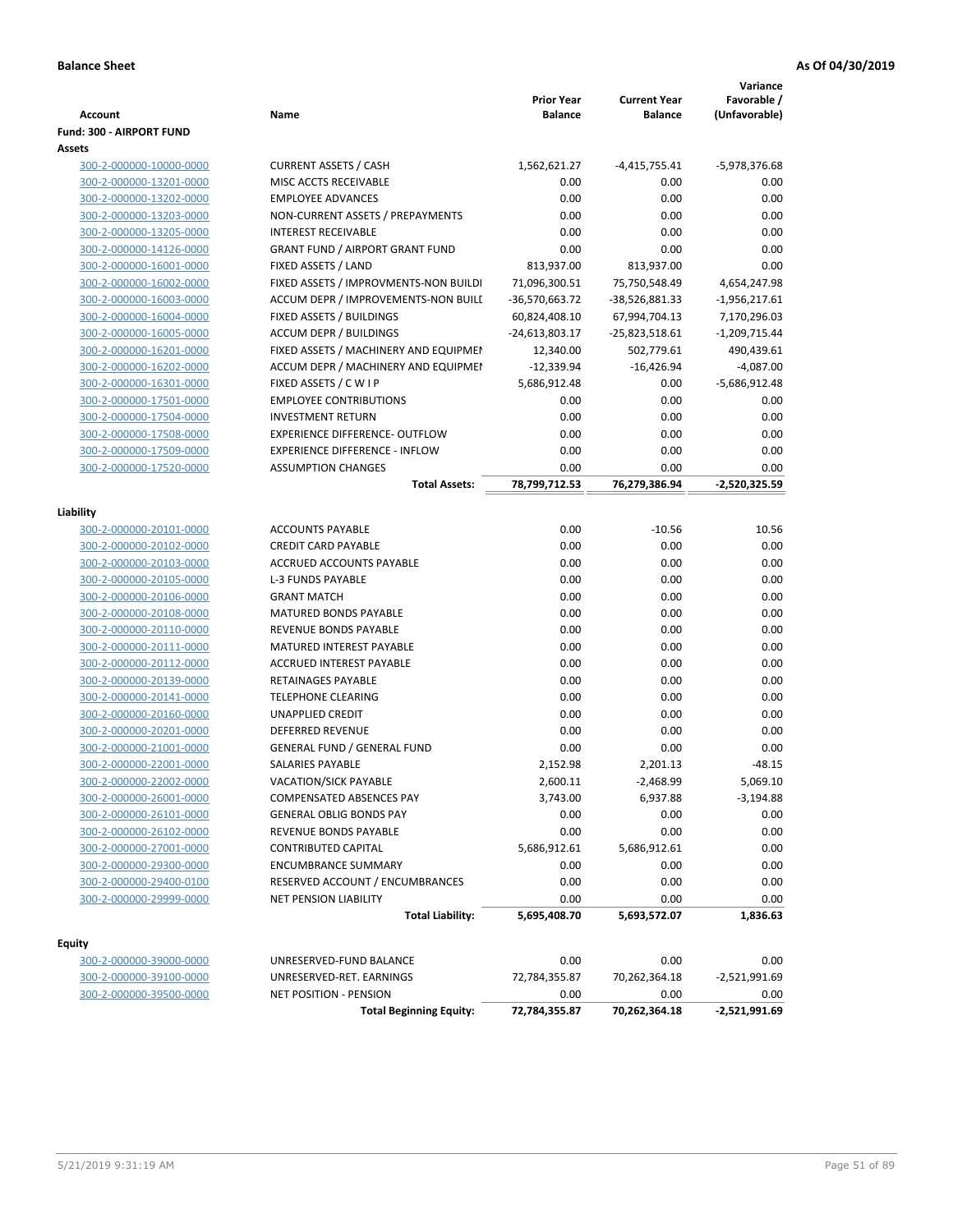| Account                        | Name                                                     | <b>Prior Year</b><br><b>Balance</b> | <b>Current Year</b><br><b>Balance</b> | Variance<br>Favorable /<br>(Unfavorable) |
|--------------------------------|----------------------------------------------------------|-------------------------------------|---------------------------------------|------------------------------------------|
| Total Revenue                  |                                                          | 416,473.06                          | 412,368.59                            | $-4,104.47$                              |
| <b>Total Expense</b>           |                                                          | 96,525.09                           | 88,917.89                             | 7,607.20                                 |
| Revenues Over/(Under) Expenses |                                                          | 319,947.97                          | 323,450.70                            | 3,502.73                                 |
|                                | <b>Total Equity and Current Surplus (Deficit):</b>       | 73.104.303.84                       | 70,585,814.88                         | $-2,518,488.96$                          |
|                                | Total Liabilities, Equity and Current Surplus (Deficit): | 78,799,712.54                       | 76,279,386.95                         | -2,520,325.59                            |
|                                | *** FUND 300 OUT OF BALANCE ***                          | $-0.01$                             | $-0.01$                               | 0.00                                     |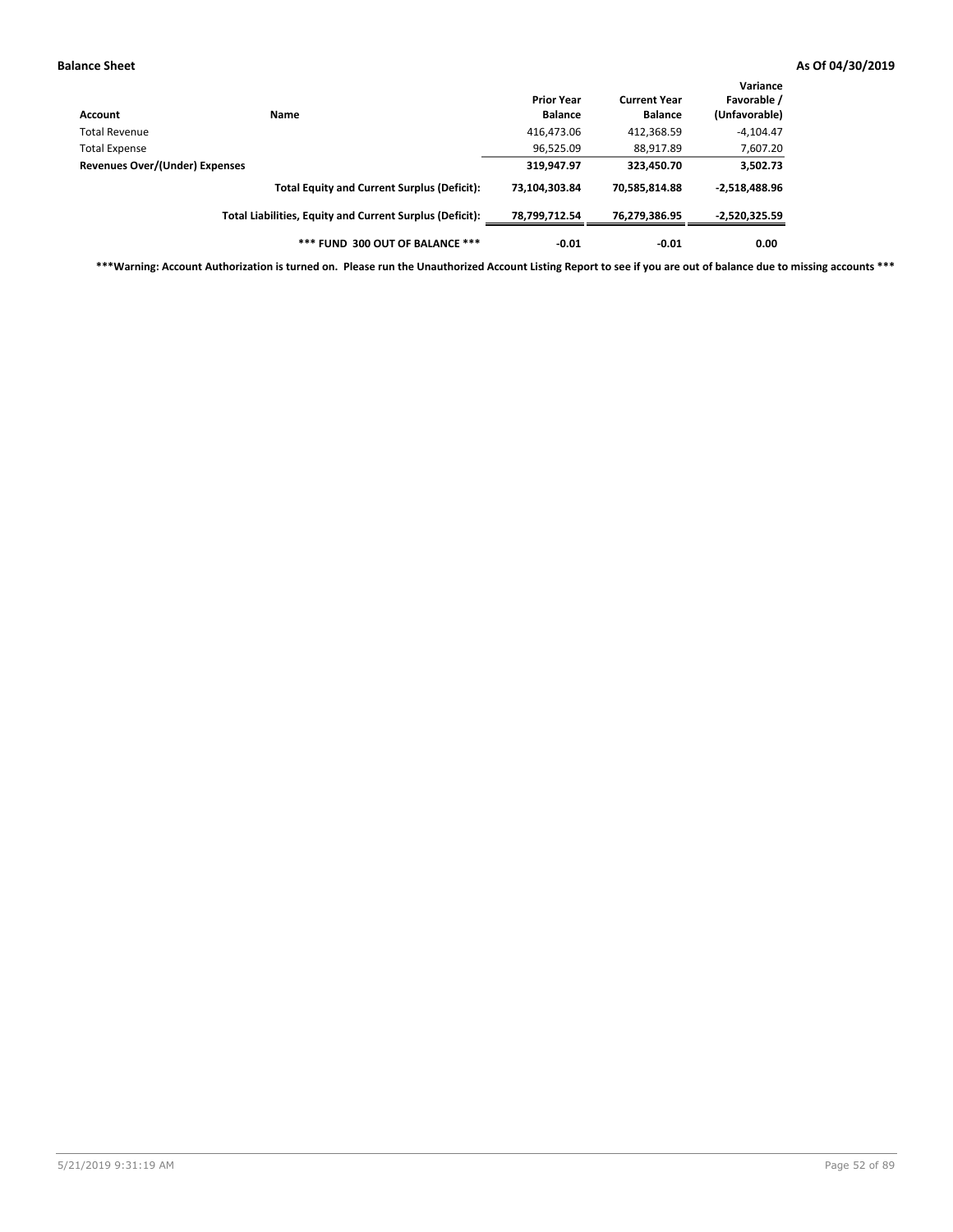|                                       |                                                          |                                     |                                       | Variance                     |
|---------------------------------------|----------------------------------------------------------|-------------------------------------|---------------------------------------|------------------------------|
| <b>Account</b>                        | Name                                                     | <b>Prior Year</b><br><b>Balance</b> | <b>Current Year</b><br><b>Balance</b> | Favorable /<br>(Unfavorable) |
| Fund: 320 - AIRPORT TXDOT GRANT       |                                                          |                                     |                                       |                              |
| Assets                                |                                                          |                                     |                                       |                              |
| 320-2-000000-10000-0000               | <b>CURRENT ASSETS / CASH</b>                             | 200,000.84                          | 200,000.84                            | 0.00                         |
| 320-2-000000-13201-0000               | MISC ACCTS RECEIVABLE                                    | 0.00                                | 0.00                                  | 0.00                         |
| 320-2-000000-13205-0000               | <b>INTEREST RECEIVABLE</b>                               | 0.00                                | 0.00                                  | 0.00                         |
|                                       | <b>Total Assets:</b>                                     | 200,000.84                          | 200,000.84                            | 0.00                         |
| Liability                             |                                                          |                                     |                                       |                              |
| 320-2-000000-20101-0000               | <b>ACCOUNTS PAYABLE</b>                                  | 0.00                                | 0.00                                  | 0.00                         |
| 320-2-000000-20102-0000               | <b>CREDIT CARD PAYABLE</b>                               | 0.00                                | 0.00                                  | 0.00                         |
| 320-2-000000-20103-0000               | <b>ACCRUED ACCOUNTS PAYABLE</b>                          | 0.00                                | 0.00                                  | 0.00                         |
| 320-2-000000-20902-0000               | <b>DEFERRED GRANT REVENUE</b>                            | 0.00                                | 0.00                                  | 0.00                         |
| 320-2-000000-21125-0000               | DUE TO / AIRPORT FUND                                    | 0.00                                | 0.00                                  | 0.00                         |
| 320-2-000000-29300-0000               | <b>ENCUMBRANCE SUMMARY</b>                               | 0.00                                | 0.00                                  | 0.00                         |
| 320-2-000000-29400-0100               | RESERVED ACCOUNT / ENCUMBRANCES                          | 0.00                                | 0.00                                  | 0.00                         |
|                                       | <b>Total Liability:</b>                                  | 0.00                                | 0.00                                  | 0.00                         |
| <b>Equity</b>                         |                                                          |                                     |                                       |                              |
| 320-2-000000-39000-0000               | UNRESERVED-FUND BALANCE                                  | 214,975.84                          | 200,000.84                            | $-14,975.00$                 |
|                                       | <b>Total Beginning Equity:</b>                           | 214,975.84                          | 200,000.84                            | $-14,975.00$                 |
| <b>Total Revenue</b>                  |                                                          | 0.00                                | 0.00                                  | 0.00                         |
| <b>Total Expense</b>                  |                                                          | 14,975.00                           | 0.00                                  | 14,975.00                    |
| <b>Revenues Over/(Under) Expenses</b> |                                                          | $-14,975.00$                        | 0.00                                  | 14,975.00                    |
|                                       | <b>Total Equity and Current Surplus (Deficit):</b>       | 200,000.84                          | 200,000.84                            | 0.00                         |
|                                       | Total Liabilities, Equity and Current Surplus (Deficit): | 200,000.84                          | 200,000.84                            | 0.00                         |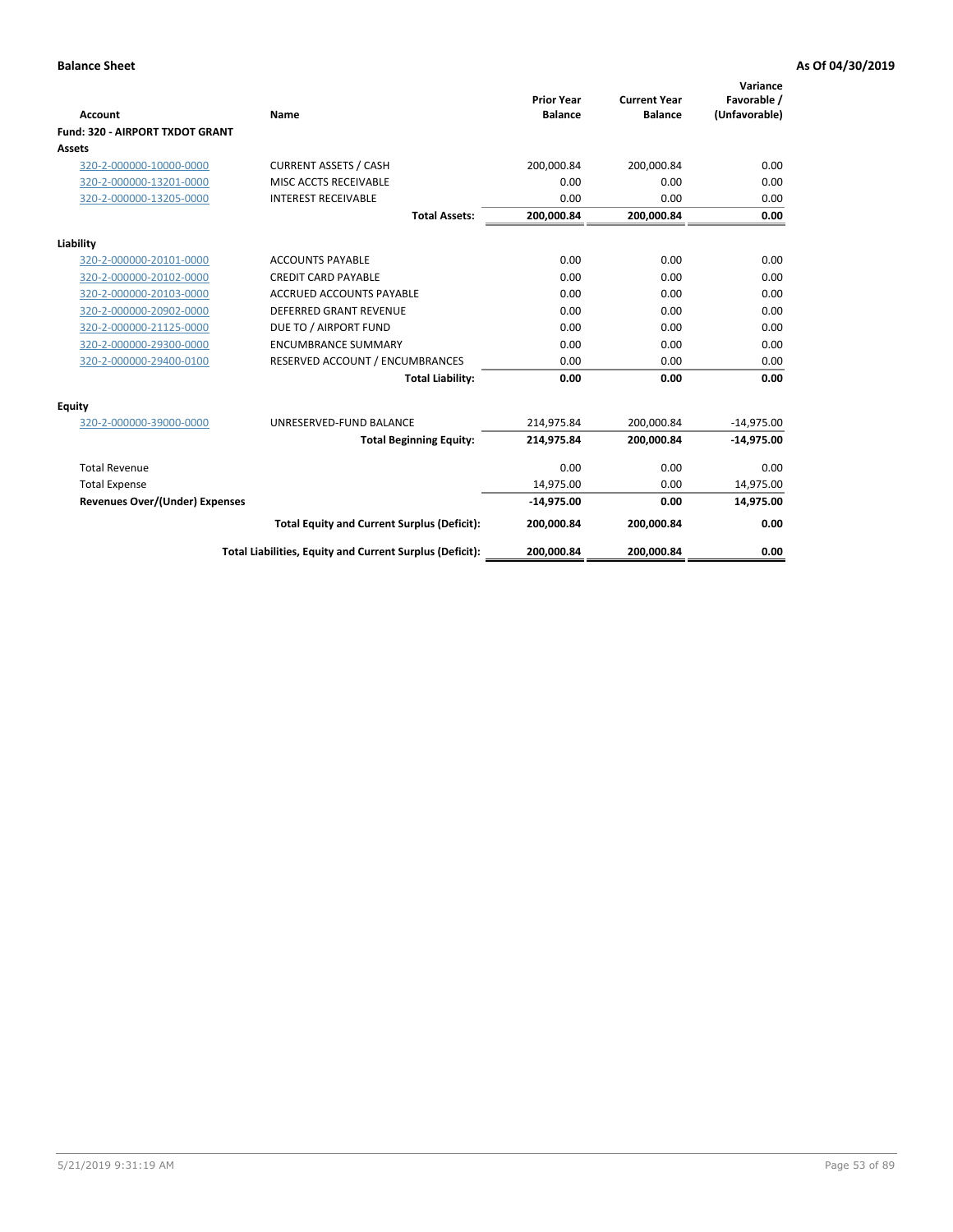| <b>Account</b><br>Fund: 360 - AIRPORT CAPITAL FUND | Name                                                     | <b>Prior Year</b><br><b>Balance</b> | <b>Current Year</b><br><b>Balance</b> | Variance<br>Favorable /<br>(Unfavorable) |
|----------------------------------------------------|----------------------------------------------------------|-------------------------------------|---------------------------------------|------------------------------------------|
| <b>Assets</b>                                      |                                                          |                                     |                                       |                                          |
| 360-2-000000-10000-0000                            | <b>CURRENT ASSETS / CASH</b>                             | 1,258,000.29                        | 7,893,124.37                          | 6,635,124.08                             |
| 360-2-000000-13201-0000                            | MISC ACCTS RECEIVABLE                                    | 0.00                                | 0.00                                  | 0.00                                     |
| 360-2-000000-13205-0000                            | <b>INTEREST RECEIVABLE</b>                               | 0.00                                | 0.00                                  | 0.00                                     |
| 360-2-000000-16301-0000                            | FIXED ASSETS / C W I P                                   | 337,320.17                          | 132,616.88                            | $-204,703.29$                            |
|                                                    | <b>Total Assets:</b>                                     | 1,595,320.46                        | 8,025,741.25                          | 6,430,420.79                             |
| Liability                                          |                                                          |                                     |                                       |                                          |
| 360-2-000000-20101-0000                            | <b>ACCOUNTS PAYABLE</b>                                  | 0.00                                | 0.00                                  | 0.00                                     |
| 360-2-000000-20102-0000                            | <b>CREDIT CARD PAYABLE</b>                               | 0.00                                | 0.00                                  | 0.00                                     |
| 360-2-000000-20103-0000                            | <b>ACCRUED ACCOUNTS PAYABLE</b>                          | 0.00                                | 0.00                                  | 0.00                                     |
| 360-2-000000-20125-0000                            | SALES TAX PAYABLE / IN THE CITY                          | 0.00                                | 0.00                                  | 0.00                                     |
| 360-2-000000-20139-0000                            | <b>RETAINAGES PAYABLE</b>                                | $-18,419.00$                        | 0.00                                  | $-18,419.00$                             |
| 360-2-000000-21001-0000                            | <b>GENERAL FUND / GENERAL FUND</b>                       | 0.00                                | 0.00                                  | 0.00                                     |
| 360-2-000000-27001-0000                            | <b>CONTRIBUTED CAPITAL</b>                               | 0.00                                | 0.00                                  | 0.00                                     |
| 360-2-000000-29300-0000                            | <b>ENCUMBRANCE SUMMARY</b>                               | 0.00                                | 0.00                                  | 0.00                                     |
| 360-2-000000-29400-0000                            | RESERVED ACCOUNT / ENCUMBRANCES                          | 0.00                                | 0.00                                  | 0.00                                     |
|                                                    | <b>Total Liability:</b>                                  | $-18,419.00$                        | 0.00                                  | $-18,419.00$                             |
| Equity                                             |                                                          |                                     |                                       |                                          |
| 360-2-000000-39000-0000                            | UNRESERVED-FUND BALANCE                                  | 0.00                                | 0.00                                  | 0.00                                     |
| 360-2-000000-39100-0000                            | UNRESERVED-RET. EARNINGS                                 | 1,810,130.80                        | 8,016,141.66                          | 6,206,010.86                             |
|                                                    | <b>Total Beginning Equity:</b>                           | 1,810,130.80                        | 8,016,141.66                          | 6,206,010.86                             |
| <b>Total Revenue</b>                               |                                                          | 60,618.99                           | 36,652.94                             | $-23,966.05$                             |
| <b>Total Expense</b>                               |                                                          | 257,010.33                          | 27,053.35                             | 229,956.98                               |
| <b>Revenues Over/(Under) Expenses</b>              |                                                          | $-196,391.34$                       | 9,599.59                              | 205,990.93                               |
|                                                    | <b>Total Equity and Current Surplus (Deficit):</b>       | 1,613,739.46                        | 8,025,741.25                          | 6,412,001.79                             |
|                                                    | Total Liabilities, Equity and Current Surplus (Deficit): | 1,595,320.46                        | 8,025,741.25                          | 6,430,420.79                             |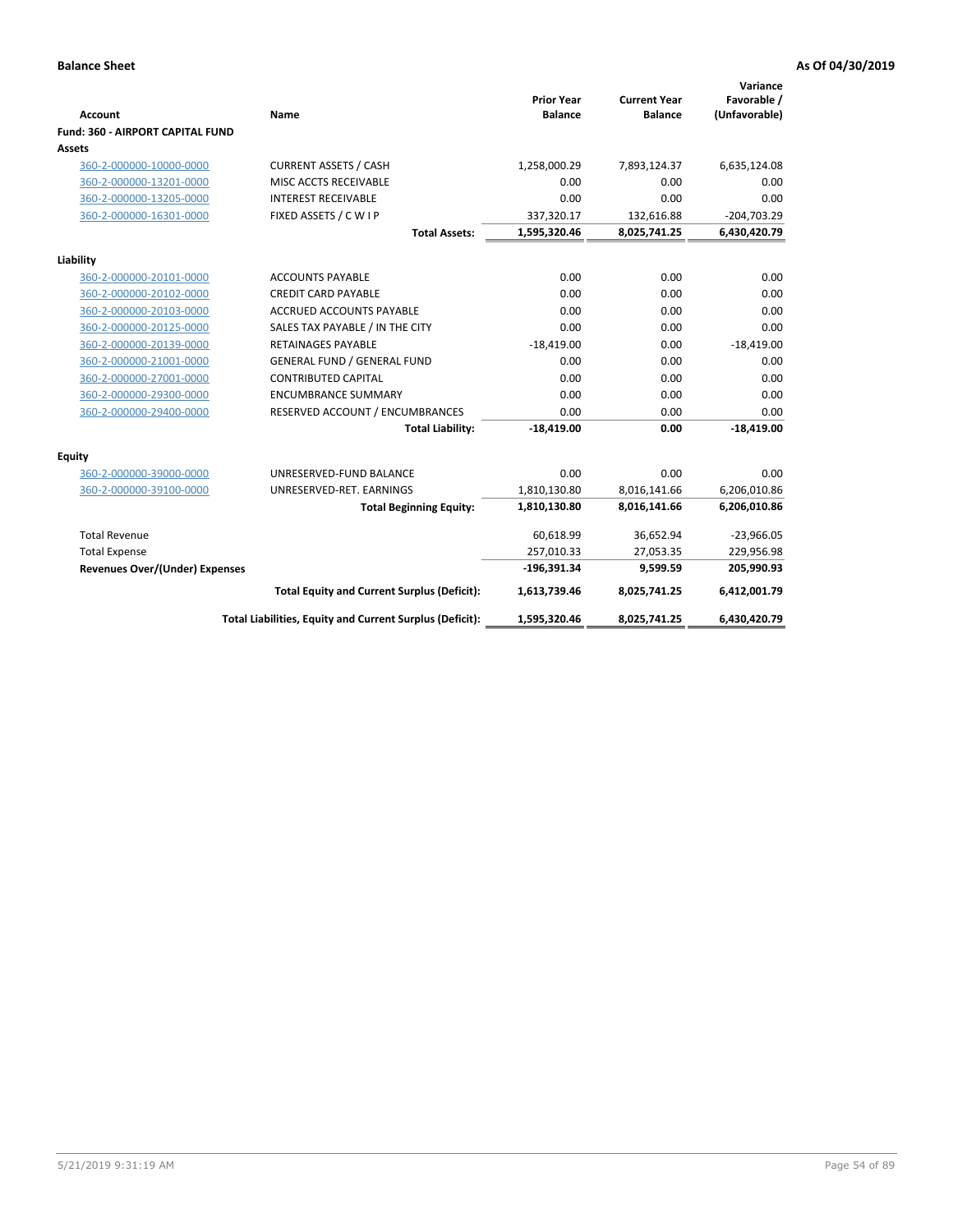| <b>Account</b>                        | <b>Name</b>                                              | <b>Prior Year</b><br><b>Balance</b> | <b>Current Year</b><br><b>Balance</b> | Variance<br>Favorable /<br>(Unfavorable) |
|---------------------------------------|----------------------------------------------------------|-------------------------------------|---------------------------------------|------------------------------------------|
| <b>Fund: 361 - L3-IDC FUND</b>        |                                                          |                                     |                                       |                                          |
| Assets                                |                                                          |                                     |                                       |                                          |
| 361-2-000000-10000-0000               | <b>CURRENT ASSETS / CASH</b>                             | 0.00                                | 0.00                                  | 0.00                                     |
| 361-2-000000-13201-0000               | MISC ACCTS RECEIVABLE                                    | 0.00                                | 0.00                                  | 0.00                                     |
| 361-2-000000-13205-0000               | <b>INTEREST RECEIVABLE</b>                               | 0.00                                | 0.00                                  | 0.00                                     |
|                                       | <b>Total Assets:</b>                                     | 0.00                                | 0.00                                  | 0.00                                     |
| Liability                             |                                                          |                                     |                                       |                                          |
| 361-2-000000-20101-0000               | <b>ACCOUNTS PAYABLE</b>                                  | 0.00                                | 0.00                                  | 0.00                                     |
| 361-2-000000-20102-0000               | <b>CREDIT CARD PAYABLE</b>                               | 0.00                                | 0.00                                  | 0.00                                     |
| 361-2-000000-20103-0000               | MISCELLANEOUS LIABILITIES                                | 0.00                                | 0.00                                  | 0.00                                     |
| 361-2-000000-20108-0000               | <b>MATURED BONDS PAYABLE</b>                             | 0.00                                | 0.00                                  | 0.00                                     |
| 361-2-000000-20111-0000               | <b>MATURED INTEREST PAYABLE</b>                          | 0.00                                | 0.00                                  | 0.00                                     |
| 361-2-000000-20112-0000               | <b>ACCRUED INTEREST PAYABLE</b>                          | 0.00                                | 0.00                                  | 0.00                                     |
| 361-2-000000-20139-0000               | <b>RETAINAGES PAYABLE</b>                                | 0.00                                | 0.00                                  | 0.00                                     |
| 361-2-000000-21001-0000               | <b>GENERAL FUND / GENERAL FUND</b>                       | 0.00                                | 0.00                                  | 0.00                                     |
|                                       | <b>Total Liability:</b>                                  | 0.00                                | 0.00                                  | 0.00                                     |
| Equity                                |                                                          |                                     |                                       |                                          |
| 361-2-000000-39000-0000               | UNRESERVED-FUND BALANCE                                  | 0.00                                | 0.00                                  | 0.00                                     |
| 361-2-000000-39100-0000               | UNRESERVED-RET. EARNINGS                                 | $-2,881,924.85$                     | $-2,881,924.85$                       | 0.00                                     |
| 361-2-000000-39150-0000               | RESERVED-RET. EARNINGS                                   | 2,881,924.85                        | 2,881,924.85                          | 0.00                                     |
|                                       | <b>Total Beginning Equity:</b>                           | 0.00                                | 0.00                                  | 0.00                                     |
| <b>Total Revenue</b>                  |                                                          | 0.00                                | 0.00                                  | 0.00                                     |
| <b>Total Expense</b>                  |                                                          | 0.00                                | 0.00                                  | 0.00                                     |
| <b>Revenues Over/(Under) Expenses</b> |                                                          | 0.00                                | 0.00                                  | 0.00                                     |
|                                       | <b>Total Equity and Current Surplus (Deficit):</b>       | 0.00                                | 0.00                                  | 0.00                                     |
|                                       | Total Liabilities, Equity and Current Surplus (Deficit): | 0.00                                | 0.00                                  | 0.00                                     |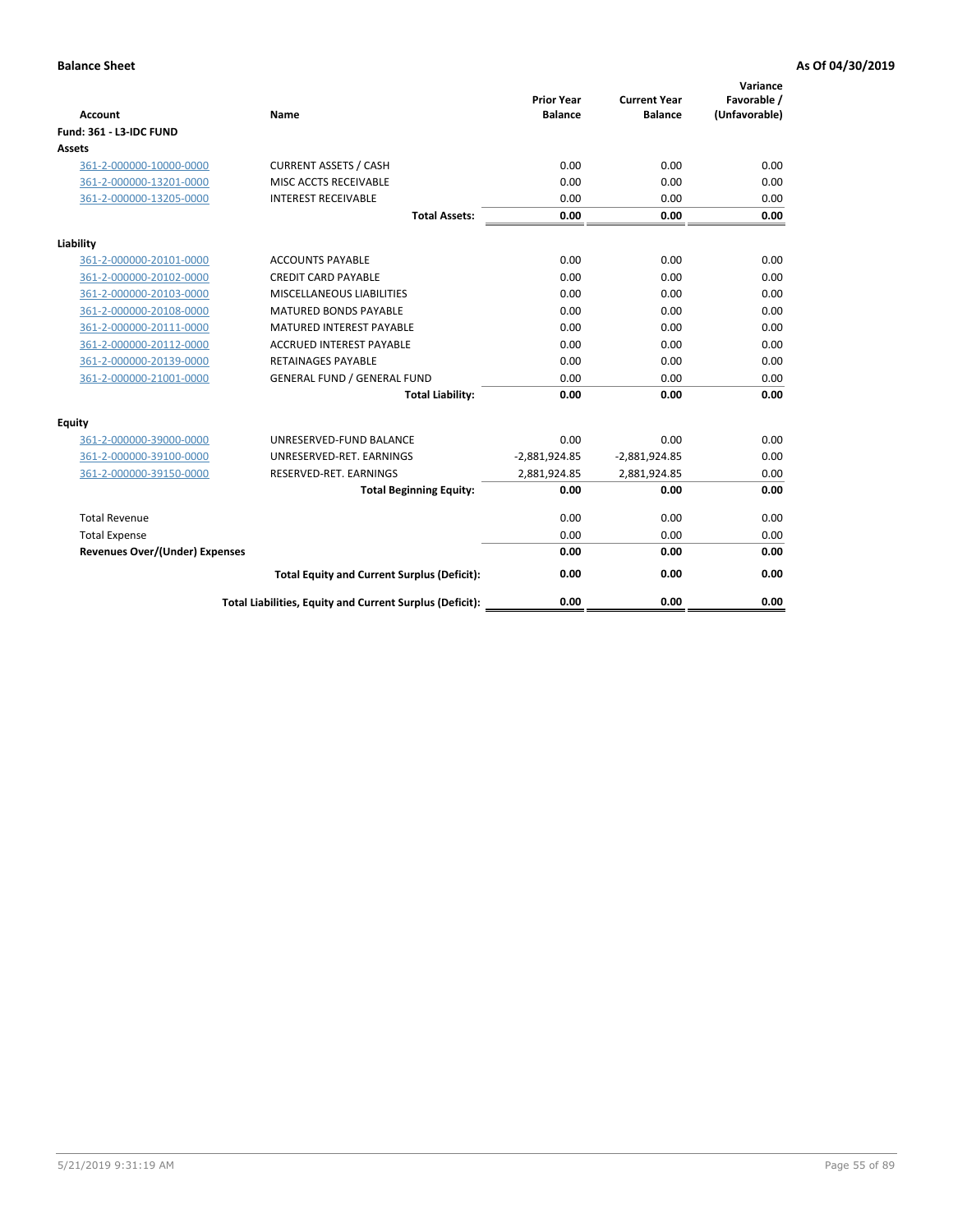|                                       |                                                          |                                     |                                       | Variance                     |
|---------------------------------------|----------------------------------------------------------|-------------------------------------|---------------------------------------|------------------------------|
| <b>Account</b>                        | Name                                                     | <b>Prior Year</b><br><b>Balance</b> | <b>Current Year</b><br><b>Balance</b> | Favorable /<br>(Unfavorable) |
| Fund: 362 - AIRPORT FBO FUEL          |                                                          |                                     |                                       |                              |
| Assets                                |                                                          |                                     |                                       |                              |
| 362-2-000000-10000-0000               | <b>CURRENT ASSETS / CASH</b>                             | 24.561.26                           | 157,496.42                            | 132,935.16                   |
| 362-2-000000-13201-0000               | MISC ACCTS RECEIVABLE                                    | 0.00                                | 0.00                                  | 0.00                         |
| 362-2-000000-13205-0000               | <b>INTEREST RECEIVABLE</b>                               | 0.00                                | 0.00                                  | 0.00                         |
|                                       | <b>Total Assets:</b>                                     | 24,561.26                           | 157,496.42                            | 132,935.16                   |
| Liability                             |                                                          |                                     |                                       |                              |
| 362-2-000000-20101-0000               | <b>ACCOUNTS PAYABLE</b>                                  | 0.00                                | 0.00                                  | 0.00                         |
| 362-2-000000-20102-0000               | <b>CREDIT CARD PAYABLE</b>                               | 0.00                                | 0.00                                  | 0.00                         |
| 362-2-000000-20103-0000               | <b>ACCRUED ACCOUNTS PAYABLE</b>                          | 0.00                                | 0.00                                  | 0.00                         |
| 362-2-000000-20125-0000               | SALES TAX PAYABLE / IN THE CITY                          | 40.88                               | 20.17                                 | 20.71                        |
| 362-2-000000-29300-0000               | <b>ENCUMBRANCE SUMMARY</b>                               | 0.00                                | 0.00                                  | 0.00                         |
| 362-2-000000-29400-0000               | RESERVED ACCOUNT / ENCUMBRANCES                          | 0.00                                | 0.00                                  | 0.00                         |
|                                       | <b>Total Liability:</b>                                  | 40.88                               | 20.17                                 | 20.71                        |
| <b>Equity</b>                         |                                                          |                                     |                                       |                              |
| 362-2-000000-39000-0000               | UNRESERVED-FUND BALANCE                                  | 0.00                                | 0.00                                  | 0.00                         |
| 362-2-000000-39100-0000               | UNRESERVED-RET. EARNINGS                                 | $-41.31$                            | $-41.31$                              | 0.00                         |
|                                       | <b>Total Beginning Equity:</b>                           | $-41.31$                            | $-41.31$                              | 0.00                         |
| <b>Total Revenue</b>                  |                                                          | 219,135.12                          | 232,469.65                            | 13,334.53                    |
| <b>Total Expense</b>                  |                                                          | 194,573.43                          | 74,952.09                             | 119,621.34                   |
| <b>Revenues Over/(Under) Expenses</b> |                                                          | 24,561.69                           | 157,517.56                            | 132,955.87                   |
|                                       | <b>Total Equity and Current Surplus (Deficit):</b>       | 24,520.38                           | 157,476.25                            | 132,955.87                   |
|                                       | Total Liabilities, Equity and Current Surplus (Deficit): | 24,561.26                           | 157,496.42                            | 132,935.16                   |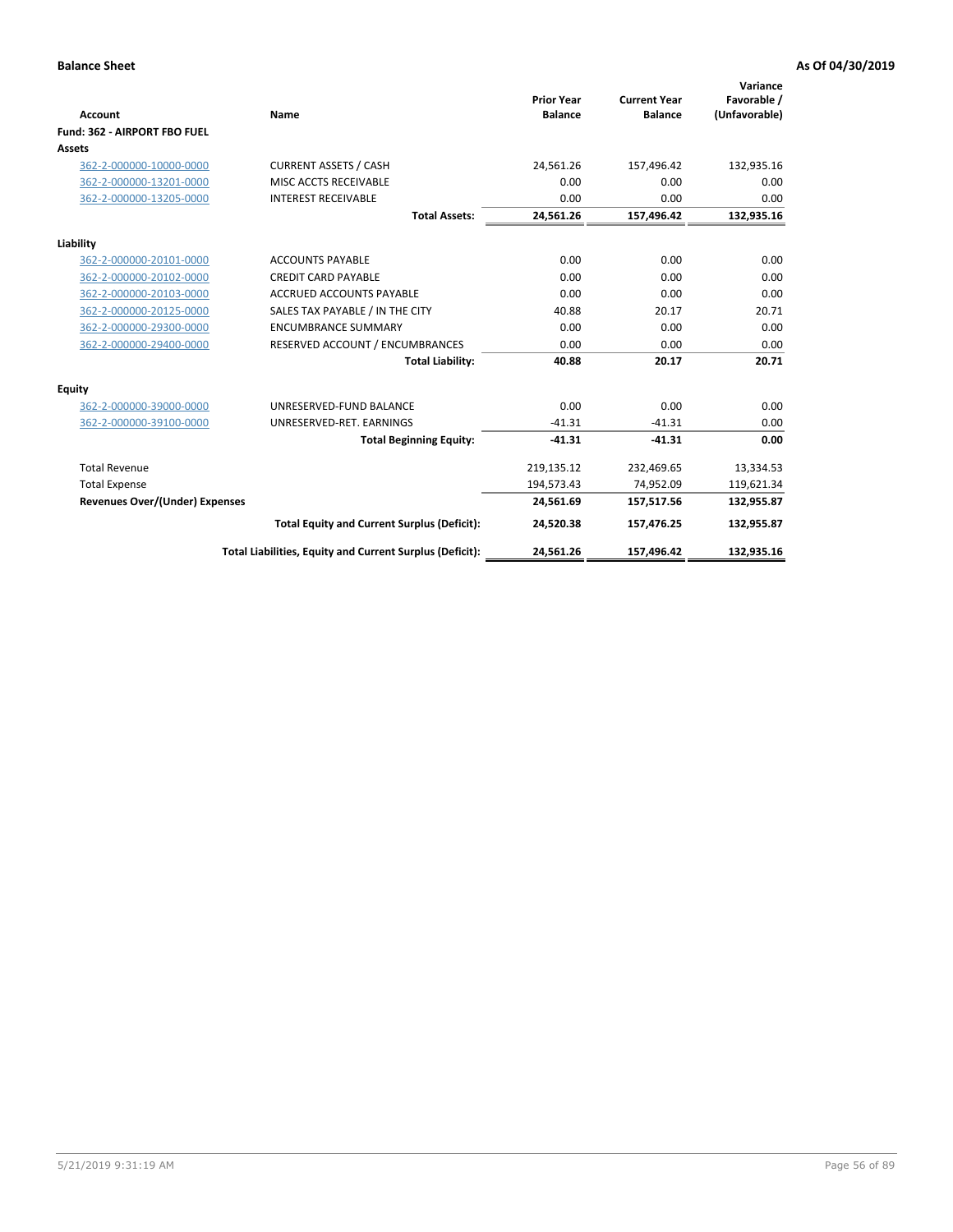| Account<br>Fund: 400 - GOLF FUND                   | Name                                  | <b>Prior Year</b><br><b>Balance</b> | <b>Current Year</b><br><b>Balance</b> | Variance<br>Favorable /<br>(Unfavorable) |
|----------------------------------------------------|---------------------------------------|-------------------------------------|---------------------------------------|------------------------------------------|
| Assets                                             |                                       |                                     |                                       |                                          |
| 400-2-000000-10000-0000                            | <b>CURRENT ASSETS / CASH</b>          | -380,651.77                         | -426,461.81                           | $-45,810.04$                             |
| 400-2-000000-10304-0000                            | CASH / PETTY CASH/CHANGE DRAWERS      | 200.00                              | 200.00                                | 0.00                                     |
| 400-2-000000-13007-0000                            | <b>RETURNED CHECKS</b>                | 0.00                                | 0.00                                  | 0.00                                     |
| 400-2-000000-13201-0000                            | MISC ACCTS RECEIVABLE                 | $-448.45$                           | $-401.02$                             | 47.43                                    |
| 400-2-000000-13202-0000                            | <b>EMPLOYEE ADVANCES</b>              | 0.00                                | 0.00                                  | 0.00                                     |
| 400-2-000000-13203-0000                            | NON-CURRENT ASSETS / PREPAYMENTS      | 0.00                                | 0.00                                  | 0.00                                     |
| 400-2-000000-13205-0000                            | <b>INTEREST RECEIVABLE</b>            | 0.00                                | 0.00                                  | 0.00                                     |
| 400-2-000000-13206-0000                            | <b>CHARGES RECEIVABLE</b>             | 35,755.13                           | 35,600.40                             | $-154.73$                                |
| 400-2-000000-15301-0000                            | INVENTORIES / GOLF COURSE             | 8,301.68                            | 8,301.68                              | 0.00                                     |
| 400-2-000000-16001-0000                            | FIXED ASSETS / LAND                   | 93,000.00                           | 93,000.00                             | 0.00                                     |
| 400-2-000000-16002-0000                            | FIXED ASSETS / IMPROVMENTS-NON BUILDI | 521,160.58                          | 521,160.58                            | 0.00                                     |
| 400-2-000000-16003-0000                            | ACCUM DEPR / IMPROVEMENTS-NON BUILI   | -281,523.98                         | -297,622.34                           | $-16,098.36$                             |
| 400-2-000000-16004-0000                            | FIXED ASSETS / BUILDINGS              | 109,640.00                          | 109,640.00                            | 0.00                                     |
| 400-2-000000-16005-0000                            | <b>ACCUM DEPR / BUILDINGS</b>         | $-108,377.74$                       | -108,983.62                           | $-605.88$                                |
| 400-2-000000-16201-0000                            | FIXED ASSETS / MACHINERY AND EQUIPMEN | 51,957.00                           | 51,957.00                             | 0.00                                     |
| 400-2-000000-16202-0000                            | ACCUM DEPR / MACHINERY AND EQUIPMEI   | -51,957.00                          | $-51,957.00$                          | 0.00                                     |
| 400-2-000000-16301-0000                            | FIXED ASSETS / C W I P                | 0.00                                | 0.00                                  | 0.00                                     |
| 400-2-000000-17501-0000                            | <b>EMPLOYEE CONTRIBUTIONS</b>         | 7,149.00                            | 7,763.00                              | 614.00                                   |
| 400-2-000000-17504-0000                            | <b>INVESTMENT RETURN</b>              | 22,540.00                           | $-13,737.00$                          | $-36,277.00$                             |
| 400-2-000000-17508-0000                            | <b>EXPERIENCE DIFFERENCE- OUTFLOW</b> | 397.00                              | $-505.00$                             | $-902.00$                                |
| 400-2-000000-17509-0000                            | <b>EXPERIENCE DIFFERENCE - INFLOW</b> | $-2,627.00$                         | $-2,627.00$                           | 0.00                                     |
| 400-2-000000-17520-0000                            | <b>ASSUMPTION CHANGES</b>             | 5,278.00                            | 2,456.00                              | $-2,822.00$                              |
|                                                    | <b>Total Assets:</b>                  | 29,792.45                           | $-72,216.13$                          | $-102,008.58$                            |
|                                                    |                                       |                                     |                                       |                                          |
| Liability                                          | <b>ACCOUNTS PAYABLE</b>               | 0.00                                | 0.00                                  | 0.00                                     |
| 400-2-000000-20101-0000<br>400-2-000000-20102-0000 | <b>CREDIT CARD PAYABLE</b>            | 0.00                                | 0.00                                  | 0.00                                     |
| 400-2-000000-20103-0000                            | ACCRUED ACCOUNTS PAYABLE              | 0.00                                | 0.00                                  | 0.00                                     |
| 400-2-000000-20112-0000                            | <b>ACCRUED INTEREST PAYABLE</b>       | 0.00                                | 0.00                                  | 0.00                                     |
| 400-2-000000-20124-0000                            | <b>GOLF COURSE RESALE</b>             | 0.00                                | 0.00                                  | 0.00                                     |
| 400-2-000000-20125-0000                            | SALES TAX PAYABLE / IN THE CITY       | 721.60                              | 837.50                                | $-115.90$                                |
| 400-2-000000-20139-0000                            | RETAINAGES PAYABLE                    | 0.00                                | 0.00                                  | 0.00                                     |
| 400-2-000000-20141-0000                            | <b>TELEPHONE CLEARING</b>             | 0.00                                | 0.00                                  | 0.00                                     |
| 400-2-000000-20160-0000                            | <b>UNAPPLIED CREDIT</b>               | 0.00                                | 0.00                                  | 0.00                                     |
| 400-2-000000-21001-0000                            | <b>GENERAL FUND / GENERAL FUND</b>    | 0.00                                | 0.00                                  | 0.00                                     |
| 400-2-000000-21101-0000                            | ENTERPRISE / WTR/WWTR UTILITY FUND    | 0.00                                | 0.00                                  | 0.00                                     |
| 400-2-000000-22001-0000                            | SALARIES PAYABLE                      | 4,783.71                            | 4.564.90                              | 218.81                                   |
| 400-2-000000-22002-0000                            | VACATION/SICK PAYABLE                 | 15,069.61                           | 13,978.60                             | 1,091.01                                 |
| 400-2-000000-23001-0000                            | CAPITAL LEASE PAYABLE                 | 0.00                                | 0.00                                  | 0.00                                     |
| 400-2-000000-24001-0000                            | O/S CHECKS PAYABLE                    | 0.00                                | 0.00                                  | 0.00                                     |
| 400-2-000000-26001-0000                            | <b>COMPENSATED ABSENCES PAY</b>       | 28,608.92                           | 30,272.55                             | $-1,663.63$                              |
| 400-2-000000-27001-0000                            | <b>CONTRIBUTED CAPITAL</b>            | 0.00                                | 0.00                                  | 0.00                                     |
| 400-2-000000-27002-0000                            | CONTRIBUTED CAPITAL / DEVELOPERS      | 0.00                                | 0.00                                  | 0.00                                     |
| 400-2-000000-29300-0000                            | <b>ENCUMBRANCE SUMMARY</b>            | 0.00                                | 0.00                                  | 0.00                                     |
| 400-2-000000-29400-0100                            | RESERVED ACCOUNT / ENCUMBRANCES       | 0.00                                | 0.00                                  | 0.00                                     |
| 400-2-000000-29999-0000                            | NET PENSION LIABILITY                 | 48,989.00                           | 11,349.00                             | 37,640.00                                |
|                                                    | <b>Total Liability:</b>               | 98,172.84                           | 61,002.55                             | 37,170.29                                |
|                                                    |                                       |                                     |                                       |                                          |
| <b>Equity</b>                                      |                                       |                                     |                                       |                                          |
| 400-2-000000-39000-0000                            | UNRESERVED-FUND BALANCE               | 0.00                                | 0.00                                  | 0.00                                     |
| 400-2-000000-39100-0000                            | UNRESERVED-RET. EARNINGS              | $-26,531.20$                        | $-78,138.09$                          | $-51,606.89$                             |
| 400-2-000000-39500-0000                            | <b>NET POSITION - PENSION</b>         | $-44.00$                            | $-44.00$                              | 0.00                                     |
|                                                    | <b>Total Beginning Equity:</b>        | $-26,575.20$                        | -78,182.09                            | $-51,606.89$                             |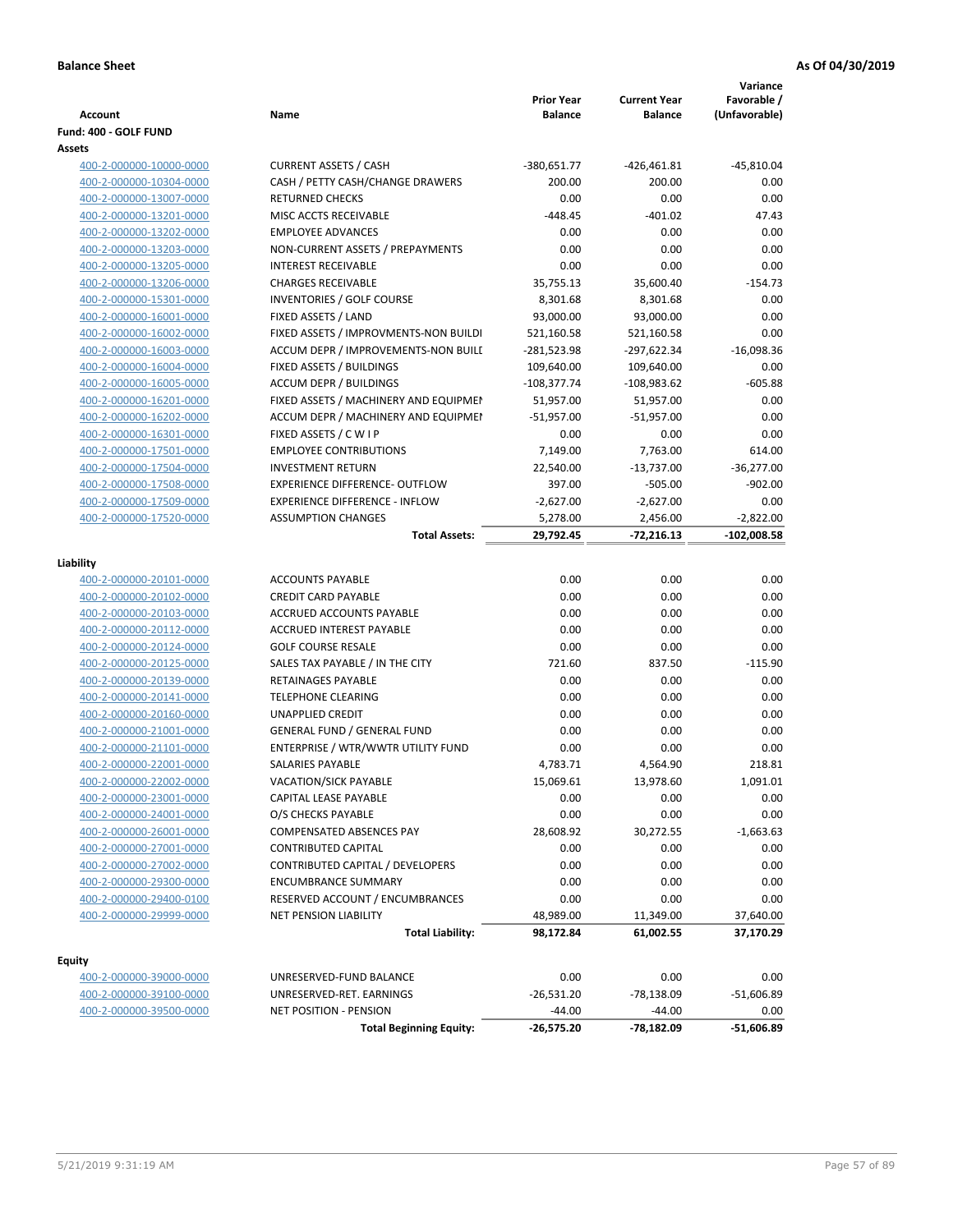| Account                        | Name                                                     | <b>Prior Year</b><br><b>Balance</b> | <b>Current Year</b><br><b>Balance</b> | Variance<br>Favorable /<br>(Unfavorable) |
|--------------------------------|----------------------------------------------------------|-------------------------------------|---------------------------------------|------------------------------------------|
| Total Revenue                  |                                                          | 101,079.69                          | 75,477.56                             | $-25,602.13$                             |
| <b>Total Expense</b>           |                                                          | 142,884.87                          | 130,514.14                            | 12,370.73                                |
| Revenues Over/(Under) Expenses | $-41,805.18$                                             | $-55,036.58$                        | $-13,231.40$                          |                                          |
|                                | <b>Total Equity and Current Surplus (Deficit):</b>       | $-68,380.38$                        | $-133.218.67$                         | $-64,838.29$                             |
|                                | Total Liabilities, Equity and Current Surplus (Deficit): | 29,792.46                           | -72,216.12                            | $-102,008.58$                            |
|                                | *** FUND 400 OUT OF BALANCE ***                          | $-0.01$                             | $-0.01$                               | 0.00                                     |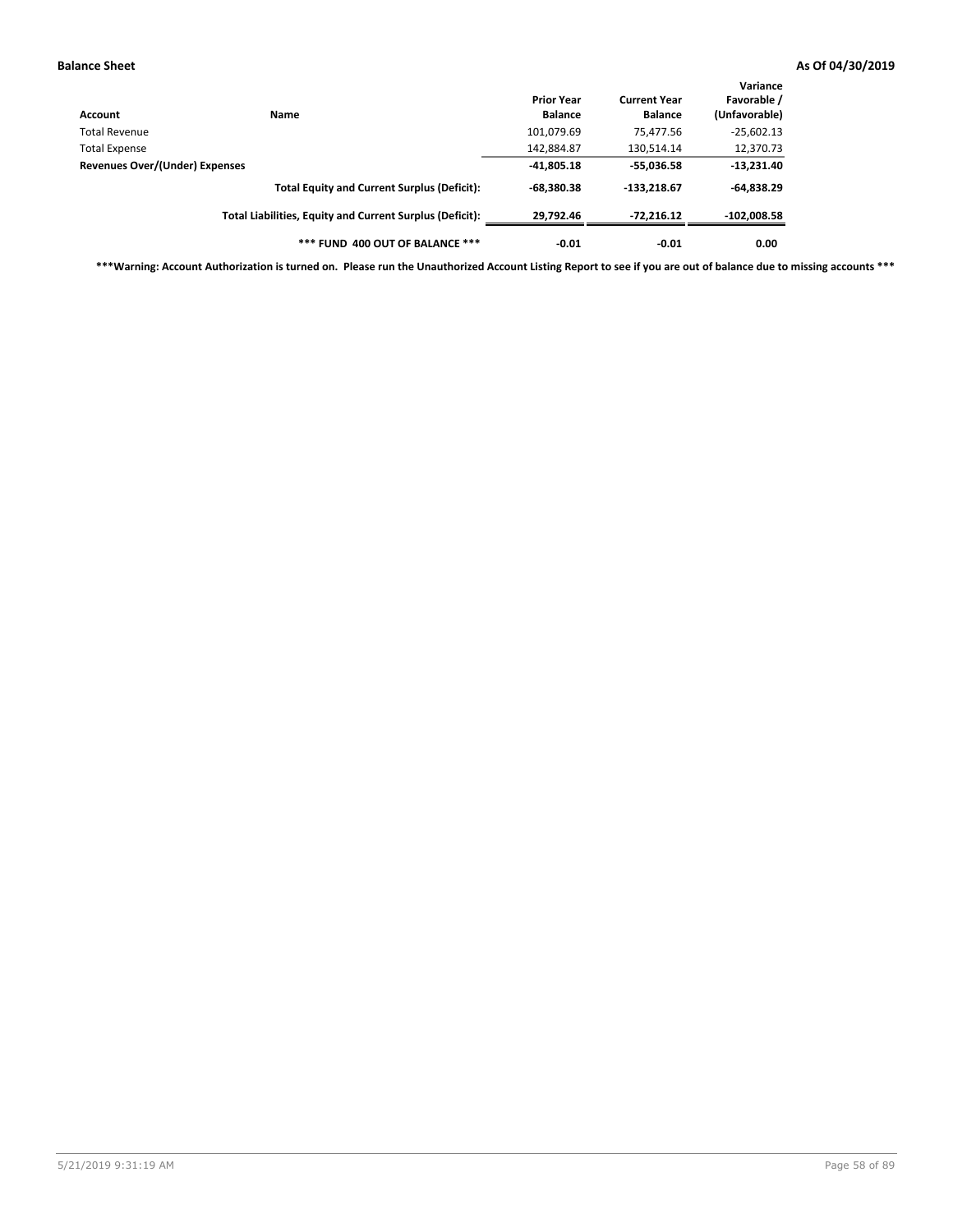|                                       |                                                          | <b>Prior Year</b> | <b>Current Year</b> | Variance<br>Favorable / |
|---------------------------------------|----------------------------------------------------------|-------------------|---------------------|-------------------------|
| <b>Account</b>                        | Name                                                     | <b>Balance</b>    | <b>Balance</b>      | (Unfavorable)           |
| <b>Fund: 500 - SANITATION FUND</b>    |                                                          |                   |                     |                         |
| Assets                                |                                                          |                   |                     |                         |
| 500-2-000000-10000-0000               | <b>CURRENT ASSETS / CASH</b>                             | 2,370,034.71      | 2,051,683.74        | -318,350.97             |
| 500-2-000000-13000-0000               | <b>CUSTOMER ACCTS RECEIVABLE</b>                         | 113,550.17        | 160,662.55          | 47,112.38               |
| 500-2-000000-13001-0000               | NON CURRENT CUSTOMER ACCTS RECEIVAE                      | 61,873.90         | 67,373.92           | 5,500.02                |
| 500-2-000000-13002-0000               | ALLOW FOR UNCOLLECT REC                                  | $-56,852.74$      | $-62,648.18$        | $-5,795.44$             |
| 500-2-000000-13003-0000               | UNBILLED YEAR-END ACCRUAL                                | 314,317.28        | 470,767.37          | 156,450.09              |
| 500-2-000000-13201-0000               | MISC ACCTS RECEIVABLE                                    | 0.00              | 0.00                | 0.00                    |
| 500-2-000000-17501-0000               | <b>EMPLOYEE CONTRIBUTIONS</b>                            | 7,149.00          | 7,763.00            | 614.00                  |
| 500-2-000000-17504-0000               | <b>INVESTMENT RETURN</b>                                 | 22,540.00         | $-13,737.00$        | $-36,277.00$            |
| 500-2-000000-17508-0000               | <b>EXPERIENCE DIFFERENCE- OUTFLOW</b>                    | 397.00            | $-505.00$           | $-902.00$               |
| 500-2-000000-17509-0000               | <b>EXPERIENCE DIFFERENCE - INFLOW</b>                    | $-2,627.00$       | $-2,627.00$         | 0.00                    |
| 500-2-000000-17520-0000               | <b>ASSUMPTION CHANGES</b>                                | 5,278.00          | 2,456.00            | $-2,822.00$             |
|                                       | <b>Total Assets:</b>                                     | 2,835,660.32      | 2,681,189.40        | -154,470.92             |
|                                       |                                                          |                   |                     |                         |
| Liability                             |                                                          |                   |                     |                         |
| 500-2-000000-20101-0000               | <b>ACCOUNTS PAYABLE</b>                                  | 0.00              | 0.00                | 0.00                    |
| 500-2-000000-20102-0000               | <b>CREDIT CARD PAYABLE</b>                               | 0.00              | 0.00                | 0.00                    |
| 500-2-000000-20103-0000               | <b>ACCRUED ACCOUNTS PAYABLE</b>                          | 0.00              | 0.00                | 0.00                    |
| 500-2-000000-20125-0000               | SALES TAX PAYABLE / IN THE CITY                          | 19,946.62         | 27,355.93           | $-7,409.31$             |
| 500-2-000000-20126-0000               | SALES TAX PAYABLE / OUT OF CITY                          | 0.00              | 0.00                | 0.00                    |
| 500-2-000000-20133-0000               | <b>GARBAGE CLEARING</b>                                  | 0.00              | 0.00                | 0.00                    |
| 500-2-000000-20135-0000               | GARBAGE CLEARING / BAD DEBT EXPENS                       | 26,915.37         | 54,435.55           | $-27,520.18$            |
| 500-2-000000-20160-0000               | UNAPPLIED CREDIT                                         | 0.00              | 0.00                | 0.00                    |
| 500-2-000000-20201-0000               | <b>DEFERRED REVENUE</b>                                  | 0.00              | 0.00                | 0.00                    |
| 500-2-000000-21001-0000               | <b>GENERAL FUND / GENERAL FUND</b>                       | 0.00              | 0.00                | 0.00                    |
| 500-2-000000-22001-0000               | <b>SALARIES PAYABLE</b>                                  | 4,893.72          | 4,509.88            | 383.84                  |
| 500-2-000000-22002-0000               | <b>VACATION/SICK PAYABLE</b>                             | 7,535.45          | 6,619.16            | 916.29                  |
| 500-2-000000-24002-0000               | <b>CUSTOMER DEPOSITS</b>                                 | 244,443.59        | 259,279.33          | $-14,835.74$            |
| 500-2-000000-24007-0000               | <b>BILLED DEPOSITS SUSPENSE</b>                          | 0.00              | 0.00                | 0.00                    |
| 500-2-000000-26001-0000               | <b>COMPENSATED ABSENCES PAY</b>                          | 3,841.35          | 6,561.51            | $-2,720.16$             |
| 500-2-000000-29300-0000               | <b>ENCUMBRANCE SUMMARY</b>                               | 0.00              | 0.00                | 0.00                    |
| 500-2-000000-29400-0100               | RESERVED ACCOUNT / ENCUMBRANCES                          | 0.00              | 0.00                | 0.00                    |
| 500-2-000000-29999-0000               | <b>NET PENSION LIABILITY</b>                             | 48,989.00         | 11,349.00           | 37,640.00               |
|                                       | <b>Total Liability:</b>                                  | 356,565.10        | 370,110.36          | $-13,545.26$            |
| Equity                                |                                                          |                   |                     |                         |
| 500-2-000000-39000-0000               | UNRESERVED-FUND BALANCE                                  | 0.00              | 0.00                | 0.00                    |
| 500-2-000000-39100-0000               | UNRESERVED-RET. EARNINGS                                 | 1,890,622.70      | 2,181,362.37        | 290,739.67              |
| <u>500-2-000000-39500-0000</u>        | NET POSITION - PENSION                                   | $-44.00$          | $-44.00$            | 0.00                    |
|                                       | <b>Total Beginning Equity:</b>                           | 1,890,578.70      | 2,181,318.37        | 290,739.67              |
| <b>Total Revenue</b>                  |                                                          | 2,294,121.35      | 3,071,139.99        | 777,018.64              |
| <b>Total Expense</b>                  |                                                          | 1,705,604.83      | 2,941,379.32        | -1,235,774.49           |
| <b>Revenues Over/(Under) Expenses</b> |                                                          | 588,516.52        | 129,760.67          | -458,755.85             |
|                                       | <b>Total Equity and Current Surplus (Deficit):</b>       | 2,479,095.22      | 2,311,079.04        | $-168,016.18$           |
|                                       | Total Liabilities, Equity and Current Surplus (Deficit): | 2,835,660.32      | 2,681,189.40        | -154,470.92             |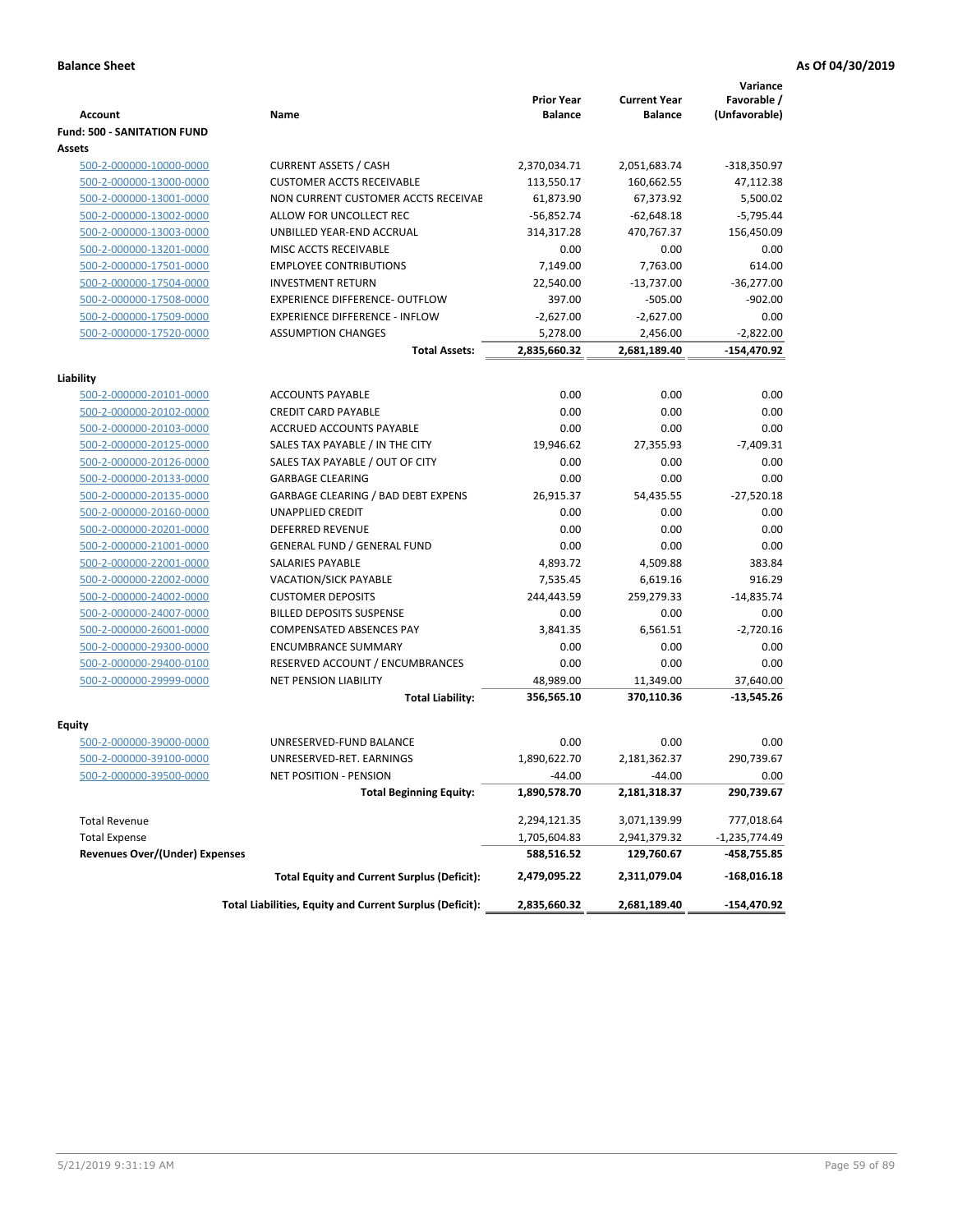| <b>Account</b>                                      | Name                                                     | <b>Prior Year</b><br><b>Balance</b> | <b>Current Year</b><br><b>Balance</b> | Variance<br>Favorable /<br>(Unfavorable) |
|-----------------------------------------------------|----------------------------------------------------------|-------------------------------------|---------------------------------------|------------------------------------------|
| Fund: 561 - REGINAL HOUSEHOLD HAZARDOUS WASTE GRANT |                                                          |                                     |                                       |                                          |
| Assets                                              |                                                          |                                     |                                       |                                          |
| 561-2-000000-10000-0000                             | <b>CURRENT ASSETS / CASH</b>                             | 0.00                                | 0.00                                  | 0.00                                     |
| 561-2-000000-13201-0000                             | MISC ACCTS RECEIVABLE                                    | 0.00                                | 0.00                                  | 0.00                                     |
| 561-2-000000-13205-0000                             | <b>INTEREST RECEIVABLE</b>                               | 0.00                                | 0.00                                  | 0.00                                     |
|                                                     | <b>Total Assets:</b>                                     | 0.00                                | 0.00                                  | 0.00                                     |
| Liability                                           |                                                          |                                     |                                       |                                          |
| 561-2-000000-20101-0000                             | <b>ACCOUNTS PAYABLE</b>                                  | 0.00                                | 0.00                                  | 0.00                                     |
| 561-2-000000-20102-0000                             | <b>CREDIT CARD PAYABLE</b>                               | 0.00                                | 0.00                                  | 0.00                                     |
| 561-2-000000-20103-0000                             | <b>ACCRUED ACCOUNTS PAYABLE</b>                          | 0.00                                | 0.00                                  | 0.00                                     |
| 561-2-000000-21140-0000                             | DUE TO / SANITATION FUND                                 | 0.00                                | 0.00                                  | 0.00                                     |
| 561-2-000000-29300-0000                             | <b>ENCUMBRANCE SUMMARY</b>                               | 0.00                                | 0.00                                  | 0.00                                     |
| 561-2-000000-29400-0100                             | RESERVED ACCOUNT / ENCUMBRANCES                          | 0.00                                | 0.00                                  | 0.00                                     |
|                                                     | <b>Total Liability:</b>                                  | 0.00                                | 0.00                                  | 0.00                                     |
| <b>Equity</b>                                       |                                                          |                                     |                                       |                                          |
| 561-2-000000-39100-0000                             | UNRESERVED-RET. EARNINGS                                 | 0.00                                | 0.00                                  | 0.00                                     |
|                                                     | <b>Total Beginning Equity:</b>                           | 0.00                                | 0.00                                  | 0.00                                     |
| <b>Total Revenue</b>                                |                                                          | 0.00                                | 0.00                                  | 0.00                                     |
| <b>Total Expense</b>                                |                                                          | 0.00                                | 0.00                                  | 0.00                                     |
| <b>Revenues Over/(Under) Expenses</b>               |                                                          | 0.00                                | 0.00                                  | 0.00                                     |
|                                                     | <b>Total Equity and Current Surplus (Deficit):</b>       | 0.00                                | 0.00                                  | 0.00                                     |
|                                                     | Total Liabilities, Equity and Current Surplus (Deficit): | 0.00                                | 0.00                                  | 0.00                                     |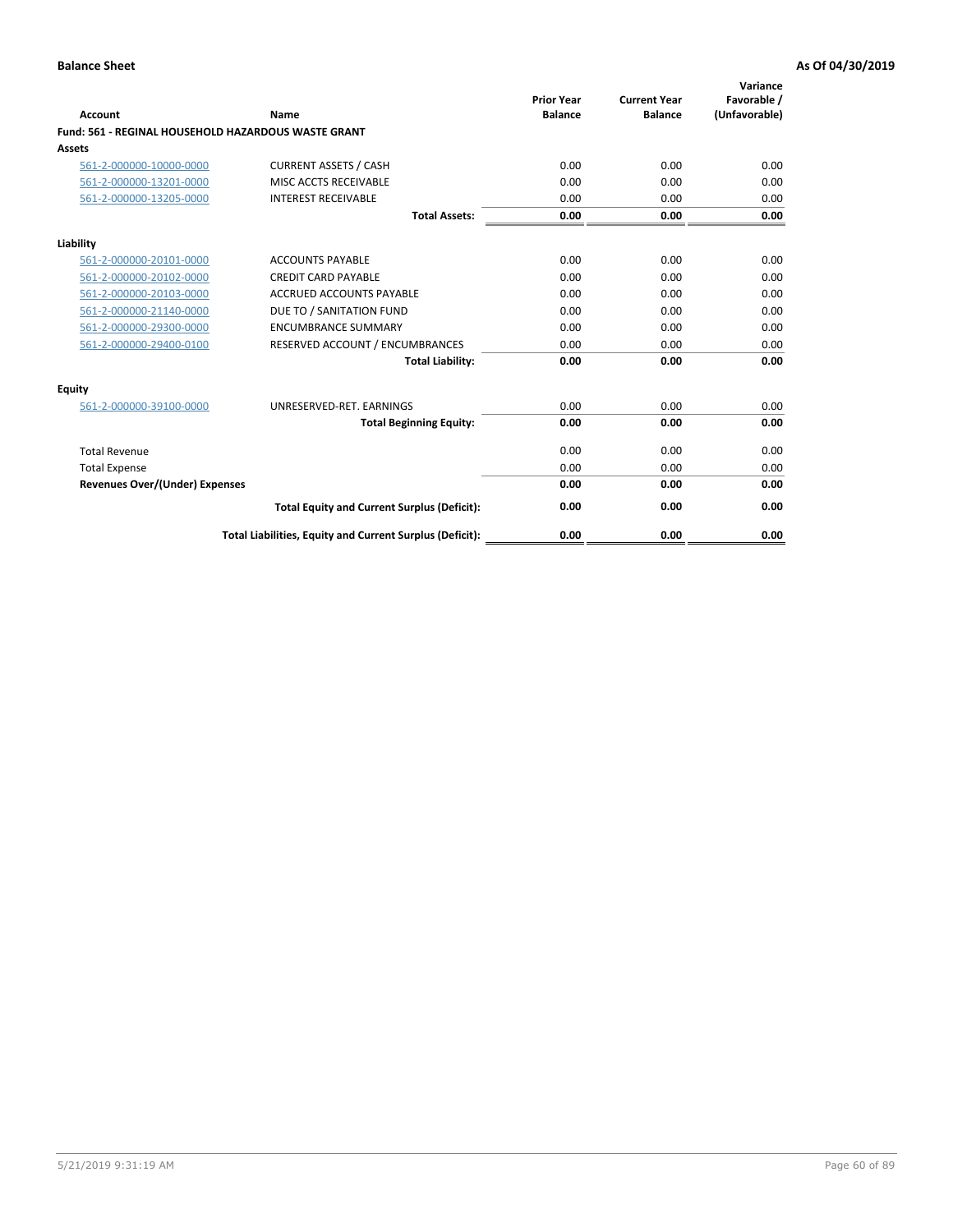| <b>Account</b>                          | Name                                      | <b>Prior Year</b><br><b>Balance</b> | <b>Current Year</b><br><b>Balance</b> | Variance<br>Favorable /<br>(Unfavorable) |
|-----------------------------------------|-------------------------------------------|-------------------------------------|---------------------------------------|------------------------------------------|
| <b>Fund: 601 - CENTRAL SERVICE FUND</b> |                                           |                                     |                                       |                                          |
| Assets                                  |                                           |                                     |                                       |                                          |
| 601-2-000000-10000-0000                 | <b>CURRENT ASSETS / CASH</b>              | $-84,066.16$                        | $-213,070.84$                         | $-129,004.68$                            |
| 601-2-000000-13201-0000                 | MISC ACCTS RECEIVABLE                     | 0.00                                | 0.00                                  | 0.00                                     |
| 601-2-000000-13203-0000                 | NON-CURRENT ASSETS / PREPAYMENTS          | 0.00                                | 0.00                                  | 0.00                                     |
| 601-2-000000-13204-0000                 | PREPAYMENTS / INSURANCE PREPAYMENT        | 0.00                                | 0.00                                  | 0.00                                     |
| 601-2-000000-13205-0000                 | <b>INTEREST RECEIVABLE</b>                | 0.00                                | 0.00                                  | 0.00                                     |
| 601-2-000000-15001-0000                 | <b>INVENTORIES / POSTAGE</b>              | 0.00                                | 0.00                                  | 0.00                                     |
| 601-2-000000-15101-0000                 | <b>FACILITIES MAINT STOCK INVENTORIES</b> | 18,032.58                           | 29,182.28                             | 11,149.70                                |
| 601-2-000000-15201-0000                 | <b>INVENTORIES / GARAGE</b>               | 261,563.06                          | 327,020.10                            | 65,457.04                                |
| 601-2-000000-16001-0000                 | FIXED ASSETS / LAND                       | 0.00                                | 0.00                                  | 0.00                                     |
| 601-2-000000-16002-0000                 | FIXED ASSETS / IMPROVMENTS-NON BUILDI     | 0.00                                | 0.00                                  | 0.00                                     |
| 601-2-000000-16003-0000                 | ACCUM DEPR / IMPROVEMENTS-NON BUILI       | 0.00                                | 0.00                                  | 0.00                                     |
| 601-2-000000-16004-0000                 | FIXED ASSETS / BUILDINGS                  | 100,832.00                          | 100,832.00                            | 0.00                                     |
| 601-2-000000-16005-0000                 | <b>ACCUM DEPR / BUILDINGS</b>             | $-100,832.00$                       | $-100,832.00$                         | 0.00                                     |
| 601-2-000000-16201-0000                 | FIXED ASSETS / MACHINERY AND EQUIPMEN     | 166,476.00                          | 157,057.00                            | $-9,419.00$                              |
| 601-2-000000-16202-0000                 | ACCUM DEPR / MACHINERY AND EQUIPMEI       | $-166,476.00$                       | $-157,057.01$                         | 9,418.99                                 |
| 601-2-000000-17501-0000                 | <b>EMPLOYEE CONTRIBUTIONS</b>             | 28,595.00                           | 29,209.00                             | 614.00                                   |
| 601-2-000000-17504-0000                 | <b>INVESTMENT RETURN</b>                  | 90,159.00                           | 53,882.00                             | $-36,277.00$                             |
| 601-2-000000-17508-0000                 | <b>EXPERIENCE DIFFERENCE- OUTFLOW</b>     | 1,587.00                            | 685.00                                | $-902.00$                                |
| 601-2-000000-17509-0000                 | <b>EXPERIENCE DIFFERENCE - INFLOW</b>     | $-10,507.00$                        | $-10,507.00$                          | 0.00                                     |
| 601-2-000000-17520-0000                 | <b>ASSUMPTION CHANGES</b>                 | 21,113.00                           | 18,291.00                             | $-2,822.00$                              |
|                                         | <b>Total Assets:</b>                      | 326,476.48                          | 234,691.53                            | -91,784.95                               |
|                                         |                                           |                                     |                                       |                                          |
| Liability                               |                                           |                                     |                                       |                                          |
| 601-2-000000-20101-0000                 | <b>ACCOUNTS PAYABLE</b>                   | 0.00                                | 0.00                                  | 0.00                                     |
| 601-2-000000-20102-0000                 | <b>CREDIT CARD PAYABLE</b>                | 0.00                                | 0.00                                  | 0.00                                     |
| 601-2-000000-20103-0000                 | ACCRUED ACCOUNTS PAYABLE                  | 0.00                                | 0.00                                  | 0.00                                     |
| 601-2-000000-20115-0000                 | <b>DRINK SUPPLY</b>                       | 0.00                                | 0.00                                  | 0.00                                     |
| 601-2-000000-20141-0000                 | <b>TELEPHONE CLEARING</b>                 | 0.00                                | 0.00                                  | 0.00                                     |
| 601-2-000000-20148-0000                 | FLEET FUEL CLEARING                       | 0.00                                | 0.00                                  | 0.00                                     |
| 601-2-000000-20149-0000                 | FLEET MAINTENANCE CLEARING                | $-16.48$                            | 84.03                                 | $-100.51$                                |
| 601-2-000000-20201-0000                 | <b>DEFERRED REVENUE</b>                   | 0.00                                | 0.00                                  | 0.00                                     |
| 601-2-000000-21001-0000                 | <b>GENERAL FUND / GENERAL FUND</b>        | 0.00                                | 0.00                                  | 0.00                                     |
| 601-2-000000-21101-0000                 | ENTERPRISE / WTR/WWTR UTILITY FUND        | 0.00                                | 0.00                                  | 0.00                                     |
| 601-2-000000-22001-0000                 | <b>SALARIES PAYABLE</b>                   | 16,938.86                           | 16,767.22                             | 171.64                                   |
| 601-2-000000-22002-0000                 | <b>VACATION/SICK PAYABLE</b>              | 31,233.84                           | 51,869.40                             | $-20,635.56$                             |
| 601-2-000000-24011-0000                 | <b>CIVIC CENTER DEPOSITS</b>              | 0.00                                | 0.00                                  | 0.00                                     |
| 601-2-000000-24012-0000                 | <b>AUDITORIUM DEPOSITS</b>                | 0.00                                | 0.00                                  | 0.00                                     |
| 601-2-000000-26001-0000                 | COMPENSATED ABSENCES PAY                  | 58,038.36                           | 26,709.92                             | 31,328.44                                |
| 601-2-000000-27001-0000                 | <b>CONTRIBUTED CAPITAL</b>                | 0.00                                | 0.00                                  | 0.00                                     |
| 601-2-000000-29300-0000                 | <b>ENCUMBRANCE SUMMARY</b>                | 0.00                                | 0.00                                  | 0.00                                     |
| 601-2-000000-29400-0100                 | RESERVED ACCOUNT / ENCUMBRANCES           | 0.00                                | 0.00                                  | 0.00                                     |
| 601-2-000000-29999-0000                 | NET PENSION LIABILITY                     | 195,957.00                          | 158,317.00                            | 37,640.00                                |
|                                         | <b>Total Liability:</b>                   | 302,151.58                          | 253,747.57                            | 48,404.01                                |
| <b>Equity</b>                           |                                           |                                     |                                       |                                          |
| 601-2-000000-39000-0000                 | UNRESERVED-FUND BALANCE                   | 0.00                                | 0.00                                  | 0.00                                     |
| 601-2-000000-39100-0000                 | UNRESERVED-RET. EARNINGS                  | 51,003.70                           | 41,463.81                             | $-9,539.89$                              |
| 601-2-000000-39500-0000                 | NET POSITION - PENSION                    | $-175.00$                           | $-175.00$                             | 0.00                                     |
|                                         | <b>Total Beginning Equity:</b>            | 50,828.70                           | 41,288.81                             | $-9,539.89$                              |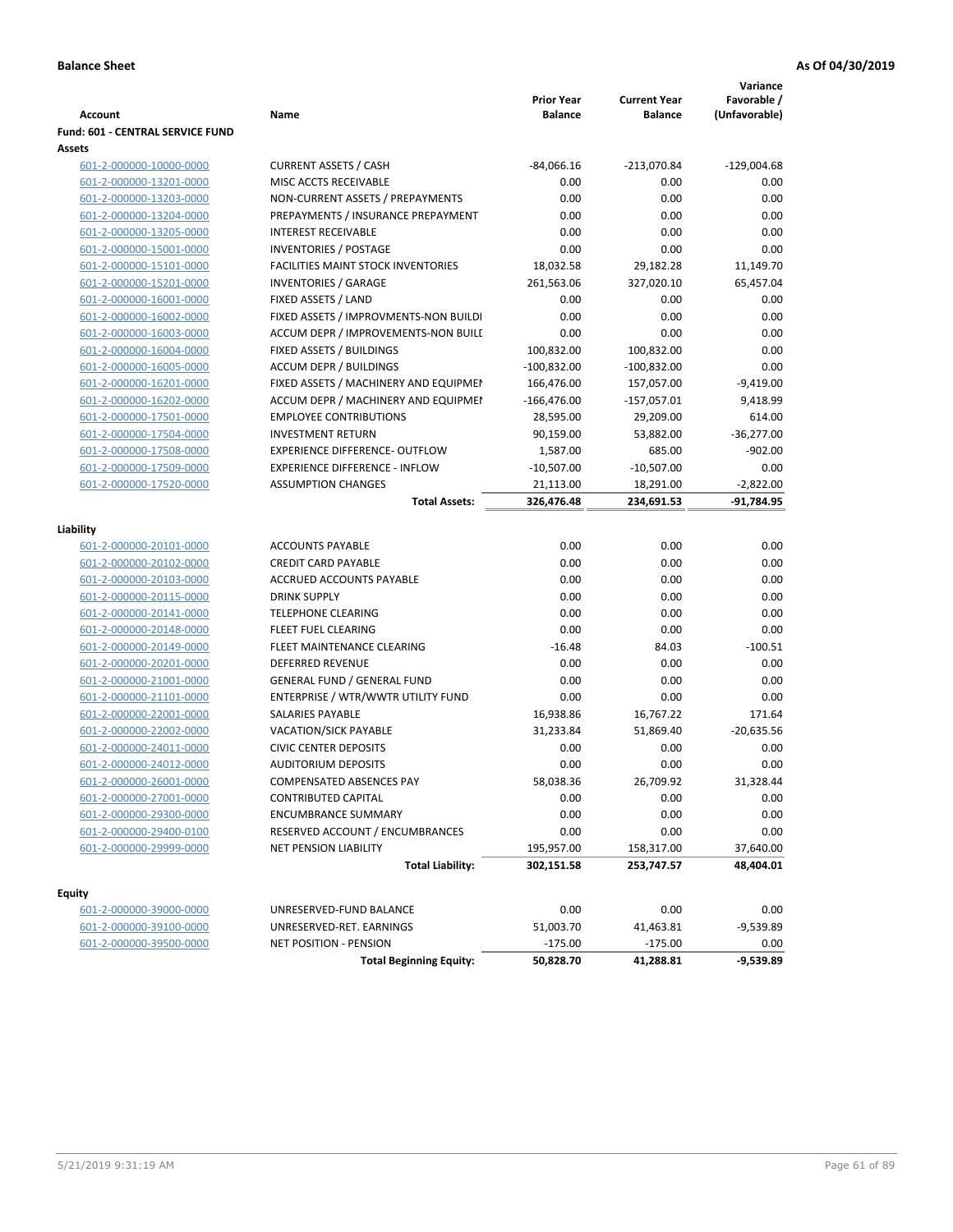| Account                        | Name                                                     | <b>Prior Year</b><br><b>Balance</b> | <b>Current Year</b><br><b>Balance</b> | Variance<br>Favorable /<br>(Unfavorable) |
|--------------------------------|----------------------------------------------------------|-------------------------------------|---------------------------------------|------------------------------------------|
| Total Revenue                  |                                                          | 518,901.32                          | 504,797.44                            | $-14,103.88$                             |
| <b>Total Expense</b>           |                                                          | 545,405.31                          | 565,142.48                            | $-19,737.17$                             |
| Revenues Over/(Under) Expenses |                                                          | $-26,503.99$                        | $-60.345.04$                          | $-33,841.05$                             |
|                                | <b>Total Equity and Current Surplus (Deficit):</b>       | 24,324.71                           | $-19,056.23$                          | -43,380.94                               |
|                                | Total Liabilities, Equity and Current Surplus (Deficit): | 326,476.29                          | 234.691.34                            | $-91,784.95$                             |
|                                | *** FUND 601 OUT OF BALANCE ***                          | 0.19                                | 0.19                                  | 0.00                                     |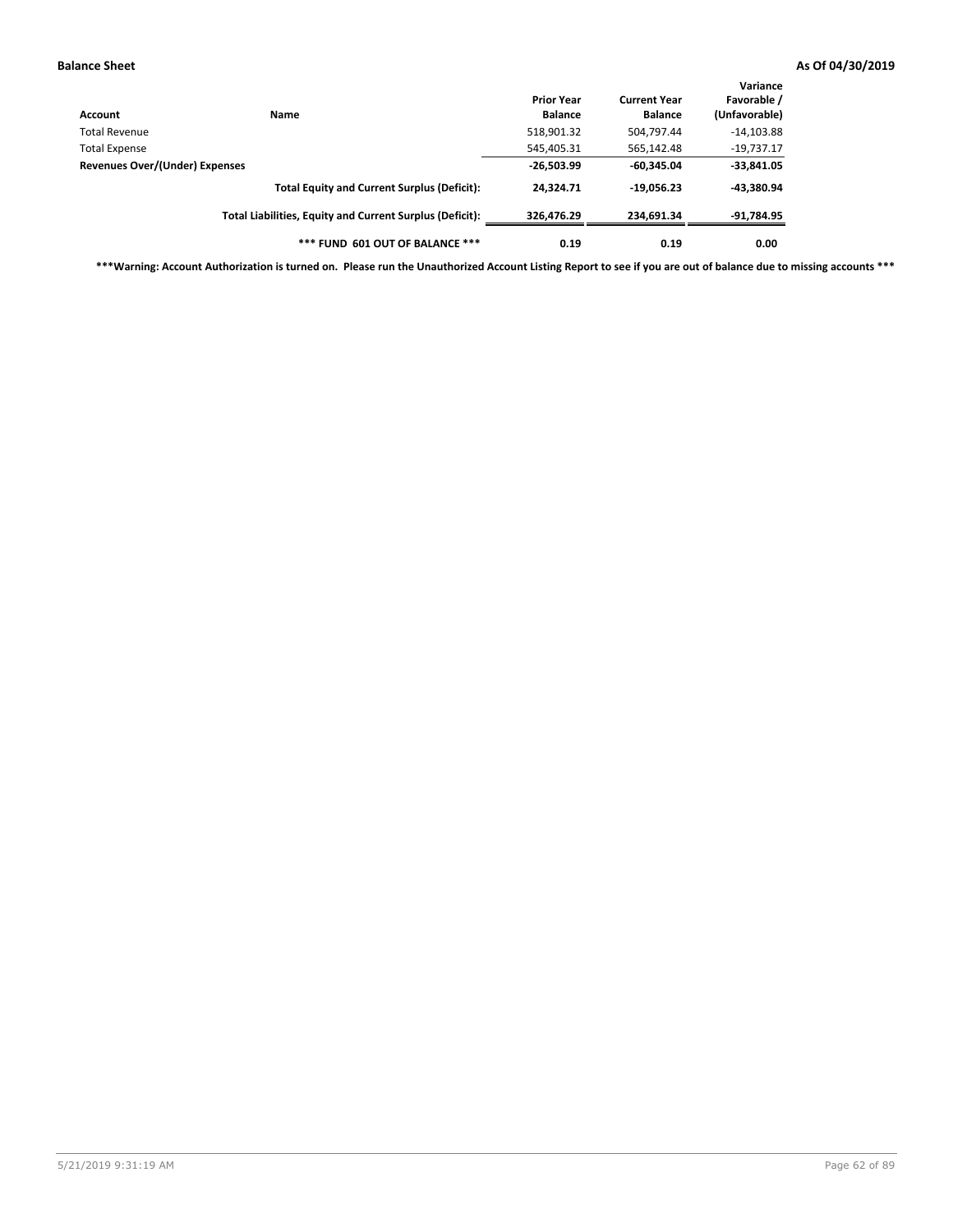|                                       |                                                          |                                     |                                       | Variance                     |
|---------------------------------------|----------------------------------------------------------|-------------------------------------|---------------------------------------|------------------------------|
| <b>Account</b>                        | <b>Name</b>                                              | <b>Prior Year</b><br><b>Balance</b> | <b>Current Year</b><br><b>Balance</b> | Favorable /<br>(Unfavorable) |
| <b>Fund: 602 - INSURANCE FUND</b>     |                                                          |                                     |                                       |                              |
| <b>Assets</b>                         |                                                          |                                     |                                       |                              |
| 602-2-000000-10000-0000               | <b>CURRENT ASSETS / CASH</b>                             | $-598,251.61$                       | 474,905.16                            | 1,073,156.77                 |
| 602-2-000000-13201-0000               | MISC ACCTS RECEIVABLE                                    | 0.00                                | 0.00                                  | 0.00                         |
| 602-2-000000-13204-0000               | PREPAYMENTS / INSURANCE PREPAYMENT                       | 0.00                                | 0.00                                  | 0.00                         |
| 602-2-000000-13205-0000               | <b>INTEREST RECEIVABLE</b>                               | 0.00                                | 0.00                                  | 0.00                         |
|                                       | <b>Total Assets:</b>                                     | $-598,251.61$                       | 474,905.16                            | 1,073,156.77                 |
| Liability                             |                                                          |                                     |                                       |                              |
| 602-2-000000-20101-0000               | <b>ACCOUNTS PAYABLE</b>                                  | $-1,000.09$                         | $-0.09$                               | $-1,000.00$                  |
| 602-2-000000-20102-0000               | <b>CREDIT CARD PAYABLE</b>                               | 0.00                                | 0.00                                  | 0.00                         |
| 602-2-000000-20103-0000               | <b>ACCRUED ACCOUNTS PAYABLE</b>                          | 0.00                                | 0.00                                  | 0.00                         |
| 602-2-000000-20201-0000               | <b>DEFERRED REVENUE</b>                                  | 0.00                                | 0.00                                  | 0.00                         |
| 602-2-000000-29300-0000               | <b>ENCUMBRANCE SUMMARY</b>                               | 0.00                                | 0.00                                  | 0.00                         |
| 602-2-000000-29400-0100               | RESERVED ACCOUNT / ENCUMBRANCES                          | 0.00                                | 0.00                                  | 0.00                         |
|                                       | <b>Total Liability:</b>                                  | $-1,000.09$                         | $-0.09$                               | $-1.000.00$                  |
| <b>Equity</b>                         |                                                          |                                     |                                       |                              |
| 602-2-000000-39000-0000               | UNRESERVED-FUND BALANCE                                  | 0.00                                | 0.00                                  | 0.00                         |
| 602-2-000000-39100-0000               | UNRESERVED-RET. EARNINGS                                 | $-253,836.31$                       | 358,277.11                            | 612,113.42                   |
|                                       | <b>Total Beginning Equity:</b>                           | $-253,836.31$                       | 358,277.11                            | 612,113.42                   |
| <b>Total Revenue</b>                  |                                                          | 3,264,130.28                        | 3,428,551.15                          | 164,420.87                   |
| <b>Total Expense</b>                  |                                                          | 3,607,545.49                        | 3,311,923.01                          | 295,622.48                   |
| <b>Revenues Over/(Under) Expenses</b> |                                                          | $-343,415.21$                       | 116,628.14                            | 460,043.35                   |
|                                       | <b>Total Equity and Current Surplus (Deficit):</b>       | -597,251.52                         | 474,905.25                            | 1,072,156.77                 |
|                                       | Total Liabilities, Equity and Current Surplus (Deficit): | $-598,251.61$                       | 474,905.16                            | 1,073,156.77                 |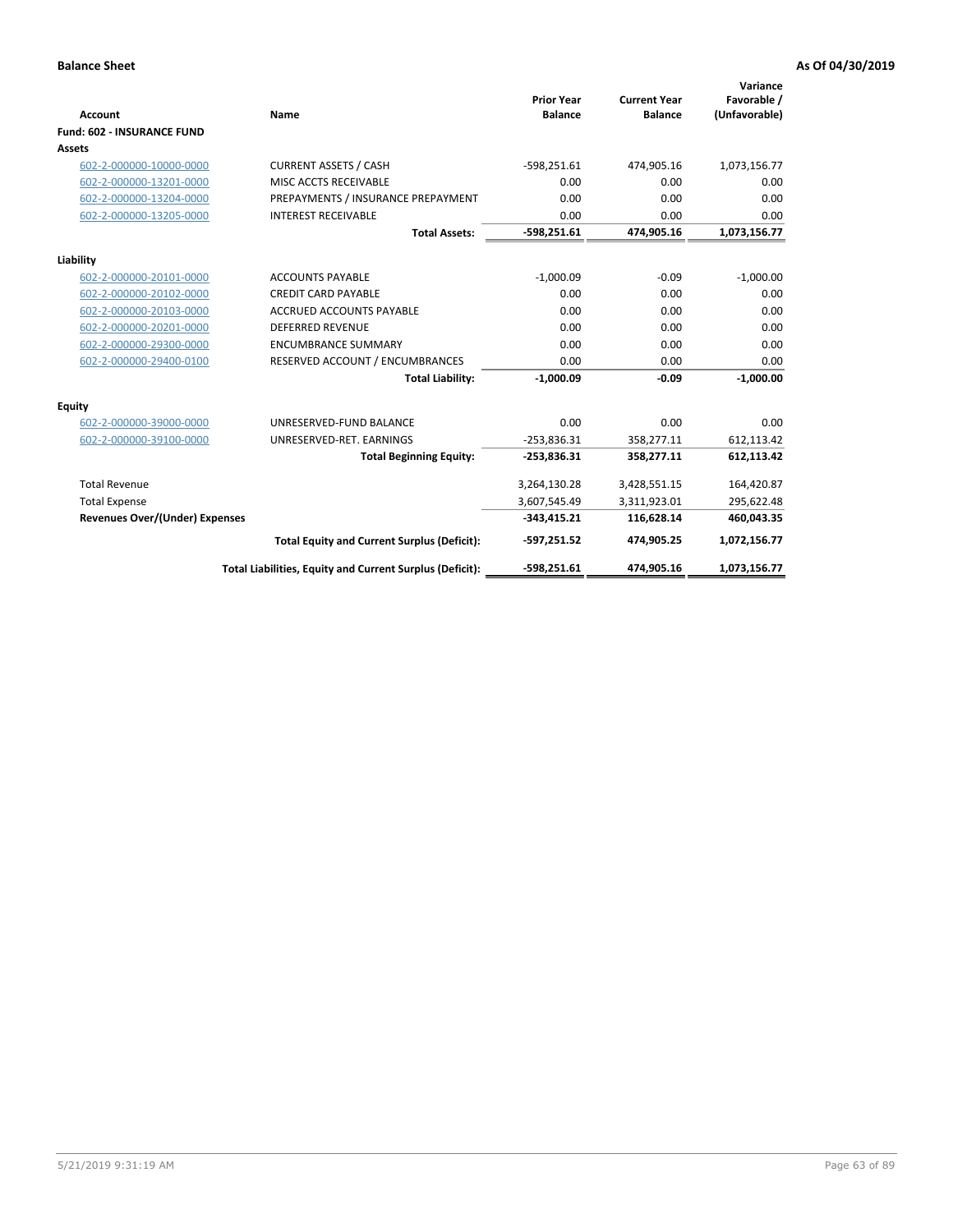| <b>Account</b>                        | <b>Name</b>                                              | <b>Prior Year</b><br><b>Balance</b> | <b>Current Year</b><br><b>Balance</b> | Variance<br>Favorable /<br>(Unfavorable) |
|---------------------------------------|----------------------------------------------------------|-------------------------------------|---------------------------------------|------------------------------------------|
| Fund: 604 - MIS FUND                  |                                                          |                                     |                                       |                                          |
| Assets                                |                                                          |                                     |                                       |                                          |
| 604-2-000000-10000-0000               | <b>CURRENT ASSETS / CASH</b>                             | 256,406.69                          | 52,337.44                             | $-204,069.25$                            |
| 604-2-000000-13201-0000               | MISC ACCTS RECEIVABLE                                    | 0.00                                | 0.00                                  | 0.00                                     |
| 604-2-000000-13202-1400               | <b>EMPLOYEE ADVANCES</b>                                 | 0.00                                | 0.00                                  | 0.00                                     |
| 604-2-000000-13203-0000               | NON-CURRENT ASSETS / PREPAYMENTS                         | 0.00                                | 0.00                                  | 0.00                                     |
| 604-2-000000-13205-0000               | <b>INTEREST RECEIVABLE</b>                               | 0.00                                | 0.00                                  | 0.00                                     |
| 604-2-000000-15601-0000               | IT NETWORK PRINTER SUPPLY INVENTORY                      | 0.00                                | 0.00                                  | 0.00                                     |
| 604-2-000000-16004-0000               | FIXED ASSETS / BUILDINGS                                 | 0.00                                | 0.00                                  | 0.00                                     |
| 604-2-000000-16005-0000               | <b>ACCUM DEPR / BUILDINGS</b>                            | 0.00                                | 0.00                                  | 0.00                                     |
| 604-2-000000-16201-0000               | FIXED ASSETS / MACHINERY AND EQUIPMEN                    | 1,587,000.47                        | 1,733,475.22                          | 146,474.75                               |
| 604-2-000000-16202-0000               | ACCUM DEPR / MACHINERY AND EQUIPMEI                      | $-1,415,037.83$                     | $-1,482,716.18$                       | $-67,678.35$                             |
| 604-2-000000-16301-0000               | FIXED ASSETS / C W I P                                   | $-0.20$                             | $-0.20$                               | 0.00                                     |
| 604-2-000000-17501-0000               | <b>EMPLOYEE CONTRIBUTIONS</b>                            | 14,298.00                           | 15,526.00                             | 1,228.00                                 |
| 604-2-000000-17504-0000               | <b>INVESTMENT RETURN</b>                                 | 45,080.00                           | $-27,473.00$                          | $-72,553.00$                             |
| 604-2-000000-17508-0000               | <b>EXPERIENCE DIFFERENCE- OUTFLOW</b>                    | 794.00                              | $-1,010.00$                           | $-1.804.00$                              |
| 604-2-000000-17509-0000               | <b>EXPERIENCE DIFFERENCE - INFLOW</b>                    | $-5,254.00$                         | $-5,254.00$                           | 0.00                                     |
| 604-2-000000-17520-0000               | <b>ASSUMPTION CHANGES</b>                                | 10,557.00                           | 4,911.00                              | $-5,646.00$                              |
|                                       | <b>Total Assets:</b>                                     | 493,844.13                          | 289,796.28                            | $-204,047.85$                            |
|                                       |                                                          |                                     |                                       |                                          |
| Liability                             |                                                          |                                     |                                       |                                          |
| 604-2-000000-20101-0000               | <b>ACCOUNTS PAYABLE</b>                                  | 411.39                              | 0.00                                  | 411.39                                   |
| 604-2-000000-20102-0000               | <b>CREDIT CARD PAYABLE</b>                               | 0.00                                | 0.00                                  | 0.00                                     |
| 604-2-000000-20103-0000               | <b>ACCRUED ACCOUNTS PAYABLE</b>                          | 0.00                                | 0.00                                  | 0.00                                     |
| 604-2-000000-20141-0000               | <b>TELEPHONE CLEARING</b>                                | 0.00                                | 0.00                                  | 0.00                                     |
| 604-2-000000-21035-0000               | DEBT SERVICE / DUE TO DEBT SERVICE                       | 0.00                                | 0.00                                  | 0.00                                     |
| 604-2-000000-22001-0000               | <b>SALARIES PAYABLE</b>                                  | 9,756.01                            | 10,507.77                             | $-751.76$                                |
| 604-2-000000-22002-0000               | <b>VACATION/SICK PAYABLE</b>                             | 25,471.59                           | 17,486.05                             | 7,985.54                                 |
| 604-2-000000-22208-0000               | INSURANCE / AMERICAN FIDELITY                            | 0.00                                | 0.00                                  | 0.00                                     |
| 604-2-000000-23001-0000               | CAPITAL LEASE PAYABLE                                    | $-1.88$                             | $-1.88$                               | 0.00                                     |
| 604-2-000000-23101-0000               | CAPITAL LEASE PAYABLE                                    | $-0.40$                             | $-0.40$                               | 0.00                                     |
| 604-2-000000-26001-0000               | <b>COMPENSATED ABSENCES PAY</b>                          | 9,692.17                            | 22,134.84                             | $-12,442.67$                             |
| 604-2-000000-27001-0000               | <b>CONTRIBUTED CAPITAL</b>                               | 0.00                                | 0.00                                  | 0.00                                     |
| 604-2-000000-29300-0000               | <b>ENCUMBRANCE SUMMARY</b>                               | 0.00                                | 0.00                                  | 0.00                                     |
| 604-2-000000-29400-0100               | RESERVED ACCOUNT / ENCUMBRANCES                          | 0.27                                | 0.27                                  | 0.00                                     |
| 604-2-000000-29999-0000               | <b>NET PENSION LIABILITY</b>                             | 97,979.00                           | 22,699.00                             | 75,280.00                                |
| 604-2-000000-92194-0101               | <b>BANK ONE / DIGITEC</b>                                | 0.00                                | 0.00                                  | 0.00                                     |
|                                       | <b>Total Liability:</b>                                  | 143,308.15                          | 72,825.65                             | 70,482.50                                |
|                                       |                                                          |                                     |                                       |                                          |
| Equity<br>604-2-000000-39000-0000     | UNRESERVED-FUND BALANCE                                  | 0.00                                | 0.00                                  | 0.00                                     |
| 604-2-000000-39100-0000               | UNRESERVED-RET. EARNINGS                                 | 305,605.35                          | 416,006.50                            | 110,401.15                               |
| 604-2-000000-39500-0000               | NET POSITION - PENSION                                   | $-88.00$                            | $-88.00$                              | 0.00                                     |
|                                       | <b>Total Beginning Equity:</b>                           | 305,517.35                          | 415,918.50                            | 110,401.15                               |
|                                       |                                                          |                                     |                                       |                                          |
| <b>Total Revenue</b>                  |                                                          | 484,815.94                          | 308,746.13                            | $-176,069.81$                            |
| <b>Total Expense</b>                  |                                                          | 439,797.31                          | 507,694.00                            | -67,896.69                               |
| <b>Revenues Over/(Under) Expenses</b> |                                                          | 45,018.63                           | -198,947.87                           | -243,966.50                              |
|                                       | <b>Total Equity and Current Surplus (Deficit):</b>       | 350,535.98                          | 216,970.63                            | -133,565.35                              |
|                                       | Total Liabilities, Equity and Current Surplus (Deficit): | 493,844.13                          | 289,796.28                            | -204,047.85                              |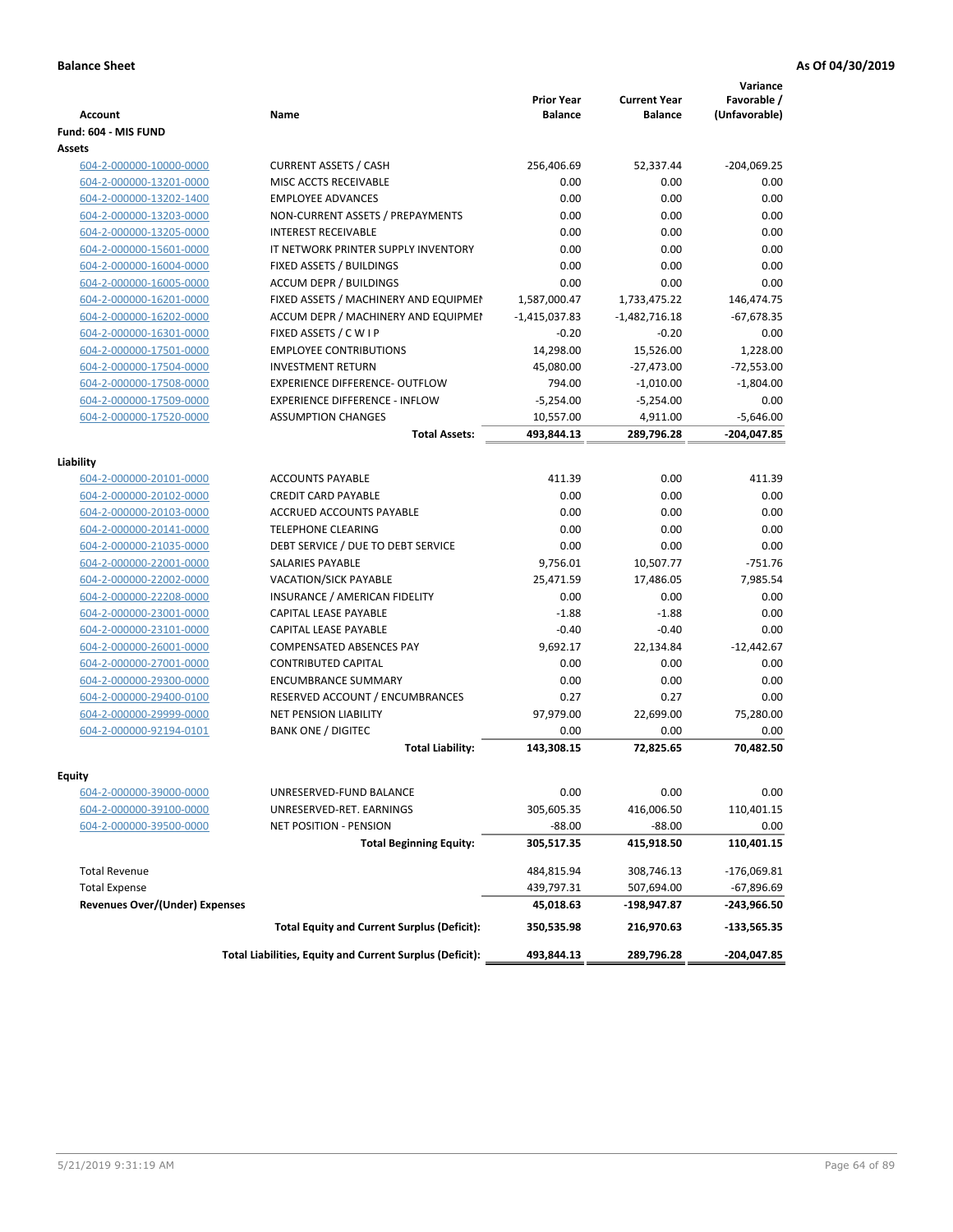|                                             |                                                          |                                     |                                       | Variance                     |
|---------------------------------------------|----------------------------------------------------------|-------------------------------------|---------------------------------------|------------------------------|
| <b>Account</b>                              | Name                                                     | <b>Prior Year</b><br><b>Balance</b> | <b>Current Year</b><br><b>Balance</b> | Favorable /<br>(Unfavorable) |
| <b>Fund: 660 - VEHICLE REPLACEMENT FUND</b> |                                                          |                                     |                                       |                              |
| <b>Assets</b>                               |                                                          |                                     |                                       |                              |
| 660-2-000000-10000-0000                     | <b>CURRENT ASSETS / CASH</b>                             | $-566,717.50$                       | $-169,707.21$                         | 397,010.29                   |
| 660-2-000000-11309-0000                     | TAX ANTICIPATION NOTES                                   | 0.00                                | 0.00                                  | 0.00                         |
| 660-2-000000-11510-0000                     | PUBLIC SAFETY VEHICLE REPLACEMENT                        | 869,245.63                          | 886,410.10                            | 17,164.47                    |
| 660-2-000000-11520-0000                     | <b>CERTIFICATES OF DEPOSIT</b>                           | 0.00                                | 0.00                                  | 0.00                         |
| 660-2-000000-11530-0000                     | TexasTERM CP                                             | 0.00                                | 0.00                                  | 0.00                         |
| 660-2-000000-13201-0000                     | MISC ACCTS RECEIVABLE                                    | 0.00                                | 0.00                                  | 0.00                         |
| 660-2-000000-13205-0000                     | <b>INTEREST RECEIVABLE</b>                               | 0.00                                | 0.00                                  | 0.00                         |
| 660-2-000000-16201-0000                     | FIXED ASSETS / MACHINERY AND EQUIPMEN                    | 8,049,045.98                        | 8,738,492.25                          | 689,446.27                   |
| 660-2-000000-16202-0000                     | ACCUM DEPR / MACHINERY AND EQUIPMEI                      | $-6,345,562.78$                     | $-6,695,654.85$                       | $-350,092.07$                |
| 660-2-000000-16301-0000                     | FIXED ASSETS / C W I P                                   | 0.00                                | 0.00                                  | 0.00                         |
| 660-2-000000-39300-0000                     | RESERVED ACCOUNT / ESCROW BALANCE                        | 0.00                                | 0.00                                  | 0.00                         |
|                                             | <b>Total Assets:</b>                                     | 2,006,011.33                        | 2,759,540.29                          | 753,528.96                   |
|                                             |                                                          |                                     |                                       |                              |
| Liability                                   |                                                          |                                     |                                       |                              |
| 660-2-000000-20101-0000                     | <b>ACCOUNTS PAYABLE</b>                                  | 0.00                                | 0.00                                  | 0.00                         |
| 660-2-000000-20102-0000                     | <b>CREDIT CARD PAYABLE</b>                               | 0.00                                | 0.00                                  | 0.00                         |
| 660-2-000000-20103-0000                     | <b>ACCRUED ACCOUNTS PAYABLE</b>                          | 0.00                                | 0.00                                  | 0.00                         |
| 660-2-000000-21001-0000                     | <b>GENERAL FUND / GENERAL FUND</b>                       | 0.00                                | 0.00                                  | 0.00                         |
| 660-2-000000-23001-0000                     | <b>CAPITAL LEASE PAYABLE</b>                             | 61,063.17                           | 53,071.85                             | 7,991.32                     |
| 660-2-000000-23101-0000                     | <b>CAPITAL LEASE PAYABLE</b>                             | 53,071.82                           | 0.15                                  | 53,071.67                    |
| 660-2-000000-27001-0000                     | <b>CONTRIBUTED CAPITAL</b>                               | 0.00                                | 0.00                                  | 0.00                         |
| 660-2-000000-29300-0000                     | <b>ENCUMBRANCE SUMMARY</b>                               | 0.00                                | 0.00                                  | 0.00                         |
| 660-2-000000-29400-0100                     | RESERVED ACCOUNT / ENCUMBRANCES                          | 0.00                                | 0.00                                  | 0.00                         |
|                                             | <b>Total Liability:</b>                                  | 114,134.99                          | 53,072.00                             | 61,062.99                    |
| <b>Equity</b>                               |                                                          |                                     |                                       |                              |
| 660-2-000000-39000-0000                     | UNRESERVED-FUND BALANCE                                  | 0.00                                | 0.00                                  | 0.00                         |
| 660-2-000000-39100-0000                     | UNRESERVED-RET. EARNINGS                                 | 2,239,163.84                        | 2,771,906.06                          | 532,742.22                   |
|                                             | <b>Total Beginning Equity:</b>                           | 2,239,163.84                        | 2,771,906.06                          | 532,742.22                   |
| <b>Total Revenue</b>                        |                                                          | 486,535.03                          | 407,054.22                            | $-79,480.81$                 |
| <b>Total Expense</b>                        |                                                          | 833,822.53                          | 472,491.99                            | 361,330.54                   |
| <b>Revenues Over/(Under) Expenses</b>       |                                                          | -347,287.50                         | $-65,437.77$                          | 281,849.73                   |
|                                             | <b>Total Equity and Current Surplus (Deficit):</b>       | 1,891,876.34                        | 2,706,468.29                          | 814,591.95                   |
|                                             | Total Liabilities, Equity and Current Surplus (Deficit): | 2,006,011.33                        | 2,759,540.29                          | 753,528.96                   |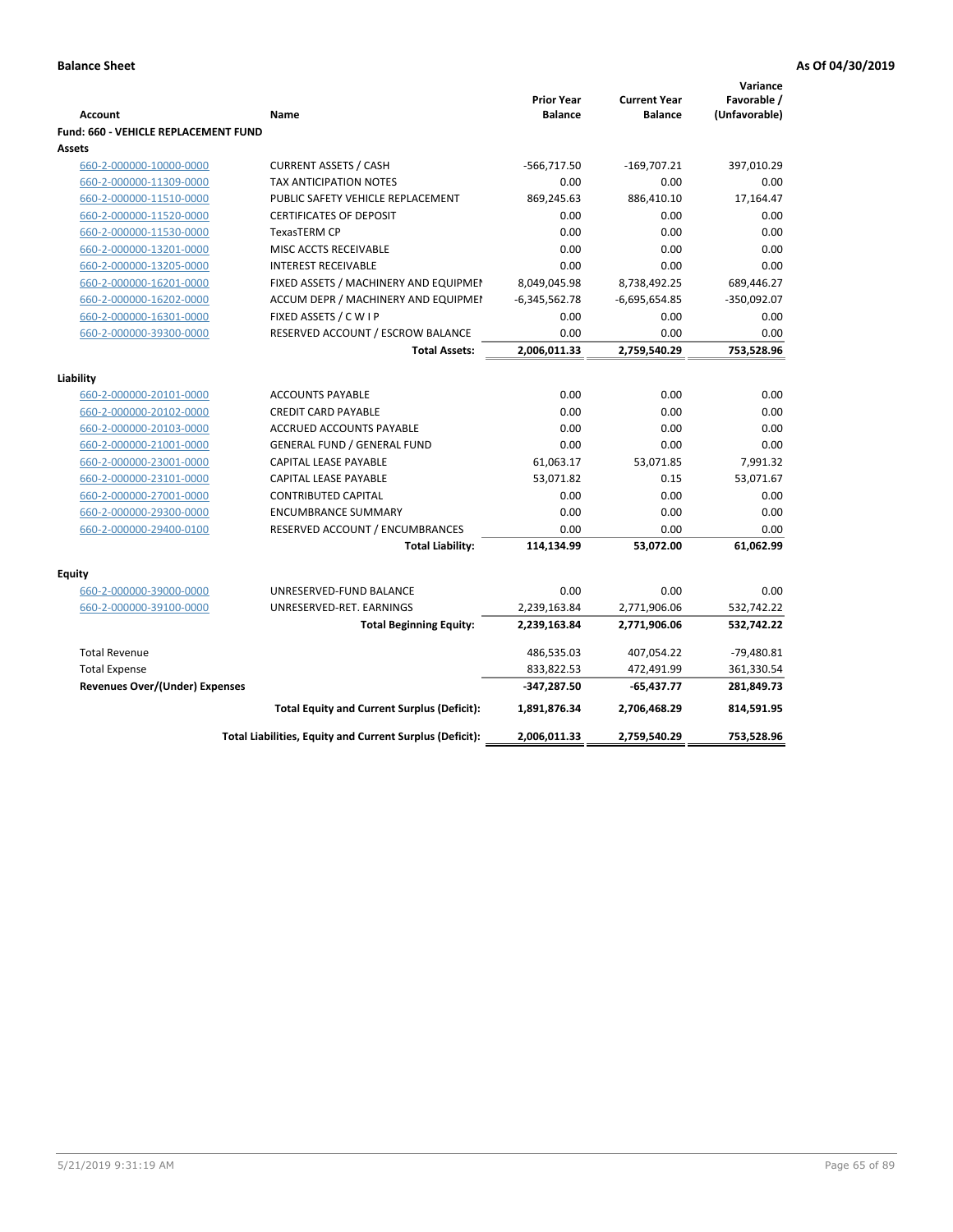| Account                        | Name                                                     | <b>Prior Year</b><br><b>Balance</b> | <b>Current Year</b><br><b>Balance</b> | Variance<br>Favorable /<br>(Unfavorable) |
|--------------------------------|----------------------------------------------------------|-------------------------------------|---------------------------------------|------------------------------------------|
| Fund: 701 - FIREMEN'S PENSION  |                                                          |                                     |                                       |                                          |
| <b>Assets</b>                  |                                                          |                                     |                                       |                                          |
| 701-1-000000-10000-0000        | <b>CURRENT ASSETS / CASH</b>                             | 0.00                                | 0.00                                  | 0.00                                     |
|                                | <b>Total Assets:</b>                                     | 0.00                                | 0.00                                  | 0.00                                     |
| Liability                      |                                                          |                                     |                                       |                                          |
| 701-1-000000-20103-0000        | <b>ACCOUNTS PAYABLE</b>                                  | 0.00                                | 0.00                                  | 0.00                                     |
| 701-1-000000-22306-1000        | UNREALIZED GAIN/LOSS                                     | 0.00                                | 543,546.00                            | $-543,546.00$                            |
|                                | <b>Total Liability:</b>                                  | 0.00                                | 543,546.00                            | $-543,546.00$                            |
| <b>Equity</b>                  |                                                          |                                     |                                       |                                          |
| 701-1-000000-39000-0000        | UNRESERVED-FUND BALANCE                                  | 0.00                                | $-543,546.00$                         | $-543,546.00$                            |
|                                | <b>Total Beginning Equity:</b>                           | 0.00                                | -543,546.00                           | $-543,546.00$                            |
| <b>Total Expense</b>           |                                                          | 0.00                                | 0.00                                  | 0.00                                     |
| Revenues Over/(Under) Expenses |                                                          | 0.00                                | 0.00                                  | 0.00                                     |
|                                | <b>Total Equity and Current Surplus (Deficit):</b>       | 0.00                                | -543,546.00                           | $-543,546.00$                            |
|                                | Total Liabilities, Equity and Current Surplus (Deficit): | 0.00                                | 0.00                                  | 0.00                                     |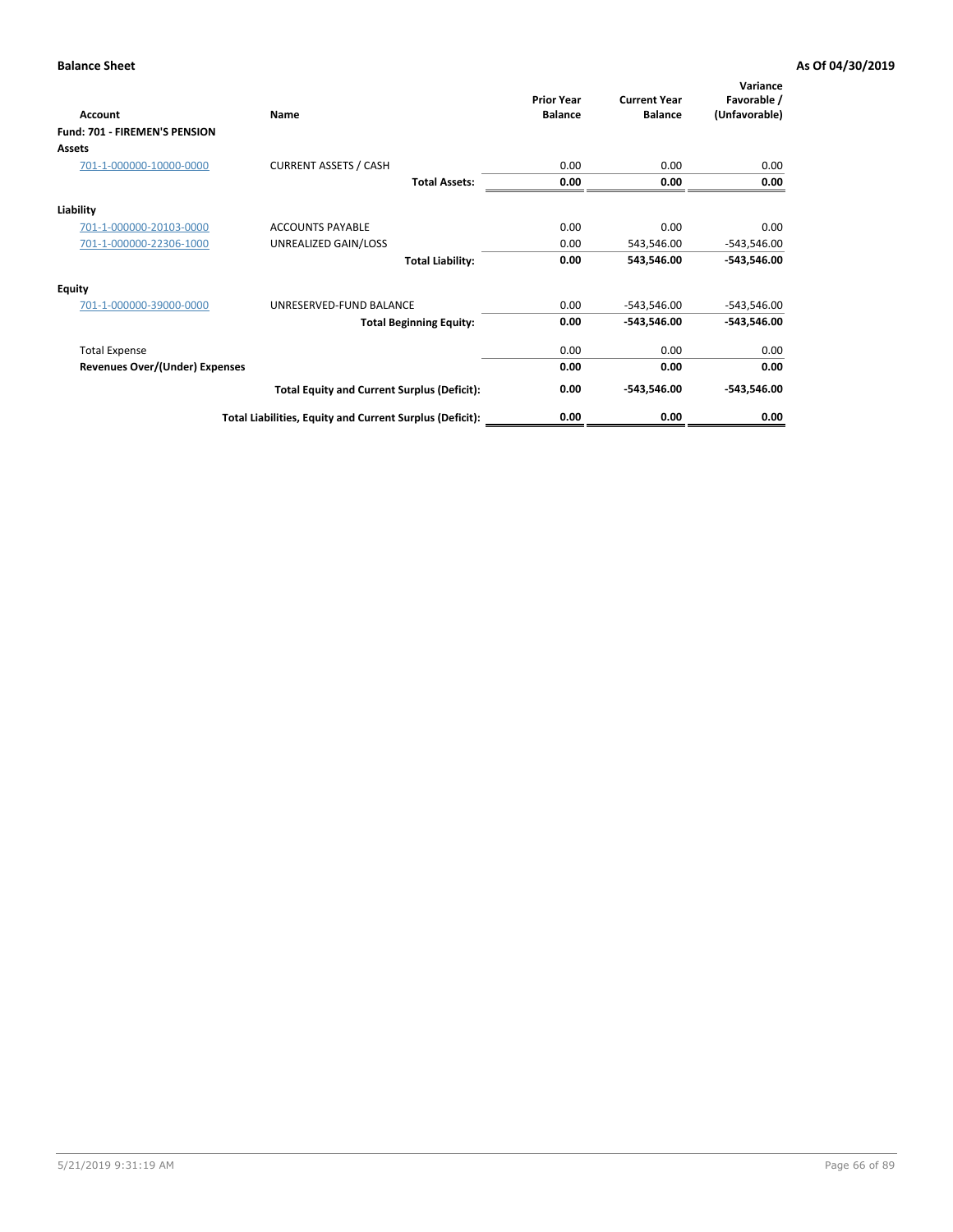|                                       |                                                          |                                     |                                       | Variance                     |
|---------------------------------------|----------------------------------------------------------|-------------------------------------|---------------------------------------|------------------------------|
| <b>Account</b>                        | <b>Name</b>                                              | <b>Prior Year</b><br><b>Balance</b> | <b>Current Year</b><br><b>Balance</b> | Favorable /<br>(Unfavorable) |
| Fund: 800 - SPENCE FUND               |                                                          |                                     |                                       |                              |
| Assets                                |                                                          |                                     |                                       |                              |
| 800-3-000000-10000-0000               | <b>CURRENT ASSETS / CASH</b>                             | $-1,966.38$                         | $-2,566.38$                           | $-600.00$                    |
| 800-3-000000-11507-0000               | <b>SPENCE ENDOWMENT</b>                                  | 578,287.22                          | 589.706.30                            | 11,419.08                    |
| 800-3-000000-11520-0000               | <b>CERTIFICATES OF DEPOSIT</b>                           | 0.00                                | 0.00                                  | 0.00                         |
| 800-3-000000-11605-0000               | SPENCE ENDOWMENT                                         | 0.00                                | 0.00                                  | 0.00                         |
| 800-3-000000-13205-0000               | <b>INTEREST RECEIVABLE</b>                               | 0.00                                | 0.00                                  | 0.00                         |
|                                       | <b>Total Assets:</b>                                     | 576,320.84                          | 587,139.92                            | 10,819.08                    |
|                                       |                                                          |                                     |                                       |                              |
| Liability                             |                                                          |                                     |                                       |                              |
| 800-3-000000-20101-0000               | <b>ACCOUNTS PAYABLE</b>                                  | 0.00                                | 0.00                                  | 0.00                         |
| 800-3-000000-20102-0000               | <b>CREDIT CARD PAYABLE</b>                               | 0.00                                | 0.00                                  | 0.00                         |
| 800-3-000000-20103-0000               | <b>ACCRUED ACCOUNTS PAYABLE</b>                          | 0.00                                | 0.00                                  | 0.00                         |
| 800-3-000000-20139-0000               | <b>RETAINAGES PAYABLE</b>                                | 0.00                                | 0.00                                  | 0.00                         |
| 800-3-000000-21001-0000               | <b>GENERAL FUND / GENERAL FUND</b>                       | 0.00                                | 0.00                                  | 0.00                         |
| 800-3-000000-29300-0000               | <b>ENCUMBRANCE SUMMARY</b>                               | 0.00                                | 0.00                                  | 0.00                         |
| 800-3-000000-29400-0000               | RESERVED ACCOUNT / ENCUMBRANCES                          | 0.00                                | 0.00                                  | 0.00                         |
|                                       | <b>Total Liability:</b>                                  | 0.00                                | 0.00                                  | 0.00                         |
| Equity                                |                                                          |                                     |                                       |                              |
| 800-3-000000-39000-0000               | UNRESERVED-FUND BALANCE                                  | 572,241.50                          | 580,732.13                            | 8,490.63                     |
|                                       | <b>Total Beginning Equity:</b>                           | 572,241.50                          | 580,732.13                            | 8,490.63                     |
| <b>Total Revenue</b>                  |                                                          | 4,429.34                            | 6,757.79                              | 2,328.45                     |
| <b>Total Expense</b>                  |                                                          | 350.00                              | 350.00                                | 0.00                         |
| <b>Revenues Over/(Under) Expenses</b> |                                                          | 4,079.34                            | 6,407.79                              | 2,328.45                     |
|                                       | <b>Total Equity and Current Surplus (Deficit):</b>       | 576,320.84                          | 587,139.92                            | 10,819.08                    |
|                                       | Total Liabilities, Equity and Current Surplus (Deficit): | 576,320.84                          | 587,139.92                            | 10,819.08                    |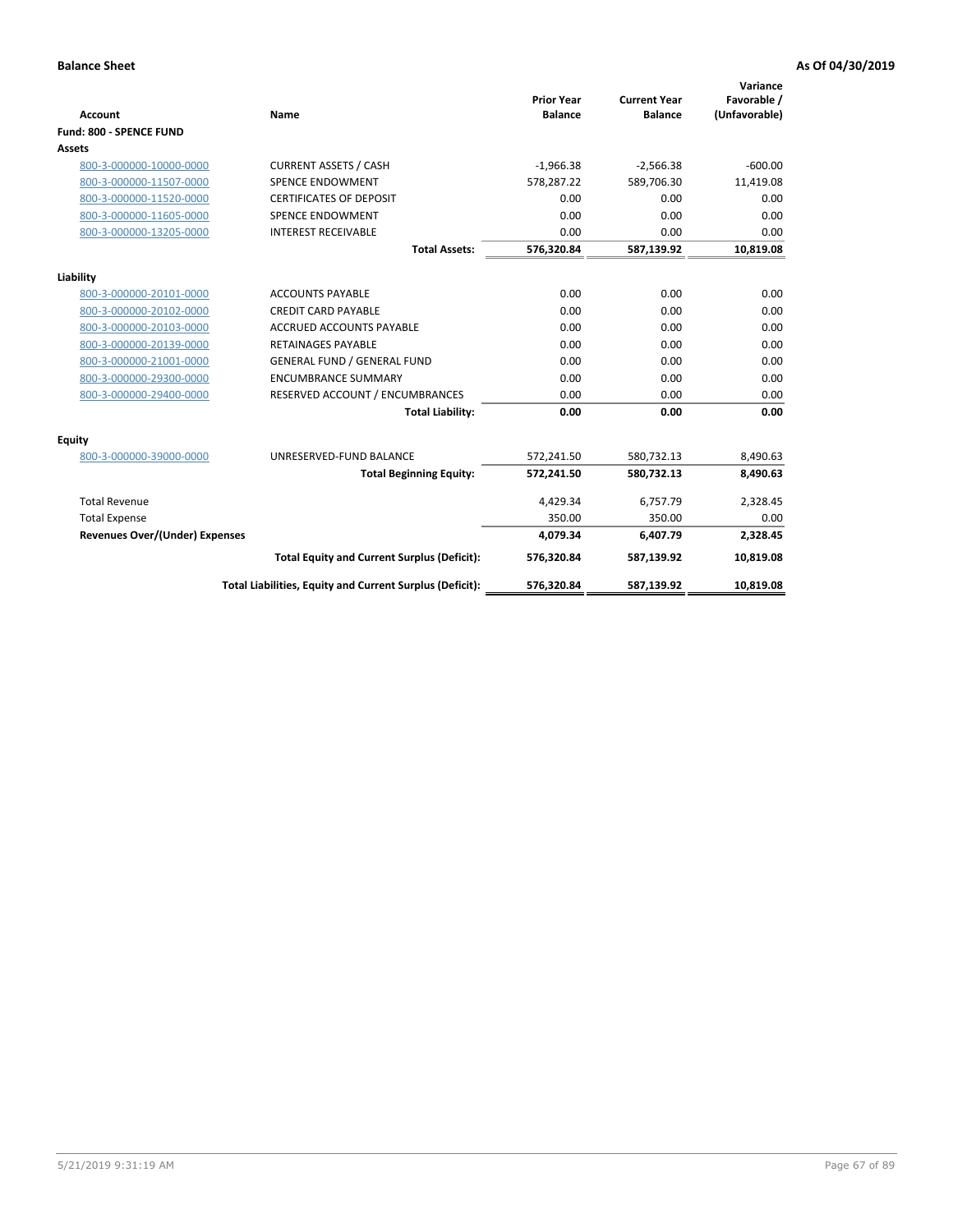| <b>Account</b>                         | Name                                                     | <b>Prior Year</b><br><b>Balance</b> | <b>Current Year</b><br><b>Balance</b> | Variance<br>Favorable /<br>(Unfavorable) |
|----------------------------------------|----------------------------------------------------------|-------------------------------------|---------------------------------------|------------------------------------------|
| <b>Fund: 801 - JONES LIBRARY TRUST</b> |                                                          |                                     |                                       |                                          |
| <b>Assets</b>                          |                                                          |                                     |                                       |                                          |
| 801-3-000000-10000-0000                | <b>CURRENT ASSETS / CASH</b>                             | 15,450.83                           | 15,694.39                             | 243.56                                   |
| 801-3-000000-13201-0000                | MISC ACCTS RECEIVABLE                                    | 0.00                                | 0.00                                  | 0.00                                     |
| 801-3-000000-13205-0000                | <b>INTEREST RECEIVABLE</b>                               | 0.00                                | 0.00                                  | 0.00                                     |
|                                        | <b>Total Assets:</b>                                     | 15,450.83                           | 15,694.39                             | 243.56                                   |
| Liability                              |                                                          |                                     |                                       |                                          |
| 801-3-000000-20101-0000                | <b>ACCOUNTS PAYABLE</b>                                  | 0.00                                | 0.00                                  | 0.00                                     |
| 801-3-000000-20102-0000                | <b>CREDIT CARD PAYABLE</b>                               | 0.00                                | 0.00                                  | 0.00                                     |
| 801-3-000000-20103-0000                | <b>ACCRUED ACCOUNTS PAYABLE</b>                          | 0.00                                | 0.00                                  | 0.00                                     |
|                                        | <b>Total Liability:</b>                                  | 0.00                                | 0.00                                  | 0.00                                     |
| Equity                                 |                                                          |                                     |                                       |                                          |
| 801-3-000000-39000-0000                | UNRESERVED-FUND BALANCE                                  | 15,424.19                           | 15,532.72                             | 108.53                                   |
|                                        | <b>Total Beginning Equity:</b>                           | 15,424.19                           | 15,532.72                             | 108.53                                   |
| <b>Total Revenue</b>                   |                                                          | 29.37                               | 165.97                                | 136.60                                   |
| <b>Total Expense</b>                   |                                                          | 2.73                                | 4.30                                  | $-1.57$                                  |
| <b>Revenues Over/(Under) Expenses</b>  |                                                          | 26.64                               | 161.67                                | 135.03                                   |
|                                        | <b>Total Equity and Current Surplus (Deficit):</b>       | 15,450.83                           | 15,694.39                             | 243.56                                   |
|                                        | Total Liabilities, Equity and Current Surplus (Deficit): | 15,450.83                           | 15,694.39                             | 243.56                                   |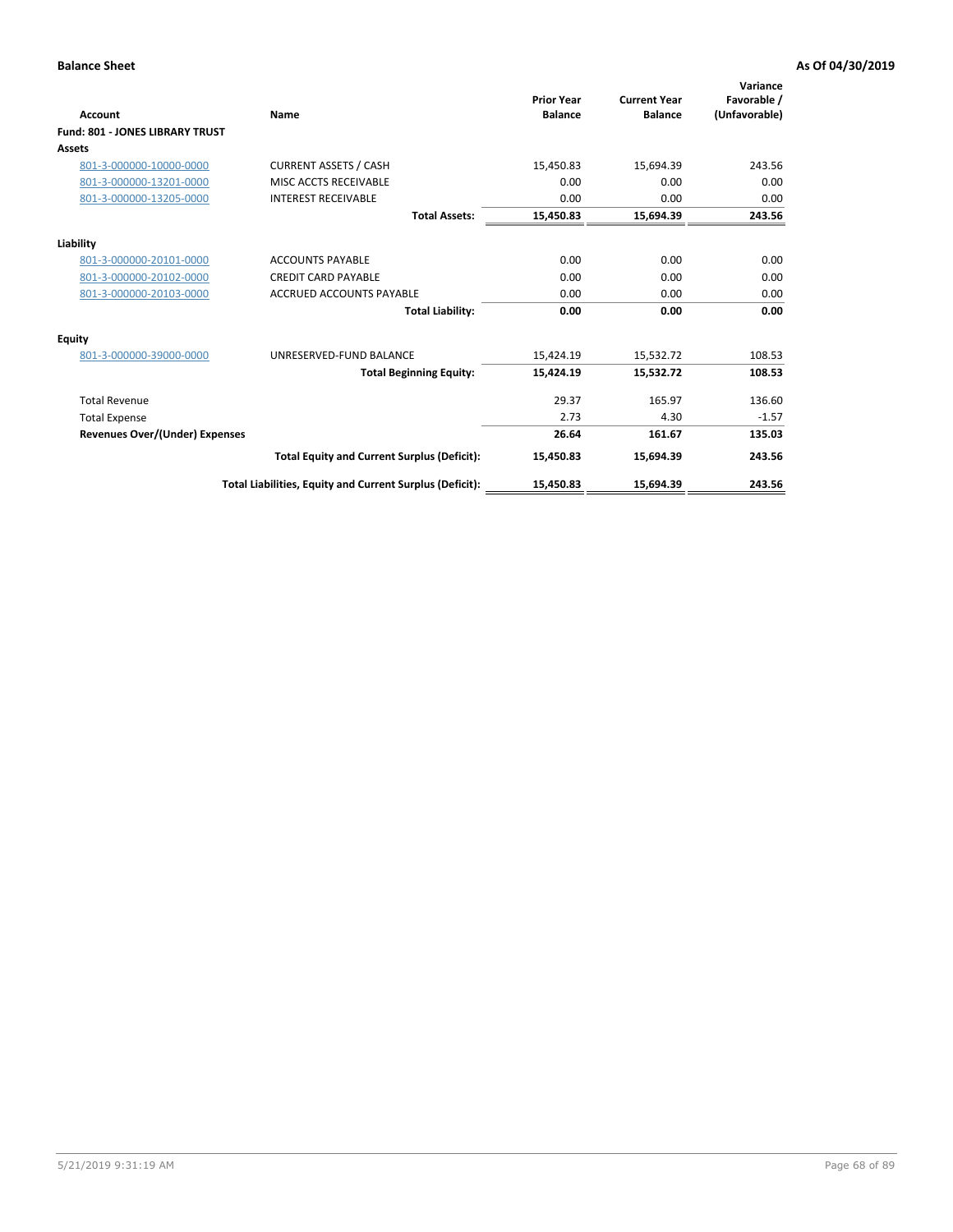| <b>Account</b>                              | Name                                                     | <b>Prior Year</b><br><b>Balance</b> | <b>Current Year</b><br><b>Balance</b> | Variance<br>Favorable /<br>(Unfavorable) |
|---------------------------------------------|----------------------------------------------------------|-------------------------------------|---------------------------------------|------------------------------------------|
| Fund: 803 - GREENVILLE BOARD OF DEVELOPMENT |                                                          |                                     |                                       |                                          |
| <b>Assets</b>                               |                                                          |                                     |                                       |                                          |
| 803-3-000000-10000-0000                     | <b>CURRENT ASSETS / CASH</b>                             | 0.00                                | 0.00                                  | 0.00                                     |
| 803-3-000000-13201-0000                     | MISC ACCTS RECEIVABLE                                    | 0.00                                | 0.00                                  | 0.00                                     |
| 803-3-000000-13203-0000                     | NON-CURRENT ASSETS / PREPAYMENTS                         | 0.00                                | 0.00                                  | 0.00                                     |
|                                             | <b>Total Assets:</b>                                     | 0.00                                | 0.00                                  | 0.00                                     |
| Liability                                   |                                                          |                                     |                                       |                                          |
| 803-3-000000-20101-0000                     | <b>ACCOUNTS PAYABLE</b>                                  | 0.00                                | 0.00                                  | 0.00                                     |
| 803-3-000000-20102-0000                     | <b>ACCOUNTS PAYABLE</b>                                  | 0.00                                | 0.00                                  | 0.00                                     |
| 803-3-000000-20103-0000                     | <b>ACCRUED ACCOUNTS PAYABLE</b>                          | 0.00                                | 0.00                                  | 0.00                                     |
| 803-3-000000-20139-0000                     | <b>RETAINAGES PAYABLE</b>                                | 0.00                                | 0.00                                  | 0.00                                     |
| 803-3-000000-20141-0000                     | <b>TELEPHONE CLEARING</b>                                | 0.00                                | 0.00                                  | 0.00                                     |
| 803-3-000000-21400-0000                     | <b>ELECTRIC OPERATING FUND</b>                           | 0.00                                | 0.00                                  | 0.00                                     |
| 803-3-000000-22001-0000                     | <b>ACCRUED SALARIES/WAGES</b>                            | 0.00                                | 0.00                                  | 0.00                                     |
| 803-3-000000-22002-0000                     | <b>ACCRUED SALARIES/WAGES</b>                            | 0.00                                | 0.00                                  | 0.00                                     |
| 803-3-000000-26001-0000                     | <b>COMPENSATED ABSENCES PAY</b>                          | 0.00                                | 0.00                                  | 0.00                                     |
| 803-3-000000-29300-0000                     | <b>ENCUMBRANCE SUMMARY</b>                               | 0.00                                | 0.00                                  | 0.00                                     |
| 803-3-000000-29400-0100                     | RESERVED ACCOUNT / ENCUMBRANCES                          | 0.00                                | 0.00                                  | 0.00                                     |
|                                             | <b>Total Liability:</b>                                  | 0.00                                | 0.00                                  | 0.00                                     |
| Equity                                      |                                                          |                                     |                                       |                                          |
| 803-3-000000-39000-0000                     | UNRESERVED-FUND BALANCE                                  | 0.00                                | 0.00                                  | 0.00                                     |
|                                             | <b>Total Beginning Equity:</b>                           | 0.00                                | 0.00                                  | 0.00                                     |
| <b>Total Revenue</b>                        |                                                          | 0.00                                | 0.00                                  | 0.00                                     |
| <b>Total Expense</b>                        |                                                          | 0.00                                | 0.00                                  | 0.00                                     |
| <b>Revenues Over/(Under) Expenses</b>       |                                                          | 0.00                                | 0.00                                  | 0.00                                     |
|                                             | <b>Total Equity and Current Surplus (Deficit):</b>       | 0.00                                | 0.00                                  | 0.00                                     |
|                                             | Total Liabilities, Equity and Current Surplus (Deficit): | 0.00                                | 0.00                                  | 0.00                                     |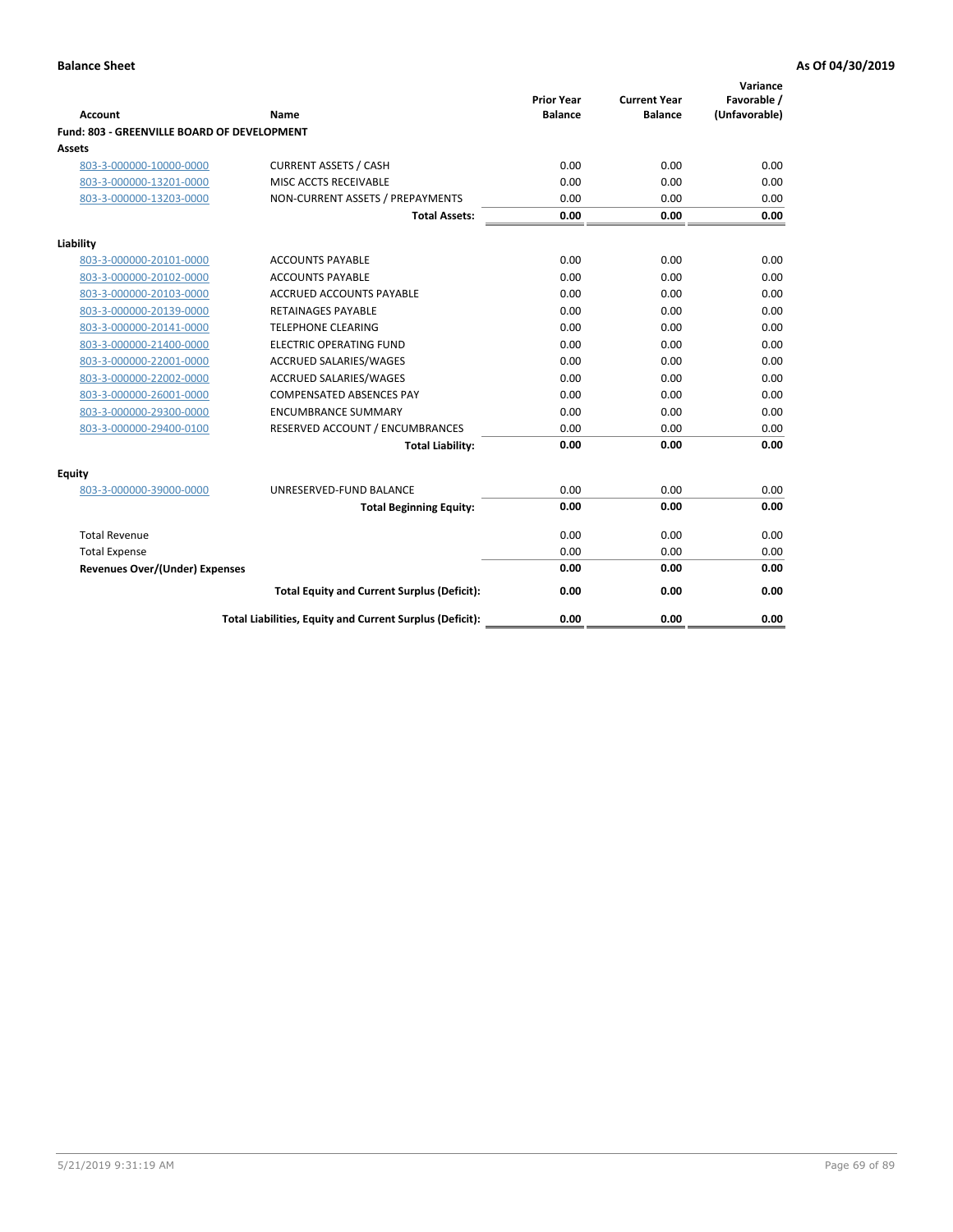| <b>Account</b>                        | Name                                                     | <b>Prior Year</b><br><b>Balance</b> | <b>Current Year</b><br><b>Balance</b> | Variance<br>Favorable /<br>(Unfavorable) |
|---------------------------------------|----------------------------------------------------------|-------------------------------------|---------------------------------------|------------------------------------------|
| Fund: 807 - 4A-EDC                    |                                                          |                                     |                                       |                                          |
| <b>Assets</b>                         |                                                          |                                     |                                       |                                          |
| 807-3-000000-10000-0000               | <b>CURRENT ASSETS / CASH</b>                             | 0.00                                | 0.00                                  | 0.00                                     |
| 807-3-000000-13201-0000               | MISC ACCTS RECEIVABLE                                    | 0.00                                | 0.00                                  | 0.00                                     |
| 807-3-000000-16301-0000               | FIXED ASSETS / C W I P                                   | 0.00                                | 0.00                                  | 0.00                                     |
|                                       | <b>Total Assets:</b>                                     | 0.00                                | 0.00                                  | 0.00                                     |
| Liability                             |                                                          |                                     |                                       |                                          |
| 807-3-000000-20101-0000               | <b>ACCOUNTS PAYABLE</b>                                  | 0.00                                | 0.00                                  | 0.00                                     |
| 807-3-000000-20103-0000               | <b>ACCOUNTS PAYABLE</b>                                  | 0.00                                | 0.00                                  | 0.00                                     |
| 807-3-000000-20139-0000               | <b>RETAINAGES PAYABLE</b>                                | 0.00                                | 0.00                                  | 0.00                                     |
| 807-3-000000-26105-0000               | INV NET OF RELATED DEBT                                  | 0.00                                | 0.00                                  | 0.00                                     |
| 807-3-000000-29300-0000               | <b>ENCUMBRANCE SUMMARY</b>                               | 0.00                                | 0.00                                  | 0.00                                     |
| 807-3-000000-29400-0100               | RESERVED ACCOUNT / ENCUMBRANCES                          | 0.00                                | 0.00                                  | 0.00                                     |
| 807-3-495000-20180-0000               | <b>CURRENT DEBT</b>                                      | 0.00                                | 0.00                                  | 0.00                                     |
| 807-3-495000-26002-0000               | CA - LONG-TERM DEBT / AMT TO BE PROVIL                   | 0.00                                | 0.00                                  | 0.00                                     |
|                                       | <b>Total Liability:</b>                                  | 0.00                                | 0.00                                  | 0.00                                     |
| Equity                                |                                                          |                                     |                                       |                                          |
| 807-3-000000-39000-0000               | UNRESERVED-FUND BALANCE                                  | 0.00                                | 0.00                                  | 0.00                                     |
|                                       | <b>Total Beginning Equity:</b>                           | 0.00                                | 0.00                                  | 0.00                                     |
| <b>Total Revenue</b>                  |                                                          | 0.00                                | 0.00                                  | 0.00                                     |
| <b>Total Expense</b>                  |                                                          | 0.00                                | 0.00                                  | 0.00                                     |
| <b>Revenues Over/(Under) Expenses</b> |                                                          | 0.00                                | 0.00                                  | 0.00                                     |
|                                       | <b>Total Equity and Current Surplus (Deficit):</b>       | 0.00                                | 0.00                                  | 0.00                                     |
|                                       | Total Liabilities, Equity and Current Surplus (Deficit): | 0.00                                | 0.00                                  | 0.00                                     |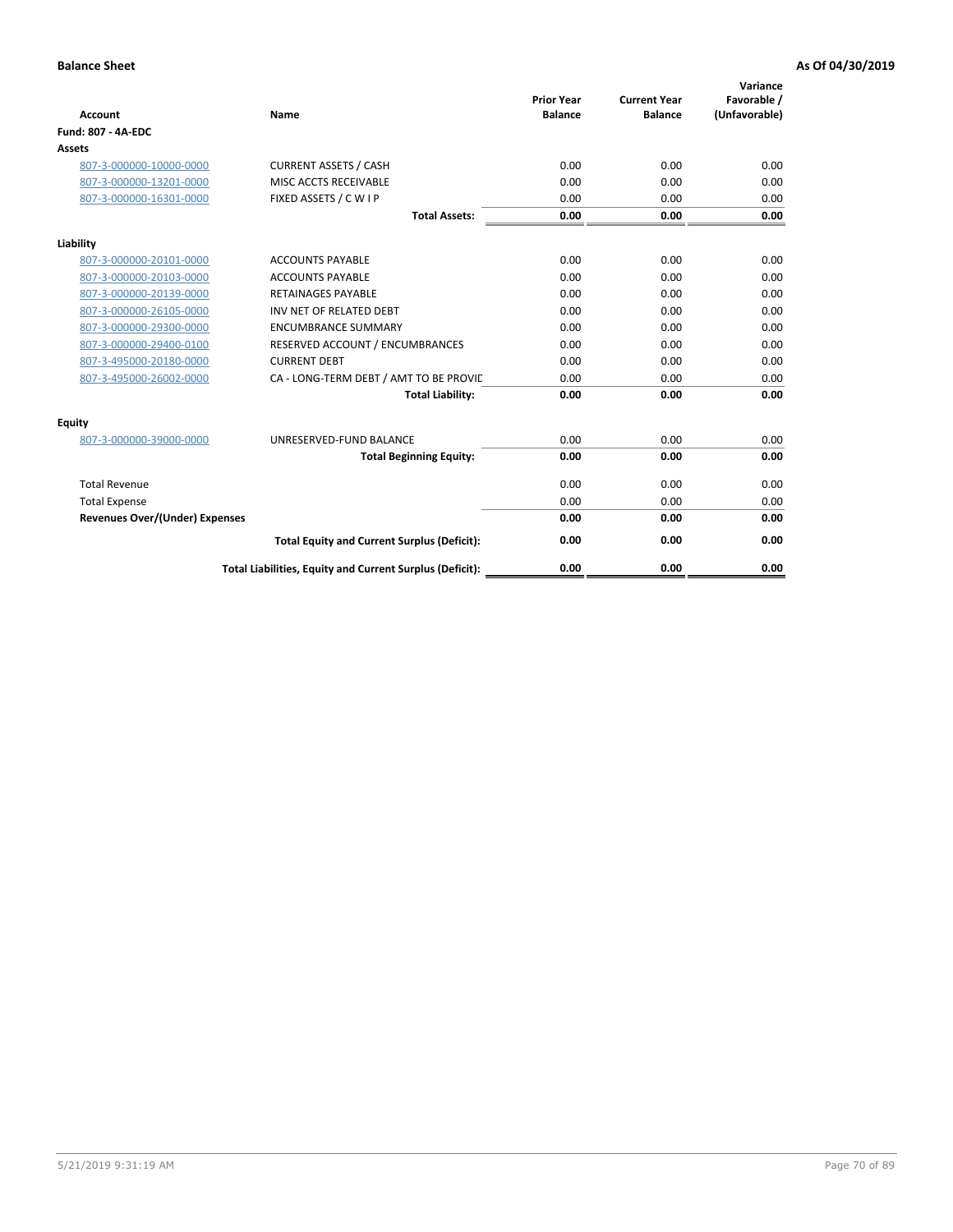|                                       |                                                          |                                     |                                       | Variance                     |
|---------------------------------------|----------------------------------------------------------|-------------------------------------|---------------------------------------|------------------------------|
| Account                               | Name                                                     | <b>Prior Year</b><br><b>Balance</b> | <b>Current Year</b><br><b>Balance</b> | Favorable /<br>(Unfavorable) |
| Fund: 809 - GREENVILLE IDC (L-3)      |                                                          |                                     |                                       |                              |
| <b>Assets</b>                         |                                                          |                                     |                                       |                              |
| 809-3-000000-10000-0000               | <b>CURRENT ASSETS / CASH</b>                             | 401.54                              | 53,942.41                             | 53,540.87                    |
| 809-3-000000-13201-0000               | MISC ACCTS RECEIVABLE                                    | 0.00                                | 0.00                                  | 0.00                         |
|                                       | <b>Total Assets:</b>                                     | 401.54                              | 53,942.41                             | 53,540.87                    |
| Liability                             |                                                          |                                     |                                       |                              |
| 809-3-000000-20101-0000               | <b>ACCOUNTS PAYABLE</b>                                  | $-160,460.65$                       | 0.00                                  | $-160,460.65$                |
| 809-3-000000-20103-0000               | <b>ACCRUED ACCOUNTS PAYABLE</b>                          | $-386.80$                           | $-653.42$                             | 266.62                       |
| 809-3-000000-21001-0000               | <b>GENERAL FUND / GENERAL FUND</b>                       | 0.00                                | 0.00                                  | 0.00                         |
|                                       | <b>Total Liability:</b>                                  | $-160,847.45$                       | $-653.42$                             | $-160, 194.03$               |
| <b>Equity</b>                         |                                                          |                                     |                                       |                              |
| 809-3-000000-39000-0000               | UNRESERVED-FUND BALANCE                                  | 0.40                                | 788.34                                | 787.94                       |
| 809-3-000000-39100-0000               | UNRESERVED-RET, EARNINGS                                 | 0.00                                | 0.00                                  | 0.00                         |
| 809-3-000000-39150-0000               | RESERVED-RET. EARNINGS                                   | 0.00                                | 0.00                                  | 0.00                         |
|                                       | <b>Total Beginning Equity:</b>                           | 0.40                                | 788.34                                | 787.94                       |
| <b>Total Revenue</b>                  |                                                          | 4,061,166.02                        | 1,651,689.07                          | $-2,409,476.95$              |
| <b>Total Expense</b>                  |                                                          | 3,899,917.43                        | 1,597,881.58                          | 2,302,035.85                 |
| <b>Revenues Over/(Under) Expenses</b> |                                                          | 161,248.59                          | 53,807.49                             | $-107,441.10$                |
|                                       | <b>Total Equity and Current Surplus (Deficit):</b>       | 161,248.99                          | 54,595.83                             | $-106,653.16$                |
|                                       | Total Liabilities, Equity and Current Surplus (Deficit): | 401.54                              | 53.942.41                             | 53,540.87                    |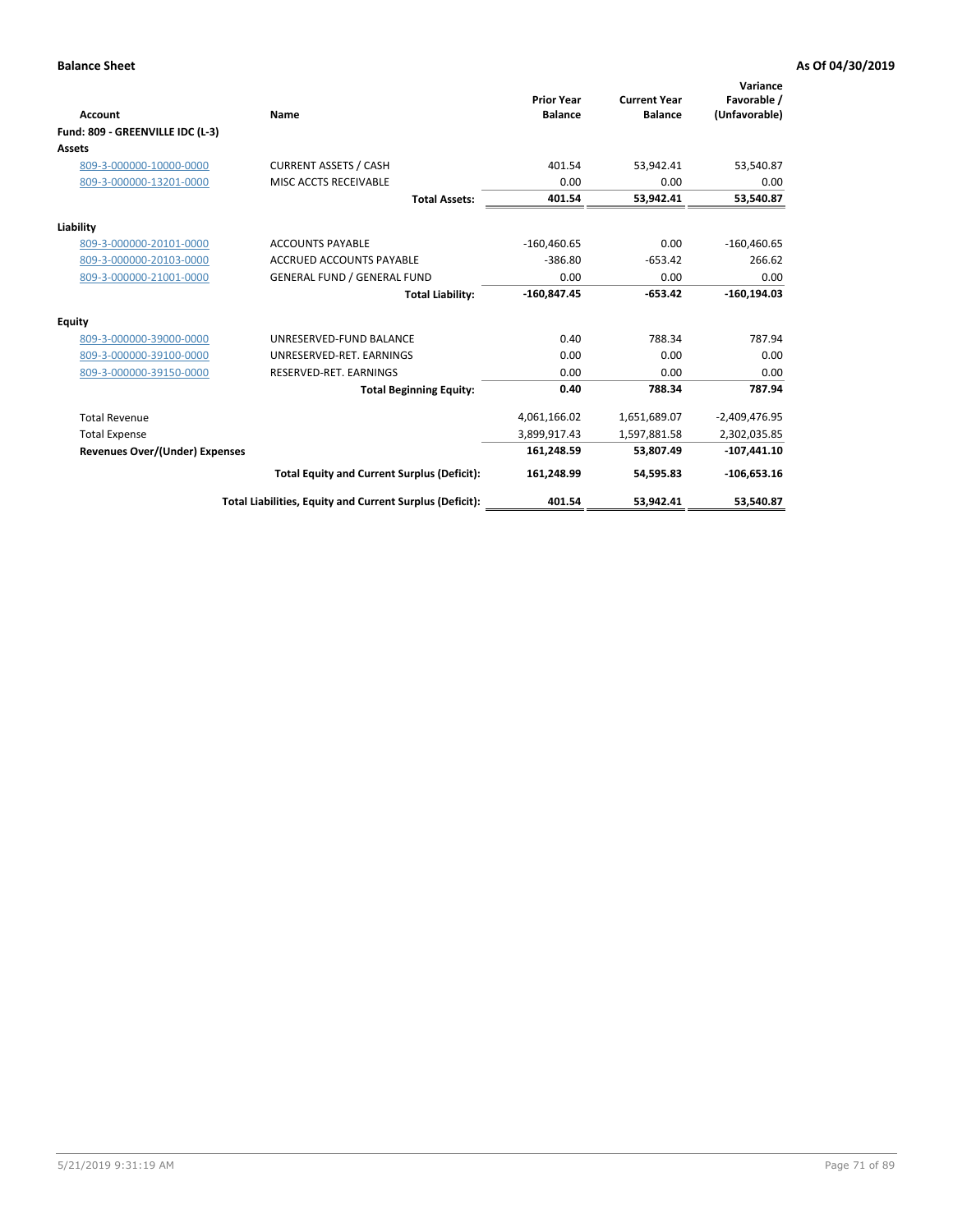| <b>Account</b>                                 | <b>Name</b>                                              | <b>Prior Year</b><br><b>Balance</b> | <b>Current Year</b><br><b>Balance</b> | Variance<br>Favorable /<br>(Unfavorable) |
|------------------------------------------------|----------------------------------------------------------|-------------------------------------|---------------------------------------|------------------------------------------|
| <b>Fund: 810 - SEIZURE FUNDS - STATE RULES</b> |                                                          |                                     |                                       |                                          |
| <b>Assets</b>                                  |                                                          |                                     |                                       |                                          |
| 810-3-000000-10000-0000                        | <b>CURRENT ASSETS / CASH</b>                             | 263,945.36                          | 293,935.78                            | 29,990.42                                |
| 810-3-000000-13201-0000                        | MISC ACCTS RECEIVABLE                                    | 0.00                                | $-23,590.00$                          | $-23,590.00$                             |
| 810-3-000000-13202-1400                        | <b>EMPLOYEE ADVANCES</b>                                 | 0.00                                | 0.00                                  | 0.00                                     |
| 810-3-000000-13205-0000                        | <b>INTEREST RECEIVABLE</b>                               | 0.00                                | 0.00                                  | 0.00                                     |
| 810-3-000000-16201-0000                        | <b>MACHINERY AND EQUIPMENT</b>                           | 0.00                                | 0.00                                  | 0.00                                     |
| 810-3-000000-16202-0000                        | ACCUMULATED DEPRECATION                                  | 0.00                                | 0.00                                  | 0.00                                     |
|                                                | <b>Total Assets:</b>                                     | 263,945.36                          | 270,345.78                            | 6,400.42                                 |
|                                                |                                                          |                                     |                                       |                                          |
| Liability                                      |                                                          |                                     |                                       |                                          |
| 810-3-000000-20101-0000                        | <b>ACCOUNTS PAYABLE</b>                                  | 0.00                                | 0.00                                  | 0.00                                     |
| 810-3-000000-20102-0000                        | <b>CREDIT CARD PAYABLE</b>                               | 0.00                                | 0.00                                  | 0.00                                     |
| 810-3-000000-20103-0000                        | <b>ACCRUED ACCOUNTS PAYABLE</b>                          | 0.00                                | 0.00                                  | 0.00                                     |
| 810-3-000000-29300-0000                        | <b>ENCUMBRANCE SUMMARY</b>                               | 0.00                                | 0.00                                  | 0.00                                     |
| 810-3-000000-29400-0100                        | RESERVED ACCOUNT / ENCUMBRANCES                          | 0.00                                | 0.00                                  | 0.00                                     |
| 810-3-000000-92520-0600                        | RESERVED ACCOUNT/HB65 SIEZURES                           | 0.00                                | 0.00                                  | 0.00                                     |
|                                                | <b>Total Liability:</b>                                  | 0.00                                | 0.00                                  | 0.00                                     |
| <b>Equity</b>                                  |                                                          |                                     |                                       |                                          |
| 810-3-000000-39000-0000                        | UNRESERVED-FUND BALANCE                                  | 262,591.46                          | 266,708.55                            | 4,117.09                                 |
|                                                | <b>Total Beginning Equity:</b>                           | 262,591.46                          | 266,708.55                            | 4,117.09                                 |
| <b>Total Revenue</b>                           |                                                          | 1,466.52                            | 3,713.63                              | 2,247.11                                 |
| <b>Total Expense</b>                           |                                                          | 112.62                              | 76.40                                 | 36.22                                    |
| Revenues Over/(Under) Expenses                 |                                                          | 1,353.90                            | 3,637.23                              | 2,283.33                                 |
|                                                | <b>Total Equity and Current Surplus (Deficit):</b>       | 263,945.36                          | 270,345.78                            | 6,400.42                                 |
|                                                | Total Liabilities, Equity and Current Surplus (Deficit): | 263,945.36                          | 270,345.78                            | 6,400.42                                 |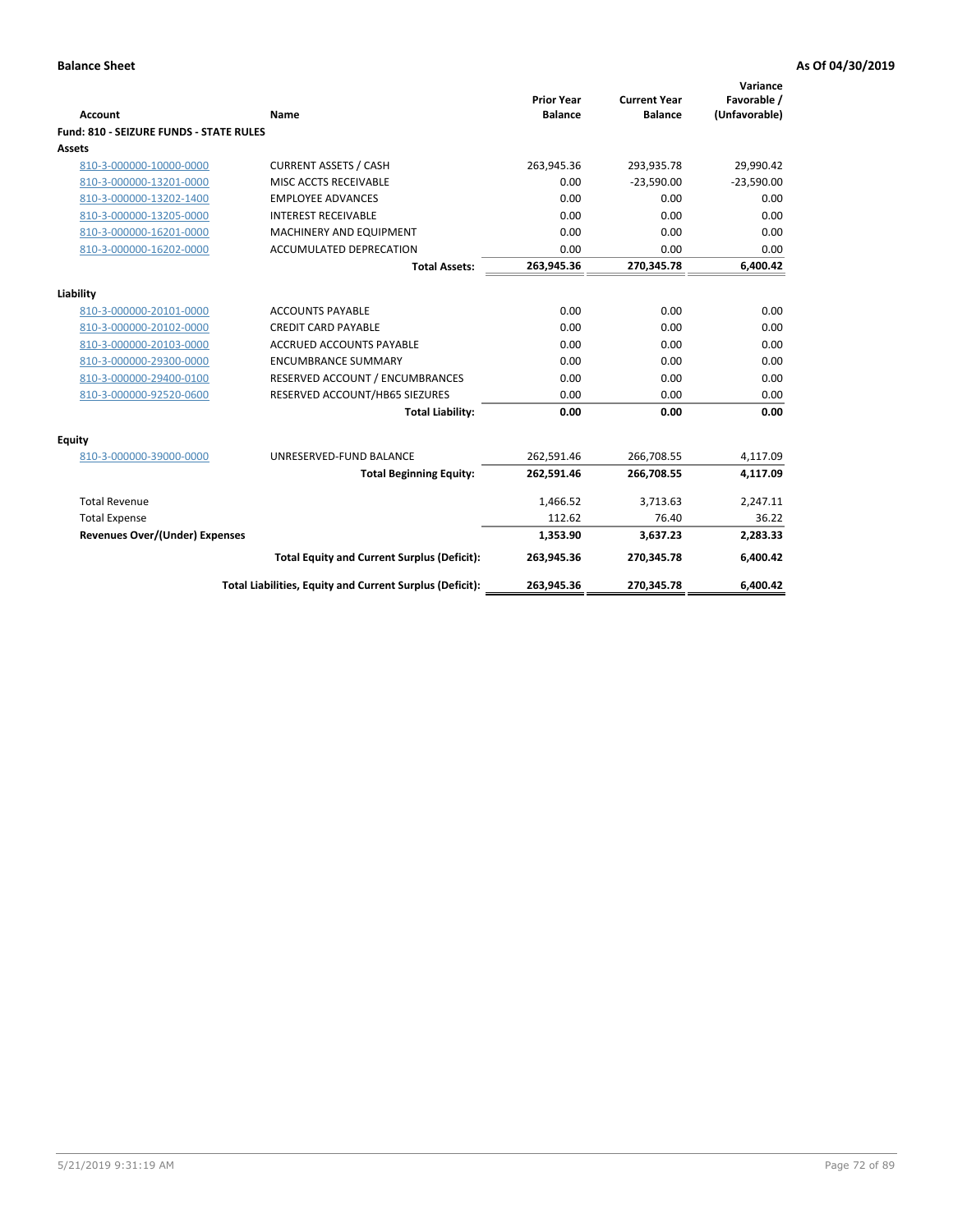| Account                               | Name                                                     | <b>Prior Year</b><br><b>Balance</b> | <b>Current Year</b><br><b>Balance</b> | Variance<br>Favorable /<br>(Unfavorable) |
|---------------------------------------|----------------------------------------------------------|-------------------------------------|---------------------------------------|------------------------------------------|
| Fund: 811 - SEIZURE FUNDS - FED RULES |                                                          |                                     |                                       |                                          |
| <b>Assets</b>                         |                                                          |                                     |                                       |                                          |
| 811-3-000000-10000-0000               | <b>CURRENT ASSETS / CASH</b>                             | 297,342.54                          | 300,384.61                            | 3,042.07                                 |
| 811-3-000000-13201-0000               | MISC ACCTS RECEIVABLE                                    | 0.00                                | 0.00                                  | 0.00                                     |
| 811-3-000000-13205-0000               | <b>INTEREST RECEIVABLE</b>                               | 0.00                                | 0.00                                  | 0.00                                     |
| 811-3-000000-16201-0000               | <b>MACHINERY AND EQUIPMENT</b>                           | 0.00                                | 0.00                                  | 0.00                                     |
| 811-3-000000-16202-0000               | ACCUMULATED DEPRECATION                                  | 0.00                                | 0.00                                  | 0.00                                     |
|                                       | <b>Total Assets:</b>                                     | 297,342.54                          | 300,384.61                            | 3,042.07                                 |
| Liability                             |                                                          |                                     |                                       |                                          |
| 811-3-000000-20101-0000               | <b>ACCOUNTS PAYABLE</b>                                  | 0.00                                | 0.00                                  | 0.00                                     |
| 811-3-000000-20102-0000               | <b>CREDIT CARD PAYABLE</b>                               | 0.00                                | 0.00                                  | 0.00                                     |
| 811-3-000000-20103-0000               | <b>ACCRUED ACCOUNTS PAYABLE</b>                          | 0.00                                | 0.00                                  | 0.00                                     |
| 811-3-000000-29300-0000               | <b>ENCUMBRANCE SUMMARY</b>                               | 0.00                                | 0.00                                  | 0.00                                     |
| 811-3-000000-29400-0100               | RESERVED ACCOUNT / ENCUMBRANCES                          | 0.00                                | 0.00                                  | 0.00                                     |
| 811-3-000000-92521-0700               | RESERVED ACCOUNT/FED SIEZURES                            | 0.00                                | 0.00                                  | 0.00                                     |
|                                       | <b>Total Liability:</b>                                  | 0.00                                | 0.00                                  | 0.00                                     |
| Equity                                |                                                          |                                     |                                       |                                          |
| 811-3-000000-39000-0000               | UNRESERVED-FUND BALANCE                                  | 156,639.33                          | 298,929.55                            | 142,290.22                               |
|                                       | <b>Total Beginning Equity:</b>                           | 156,639.33                          | 298,929.55                            | 142,290.22                               |
| <b>Total Revenue</b>                  |                                                          | 140,732.14                          | 3,187.68                              | $-137,544.46$                            |
| <b>Total Expense</b>                  |                                                          | 28.93                               | 1,732.62                              | $-1,703.69$                              |
| Revenues Over/(Under) Expenses        |                                                          | 140,703.21                          | 1,455.06                              | $-139,248.15$                            |
|                                       | <b>Total Equity and Current Surplus (Deficit):</b>       | 297,342.54                          | 300,384.61                            | 3,042.07                                 |
|                                       | Total Liabilities, Equity and Current Surplus (Deficit): | 297,342.54                          | 300,384.61                            | 3,042.07                                 |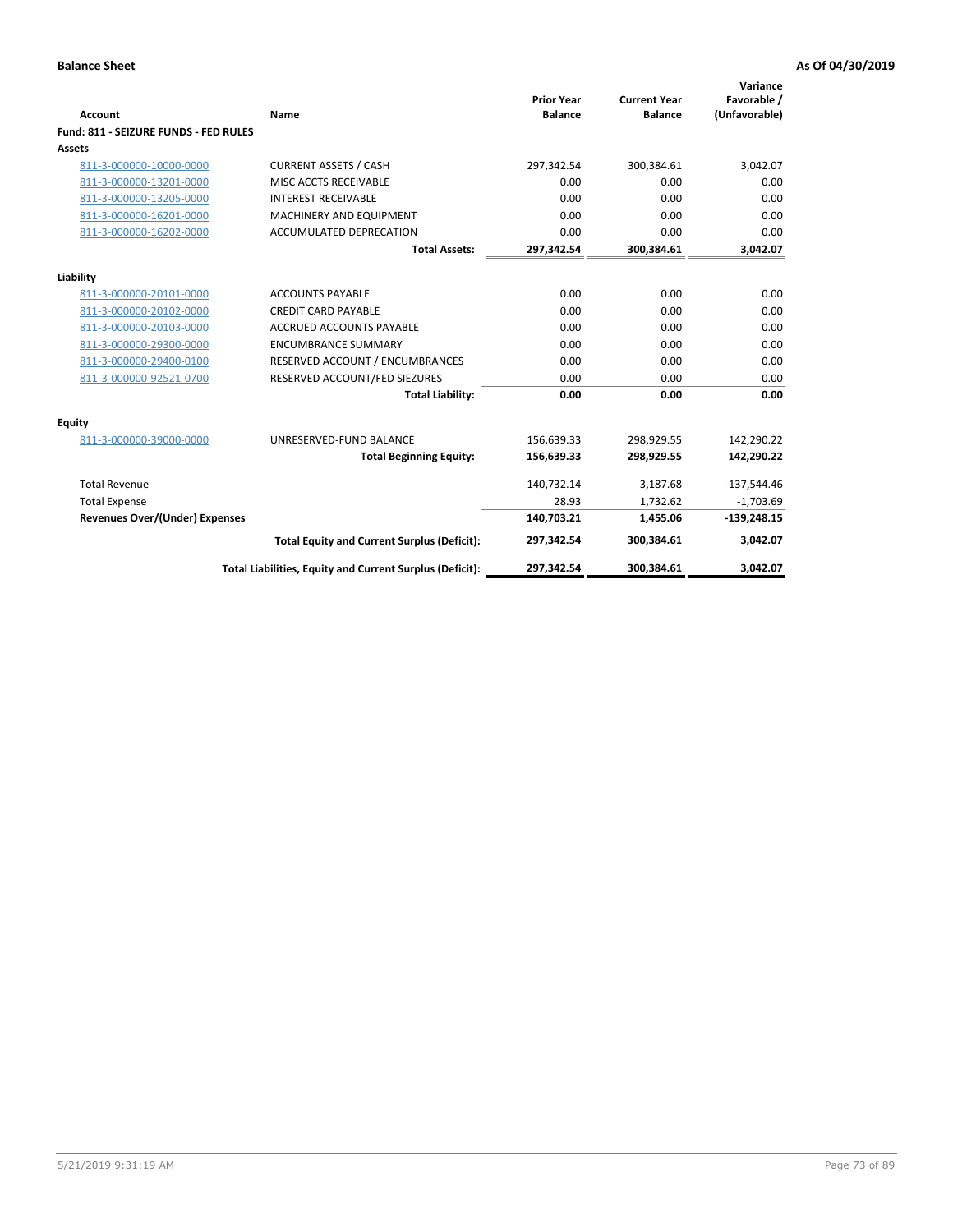| <b>Account</b>                                          | Name                                                     | <b>Prior Year</b><br><b>Balance</b> | <b>Current Year</b><br><b>Balance</b> | Variance<br>Favorable /<br>(Unfavorable) |
|---------------------------------------------------------|----------------------------------------------------------|-------------------------------------|---------------------------------------|------------------------------------------|
| Fund: 820 - TIRZ FUND (Tax Increment Reinvestment Zone) |                                                          |                                     |                                       |                                          |
| <b>Assets</b>                                           |                                                          |                                     |                                       |                                          |
| 820-3-000000-10000-0000                                 | <b>CURRENT ASSETS / CASH</b>                             | 1,790,599.93                        | 2,348,570.66                          | 557,970.73                               |
| 820-3-000000-13101-0000                                 | <b>TAX RECEIVABLE-CURRENT</b>                            | 23,776.65                           | 54,795.12                             | 31,018.47                                |
| 820-3-000000-13102-0000                                 | <b>TAXES REC-DELINQUENT</b>                              | 3,594.51                            | 7,611.09                              | 4,016.58                                 |
| 820-3-000000-13103-0000                                 | ALLOW FOR UNCOLLECT TAXES                                | $-1,375.55$                         | $-2,438.54$                           | $-1,062.99$                              |
| 820-3-000000-13201-0000                                 | MISC ACCTS RECEIVABLE                                    | 0.00                                | 0.00                                  | 0.00                                     |
| 820-3-000000-13205-0000                                 | <b>INTEREST RECEIVABLE</b>                               | 0.00                                | 0.00                                  | 0.00                                     |
| 820-3-000000-13221-0000                                 | MISC A/R - PROPERTY TAXES                                | 1,274.20                            | 6,448.69                              | 5,174.49                                 |
|                                                         | <b>Total Assets:</b>                                     | 1,817,869.74                        | 2,414,987.02                          | 597,117.28                               |
| Liability                                               |                                                          |                                     |                                       |                                          |
| 820-3-000000-20101-0000                                 | <b>ACCOUNTS PAYABLE</b>                                  | 0.00                                | 0.00                                  | 0.00                                     |
| 820-3-000000-20103-0000                                 | <b>ACCRUED ACCOUNTS PAYABLE</b>                          | 0.00                                | 0.00                                  | 0.00                                     |
| 820-3-000000-20203-0000                                 | DEFERRED TAX REVENUE                                     | 27,539.88                           | 61,511.94                             | $-33,972.06$                             |
| 820-3-000000-29300-0000                                 | <b>ENCUMBRANCE SUMMARY</b>                               | 0.00                                | 0.00                                  | 0.00                                     |
| 820-3-000000-29400-0100                                 | RESERVED ACCOUNT / ENCUMBRANCES                          | 0.00                                | 0.00                                  | 0.00                                     |
|                                                         | <b>Total Liability:</b>                                  | 27,539.88                           | 61,511.94                             | $-33,972.06$                             |
| Equity                                                  |                                                          |                                     |                                       |                                          |
| 820-3-000000-39000-0000                                 | UNRESERVED-FUND BALANCE                                  | 1,268,317.16                        | 1,730,143.81                          | 461,826.65                               |
| 820-3-000000-39100-0000                                 | UNRESERVED-RET. EARNINGS                                 | 0.00                                | 0.00                                  | 0.00                                     |
|                                                         | <b>Total Beginning Equity:</b>                           | 1,268,317.16                        | 1,730,143.81                          | 461,826.65                               |
| <b>Total Revenue</b>                                    |                                                          | 528,659.79                          | 632,083.91                            | 103,424.12                               |
| <b>Total Expense</b>                                    |                                                          | 6,647.09                            | 8,752.64                              | $-2,105.55$                              |
| <b>Revenues Over/(Under) Expenses</b>                   |                                                          | 522,012.70                          | 623,331.27                            | 101,318.57                               |
|                                                         | <b>Total Equity and Current Surplus (Deficit):</b>       | 1,790,329.86                        | 2,353,475.08                          | 563,145.22                               |
|                                                         | Total Liabilities, Equity and Current Surplus (Deficit): | 1,817,869.74                        | 2,414,987.02                          | 597,117.28                               |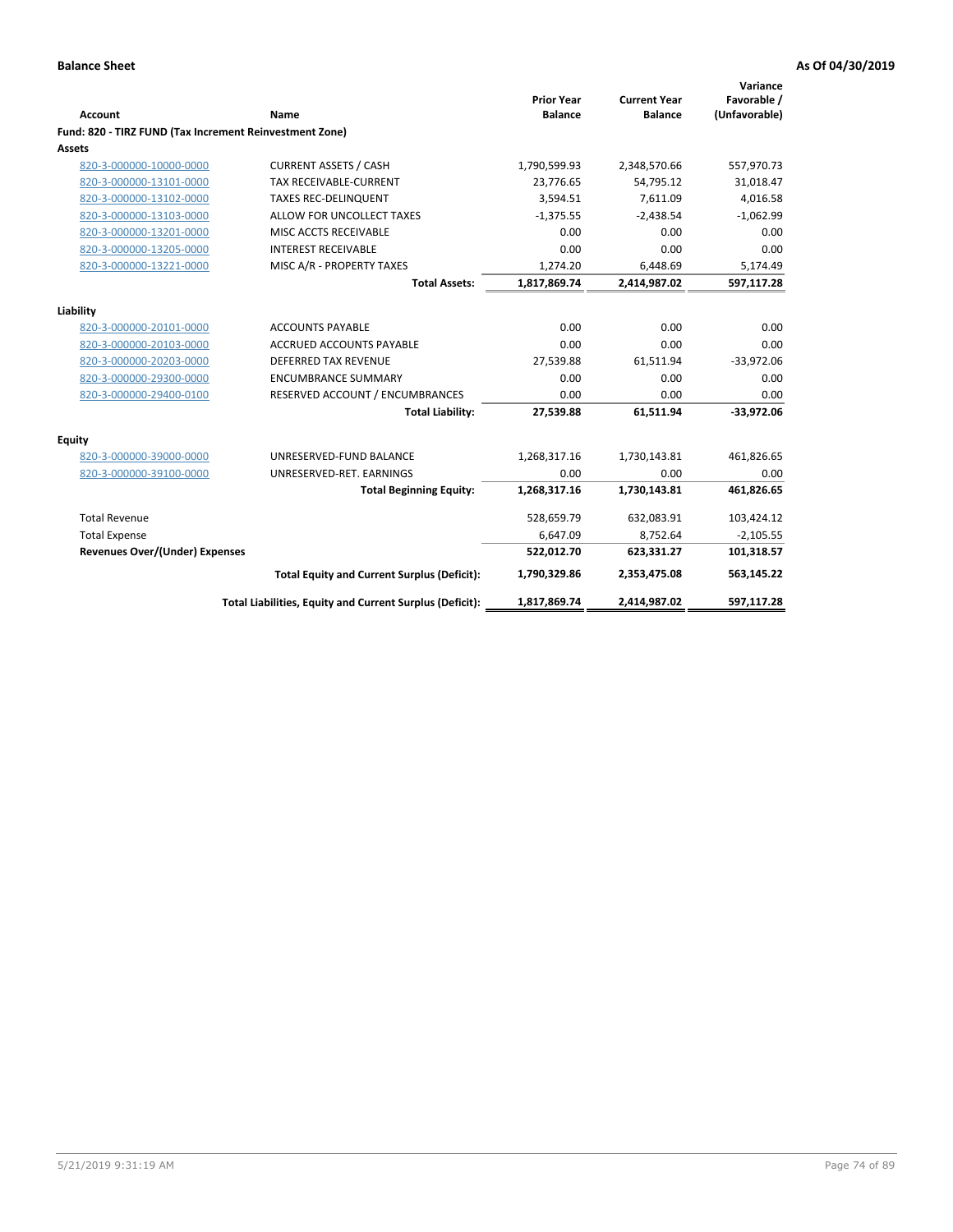| <b>Account</b>                           | Name                                                     | <b>Prior Year</b><br><b>Balance</b> | <b>Current Year</b><br><b>Balance</b> | Variance<br>Favorable /<br>(Unfavorable) |
|------------------------------------------|----------------------------------------------------------|-------------------------------------|---------------------------------------|------------------------------------------|
| Fund: 890 - GRNVL IDC (L-3) FIXED ASSETS |                                                          |                                     |                                       |                                          |
| <b>Assets</b>                            |                                                          |                                     |                                       |                                          |
| 890-3-000000-10000-0000                  | <b>CURRENT ASSETS / CASH</b>                             | $-0.18$                             | $-0.18$                               | 0.00                                     |
| 890-3-000000-16004-0000                  | FIXED ASSETS / BUILDINGS                                 | 0.00                                | 0.00                                  | 0.00                                     |
| 890-3-000000-16005-0000                  | <b>ACCUMULATED DEPRECIATION</b>                          | 0.00                                | 0.00                                  | 0.00                                     |
| 890-3-000000-16301-0000                  | FIXED ASSETS / C W I P                                   | 0.25                                | 0.25                                  | 0.00                                     |
|                                          | <b>Total Assets:</b>                                     | 0.07                                | 0.07                                  | 0.00                                     |
| Liability                                |                                                          |                                     |                                       |                                          |
| 890-3-000000-20101-0000                  | <b>ACCOUNTS PAYABLE</b>                                  | 0.00                                | 0.00                                  | 0.00                                     |
| 890-3-000000-27001-0000                  | <b>CONTRIBUTED CAPITAL</b>                               | 0.00                                | 0.00                                  | 0.00                                     |
| 890-3-000000-27101-0000                  | INVESTMENT IN GFA / GENERAL FUND                         | 0.00                                | 0.00                                  | 0.00                                     |
| 890-3-000000-27102-0000                  | <b>SPECIAL REVENUE FUNDS</b>                             | 0.00                                | 0.00                                  | 0.00                                     |
| 890-3-000000-27103-0000                  | <b>GENERAL CIP FUND</b>                                  | 0.00                                | 0.00                                  | 0.00                                     |
| 890-3-000000-27104-0000                  | PROPRIETARY FUNDS                                        | 0.07                                | 0.07                                  | 0.00                                     |
| 890-3-000000-27201-0000                  | CAFR USE / MUNICIPAL BUILDINGS                           | 0.00                                | 0.00                                  | 0.00                                     |
| 890-3-000000-27202-0000                  | CAFR USE / OTHER GENERAL GOVERNMEN                       | 0.00                                | 0.00                                  | 0.00                                     |
| 890-3-000000-27205-0000                  | CAFR USE / PUBLIC WORKS                                  | 0.00                                | 0.00                                  | 0.00                                     |
| 890-3-000000-27210-0000                  | CAFR USE / INVESTMENT IN GFA                             | 0.00                                | 0.00                                  | 0.00                                     |
| 890-3-000000-27301-0000                  | DONATIONS/GRANTS                                         | 0.00                                | 0.00                                  | 0.00                                     |
|                                          | <b>Total Liability:</b>                                  | 0.07                                | 0.07                                  | 0.00                                     |
| Equity                                   |                                                          |                                     |                                       |                                          |
| 890-3-000000-39000-0000                  | UNRESERVED-FUND BALANCE                                  | 0.00                                | 0.00                                  | 0.00                                     |
|                                          | <b>Total Beginning Equity:</b>                           | 0.00                                | 0.00                                  | 0.00                                     |
| <b>Total Expense</b>                     |                                                          | 0.00                                | 0.00                                  | 0.00                                     |
| Revenues Over/(Under) Expenses           |                                                          | 0.00                                | 0.00                                  | 0.00                                     |
|                                          |                                                          |                                     |                                       |                                          |
|                                          | <b>Total Equity and Current Surplus (Deficit):</b>       | 0.00                                | 0.00                                  | 0.00                                     |
|                                          | Total Liabilities, Equity and Current Surplus (Deficit): | 0.07                                | 0.07                                  | 0.00                                     |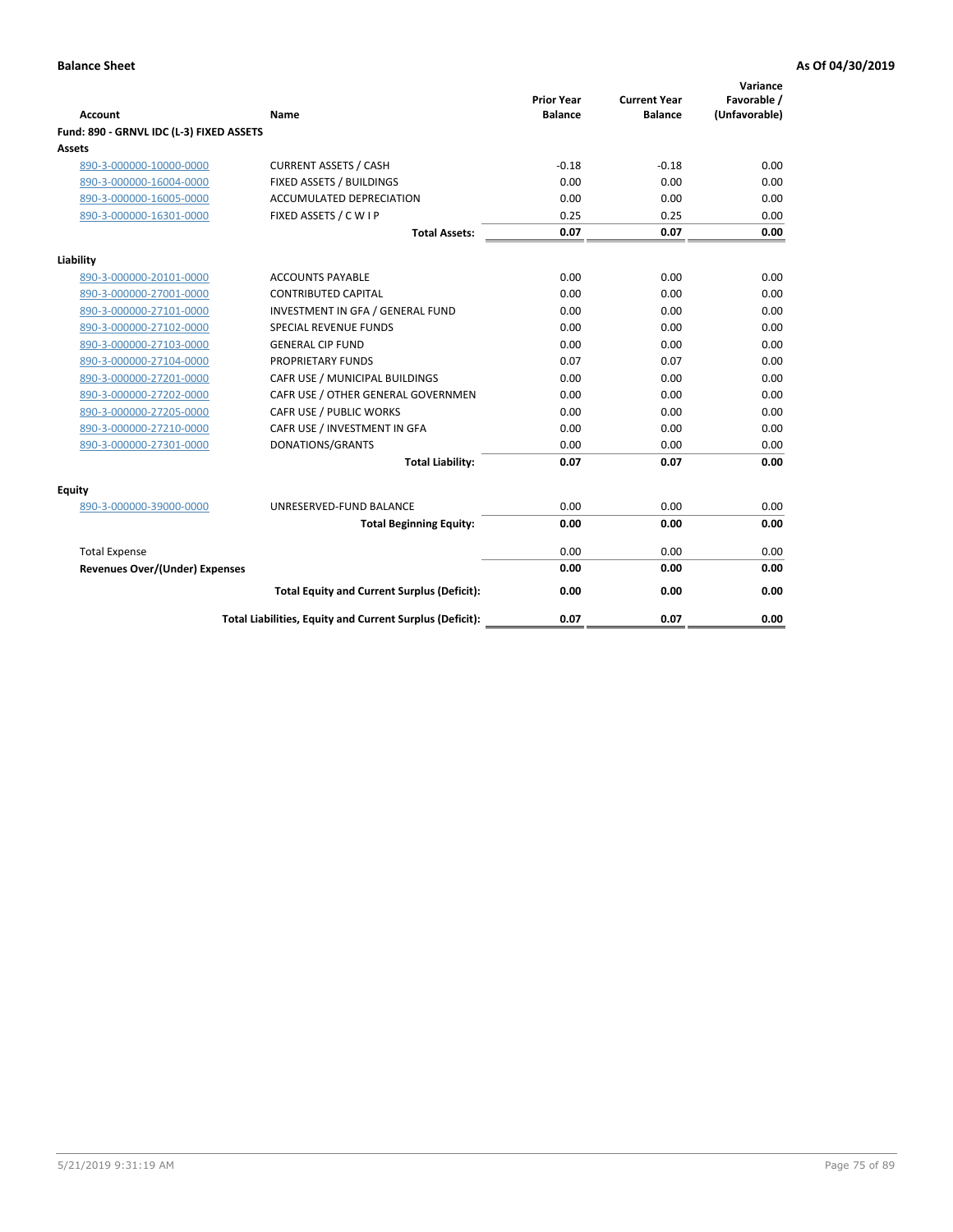|                                                    |                                                   |                                     |                                       | Variance                     |
|----------------------------------------------------|---------------------------------------------------|-------------------------------------|---------------------------------------|------------------------------|
| <b>Account</b>                                     | Name                                              | <b>Prior Year</b><br><b>Balance</b> | <b>Current Year</b><br><b>Balance</b> | Favorable /<br>(Unfavorable) |
| Fund: 899 - POOLED CASH                            |                                                   |                                     |                                       |                              |
| Assets                                             |                                                   |                                     |                                       |                              |
| 899-8-000000-10000-0000                            | <b>CURRENT ASSETS / CASH</b>                      | 0.00                                | 0.00                                  | 0.00                         |
| 899-8-000000-10101-0000                            | <b>CHASE OUTBOUND OPERATING</b>                   | $-1,250,783.84$                     | -497,035.44                           | 753,748.40                   |
| 899-8-000000-10102-0000                            | CHASE INBOUND OPERATING                           | 7,554,640.76                        | 9,613,904.35                          | 2,059,263.59                 |
| 899-8-000000-10103-0000                            | OPERATING ACCOUNT / CLAIMS ACCOUNT                | 0.00                                | 0.00                                  | 0.00                         |
| 899-8-000000-10105-0000                            | CHASE BANK / SAVINGS - 3003113077                 | 1,542,346.26                        | 1,544,880.20                          | 2,533.94                     |
| 899-8-000000-10106-0000                            | CHASE BANK / SAVINGS - 2911913371                 | 1,617,024.44                        | 1,621,154.85                          | 4,130.41                     |
| 899-8-000000-10107-0000                            | CHASE TASC FLEX SPENDING                          | 0.00                                | 2.53                                  | 2.53                         |
| 899-8-000000-10401-0000                            | <b>CURRENT ASSETS / INTERNAL CLEARING</b>         | 0.00                                | $-957.16$                             | $-957.16$                    |
| 899-8-000000-10402-0000                            | <b>CREDIT CARD CLEARING</b>                       | 0.00                                | 0.00                                  | 0.00                         |
| 899-8-000000-10403-0000                            | <b>NET BILL PAYMENTS</b>                          | 0.00                                | 0.00                                  | 0.00                         |
| 899-8-000000-11101-0000                            | TX CLASS / OPERATING                              | 1,008,947.80                        | 1,031,140.29                          | 22,192.49                    |
| 899-8-000000-11201-0000                            | LOGIC INVESTMENTS / OPERATING                     | 1,026,492.01                        | 1,048,730.17                          | 22,238.16                    |
| 899-8-000000-11401-0000                            | <b>TEXSTAR ACCT - OPERATING</b>                   | 0.01                                | 0.01                                  | 0.00                         |
| 899-8-000000-11601-0000                            | <b>TEXPOOL ACCT - OPERATING</b>                   | 1,020,597.64                        | 1,040,485.47                          | 19,887.83                    |
| 899-8-000000-11801-0000                            | TX GEN TERM OPERATING                             | 19,777,945.88                       | 13,264,602.27                         | $-6,513,343.61$              |
| 899-8-000000-12001-0000                            | AMERICAN NATIONAL OPERATING<br>PFM ACCT OPERATING | 0.00<br>16,130,626.78               | 0.00                                  | 0.00                         |
| 899-8-000000-12002-0000                            | TREASURIES - CITY ONLY                            |                                     | 16,254,252.60                         | 123,625.82<br>0.00           |
| 899-8-000000-12003-0000<br>899-8-000000-12301-0000 | <b>BOND PROCEEDS / PURCHASED INTEREST</b>         | 0.00<br>0.00                        | 0.00<br>0.00                          | 0.00                         |
| 899-8-000000-13205-0000                            | <b>INTEREST RECEIVABLE</b>                        | 46,445.21                           | 67,841.27                             | 21,396.06                    |
| 899-8-000000-14100-0000                            | DUE FROM FUND 100                                 | $-20,270.67$                        | $-6,779.44$                           | 13,491.23                    |
| 899-8-000000-14101-0000                            | DUE FROM FUND 101                                 | 0.00                                | 0.00                                  | 0.00                         |
| 899-8-000000-14102-0000                            | DUE FROM FUND 102                                 | 0.00                                | 0.00                                  | 0.00                         |
| 899-8-000000-14103-0000                            | DUE FROM FUND 103                                 | 0.00                                | 0.00                                  | 0.00                         |
| 899-8-000000-14110-0000                            | DUE FROM FUND 110                                 | 0.00                                | 0.00                                  | 0.00                         |
| 899-8-000000-14111-0000                            | DUE FROM FUND 111                                 | 0.00                                | 0.00                                  | 0.00                         |
| 899-8-000000-14112-0000                            | DUE FROM FUND 112                                 | 0.00                                | 0.00                                  | 0.00                         |
| 899-8-000000-14113-0000                            | DUE FROM FUND 113                                 | 0.00                                | 0.00                                  | 0.00                         |
| 899-8-000000-14114-0000                            | DUE FROM FUND 114                                 | 0.00                                | 0.00                                  | 0.00                         |
| 899-8-000000-14115-0000                            | DUE FROM FUND 115                                 | 0.00                                | 0.00                                  | 0.00                         |
| 899-8-000000-14116-0000                            | DUE FROM FUND 116                                 | 0.00                                | 0.00                                  | 0.00                         |
| 899-8-000000-14117-0000                            | DUE FROM FUND 117                                 | 0.00                                | 0.00                                  | 0.00                         |
| 899-8-000000-14118-0000                            | DUE FROM FUND 118                                 | 0.00                                | 0.00                                  | 0.00                         |
| 899-8-000000-14119-0000                            | DUE FROM FUND 119                                 | 0.00                                | 0.00                                  | 0.00                         |
| 899-8-000000-14120-0000                            | DUE FROM FUND 120                                 | 0.00                                | 0.00                                  | 0.00                         |
| 899-8-000000-14121-0000                            | DUE FROM FUND 121                                 | 0.00                                | 0.00                                  | 0.00                         |
| 899-8-000000-14122-0000                            | DUE FROM FUND 122                                 | 0.00                                | 0.00                                  | 0.00                         |
| 899-8-000000-14123-0000                            | DUE FROM FUND 123                                 | 30.00                               | 0.00                                  | $-30.00$                     |
| 899-8-000000-14124-0000                            | DUE FROM FUND 124                                 | 0.00                                | 0.00                                  | 0.00                         |
| 899-8-000000-14125-0000                            | DUE FROM FUND 125                                 | 0.00                                | 0.00                                  | 0.00                         |
| 899-8-000000-14126-0000                            | DUE FROM FUND 126                                 | 0.00                                | 0.00                                  | 0.00                         |
| 899-8-000000-14140-0000                            | DUE FROM FUND 140                                 | 0.00                                | 0.00                                  | 0.00                         |
| 899-8-000000-14160-0000                            | DUE FROM FUND 160                                 | 0.00                                | 0.00                                  | 0.00                         |
| 899-8-000000-14161-0000<br>899-8-000000-14162-0000 | DUE FROM FUND 161                                 | 0.00<br>0.00                        | 0.00<br>0.00                          | 0.00<br>0.00                 |
| 899-8-000000-14163-0000                            | DUE FROM FUND 162<br>DUE FROM FUND 163            | 0.00                                | 0.00                                  | 0.00                         |
| 899-8-000000-14164-0000                            | DUE FROM FUND 164                                 | 0.00                                | 0.00                                  | 0.00                         |
| 899-8-000000-14165-0000                            | DUE FROM FUND 165                                 | 0.00                                | 0.00                                  | 0.00                         |
| 899-8-000000-14170-0000                            | DUE FROM FUND 170                                 | 0.00                                | 0.00                                  | 0.00                         |
| 899-8-000000-14171-0000                            | DUE FROM FUND 171                                 | 0.00                                | 0.00                                  | 0.00                         |
| 899-8-000000-14172-0000                            | DUE FROM FUND 172                                 | 0.00                                | 0.00                                  | 0.00                         |
| 899-8-000000-14173-0000                            | DUE FROM FUND 173                                 | 0.00                                | 0.00                                  | 0.00                         |
| 899-8-000000-14174-0000                            | DUE FROM FUND 174                                 | 0.00                                | 0.00                                  | 0.00                         |
| 899-8-000000-14175-0000                            | DUE FROM FUND 175                                 | 0.00                                | 0.00                                  | 0.00                         |
| 899-8-000000-14176-0000                            | DUE FROM FUND 176                                 | 0.00                                | 0.00                                  | 0.00                         |
| 899-8-000000-14177-0000                            | DUE FROM FUND 177                                 | 0.00                                | 0.00                                  | 0.00                         |
| 899-8-000000-14190-0000                            | DUE FROM FUND 190                                 | 0.00                                | 0.00                                  | 0.00                         |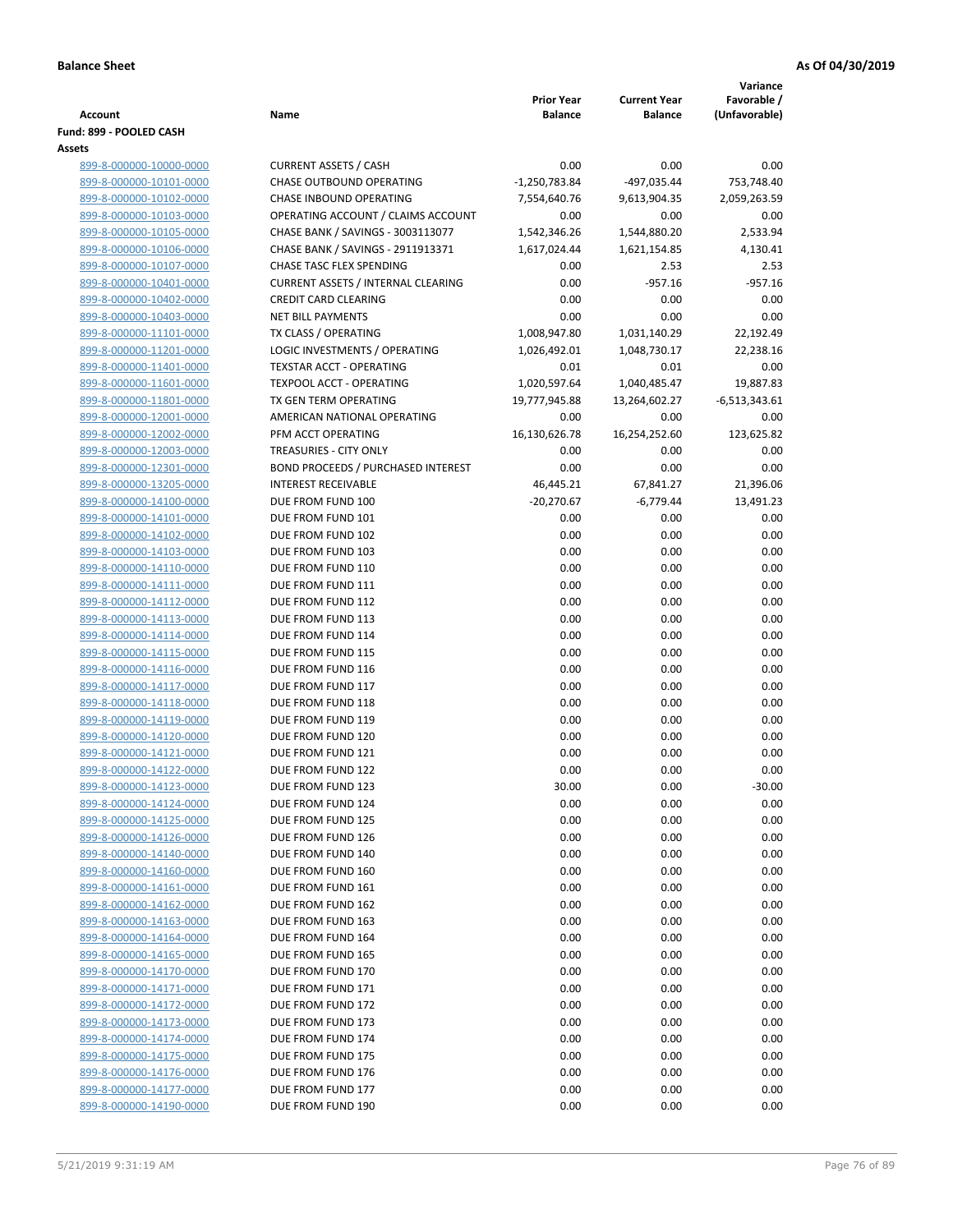|                         |                                       |                   |                     | Variance        |
|-------------------------|---------------------------------------|-------------------|---------------------|-----------------|
|                         |                                       | <b>Prior Year</b> | <b>Current Year</b> | Favorable /     |
| <b>Account</b>          | Name                                  | <b>Balance</b>    | <b>Balance</b>      | (Unfavorable)   |
| 899-8-000000-14192-0000 | DUE FROM FUND 192                     | 0.00              | 0.00                | 0.00            |
| 899-8-000000-14200-0000 | DUE FROM FUND 200                     | 0.00              | $-50.75$            | $-50.75$        |
| 899-8-000000-14210-0000 | DUE FROM FUND 210                     | 0.00              | 0.00                | 0.00            |
| 899-8-000000-14211-0000 | DUE FROM FUND 211                     | 0.00              | 0.00                | 0.00            |
| 899-8-000000-14212-0000 | DUE FROM FUND 212                     | 0.00              | 0.00                | 0.00            |
| 899-8-000000-14216-0000 | DUE FROM FUND 216                     | 0.00              | 0.00                | 0.00            |
| 899-8-000000-14217-0000 | DUE FROM FUND 217                     | 0.00              | 0.00                | 0.00            |
| 899-8-000000-14300-0000 | DUE FROM FUND 300                     | 0.00              | $-10.56$            | $-10.56$        |
| 899-8-000000-14320-0000 | DUE FROM FUND 320                     | 0.00              | 0.00                | 0.00            |
| 899-8-000000-14360-0000 | DUE FROM FUND 360                     | 0.00              | 0.00                | 0.00            |
| 899-8-000000-14361-0000 | DUE FROM FUND 361                     | 0.00              | 0.00                | 0.00            |
| 899-8-000000-14400-0000 | DUE FROM FUND 400                     | 0.00              | 0.00                | 0.00            |
| 899-8-000000-14500-0000 | DUE FROM FUND 500                     | 0.00              | 0.00                | 0.00            |
| 899-8-000000-14561-0000 | DUE FROM FUND 561                     | 0.00              | 0.00                | 0.00            |
| 899-8-000000-14601-0000 | DUE FROM FUND 601                     | 0.00              | 0.00                | 0.00            |
| 899-8-000000-14602-0000 | DUE FROM FUND 602                     | $-1,000.09$       | $-0.09$             | 1,000.00        |
| 899-8-000000-14604-0000 | DUE FROM FUND 604                     | 411.39            | 0.00                | $-411.39$       |
| 899-8-000000-14660-0000 | DUE FROM FUND 660                     | 0.00              | 0.00                | 0.00            |
| 899-8-000000-14800-0000 | DUE FROM FUND 800                     | 0.00              | 0.00                | 0.00            |
| 899-8-000000-14801-0000 | DUE FROM FUND 801                     | 0.00              | 0.00                | 0.00            |
| 899-8-000000-14802-0000 | DUE FROM FUND 802                     | 0.00              | 0.00                | 0.00            |
| 899-8-000000-14803-0000 | DUE FROM FUND 803                     | 0.00              | 0.00                | 0.00            |
| 899-8-000000-14807-0000 | DUE FROM FUND 807                     | 0.00              | 0.00                | 0.00            |
| 899-8-000000-14809-0000 | DUE FROM FUND 809                     | $-160,460.65$     | 0.00                | 160,460.65      |
| 899-8-000000-14810-0000 | DUE FROM FUND 810                     | 0.00              | 0.00                | 0.00            |
| 899-8-000000-14811-0000 | DUE FROM FUND 811                     | 0.00              | 0.00                | 0.00            |
| 899-8-000000-14820-0000 | DUE FROM TIRZ FUND                    | 0.00              | 0.00                | 0.00            |
| 899-8-000000-14890-0000 | DUE FROM GRNVL IDC (L-3) FIXED ASSETS | 0.00              | 0.00                | 0.00            |
| 899-8-000000-14910-0000 | DUE FROM FUND 910                     | $-821, 177.75$    | 37,227.17           | 858,404.92      |
| 899-8-000000-14911-0000 | DUE FROM FUND 911                     | 0.00              | 0.00                | 0.00            |
| 899-8-000000-14912-0000 | DUE FROM FUND 912                     | 0.00              | 0.00                | 0.00            |
| 899-8-000000-14913-0000 | DUE FROM FUND 913                     | 0.00              | 0.00                | 0.00            |
| 899-8-000000-14916-0000 | DUE FROM FUND 916                     | 0.00              | 0.00                | 0.00            |
| 899-8-000000-14950-0000 | DUE FROM FUND 950                     | 0.00              | 1,427.48            | 1,427.48        |
| 899-8-000000-91011-1001 | <b>BANK OF AMERICA</b>                | 0.00              | 0.00                | 0.00            |
|                         | <b>Total Assets:</b>                  | 47,471,815.18     | 45,020,815.22       | -2,450,999.96   |
|                         |                                       |                   |                     |                 |
| Liability               |                                       |                   |                     |                 |
| 899-8-000000-20101-0000 | <b>ACCOUNTS PAYABLE</b>               | $-1,002,467.77$   | 31,813.81           | $-1,034,281.58$ |
| 899-8-000000-20102-0000 | <b>CREDIT CARD PAYABLE</b>            | 0.00              | 0.00                | 0.00            |
| 899-8-000000-21040-0000 | DUE TO OTHER FUNDS                    | 48,474,284.01     | 44,989,002.55       | 3,485,281.46    |
|                         | <b>Total Liability:</b>               | 47,471,816.24     | 45,020,816.36       | 2,450,999.88    |
| <b>Equity</b>           |                                       |                   |                     |                 |
| 899-3-000000-39000-0000 | UNRESERVED-FUND BALANCE               | $-0.04$           | $-1.10$             | $-1.06$         |
| 899-8-000000-14362-0000 | DUE FROM FUND 362                     | 0.00              | 0.00                | 0.00            |
| 899-8-000000-39200-0101 | EQUITY IN POOLED CASH                 | 0.00              | 0.00                | 0.00            |
| 899-8-000000-39200-0110 | EQUITY IN POOLED CASH                 | 0.00              | 0.00                | 0.00            |
| 899-8-000000-39200-0111 | EQUITY IN POOLED CASH                 | 0.00              | 0.00                | 0.00            |
| 899-8-000000-39200-0112 | EQUITY IN POOLED CASH                 | 0.00              | 0.00                | 0.00            |
| 899-8-000000-39200-0190 | EQUITY IN POOLED CASH                 | 0.00              | 0.00                | 0.00            |
| 899-8-000000-39200-0201 | EQUITY IN POOLED CASH                 | 0.00              | 0.00                | 0.00            |
| 899-8-000000-39200-0202 | EQUITY IN POOLED CASH                 | 0.00              | 0.00                | 0.00            |
| 899-8-000000-39200-0203 | EQUITY IN POOLED CASH                 | 0.00              | 0.00                | 0.00            |
| 899-8-000000-39200-0204 | EQUITY IN POOLED CASH                 | 0.00              | 0.00                | 0.00            |
| 899-8-000000-39200-0205 | EQUITY IN POOLED CASH                 | 0.00              | 0.00                | 0.00            |
| 899-8-000000-39200-0206 | EQUITY IN POOLED CASH                 | 0.00              | 0.00                | 0.00            |
| 899-8-000000-39200-0207 | EQUITY IN POOLED CASH                 | 0.00              | 0.00                | 0.00            |
| 899-8-000000-39200-0208 | EQUITY IN POOLED CASH                 | 0.00              | 0.00                | 0.00            |
| 899-8-000000-39200-0209 | EQUITY IN POOLED CASH                 | 0.00              | 0.00                | 0.00            |
|                         |                                       |                   |                     |                 |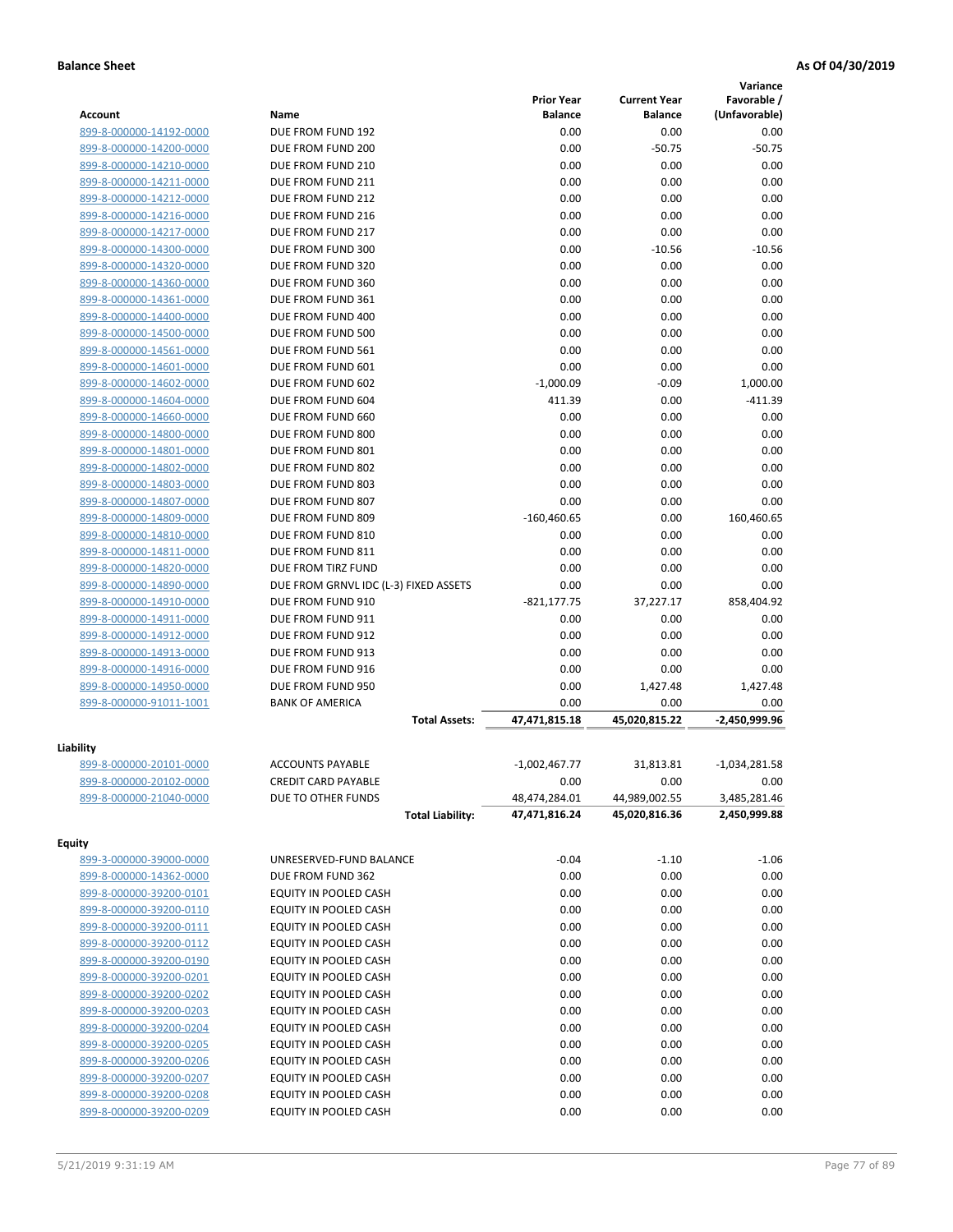**Variance**

| Account                                            | Name                                           | <b>Prior Year</b><br><b>Balance</b> | <b>Current Year</b><br><b>Balance</b> | Favorable /<br>(Unfavorable) |
|----------------------------------------------------|------------------------------------------------|-------------------------------------|---------------------------------------|------------------------------|
| 899-8-000000-39200-0210                            | EQUITY IN POOLED CASH                          | 0.00                                | 0.00                                  | 0.00                         |
| 899-8-000000-39200-0211                            | EQUITY IN POOLED CASH                          | 0.00                                | 0.00                                  | 0.00                         |
| 899-8-000000-39200-0212                            | EQUITY IN POOLED CASH                          | 0.00                                | 0.00                                  | 0.00                         |
| 899-8-000000-39200-0213                            | EQUITY IN POOLED CASH                          | 0.00                                | 0.00                                  | 0.00                         |
| 899-8-000000-39200-0214                            | <b>EQUITY IN POOLED CASH</b>                   | 0.00                                | 0.00                                  | 0.00                         |
| 899-8-000000-39200-0215                            | EQUITY IN POOLED CASH                          | 0.00                                | 0.00                                  | 0.00                         |
| 899-8-000000-39200-0216                            | EQUITY IN POOLED CASH                          | 0.00                                | 0.00                                  | 0.00                         |
| 899-8-000000-39200-0217                            | EQUITY IN POOLED CASH                          | 0.00                                | 0.00                                  | 0.00                         |
| 899-8-000000-39200-0218                            | EQUITY IN POOLED CASH                          | 0.00                                | 0.00                                  | 0.00                         |
| 899-8-000000-39200-0219                            | EQUITY IN POOLED CASH                          | 0.00                                | 0.00                                  | 0.00                         |
| 899-8-000000-39200-0220                            | EQUITY IN POOLED CASH                          | 0.00                                | 0.00                                  | 0.00                         |
| 899-8-000000-39200-0221                            | EQUITY IN POOLED CASH                          | 0.00                                | 0.00                                  | 0.00                         |
| 899-8-000000-39200-0222                            | EQUITY IN POOLED CASH                          | 0.00                                | 0.00                                  | 0.00                         |
| 899-8-000000-39200-0223                            | EQUITY IN POOLED CASH                          | 0.00                                | 0.00                                  | 0.00                         |
| 899-8-000000-39200-0224                            | EQUITY IN POOLED CASH                          | 0.00                                | 0.00                                  | 0.00                         |
| 899-8-000000-39200-0225                            | EQUITY IN POOLED CASH                          | 0.00                                | 0.00                                  | 0.00                         |
| 899-8-000000-39200-0226                            | EQUITY IN POOLED CASH                          | 0.00                                | 0.00                                  | 0.00                         |
| 899-8-000000-39200-0227                            | EQUITY IN POOLED CASH                          | 0.00                                | 0.00                                  | 0.00                         |
| 899-8-000000-39200-0228                            | EQUITY IN POOLED CASH                          | 0.00                                | 0.00                                  | 0.00                         |
| 899-8-000000-39200-0229                            | <b>EQUITY IN POOLED CASH</b>                   | 0.00                                | 0.00                                  | 0.00                         |
| 899-8-000000-39200-0231                            | <b>EQUITY IN POOLED CASH</b>                   | 0.00                                | 0.00                                  | 0.00                         |
| 899-8-000000-39200-0232                            | EQUITY IN POOLED CASH                          | 0.00                                | 0.00                                  | 0.00                         |
| 899-8-000000-39200-0233                            | <b>EQUITY IN POOLED CASH</b>                   | 0.00                                | 0.00                                  | 0.00                         |
| 899-8-000000-39200-0234                            | EQUITY IN POOLED CASH                          | 0.00                                | 0.00                                  | 0.00                         |
| 899-8-000000-39200-0235                            | EQUITY IN POOLED CASH                          | 0.00                                | 0.00                                  | 0.00                         |
| 899-8-000000-39200-0236                            | EQUITY IN POOLED CASH                          | 0.00                                | 0.00                                  | 0.00                         |
| 899-8-000000-39200-0241                            | EQUITY IN POOLED CASH                          | 0.00                                | 0.00                                  | 0.00                         |
| 899-8-000000-39200-0247                            | EQUITY IN POOLED CASH                          | 0.00                                | 0.00                                  | 0.00                         |
| 899-8-000000-39200-0250                            | EQUITY IN POOLED CASH                          | 0.00                                | 0.00                                  | 0.00                         |
| 899-8-000000-39200-0251                            | EQUITY IN POOLED CASH                          | 0.00                                | 0.00                                  | 0.00                         |
| 899-8-000000-39200-0252                            | EQUITY IN POOLED CASH                          | 0.00<br>0.00                        | 0.00<br>0.00                          | 0.00<br>0.00                 |
| 899-8-000000-39200-0253<br>899-8-000000-39200-0254 | EQUITY IN POOLED CASH<br>EQUITY IN POOLED CASH | 0.00                                | 0.00                                  | 0.00                         |
| 899-8-000000-39200-0301                            | EQUITY IN POOLED CASH                          | 0.00                                | 0.00                                  | 0.00                         |
| 899-8-000000-39200-0302                            | EQUITY IN POOLED CASH                          | 0.00                                | 0.00                                  | 0.00                         |
| 899-8-000000-39200-0401                            | EQUITY IN POOLED CASH                          | 0.00                                | 0.00                                  | 0.00                         |
| 899-8-000000-39200-0402                            | EQUITY IN POOLED CASH                          | 0.00                                | 0.00                                  | 0.00                         |
| 899-8-000000-39200-0403                            | EQUITY IN POOLED CASH                          | 0.00                                | 0.00                                  | 0.00                         |
| 899-8-000000-39200-0405                            | <b>EQUITY IN POOLED CASH</b>                   | 0.00                                | 0.00                                  | 0.00                         |
| 899-8-000000-39200-0406                            | EQUITY IN POOLED CASH                          | 0.00                                | 0.00                                  | 0.00                         |
| 899-8-000000-39200-0410                            | EQUITY IN POOLED CASH                          | 0.00                                | 0.00                                  | 0.00                         |
| 899-8-000000-39200-0411                            | EQUITY IN POOLED CASH                          | 0.00                                | 0.00                                  | 0.00                         |
| 899-8-000000-39200-0501                            | EQUITY IN POOLED CASH                          | 0.00                                | 0.00                                  | 0.00                         |
| 899-8-000000-39200-0502                            | EQUITY IN POOLED CASH                          | 0.00                                | 0.00                                  | 0.00                         |
| 899-8-000000-39200-0503                            | EQUITY IN POOLED CASH                          | 0.00                                | 0.00                                  | 0.00                         |
| 899-8-000000-39200-0504                            | EQUITY IN POOLED CASH                          | 0.00                                | 0.00                                  | 0.00                         |
| 899-8-000000-39200-0505                            | EQUITY IN POOLED CASH                          | 0.00                                | 0.00                                  | 0.00                         |
| 899-8-000000-39200-0506                            | EQUITY IN POOLED CASH                          | 0.00                                | 0.00                                  | 0.00                         |
| 899-8-000000-39200-0507                            | EQUITY IN POOLED CASH                          | 0.00                                | 0.00                                  | 0.00                         |
| 899-8-000000-39200-0511                            | <b>EQUITY IN POOLED CASH</b>                   | 0.00                                | 0.00                                  | 0.00                         |
| 899-8-000000-39200-0513                            | EQUITY IN POOLED CASH                          | 0.00                                | 0.00                                  | 0.00                         |
| 899-8-000000-39200-0521                            | EQUITY IN POOLED CASH                          | 0.00                                | 0.00                                  | 0.00                         |
| 899-8-000000-39200-0522                            | EQUITY IN POOLED CASH                          | 0.00                                | 0.00                                  | 0.00                         |
| 899-8-000000-39200-0523                            | EQUITY IN POOLED CASH                          | 0.00                                | 0.00                                  | 0.00                         |
| 899-8-000000-39200-0601                            | EQUITY IN POOLED CASH                          | 0.00                                | 0.00                                  | 0.00                         |
| 899-8-000000-39200-0602                            | EQUITY IN POOLED CASH                          | 0.00                                | 0.00                                  | 0.00                         |
| 899-8-000000-39200-0603<br>899-8-000000-39200-0604 | EQUITY IN POOLED CASH                          | 0.00                                | 0.00                                  | 0.00                         |
| 899-8-000000-39200-0702                            | EQUITY IN POOLED CASH<br>EQUITY IN POOLED CASH | 0.00<br>0.00                        | 0.00<br>0.00                          | 0.00<br>0.00                 |
|                                                    |                                                |                                     |                                       |                              |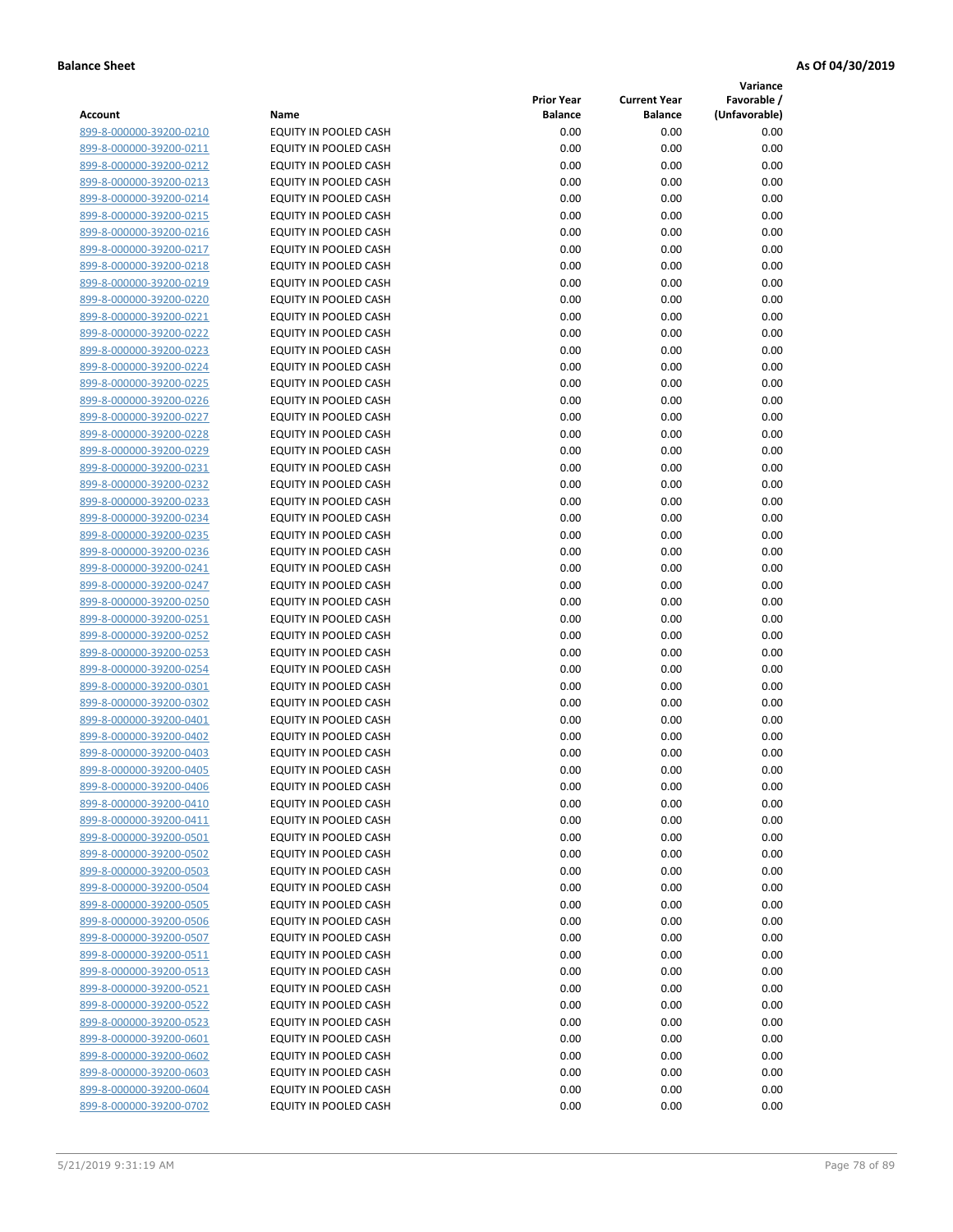| <b>Account</b>                        | Name                                                     | <b>Prior Year</b><br><b>Balance</b> | <b>Current Year</b><br><b>Balance</b> | Variance<br>Favorable /<br>(Unfavorable) |
|---------------------------------------|----------------------------------------------------------|-------------------------------------|---------------------------------------|------------------------------------------|
| 899-8-000000-39200-0703               | <b>EQUITY IN POOLED CASH</b>                             | 0.00                                | 0.00                                  | 0.00                                     |
| 899-8-000000-39200-0704               | EQUITY IN POOLED CASH                                    | 0.00                                | 0.00                                  | 0.00                                     |
| 899-8-000000-39200-0705               | <b>EQUITY IN POOLED CASH</b>                             | 0.00                                | 0.00                                  | 0.00                                     |
| 899-8-000000-39200-0706               | <b>EQUITY IN POOLED CASH</b>                             | 0.00                                | 0.00                                  | 0.00                                     |
| 899-8-000000-39200-0707               | <b>EQUITY IN POOLED CASH</b>                             | 0.00                                | 0.00                                  | 0.00                                     |
| 899-8-000000-39200-0708               | <b>EQUITY IN POOLED CASH</b>                             | 0.00                                | 0.00                                  | 0.00                                     |
| 899-8-000000-39200-0710               | <b>EQUITY IN POOLED CASH</b>                             | 0.00                                | 0.00                                  | 0.00                                     |
| 899-8-000000-39200-0721               | <b>EQUITY IN POOLED CASH</b>                             | 0.00                                | 0.00                                  | 0.00                                     |
| 899-8-000000-39200-0722               | EQUITY IN POOLED CASH                                    | 0.00                                | 0.00                                  | 0.00                                     |
| 899-8-000000-39200-0723               | <b>EQUITY IN POOLED CASH</b>                             | 0.00                                | 0.00                                  | 0.00                                     |
| 899-8-000000-39200-0731               | EQUITY IN POOLED CASH                                    | 0.00                                | 0.00                                  | 0.00                                     |
| 899-8-000000-39200-0825               | <b>EQUITY IN POOLED CASH</b>                             | 0.00                                | 0.00                                  | 0.00                                     |
| 899-8-000000-39200-0901               | <b>EQUITY IN POOLED CASH</b>                             | 0.00                                | 0.00                                  | 0.00                                     |
| 899-8-000000-39200-0902               | <b>EQUITY IN POOLED CASH</b>                             | 0.00                                | 0.00                                  | 0.00                                     |
| 899-8-000000-39200-0903               | <b>EQUITY IN POOLED CASH</b>                             | 0.00                                | 0.00                                  | 0.00                                     |
| 899-8-000000-39200-0904               | <b>EQUITY IN POOLED CASH</b>                             | 0.00                                | 0.00                                  | 0.00                                     |
| 899-8-000000-39200-0905               | EQUITY IN POOLED CASH                                    | 0.00                                | 0.00                                  | 0.00                                     |
| 899-8-000000-39200-0909               | EQUITY IN POOLED CASH                                    | 0.00                                | 0.00                                  | 0.00                                     |
| 899-8-000000-39200-0910               | <b>EQUITY IN POOLED CASH</b>                             | 0.00                                | 0.00                                  | 0.00                                     |
| 899-8-000000-39200-0960               | <b>EQUITY IN POOLED CASH</b>                             | 0.00                                | 0.00                                  | 0.00                                     |
| 899-8-000000-39200-9999               | EQUITY IN POOLED CASH                                    | 0.00                                | 0.00                                  | 0.00                                     |
|                                       | <b>Total Beginning Equity:</b>                           | $-0.04$                             | $-1.10$                               | $-1.06$                                  |
| <b>Total Revenue</b>                  |                                                          | $-1.02$                             | $-0.04$                               | 0.98                                     |
| <b>Revenues Over/(Under) Expenses</b> |                                                          | $-1.02$                             | $-0.04$                               | 0.98                                     |
|                                       | <b>Total Equity and Current Surplus (Deficit):</b>       | $-1.06$                             | $-1.14$                               | $-0.08$                                  |
|                                       | Total Liabilities, Equity and Current Surplus (Deficit): | 47,471,815.18                       | 45,020,815.22                         | $-2.450.999.96$                          |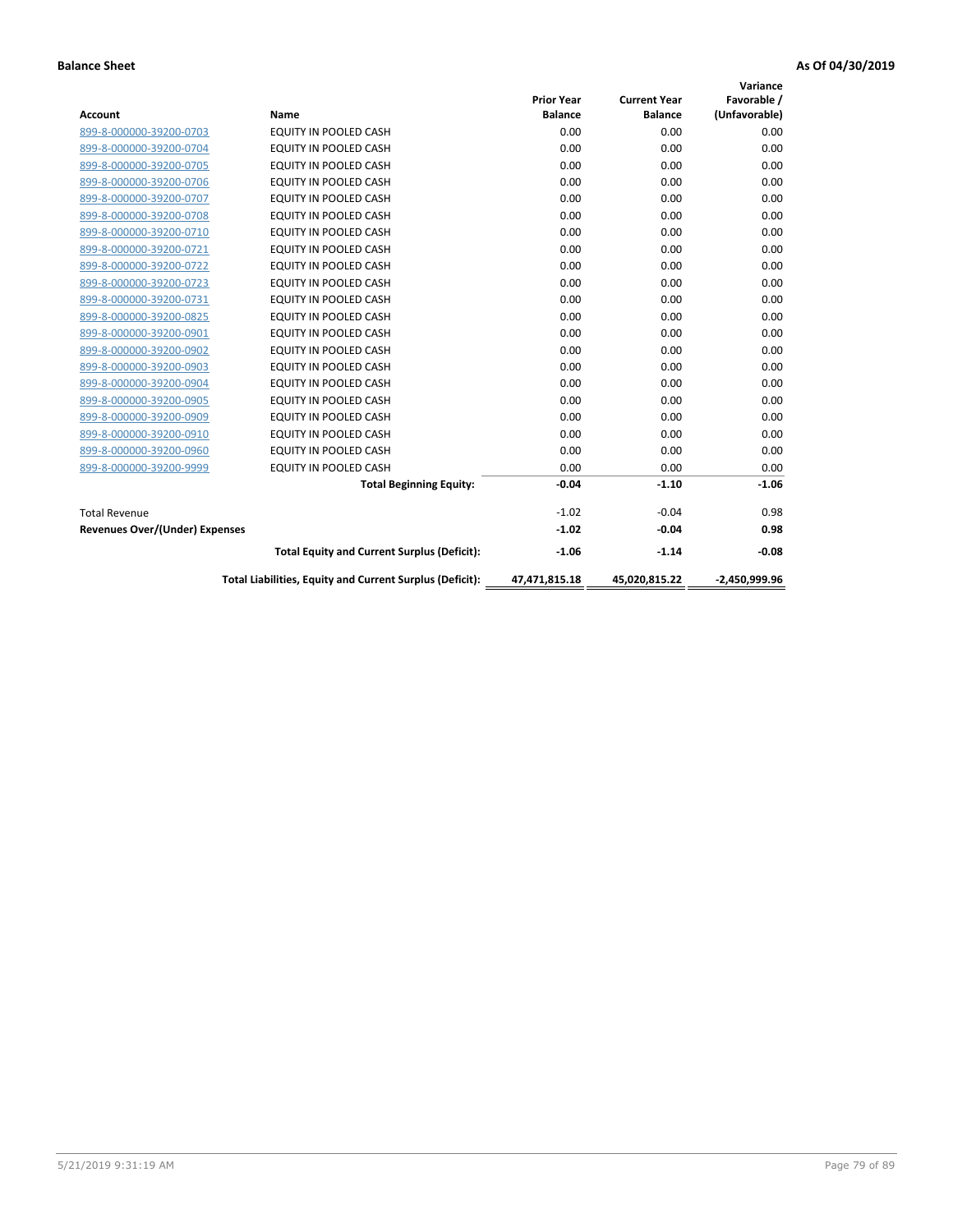|                                                             |                                                           | <b>Prior Year</b>    | <b>Current Year</b>  | Variance<br>Favorable / |
|-------------------------------------------------------------|-----------------------------------------------------------|----------------------|----------------------|-------------------------|
| <b>Account</b>                                              | Name                                                      | <b>Balance</b>       | <b>Balance</b>       | (Unfavorable)           |
| <b>Fund: 910 - ELECTRIC OPERATING FUND</b><br><b>Assets</b> |                                                           |                      |                      |                         |
| 910-9-000000-10000-1300                                     | <b>CASH</b>                                               | 10,869,979.14        | 18,843,999.71        | 7,974,020.57            |
| 910-9-000000-10209-1300                                     | <b>ADMIN PETTY CASH</b>                                   | 658.89               | 658.89               | 0.00                    |
| 910-9-000000-10308-1300                                     | <b>GEUS SERVICE CENTER CHANGE</b>                         | 849.90               | 849.90               | 0.00                    |
| 910-9-000000-10309-1300                                     | <b>GEUS DOWNTOWN CHANGE</b>                               | 1,650.00             | 1,650.00             | 0.00                    |
| 910-9-000000-11540-1301                                     | PTO LIABILITY FUNDING                                     | 0.00                 | 451,832.86           | 451,832.86              |
| 910-9-000000-12190-1810                                     | DEFERRED ISSUANCE COSTS 2001                              | 0.00                 | 0.00                 | 0.00                    |
| 910-9-000000-12191-1810                                     | DEFERRED ISSUANCE COST 2008 ENGINE PR                     | 0.00                 | 0.00                 | 0.00                    |
| 910-9-000000-12192-1810                                     | DEFERRED ISSUANCE COSTS 2010 BOA ENGI                     | 0.00                 | 0.00                 | 0.00                    |
| 910-9-000000-12193-1810                                     | DEFERRED ISSUANCE COSTS 2010 SCRUBBEI                     | 0.00                 | 0.00                 | 0.00                    |
| 910-9-000000-12194-1810                                     | DEFERRED ISSUANCE COSTS 2010 TMPA DEI                     | 0.00                 | 0.00                 | 0.00                    |
| 910-9-000000-12201-1810                                     | <b>BOND DISCOUNT</b>                                      | 113,851.33           | 103,096.73           | $-10,754.60$            |
| 910-9-000000-13000-1420                                     | <b>CUSTOMER ACCOUNTS RECEIVABLE</b>                       | 986,806.77           | 983,936.52           | $-2,870.25$             |
| 910-9-000000-13001-1420                                     | NON CURRENT CUSTOMER ACCTS RECEIVAE                       | 513,804.69           | 585,652.41           | 71,847.72               |
| 910-9-000000-13002-1440                                     | ALLOWANCE FOR UNCOLLECTABLE                               | $-554,203.11$        | -581,494.93          | $-27,291.82$            |
| 910-9-000000-13003-1422                                     | UNBILLED YEAR-END ACCRUAL                                 | 4,061,587.22         | 4,682,899.58         | 621,312.36              |
| 910-9-000000-13009-1423                                     | FUEL ADJUSTMENT - UNDER/OVER                              | 630,529.35           | 822,699.64           | 192,170.29              |
| 910-9-000000-13011-1420                                     | AMP RECEIVABLE                                            | $-19,102.04$         | $-52,427.85$         | $-33,325.81$            |
| 910-9-000000-13066-1421                                     | AMPY CUSTOMER ACCOUNTS RECEIVABLE                         | 0.00                 | 0.00                 | 0.00                    |
| 910-9-000000-13067-1421                                     | AMPY ARREARS ACCOUNTS RECEIVABLE                          | $-4,491.42$          | $-4,725.35$          | $-233.93$               |
| 910-9-000000-13068-1421                                     | AMPY Customers Left With Balance A/R                      | 50,836.40            | 56,760.45            | 5,924.05                |
| 910-9-000000-13201-1430                                     | MISCELLANEOUS ACCOUNTS RECEIVABLE                         | 0.00                 | 18,854.50            | 18,854.50               |
| 910-9-000000-13205-1710                                     | <b>INTEREST RECEIVABLE</b>                                | 0.00                 | 0.00                 | 0.00                    |
| 910-9-000000-13290-1650                                     | PREPAYMENTS                                               | 0.00                 | 0.00                 | 0.00                    |
| 910-9-000000-13291-1651                                     | TMPA SCRUBBER PREPAYMENT                                  | 132,392.58           | 0.00                 | $-132,392.58$           |
| 910-9-000000-13293-1653                                     | TMPA FIXED COSTS PREPAYMENT                               | 513,396.14           | 0.00                 | $-513,396.14$           |
| 910-9-000000-13294-1654                                     | TMPA DEMAND COSTS ESCROW                                  | 0.00                 | 0.00                 | 0.00                    |
| 910-9-000000-13297-1657                                     | <b>ERCOT CRR PREPAYMENTS</b>                              | 40,303.95            | 22,000.35            | $-18,303.60$            |
| 910-9-000000-13299-1655                                     | <b>ERCOT COLLATERAL</b>                                   | 111,550.00           | 111,550.00           | 0.00                    |
| 910-9-000000-14001-1461                                     | DUE FROM COG - GENERAL FUND<br>DUE FROM DEBT SERVICE FUND | 0.00                 | 0.00                 | 0.00<br>0.00            |
| 910-9-000000-14402-1469                                     | DUE FROM GBOD                                             | 4,625,445.97<br>0.00 | 4,625,445.97<br>0.00 | 0.00                    |
| 910-9-000000-14501-1467<br>910-9-000000-14916-1469          | DUE FROM FUND 916                                         | 0.00                 | 0.00                 | 0.00                    |
| 910-9-000000-14999-1910                                     | DUE FROM 906                                              | 0.00                 | 0.00                 | 0.00                    |
| 910-9-000000-15900-1540                                     | <b>INVENTORY</b>                                          | 2,502,641.71         | 2,703,602.49         | 200,960.78              |
| 910-9-000000-15901-1541                                     | <b>GEUS UNLEADED GASOLINE</b>                             | $-1,791.59$          | $-288.20$            | 1,503.39                |
| 910-9-000000-15902-1542                                     | <b>GEUS DIESEL GASOLINE</b>                               | $-70.96$             | 2,378.92             | 2,449.88                |
| 910-9-000000-15903-1543                                     | <b>INVENTORY - SUBSTATION</b>                             | 7,771.80             | 7,771.80             | 0.00                    |
| 910-9-000000-15909-1510                                     | STEAM PLANT FUEL OIL INVENTORY                            | 579,780.55           | 580,690.88           | 910.33                  |
| 910-9-000000-16301-1070                                     | <b>CWIP</b>                                               | 72,260.35            | 679,189.68           | 606,929.33              |
| 910-9-000000-17501-1860                                     | <b>EMPLOYEE CONTRIBUTIONS</b>                             | 500,413.00           | 543,413.00           | 43,000.00               |
| 910-9-000000-17504-1860                                     | <b>INVESTMENT RETURN</b>                                  | 1,577,787.00         | -961,559.00          | $-2,539,346.00$         |
| 910-9-000000-17508-1860                                     | <b>EXPERIENCE DIFFERENCE- OUTFLOW</b>                     | 27,775.00            | $-35,369.00$         | $-63,144.00$            |
| 910-9-000000-17509-1860                                     | <b>EXPERIENCE DIFFERENCE - INFLOW</b>                     | $-183,876.00$        | $-183,876.00$        | 0.00                    |
| 910-9-000000-17520-1860                                     | <b>ASSUMPTION CHANGES</b>                                 | 369,482.00           | 171,898.00           | -197,584.00             |
| 910-9-000000-19000-3100                                     | <b>STEAM - LAND</b>                                       | 117,340.90           | 117,340.90           | 0.00                    |
| 910-9-000000-19001-3110                                     | STEAM PLANT - STRUCTURES                                  | 1,082,096.04         | 1,455,530.43         | 373,434.39              |
| 910-9-000000-19002-3120                                     | STEAM PLANT - BOILER PLANT EQUIPMENT                      | 4,886,434.29         | 4,886,434.29         | 0.00                    |
| 910-9-000000-19003-3130                                     | STEAM PLANT - ENGINES                                     | 0.00                 | 0.00                 | 0.00                    |
| 910-9-000000-19004-3140                                     | STEAM PLANT - GENERATORS                                  | 9,067,106.70         | 9,067,106.70         | 0.00                    |
| 910-9-000000-19005-3150                                     | STEAM PLANT - ACCESSORY ELECTRIC EQUIF                    | 990,833.75           | 956,874.92           | $-33,958.83$            |
| 910-9-000000-19006-3160                                     | STEAM PLANT - MISC POWER PLANT EQUIPI                     | 12,912.88            | 12,912.88            | 0.00                    |
| 910-9-000000-19100-3400                                     | <b>ENGINE PLANT - LAND</b>                                | 43,850.00            | 43,850.00            | 0.00                    |
| 910-9-000000-19101-3410                                     | <b>ENGINE PLANT - STRUCTURES</b>                          | 4,655,874.20         | 4,655,874.20         | 0.00                    |
| 910-9-000000-19101-3411                                     | <b>ENGINE PLANT - STRUCTURES</b>                          | 0.00                 | 0.00                 | 0.00                    |
| 910-9-000000-19104-3440                                     | ENGINE PLANT - ENGINE PLANT GENERATOF                     | 28,633,940.73        | 28,633,940.73        | 0.00                    |
| 910-9-000000-19105-3450                                     | ENGINE PLANT - ACCESSORY ELECTRIC EQUI                    | 216,217.48           | 216,217.48           | 0.00                    |
| 910-9-000000-19106-3460                                     | ENGINE PLANT - MISCELLANEOUS POWER P                      | 24,458.10            | 47,852.60            | 23,394.50               |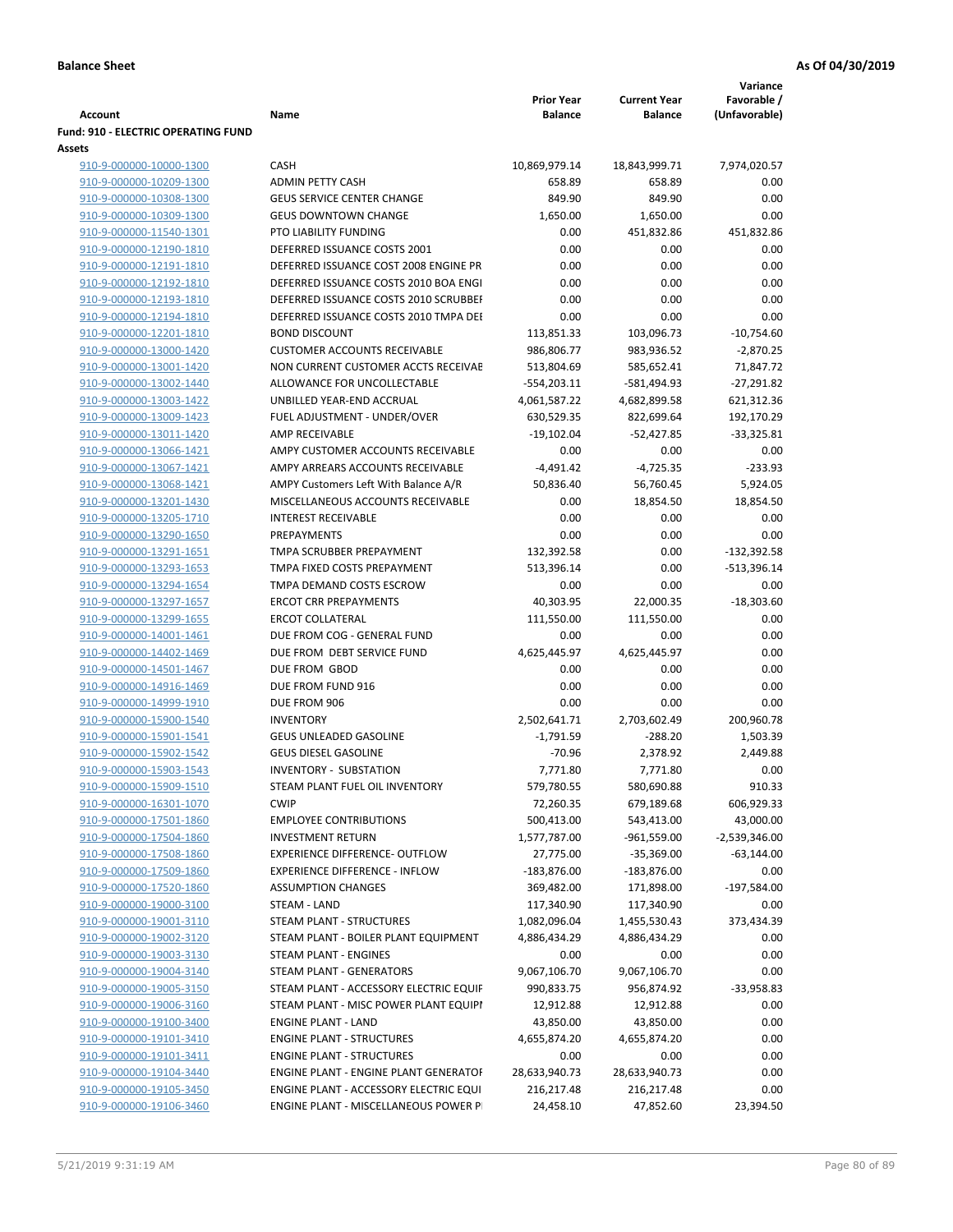|                         |                                             |                   |                     | Variance        |
|-------------------------|---------------------------------------------|-------------------|---------------------|-----------------|
|                         |                                             | <b>Prior Year</b> | <b>Current Year</b> | Favorable /     |
| <b>Account</b>          | Name                                        | <b>Balance</b>    | <b>Balance</b>      | (Unfavorable)   |
| 910-9-000000-19204-3442 | <b>ENGINE PLANT - RENEWABLE GENERATORS</b>  | 245,000.01        | 245.000.01          | 0.00            |
| 910-9-000000-19301-3500 | TRANSMISSION - LAND                         | 53,501.21         | 53,501.21           | 0.00            |
| 910-9-000000-19302-3530 | <b>TRANSMISSION - SUBSTATIONS</b>           | 5,714,413.54      | 5,714,413.54        | 0.00            |
| 910-9-000000-19303-3572 | <b>TRANSMISSION - TMPA LINES</b>            | 1,156,631.80      | 1,156,631.80        | 0.00            |
| 910-9-000000-19304-3571 | <b>TRANSMISSION - GEUS LINES</b>            | 3,709,927.39      | 4,241,141.34        | 531,213.95      |
| 910-9-000000-19401-3600 | <b>DISTRIBUTION - LAND</b>                  | 218,418.15        | 218,418.15          | 0.00            |
| 910-9-000000-19402-3620 | DISTRIBUTION - SUBSTATIONS                  | 6,166,201.55      | 6,239,507.24        | 73,305.69       |
| 910-9-000000-19403-3640 | <b>DISTRIBUTION - POLES</b>                 | 4,441,832.25      | 4,535,340.26        | 93,508.01       |
| 910-9-000000-19404-3650 | DISTRIBUTION - OH CONDUCTOR & DEVICES       | 3,789,682.68      | 3,995,820.81        | 206,138.13      |
| 910-9-000000-19405-3660 | DISTRIBUTION - UNDERGROUND CONDUIT          | 1,627,405.55      | 1,820,226.28        | 192,820.73      |
| 910-9-000000-19406-3670 | DISTRIBUTION - UG CONDUCTOR & DEVICES       | 2,988,077.35      | 3,031,744.89        | 43,667.54       |
| 910-9-000000-19407-3680 | DISTRIBUTION - TRANSFORMERS                 | 4,298,515.53      | 4,371,693.30        | 73,177.77       |
| 910-9-000000-19408-3690 | DISTRIBUTION - SERVICE CONNECTIONS          | 588,547.03        | 575,576.94          | $-12,970.09$    |
| 910-9-000000-19409-3700 | <b>DISTRIBUTION - METERS</b>                | 1,892,735.62      | 1,904,403.74        | 11,668.12       |
| 910-9-000000-19410-3710 | <b>DISTRIBUTION - VAPOR LIGHTS</b>          | 87,306.38         | 89,486.32           | 2,179.94        |
| 910-9-000000-19411-3750 | DISTRIBUTION - STREET LIGHTS & SIGNALS      | 93,927.69         | 98.383.66           | 4,455.97        |
| 910-9-000000-19501-3890 | <b>GENERAL - LAND</b>                       | 110,503.10        | 110,503.10          | 0.00            |
| 910-9-000000-19502-3900 | <b>GENERAL - STRUCTURES</b>                 | 5,945,156.47      | 5,948,456.74        | 3,300.27        |
| 910-9-000000-19503-3910 | GENERAL - FURNITURE & OFFICE EQUIPMEN       | 540,997.72        | 564,537.87          | 23,540.15       |
| 910-9-000000-19504-3941 | <b>GENERAL - METER READING ASSETS</b>       | 38,482.00         | 38,482.00           | 0.00            |
| 910-9-000000-19505-3911 | <b>GENERAL - CUSTOMER SERVICE EQUIPMENT</b> | 11,750.00         | 0.00                | $-11,750.00$    |
| 910-9-000000-19506-3914 | <b>GENERAL - BILLING EQUIPMENT</b>          | 0.00              | 0.00                | 0.00            |
| 910-9-000000-19507-3915 | GENERAL - CASHIERING EQUIPMENT              | 7.033.54          | 7,033.54            | 0.00            |
| 910-9-000000-19508-3920 | <b>GENERAL - TRANSPORTATION EQUIPMENT</b>   | 2,561,103.63      | 2,732,230.50        | 171,126.87      |
| 910-9-000000-19509-3930 | <b>GENERAL - WAREHOUSE EQUIPMENT</b>        | 69,324.02         | 69,324.02           | 0.00            |
| 910-9-000000-19510-3940 | <b>GENERAL - TOOLS</b>                      | 13,918.37         | 13,918.37           | 0.00            |
| 910-9-000000-19511-3950 | <b>GENERAL - LABORATORY EQUIPMENT</b>       | 336,291.99        | 336,291.99          | 0.00            |
| 910-9-000000-19512-3960 | <b>GENERAL - POWER OPERATED EQUIPMENT</b>   | 349,755.28        | 317,093.52          | $-32,661.76$    |
| 910-9-000000-19513-3970 | <b>GENERAL - COMMUNICATIONS EQUIPMENT</b>   | 47,808.65         | 47,808.65           | 0.00            |
| 910-9-000000-19514-3980 | <b>GENERAL - MISCELLANEOUS EQUIPMENT</b>    | 0.00              | 0.00                | 0.00            |
| 910-9-000000-19999-1080 | ACCUMULATED DEPRECIATION                    | -42,390,504.18    | -44,384,246.75      | $-1,993,742.57$ |
|                         | <b>Total Assets:</b>                        | 81,972,828.01     | 88,367,750.12       | 6,394,922.11    |
|                         |                                             |                   |                     |                 |
| Liability               |                                             |                   |                     |                 |
| 910-9-000000-20101-2320 | <b>ACCOUNTS PAYABLE</b>                     | $-821, 177.75$    | 37.227.17           | -858,404.92     |
| 910-9-000000-20102-2321 | <b>CREDIT CARD PAYABLE</b>                  | $-7,886.41$       | 0.00                | $-7,886.41$     |
| 910-9-000000-20103-2322 | ACCRUED ACCOUNTS PAYABLE                    | 1,304,484.68      | 1,102,793.07        | 201,691.61      |
| 910-9-000000-20139-2323 | RETAINAGES PAYABLE                          | 0.00              | 0.00                | 0.00            |
| 910-9-000000-20141-0000 | <b>TELEPHONE CLEARING</b>                   | 0.00              | 0.00                | 0.00            |
| 910-9-000000-20142-0000 | <b>ESCROW</b>                               | 0.00              | 0.00                | 0.00            |
| 910-9-000000-20201-2530 | DEFERRED REVENUE                            | 0.00              | 822,699.64          | $-822,699.64$   |
| 910-9-000000-20815-2410 | SALES TAX PAYABLE - IN THE CITY             | 64,412.33         | 68,728.37           | $-4,316.04$     |
| 910-9-000000-20816-2411 | SALES TAX PAYABLE - OUT OF CITY             | 3,330.48          | 3,469.14            | $-138.66$       |
| 910-9-000000-21001-2341 | DUE TO COG - GEN FUND                       | 0.00              | 0.00                | 0.00            |
| 910-9-000000-21406-2329 | <b>DUE TO 906</b>                           | 0.00              | 0.00                | 0.00            |
| 910-9-000000-21507-2347 | DUE TO GBOD                                 | 0.00              | 0.00                | 0.00            |
| 910-9-000000-22001-2327 | SALARIES PAYABLE                            | 311,677.92        | 306,647.46          | 5,030.46        |
| 910-9-000000-22002-2328 | PTO PAYABLE                                 | 488,765.12        | 619,978.69          | $-131,213.57$   |
| 910-9-000000-23011-2211 | <b>REVENUE BONDS</b>                        | 490,000.00        | 2,260,000.00        | $-1,770,000.00$ |
| 910-9-000000-24000-2350 | <b>CUSTOMER DEPOSITS</b>                    | 2,421,889.69      | 2,455,859.98        | -33,970.29      |
| 910-9-000000-24014-2359 | <b>CUSTOMER DEPOSITS / AMPY EQUIPMENT</b>   | 109,859.23        | 105,172.00          | 4,687.23        |
| 910-9-000000-24015-2350 | AMP RESERVE                                 | $-19,102.04$      | $-52,427.85$        | 33,325.81       |
| 910-9-000000-25069-2530 | PREPAID ELECTRICITY - AMPY                  | $-55,377.14$      | $-77,658.05$        | 22,280.91       |
| 910-9-000000-26001-2283 | <b>OBLIGATION FOR COMPENSATED ABSENCES</b>  | 448,710.12        | 297,818.74          | 150,891.38      |
| 910-9-000000-26102-2210 | REVENUE BONDS PAYABLE                       | 37,798,000.00     | 32,295,000.00       | 5,503,000.00    |
| 910-9-000000-26107-2250 | PREMIUM ON 2010 ISSUE                       | 188,365.62        | 173,432.78          | 14,932.84       |
| 910-9-000000-26108-2250 | <b>SCRUBBER DEBT - 2010</b>                 | 10,395,000.00     | 10,395,000.00       | 0.00            |
| 910-9-000000-26109-2250 | PREMIUM ON SCRUBBER                         | 160,136.91        | 147,441.93          | 12,694.98       |
| 910-9-000000-26110-2250 | TMPA DEBT - 2010                            | 20,640,000.00     | 20,640,000.00       | 0.00            |
|                         |                                             |                   |                     |                 |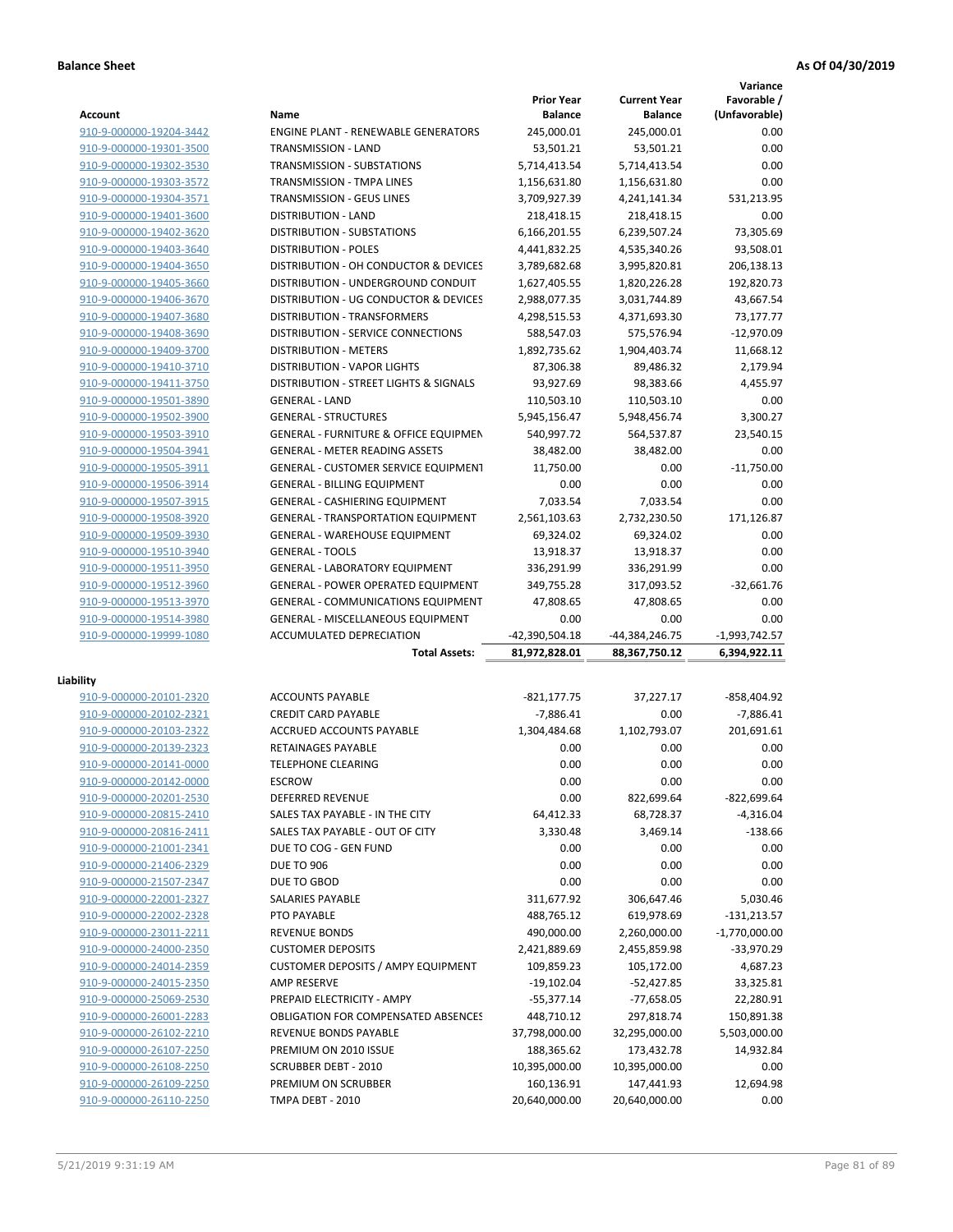| Account                               | Name                                                     | <b>Prior Year</b><br><b>Balance</b> | <b>Current Year</b><br><b>Balance</b> | Variance<br>Favorable /<br>(Unfavorable) |
|---------------------------------------|----------------------------------------------------------|-------------------------------------|---------------------------------------|------------------------------------------|
| 910-9-000000-26111-2250               | PREMIUM ON TMPA DEBT                                     | 317,603.37                          | 292,425.10                            | 25,178.27                                |
| 910-9-000000-29300-0000               | <b>ENCUMBRANCE SUMMARY</b>                               | 0.00                                | 0.00                                  | 0.00                                     |
| 910-9-000000-29400-0100               | RESERVED ACCOUNT / ENCUMBRANCES                          | 0.00                                | 0.00                                  | 0.00                                     |
| 910-9-000000-29999-2283               | <b>NET PENSION LIABILITY</b>                             | 3,429,248.00                        | 794,496.00                            | 2,634,752.00                             |
|                                       | <b>Total Liability:</b>                                  | 77,667,940.13                       | 72,688,104.17                         | 4,979,835.96                             |
| <b>Equity</b>                         |                                                          |                                     |                                       |                                          |
| 910-9-000000-39100-2160               | UNRESERVED RETAINED EARNINGS                             | 5,334,474.05                        | 13,208,889.01                         | 7,874,414.96                             |
| 910-9-000000-39500-4210               | <b>NET POSITION - PENSION</b>                            | $-3,070.00$                         | $-3,070.00$                           | 0.00                                     |
|                                       | <b>Total Beginning Equity:</b>                           | 5,331,404.05                        | 13,205,819.01                         | 7,874,414.96                             |
| <b>Total Revenue</b>                  |                                                          | 29,554,082.73                       | 32,850,213.14                         | 3,296,130.41                             |
| <b>Total Expense</b>                  |                                                          | 30,580,598.90                       | 30,376,386.20                         | 204,212.70                               |
| <b>Revenues Over/(Under) Expenses</b> |                                                          | $-1,026,516.17$                     | 2,473,826.94                          | 3,500,343.11                             |
|                                       | <b>Total Equity and Current Surplus (Deficit):</b>       | 4,304,887.88                        | 15,679,645.95                         | 11,374,758.07                            |
|                                       | Total Liabilities, Equity and Current Surplus (Deficit): | 81,972,828.01                       | 88,367,750.12                         | 6,394,922.11                             |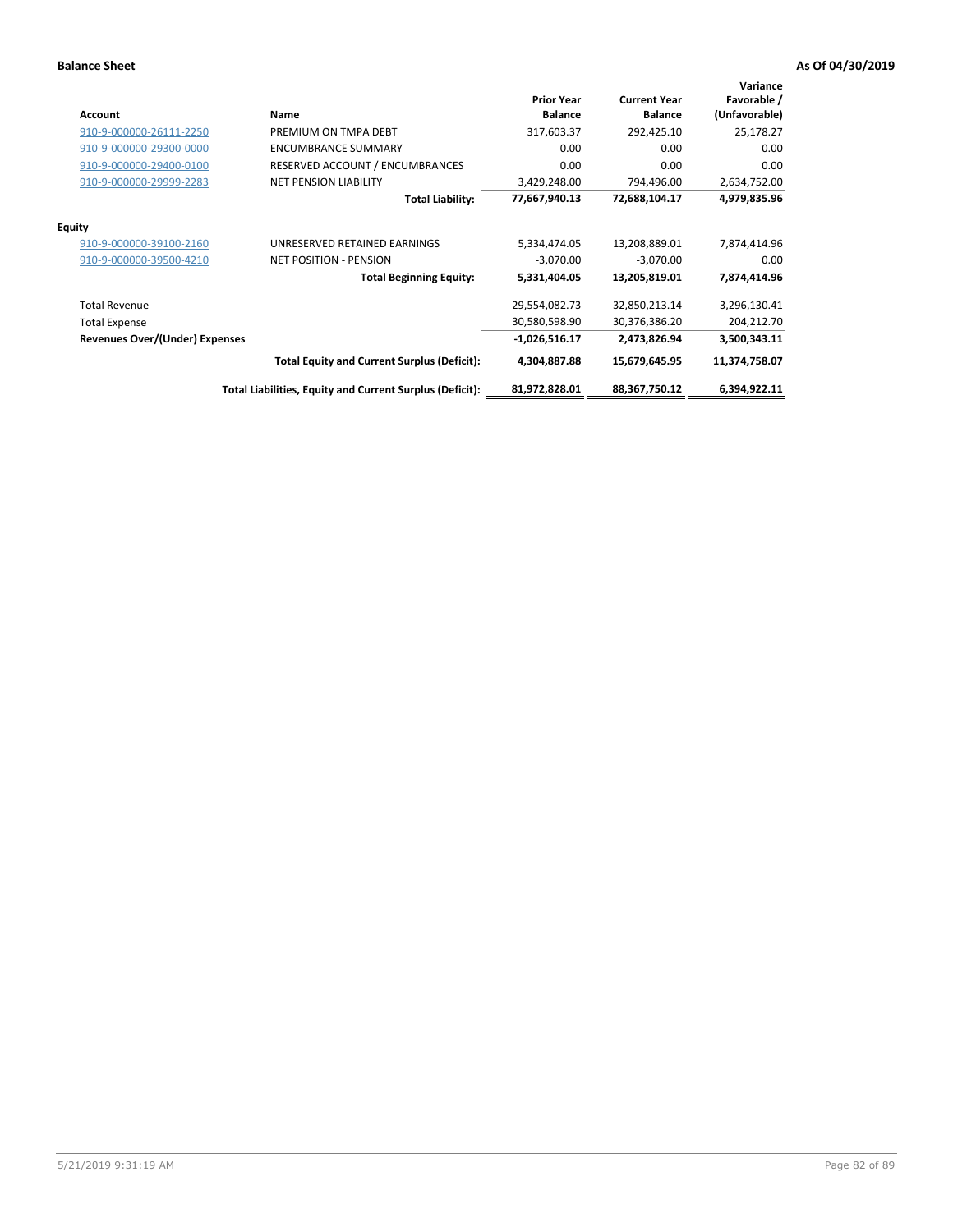| Account                                    | Name                                                     | <b>Prior Year</b><br><b>Balance</b> | <b>Current Year</b><br><b>Balance</b> | Variance<br>Favorable /<br>(Unfavorable) |
|--------------------------------------------|----------------------------------------------------------|-------------------------------------|---------------------------------------|------------------------------------------|
| <b>Fund: 911 - ELECTRIC DEBT REDUCTION</b> |                                                          |                                     |                                       |                                          |
| Assets                                     |                                                          |                                     |                                       |                                          |
| 911-9-000000-10000-1300                    | CASH                                                     | 3,033,127.59                        | 8,582.15                              | $-3,024,545.44$                          |
| 911-9-000000-12002-0000                    | <b>GOVERNMENT OBLIGATIONS / AGENCIES</b>                 | 0.00                                | 0.00                                  | 0.00                                     |
| 911-9-000000-13201-1430                    | MISCELLANEOUS ACCOUNTS RECEIVABLE                        | 0.00                                | 0.00                                  | 0.00                                     |
| 911-9-000000-13205-1710                    | <b>INTEREST RECEIVABLE</b>                               | 0.00                                | 0.00                                  | 0.00                                     |
|                                            | <b>Total Assets:</b>                                     | 3,033,127.59                        | 8,582.15                              | $-3,024,545.44$                          |
| Liability                                  |                                                          |                                     |                                       |                                          |
| 911-9-000000-20101-0000                    | <b>ACCOUNTS PAYABLE</b>                                  | 0.00                                | 0.00                                  | 0.00                                     |
| 911-9-000000-20103-0100                    | <b>ACCRUED ACCOUNTS PAYABLE</b>                          | 0.00                                | 0.00                                  | 0.00                                     |
| 911-9-000000-Z2430-0000                    | RESERVED ACCOUNT / ENCUMBRANCE SUM                       | 0.00                                | 0.00                                  | 0.00                                     |
| 911-9-000000-Z2520-0100                    | RESERVED ACCOUNT / ENCUMBRANCES                          | 0.00                                | 0.00                                  | 0.00                                     |
|                                            | <b>Total Liability:</b>                                  | 0.00                                | 0.00                                  | 0.00                                     |
| Equity                                     |                                                          |                                     |                                       |                                          |
| 911-9-000000-39100-2160                    | UNRESERVED RETAINED EARNINGS                             | 3,027,912.28                        | 5,923.99                              | $-3,021,988.29$                          |
|                                            | <b>Total Beginning Equity:</b>                           | 3,027,912.28                        | 5,923.99                              | $-3,021,988.29$                          |
| <b>Total Revenue</b>                       |                                                          | 5,215.31                            | 2,658.16                              | $-2,557.15$                              |
| <b>Total Expense</b>                       |                                                          | 0.00                                | 0.00                                  | 0.00                                     |
| Revenues Over/(Under) Expenses             |                                                          | 5,215.31                            | 2,658.16                              | $-2,557.15$                              |
|                                            | <b>Total Equity and Current Surplus (Deficit):</b>       | 3,033,127.59                        | 8,582.15                              | $-3,024,545.44$                          |
|                                            | Total Liabilities, Equity and Current Surplus (Deficit): | 3,033,127.59                        | 8,582.15                              | $-3,024,545.44$                          |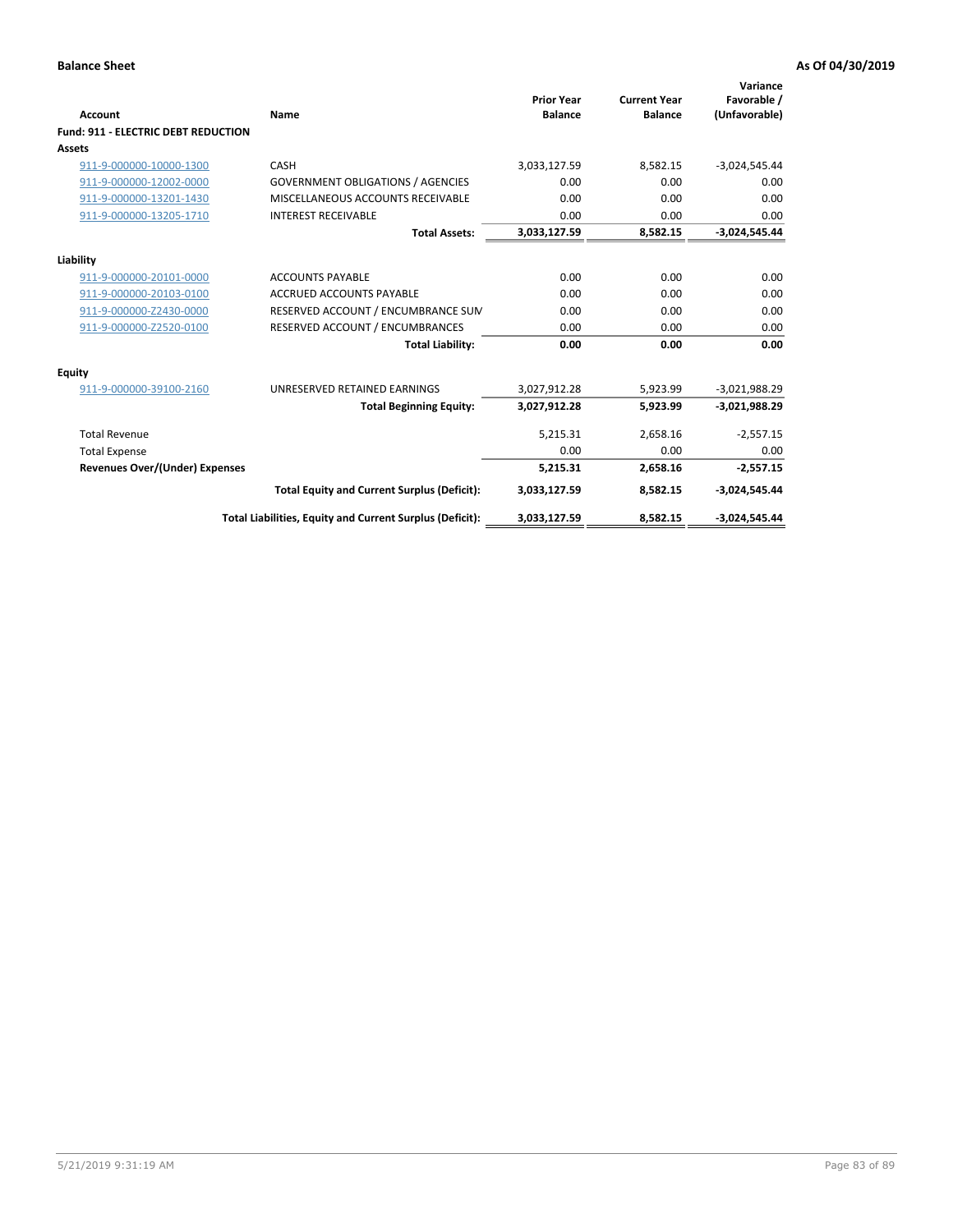| Account                                  | Name                                                     | <b>Prior Year</b><br><b>Balance</b> | <b>Current Year</b><br><b>Balance</b> | Variance<br>Favorable /<br>(Unfavorable) |
|------------------------------------------|----------------------------------------------------------|-------------------------------------|---------------------------------------|------------------------------------------|
| <b>Fund: 912 - ELECTRIC DEBT SERVICE</b> |                                                          |                                     |                                       |                                          |
| <b>Assets</b>                            |                                                          |                                     |                                       |                                          |
| 912-9-000000-10000-1300                  | CASH                                                     | 2,144,231.53                        | 3,295,085.50                          | 1,150,853.97                             |
| 912-9-000000-11504-1301                  | RESERVE FUND - 2008 BOND ISSUE                           | 1,155,425.38                        | 1,181,584.23                          | 26,158.85                                |
| 912-9-000000-11506-1301                  | RESERVE FUND - 2010 BOND ISSUE                           | 3,376,556.71                        | 3,453,252.46                          | 76,695.75                                |
| 912-9-000000-11515-1301                  | RESERVE FUND - 2015 BOND ISSUE                           | 138,682.60                          | 0.00                                  | $-138,682.60$                            |
| 912-9-000000-11516-1301                  | RESERVE FUND - 2015 TAXABLE BONDS                        | 45,112.94                           | 0.00                                  | $-45,112.94$                             |
| 912-9-000000-13205-1710                  | <b>INTEREST RECEIVABLE</b>                               | 0.00                                | 0.00                                  | 0.00                                     |
|                                          | <b>Total Assets:</b>                                     | 6,860,009.16                        | 7,929,922.19                          | 1,069,913.03                             |
| Liability                                |                                                          |                                     |                                       |                                          |
| 912-9-000000-20101-2320                  | <b>ACCOUNTS PAYABLE</b>                                  | 0.00                                | 0.00                                  | 0.00                                     |
| 912-9-000000-20107-2370                  | <b>ACCRUED INTEREST PAYABLE</b>                          | 446,708.66                          | 498,436.41                            | $-51,727.75$                             |
| 912-9-000000-21400-2999                  | DUE TO GEUS 910 - ELECTRIC OPERATING                     | 4,625,445.97                        | 4,625,445.97                          | 0.00                                     |
| 912-9-000000-Z2430-0000                  | <b>ENCUMBRANCE SUMMARY</b>                               | 0.00                                | 0.00                                  | 0.00                                     |
| 912-9-000000-Z2520-0100                  | RESERVED ACCOUNT / ENCUMBRANCES                          | 0.00                                | 0.00                                  | 0.00                                     |
|                                          | <b>Total Liability:</b>                                  | 5,072,154.63                        | 5,123,882.38                          | $-51,727.75$                             |
| Equity                                   |                                                          |                                     |                                       |                                          |
| 912-9-000000-39100-2150                  | SEMI RESERVED RETAINED EARNINGS                          | 1,707,694.04                        | 1,601,177.63                          | $-106,516.41$                            |
|                                          | <b>Total Beginning Equity:</b>                           | 1,707,694.04                        | 1,601,177.63                          | $-106,516.41$                            |
| <b>Total Revenue</b>                     |                                                          | 2,240,000.00                        | 5,094,088.44                          | 2,854,088.44                             |
| <b>Total Expense</b>                     |                                                          | 2,159,839.51                        | 3,889,226.26                          | $-1,729,386.75$                          |
| <b>Revenues Over/(Under) Expenses</b>    |                                                          | 80,160.49                           | 1,204,862.18                          | 1,124,701.69                             |
|                                          | <b>Total Equity and Current Surplus (Deficit):</b>       | 1,787,854.53                        | 2,806,039.81                          | 1,018,185.28                             |
|                                          | Total Liabilities, Equity and Current Surplus (Deficit): | 6,860,009.16                        | 7,929,922.19                          | 1.069.913.03                             |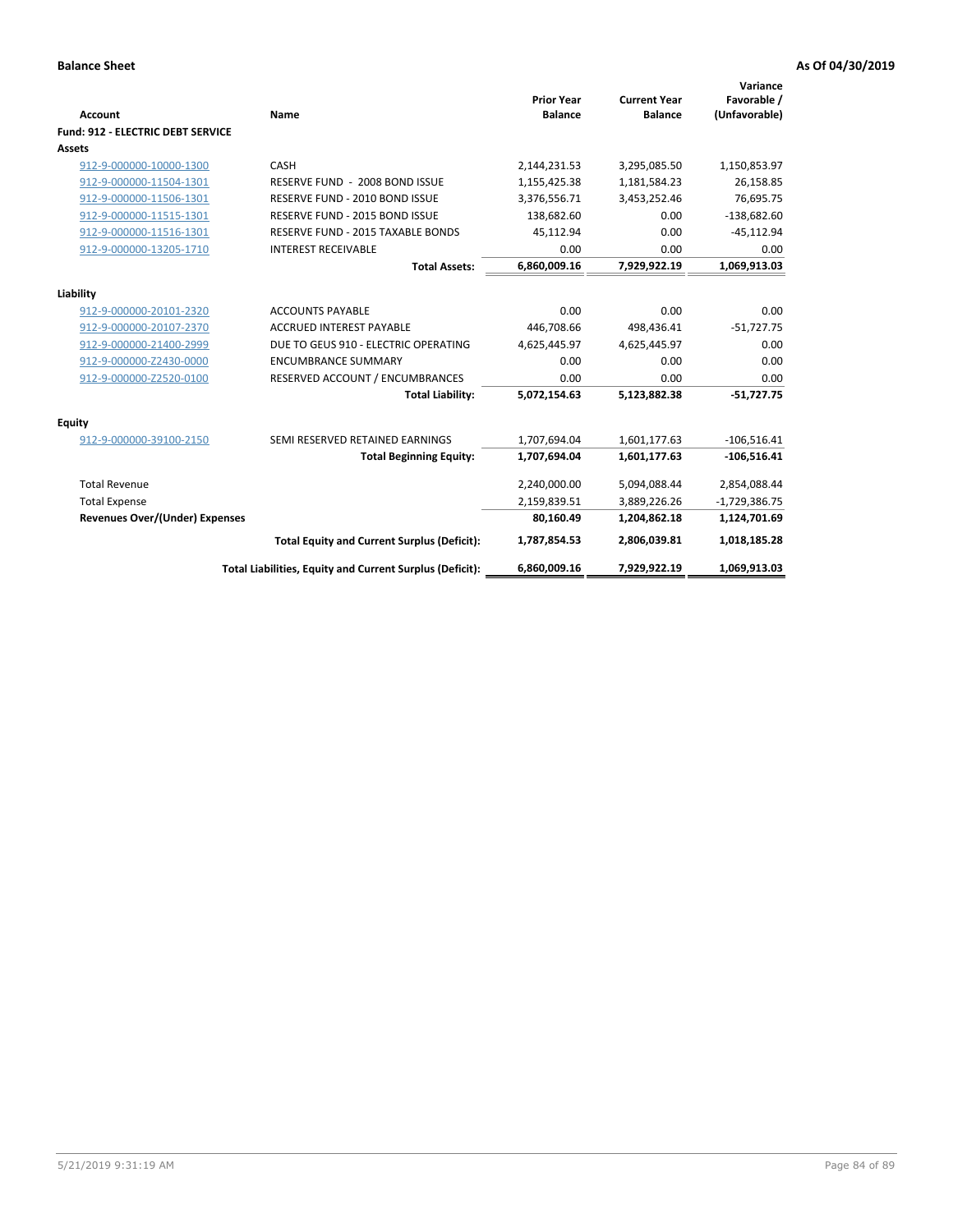| Account                                       | Name                                                     | <b>Prior Year</b><br><b>Balance</b> | <b>Current Year</b><br><b>Balance</b> | Variance<br>Favorable /<br>(Unfavorable) |
|-----------------------------------------------|----------------------------------------------------------|-------------------------------------|---------------------------------------|------------------------------------------|
| <b>Fund: 913 - ELECTRIC CONSTRUCTION FUND</b> |                                                          |                                     |                                       |                                          |
| <b>Assets</b>                                 |                                                          |                                     |                                       |                                          |
| 913-9-000000-10000-1300                       | CASH                                                     | 101,212.64                          | 102,808.17                            | 1,595.53                                 |
| 913-9-000000-13201-1430                       | MISCELLANEOUS ACCOUNTS RECEIVABLE                        | 0.00                                | 0.00                                  | 0.00                                     |
| 913-9-000000-13205-1710                       | <b>INTEREST RECEIVABLE</b>                               | 0.00                                | 0.00                                  | 0.00                                     |
|                                               | <b>Total Assets:</b>                                     | 101,212.64                          | 102,808.17                            | 1,595.53                                 |
| Liability                                     |                                                          |                                     |                                       |                                          |
| 913-9-000000-20101-2320                       | <b>ACCOUNTS PAYABLE</b>                                  | 0.00                                | 0.00                                  | 0.00                                     |
| 913-9-000000-20102-2321                       | <b>CREDIT CARD PAYABLE</b>                               | 0.00                                | 0.00                                  | 0.00                                     |
| 913-9-000000-20103-0000                       | <b>ACCRUED ACCOUNTS PAYABLE</b>                          | 0.00                                | 0.00                                  | 0.00                                     |
| 913-9-000000-29300-0000                       | <b>ENCUMBRANCE SUMMARY</b>                               | 0.00                                | 0.00                                  | 0.00                                     |
| 913-9-000000-29400-0100                       | RESERVED ACCOUNT / ENCUMBRANCES                          | 0.00                                | 0.00                                  | 0.00                                     |
|                                               | <b>Total Liability:</b>                                  | 0.00                                | 0.00                                  | 0.00                                     |
| <b>Equity</b>                                 |                                                          |                                     |                                       |                                          |
| 913-9-000000-39100-2160                       | SEMI RESERVED RETAINED EARNINGS                          | 101,038.59                          | 101,749.11                            | 710.52                                   |
|                                               | <b>Total Beginning Equity:</b>                           | 101,038.59                          | 101.749.11                            | 710.52                                   |
| <b>Total Revenue</b>                          |                                                          | 174.05                              | 1,059.06                              | 885.01                                   |
| <b>Total Expense</b>                          |                                                          | 0.00                                | 0.00                                  | 0.00                                     |
| <b>Revenues Over/(Under) Expenses</b>         |                                                          | 174.05                              | 1,059.06                              | 885.01                                   |
|                                               | <b>Total Equity and Current Surplus (Deficit):</b>       | 101,212.64                          | 102.808.17                            | 1,595.53                                 |
|                                               | Total Liabilities, Equity and Current Surplus (Deficit): | 101,212.64                          | 102,808.17                            | 1,595.53                                 |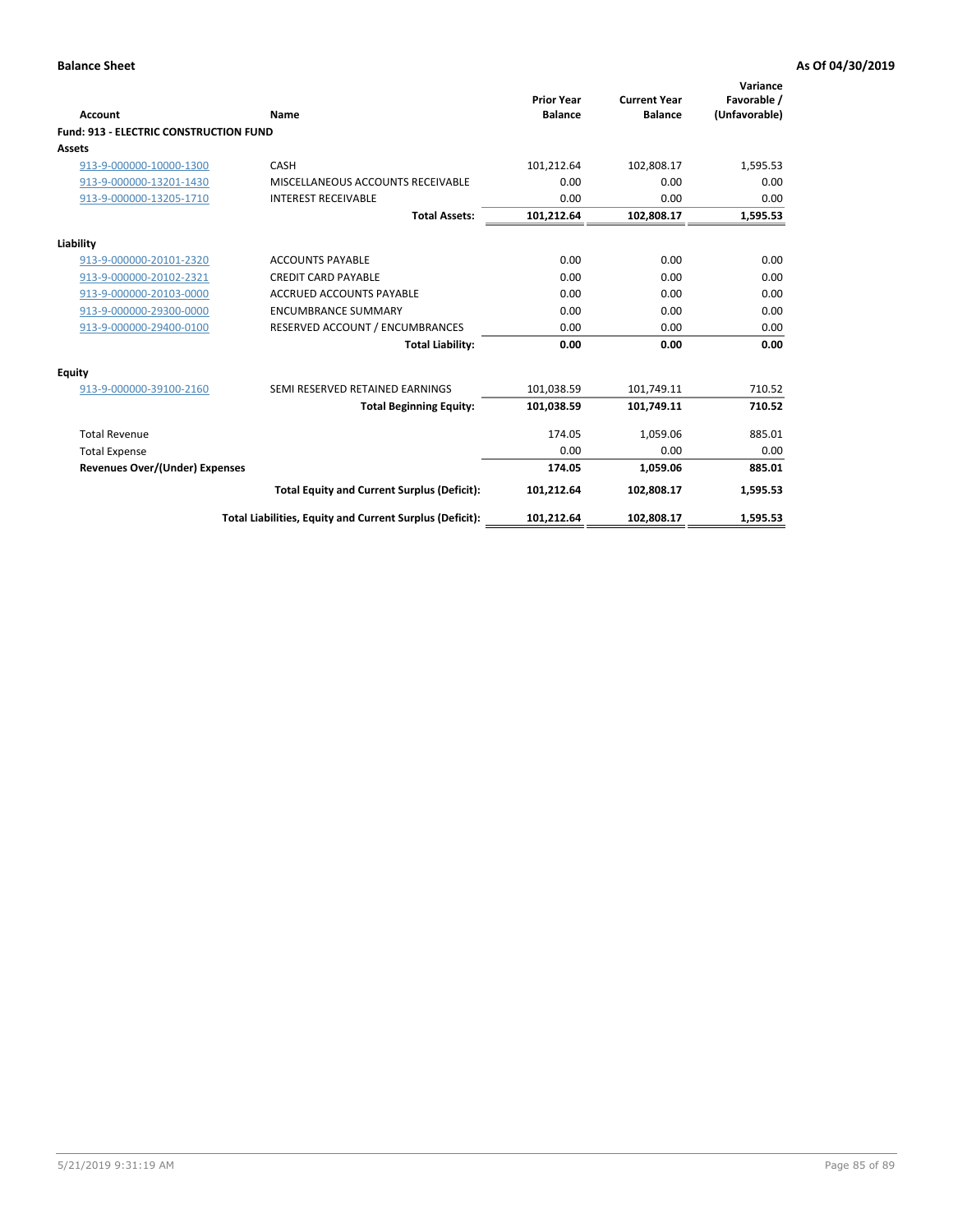| <b>Account</b>                        | Name                                                     | <b>Prior Year</b><br><b>Balance</b> | <b>Current Year</b><br><b>Balance</b> | Variance<br>Favorable /<br>(Unfavorable) |
|---------------------------------------|----------------------------------------------------------|-------------------------------------|---------------------------------------|------------------------------------------|
| Fund: 916 - 08 ENGINE BOND PROCEEDS   |                                                          |                                     |                                       |                                          |
| Assets                                |                                                          |                                     |                                       |                                          |
| 916-9-000000-10000-1300               | CASH                                                     | 0.00                                | 0.00                                  | 0.00                                     |
| 916-9-000000-12189-0000               | 08 ENGINE BOND PROCEEDS                                  | 0.00                                | 0.00                                  | 0.00                                     |
| 916-9-000000-13201-1430               | MISCELLANOEUS ACCOUNTS RECEIVABLE                        | 0.00                                | 0.00                                  | 0.00                                     |
| 916-9-000000-13205-1710               | <b>INTEREST RECEIVABLE</b>                               | 0.00                                | 0.00                                  | 0.00                                     |
| 916-9-000000-Z1030-1202               | 2008 GEUS REVENUE BOND - TEXAS TERM                      | 0.00                                | 0.00                                  | 0.00                                     |
| 916-9-000000-Z1030-1401               | 2008 GEUS REVENUE BOND - PFM                             | 0.00                                | 0.00                                  | 0.00                                     |
| 916-9-000000-Z1030-1402               | 2009 GEUS REVENUE BOND - PFM                             | 0.00                                | 0.00                                  | 0.00                                     |
| 916-9-000000-Z1030-3123               | 2009 GEUS REVENUE BOND - TEXAS TERM                      | 0.00                                | 0.00                                  | 0.00                                     |
|                                       | <b>Total Assets:</b>                                     | 0.00                                | 0.00                                  | 0.00                                     |
| Liability                             |                                                          |                                     |                                       |                                          |
| 916-9-000000-20101-2320               | <b>ACCOUNTS PAYABLE</b>                                  | 0.00                                | 0.00                                  | 0.00                                     |
| 916-9-000000-20139-2323               | <b>RETAINAGES PAYABLE</b>                                | 0.00                                | 0.00                                  | 0.00                                     |
| 916-9-000000-21401-2330               | DUE TO ELECTRIC OPERATING                                | 0.00                                | 0.00                                  | 0.00                                     |
| 916-9-000000-29300-0000               | <b>ENCUMBRANCE SUMMARY</b>                               | 0.00                                | 0.00                                  | 0.00                                     |
| 916-9-000000-29400-0100               | RESERVED ACCOUNT / ENCUMBRANCES                          | 0.00                                | 0.00                                  | 0.00                                     |
|                                       | <b>Total Liability:</b>                                  | 0.00                                | 0.00                                  | 0.00                                     |
|                                       |                                                          |                                     |                                       |                                          |
| Equity                                |                                                          |                                     |                                       |                                          |
| 916-9-000000-39100-2150               | <b>RESERVED RETAINED EARNINGS</b>                        | 0.00                                | 0.00                                  | 0.00                                     |
|                                       | <b>Total Beginning Equity:</b>                           | 0.00                                | 0.00                                  | 0.00                                     |
| <b>Total Revenue</b>                  |                                                          | 0.00                                | 0.00                                  | 0.00                                     |
| <b>Total Expense</b>                  |                                                          | 0.00                                | 0.00                                  | 0.00                                     |
| <b>Revenues Over/(Under) Expenses</b> |                                                          | 0.00                                | 0.00                                  | 0.00                                     |
|                                       | <b>Total Equity and Current Surplus (Deficit):</b>       | 0.00                                | 0.00                                  | 0.00                                     |
|                                       | Total Liabilities, Equity and Current Surplus (Deficit): | 0.00                                | 0.00                                  | 0.00                                     |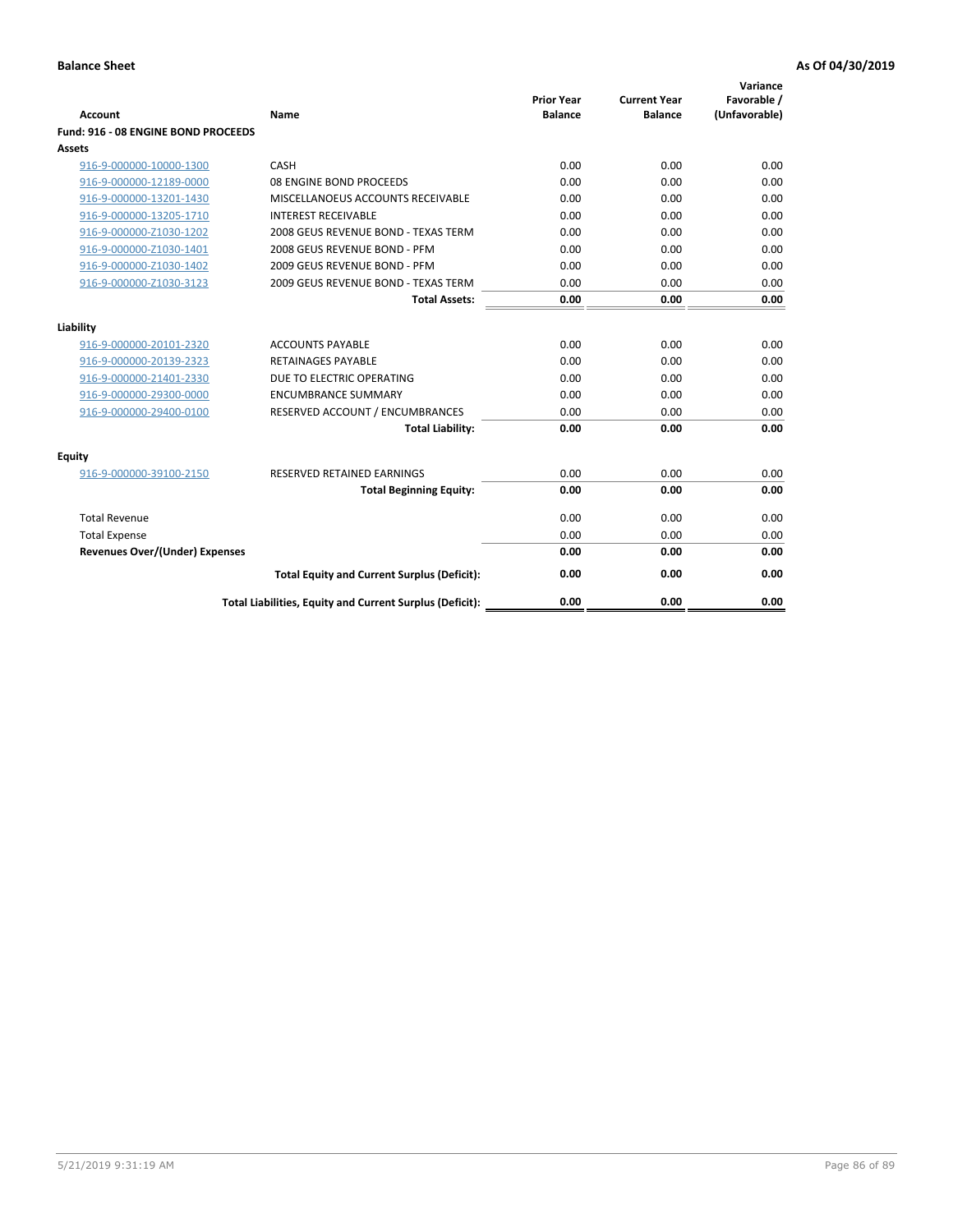**Variance**

|                              |                                            | <b>Prior Year</b> | <b>Current Year</b> | Favorable /   |
|------------------------------|--------------------------------------------|-------------------|---------------------|---------------|
| <b>Account</b>               | Name                                       | <b>Balance</b>    | <b>Balance</b>      | (Unfavorable) |
| Fund: 950 - CABLE / INTERNET |                                            |                   |                     |               |
| Assets                       |                                            |                   |                     |               |
| 950-9-000000-10000-1300      | <b>CASH</b>                                | 1,185,497.62      | 1,182,830.29        | $-2,667.33$   |
| 950-9-000000-11550-1301      | PTO LIABILITY FUNDING                      | 0.00              | 41,047.22           | 41,047.22     |
| 950-9-000000-13000-1420      | <b>CUSTOMER ACCOUNTS RECEIVABLE</b>        | 226,332.77        | 171,177.60          | $-55,155.17$  |
| 950-9-000000-13001-1420      | NON CURRENT CUSTOMER ACCTS RECEIVAE        | 267,679.99        | 304,080.55          | 36,400.56     |
| 950-9-000000-13002-1440      | ALLOWANCE FOR UNCOLLECTABLE                | -186,953.66       | $-228,346.46$       | $-41,392.80$  |
| 950-9-000000-13003-1421      | UNBILLED YEAR-END ACCRUAL                  | 444,091.98        | 505,656.07          | 61,564.09     |
| 950-9-000000-13201-1430      | MISCELLANEOUS ACCOUNTS RECEIVABLE          | 0.00              | $-452.32$           | $-452.32$     |
| 950-9-000000-13205-1710      | <b>INTEREST RECEIVABLE</b>                 | 0.00              | 0.00                | 0.00          |
| 950-9-000000-15801-1540      | <b>INVENTORY</b>                           | 202,484.30        | 199,900.83          | $-2,583.47$   |
| 950-9-000000-16301-1070      | <b>CWIP</b>                                | 13,937.94         | 0.00                | $-13,937.94$  |
| 950-9-000000-17501-1860      | <b>EMPLOYEE CONTRIBUTIONS</b>              | 71,488.00         | 77,630.00           | 6,142.00      |
| 950-9-000000-17504-1860      | <b>INVESTMENT RETURN</b>                   | 225,398.00        | $-137,366.00$       | $-362,764.00$ |
| 950-9-000000-17508-1860      | <b>EXPERIENCE DIFFERENCE- OUTFLOW</b>      | 3,968.00          | $-5,053.00$         | $-9,021.00$   |
| 950-9-000000-17509-1860      | <b>EXPERIENCE DIFFERENCE - INFLOW</b>      | $-26,268.00$      | $-26,268.00$        | 0.00          |
| 950-9-000000-17520-1860      | <b>ASSUMPTION CHANGES</b>                  | 52,783.00         | 24,557.00           | $-28,226.00$  |
| 950-9-000000-18001-5110      | HEADEND, TRUNK & DISTRIBUTION SYSTEM       | 9,898,485.39      | 9,946,411.87        | 47,926.48     |
| 950-9-000000-18002-5111      | <b>HEADEND EQUIPMENT</b>                   | 1,339,980.56      | 1,400,741.30        | 60,760.74     |
| 950-9-000000-18003-5120      | <b>DROPS</b>                               | 2,810,572.22      | 2,485,830.72        | -324,741.50   |
| 950-9-000000-18101-5130      | <b>CUSTOMER PREMISES EQUIPMENT</b>         | 1,267,770.00      | 1,267,770.00        | 0.00          |
| 950-9-000000-18102-5140      | PRODUCTION EQUIPMENT                       | 69,984.90         | 56,100.35           | $-13,884.55$  |
| 950-9-000000-18201-5210      | CENTRAL INTERNET EQUIPMENT                 | 422,769.46        | 159,738.46          | $-263,031.00$ |
| 950-9-000000-18202-5220      | <b>CUSTOMER INTERFACE EQUIPMENT</b>        | 256,575.29        | 280,820.68          | 24,245.39     |
| 950-9-000000-18301-5000      | <b>FIBER OPTICS</b>                        | 744,208.60        | 744,208.60          | 0.00          |
| 950-9-000000-18501-5901      | <b>STRUCTURES &amp; IMPROVEMENTS</b>       | 608,729.19        | 608,729.19          | 0.00          |
| 950-9-000000-18502-5910      | FURNITURE & OFFICE EQUIPMENT               | 137,419.19        | 40,805.10           | $-96,614.09$  |
| 950-9-000000-18503-5920      | <b>TRANSPORTATION EQUIPMENT</b>            | 373,895.50        | 338,295.50          | $-35,600.00$  |
| 950-9-000000-18504-5950      | LABORATORY EQUIPMENT                       | 163,348.67        | 162,492.67          | $-856.00$     |
| 950-9-000000-18505-5960      | POWER OPERATED EQUIPMENT                   | 5,500.00          | 0.00                | $-5,500.00$   |
| 950-9-000000-18506-5980      | MISCELLANEOUS EQUIPMENT                    | 0.00              | 0.00                | 0.00          |
| 950-9-000000-18999-1080      | ACCUMULATED DEPRECIATION                   | -10,996,400.95    | -10,813,915.37      | 182,485.58    |
|                              | <b>Total Assets:</b>                       | 9,583,277.96      | 8,787,422.85        | $-795,855.11$ |
| Liability                    |                                            |                   |                     |               |
| 950-9-000000-20101-2320      | <b>ACCOUNTS PAYABLE</b>                    | 0.00              | 1,427.48            | $-1,427.48$   |
| 950-9-000000-20102-2321      | <b>CREDIT CARD PAYABLE</b>                 | 7,886.41          | 0.00                | 7,886.41      |
| 950-9-000000-20103-2322      | ACCRUED ACCOUNTS PAYABLE                   | 0.00              | 0.00                | 0.00          |
| 950-9-000000-20815-2410      | SALES TAX PAYABLE - IN THE CITY            | 32,162.72         | 29,179.38           | 2,983.34      |
| 950-9-000000-20816-2411      | SALES TAX PAYABLE - OUT OF CITY            | 0.00              | 0.00                | 0.00          |
| 950-9-000000-21001-1101      | DUE TO COG - GEN FUND                      | 0.00              | 0.00                | 0.00          |
| 950-9-000000-21507-2347      | DUE TO GBOD                                | 0.00              | 0.00                | 0.00          |
| 950-9-000000-22001-2327      | SALARIES PAYABLE                           | 45,167.97         | 44,560.62           | 607.35        |
| 950-9-000000-22002-2328      | PTO PAYABLE                                | 59,949.64         | 77,247.97           | $-17,298.33$  |
| 950-9-000000-24000-2350      | <b>CUSTOMER DEPOSITS</b>                   | 11,285.18         | 10,795.18           | 490.00        |
| 950-9-000000-26001-2283      | <b>OBLIGATION FOR COMPENSATED ABSENCES</b> | 20,920.81         | 0.00                | 20,920.81     |
| 950-9-000000-29300-0000      | <b>ENCUMBRANCE SUMMARY</b>                 | 0.00              | 0.00                | 0.00          |
| 950-9-000000-29400-0100      | RESERVED ACCOUNT / ENCUMBRANCES            | 0.00              | 0.00                | 0.00          |
| 950-9-000000-29999-2283      | <b>NET PENSION LIABILITY</b>               | 489,893.00        | 113,499.00          | 376,394.00    |
|                              | <b>Total Liability:</b>                    | 667,265.73        | 276,709.63          | 390,556.10    |
|                              |                                            |                   |                     |               |
| <b>Equity</b>                |                                            |                   |                     |               |
| 950-9-000000-39100-2160      | UNRESERVED RETAINED EARNINGS               | 8,481,781.47      | 8,170,121.49        | -311,659.98   |
| 950-9-000000-39500-4210      | NET POSITION - PENSION                     | -438.00           | $-438.00$           | 0.00          |
|                              | <b>Total Beginning Equity:</b>             | 8,481,343.47      | 8,169,683.49        | $-311,659.98$ |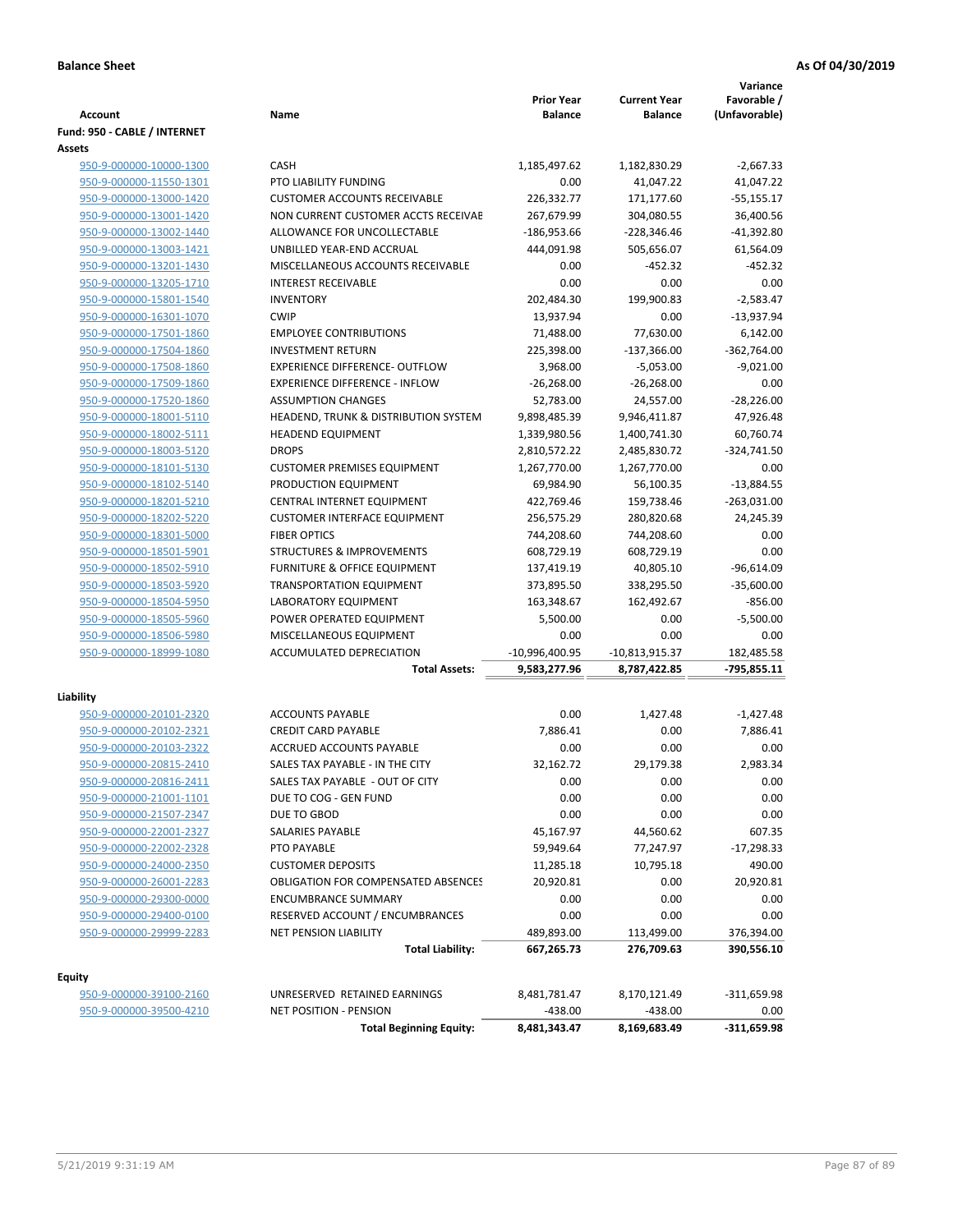| Account                        | Name                                                     | <b>Prior Year</b><br><b>Balance</b> | <b>Current Year</b><br><b>Balance</b> | Variance<br>Favorable /<br>(Unfavorable) |
|--------------------------------|----------------------------------------------------------|-------------------------------------|---------------------------------------|------------------------------------------|
| <b>Total Revenue</b>           |                                                          | 3,762,631.33                        | 3,707,797.74                          | $-54,833.59$                             |
| <b>Total Expense</b>           |                                                          | 3,327,962.57                        | 3,366,768.01                          | $-38,805.44$                             |
| Revenues Over/(Under) Expenses |                                                          | 434,668.76                          | 341.029.73                            | $-93,639.03$                             |
|                                | <b>Total Equity and Current Surplus (Deficit):</b>       | 8.916.012.23                        | 8.510.713.22                          | $-405.299.01$                            |
|                                | Total Liabilities, Equity and Current Surplus (Deficit): | 9,583,277.96                        | 8,787,422.85                          | $-795.855.11$                            |